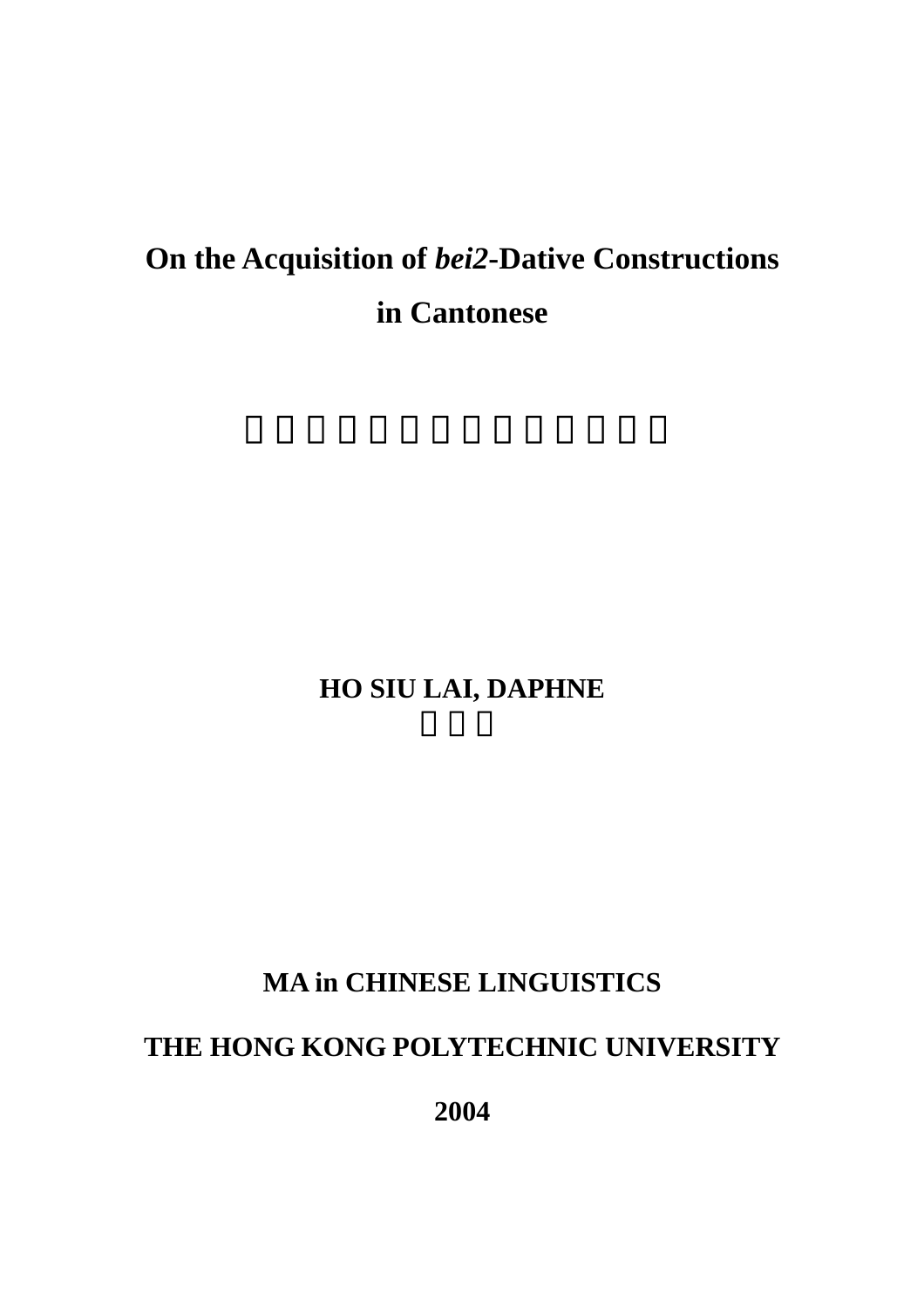# **Abstract**

The present study examined the acquisition of argument structure in Cantonese *bei2-*dative construction. The dative verb *bei2* "give" is a three-argument taking verb involving the subject of agent, the direct object of theme, as well as the indirect object of recipient for expressing a transfer event. Using the canonical form [**NP** SUBJ] [**VP** [**V** *bei2*] [**NP** DO] [**NP** IO]] as the reference, different syntactic alternations were constructed by varying the number of argument structures and the relative position of the direct and indirect objects. A comprehension experiment involving 60 normal-developing children aged three to eight years old with 10 children (5 boys and 5 girls) in each age group was conducted using an enactment paradigm. Children were asked to act out the meaning of various canonical and non-canonical constructions with the help of toys.

The findings revealed that it was not until age 8 that children were able to fully master the full three-argument structure in the *bei2*-dative construction. Children as young as 3 years old were able to comprehend constructions with empty subject argument but the direct and indirect object without difficulty. However, children came across difficulty in processing constructions with overt subject argument, irrespective of the number of argument structures. Hence, among the three argument structures that the dative verb *bei2* "give" was undertaken, the direct object and the indirect object were acquired earlier than the subject argument. It was also shown that children with increasing age were developing better competence in subject argument processing, suggesting that the acquisition was a lengthy process and was not completed by the age of 8.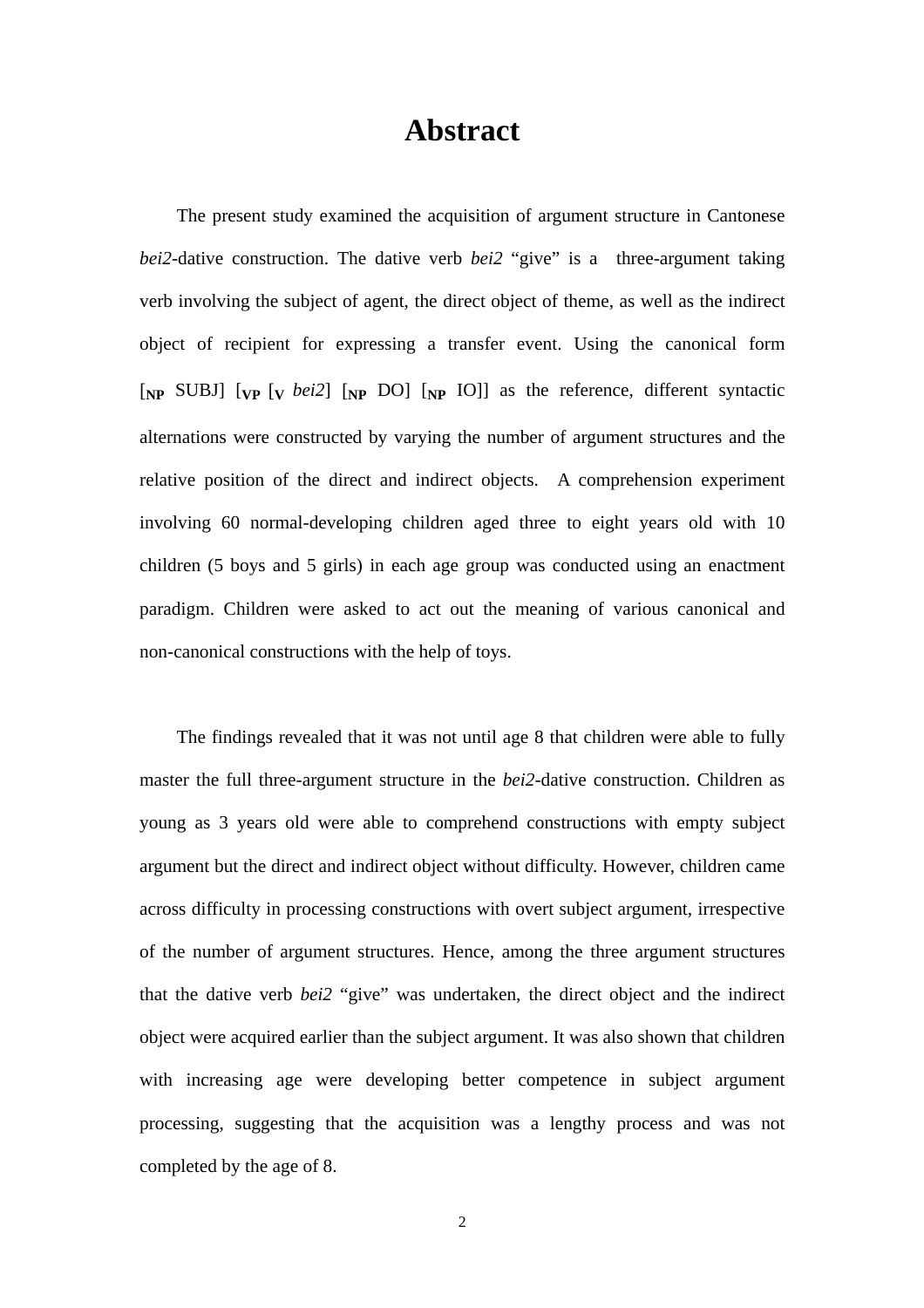Before they were able to fully acquire the full form of three-argument structure in the dative construction, particularly the subject argument structure, children employed child-as-agent strategy and word order strategy in comprehension. Investigations on the relative position of object arguments suggested that displacement of direct object of theme made no effect on children's comprehension. On the contrary, even children at age 8 failed to achieve constructions with topicalization of the indirect object before the subject. Children got role reversals or failed to assign participant roles in their mis-interpretation. In another aspect, the explicit expression of argument structures, especially the indirect object, was important for children's interpretation of sentence meaning.

A follow-up experiment examining children's symbolic play skills revealed that children at age 3 were able to use other animate thing other than self to act as participant in play. Rather than a failure to act in a symbolic way, the difficulty children came across in processing the subject argument in the enactment paradigm should be due to linguistic, cognitive, or social factors. The findings were discussed using the perspectives of processing limitation account by examining the syntactic architecture of the dative construction Usage-based account was also employed to discuss the relevancy of input to the acquisition of dative argument structures.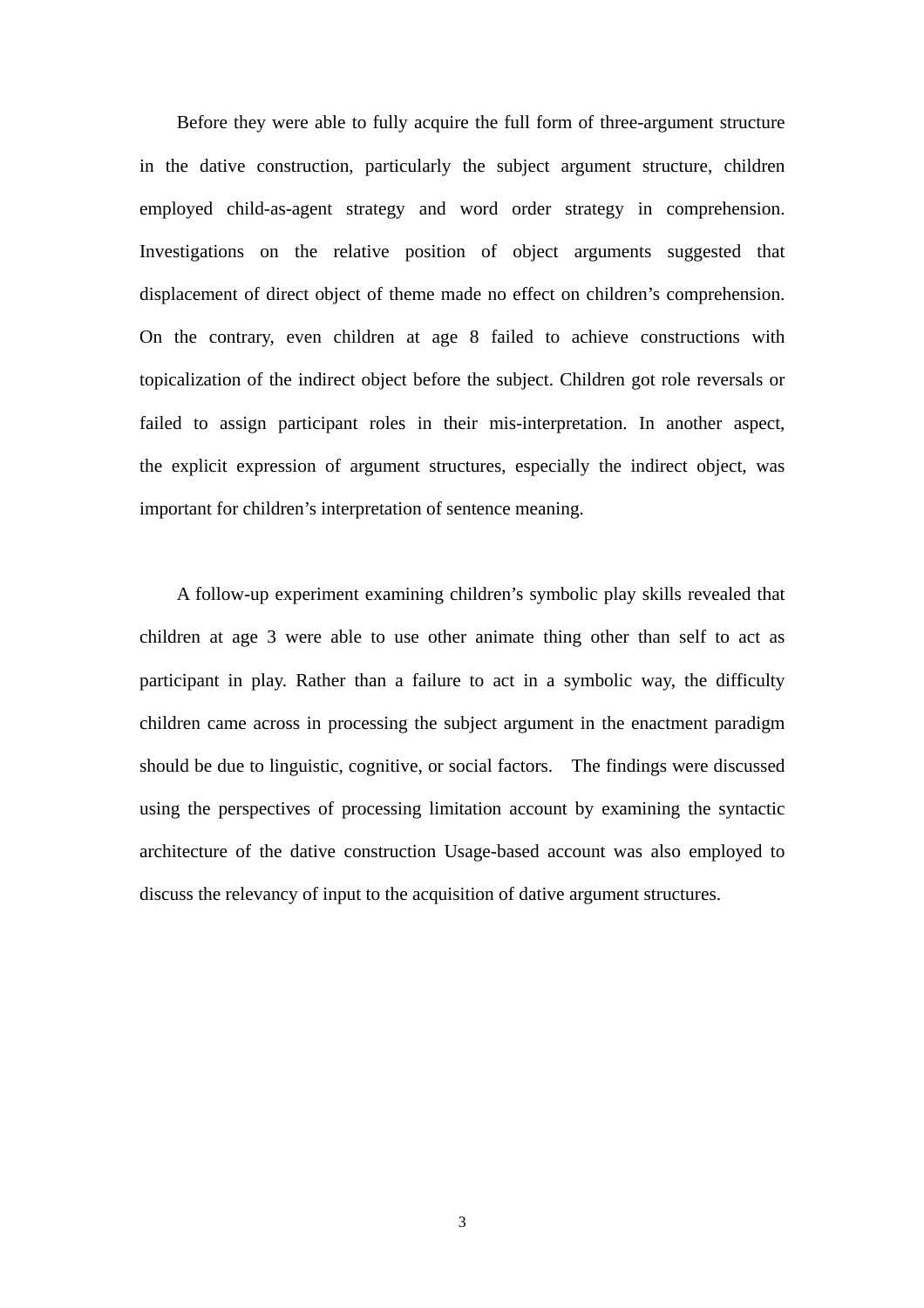4

 $\sqrt{a}$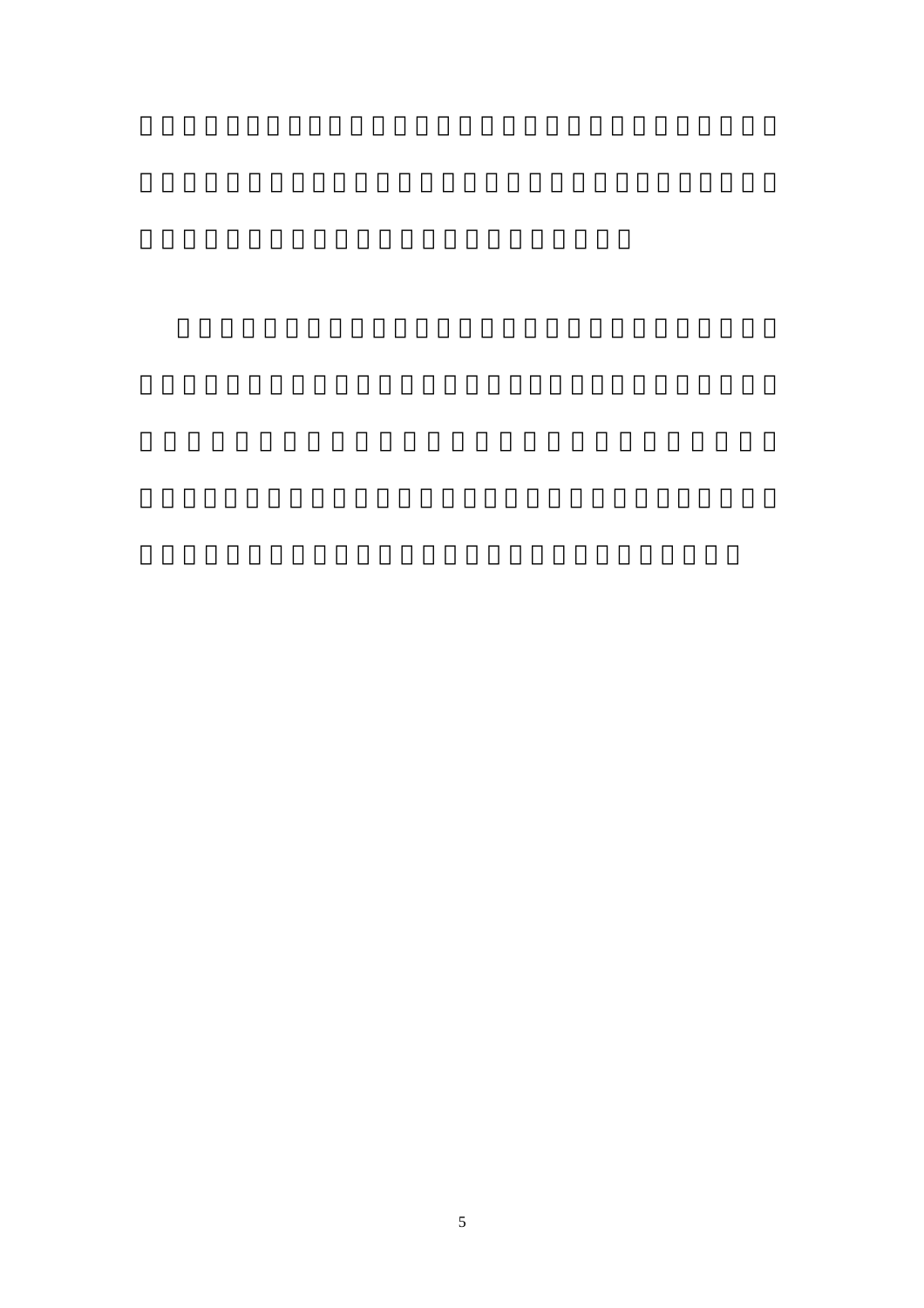# **Acknowledgements**

I would like to express my thanks to Dr Sze-Wing Tang who supervised this work. I also gratefully acknowledge the staff of the following schools who assisted me in finding appropriate subjects for this investigation: Bilok Anglo-Chinese Kindergarten, Yan Oi Tong Mrs. Augusta Cheung Nursery, Yaumatei Baptist Church Child Care Centre, Kin Sang Baptist Church Bradbury Child Care Centre, Homantin Child Care Centre Yang Memorial Methodist Social Service, and Kowloon City Baptist Church Hay Nien Primary School (am section). Special thanks are extended to all the children who participated in this study.

# "The **LORD** is my shepherd, I shall not be in want."

Psalm 23:1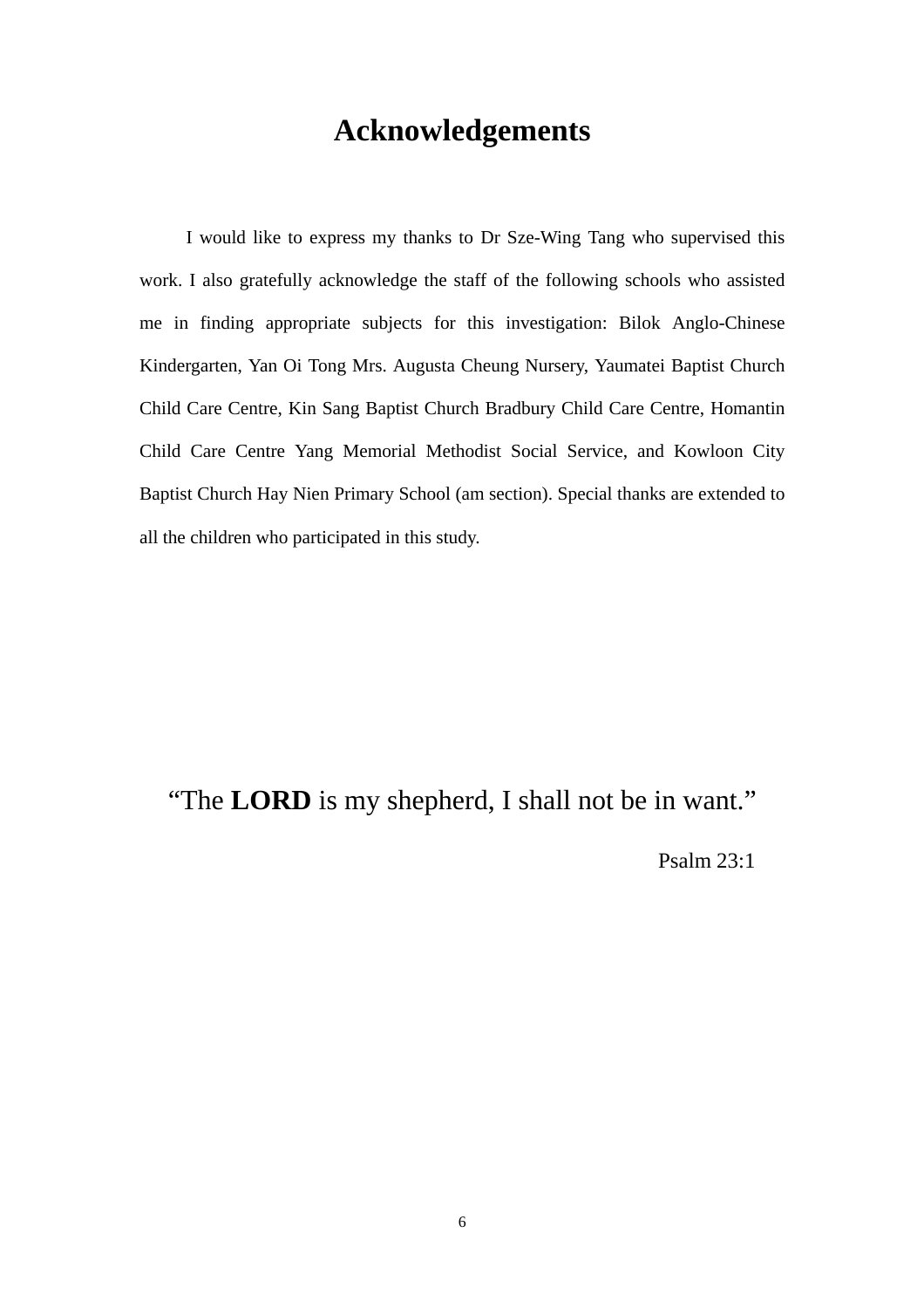# **Table of Contents**

| <b>Title Page</b>            |                                                     |                                                     |    |  |
|------------------------------|-----------------------------------------------------|-----------------------------------------------------|----|--|
| Abstract                     |                                                     |                                                     |    |  |
|                              | Acknowledgements                                    |                                                     |    |  |
|                              | <b>Table of Contents</b>                            |                                                     | 7  |  |
| Chapter One:<br>Introduction |                                                     |                                                     | 10 |  |
| <b>Chapter Two:</b>          |                                                     | <b>Theoretical Background</b>                       | 16 |  |
| 2.1                          | Introduction                                        |                                                     |    |  |
| 2.2                          | Lexical representation of a verb                    |                                                     |    |  |
|                              | 2.21                                                | Subcategorization                                   |    |  |
|                              | 2.22                                                | Argument structure                                  |    |  |
|                              | 2.23                                                | Canonical linking rules                             |    |  |
|                              | 2.24                                                | Syntactic-semantic interaction in language learning |    |  |
| 2.3                          | Theoretical approaches to verb-argument acquisition |                                                     |    |  |
|                              | 2.31                                                | Nativist theory of learning                         |    |  |
|                              | 2.32                                                | Usage-based processes                               |    |  |
| 2.4                          | Dative argument structures in English               |                                                     |    |  |
|                              | 2.41                                                | English dative constructions                        |    |  |
|                              | 2.42                                                | Comprehension studies                               |    |  |
|                              | 2.43                                                | Production studies                                  |    |  |
|                              |                                                     |                                                     |    |  |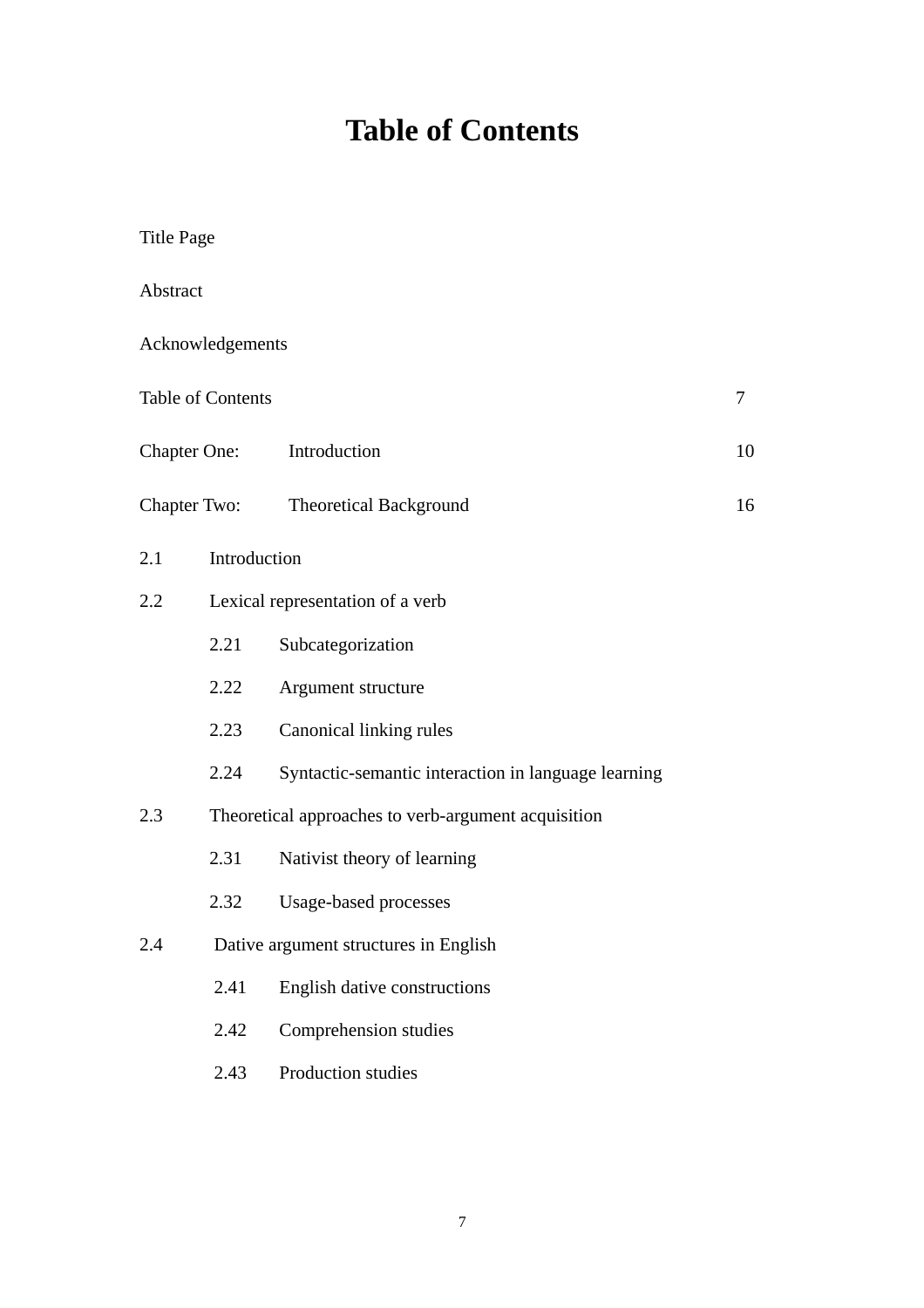- 2.5 Dative argument structures in Cantonese
	- 2.51 Cantonese dative constructions
	- 2.52 The Cantonese verb *bei2* "give"
	- 2.53 Production data

2.6 The Present study

Chapter Three: Method 45

3.1 Participants

- 3.2 Stimuli
- 3.3 Procedures
- 3.4 Scoring

| <b>Chapter Four:</b> | Results |  |
|----------------------|---------|--|
|                      |         |  |

4.1 *bei2*-dative construction with empty subject argument of agent

- 4.11 Results
- 4.12 Interpretation
- 4.13 Error analysis
- 4.2 *bei2*-dative construction with overt subject argument of agent and displacement of direct object
	- 4.21 Results
	- 4.22 Interpretation
	- 4.23 Error analysis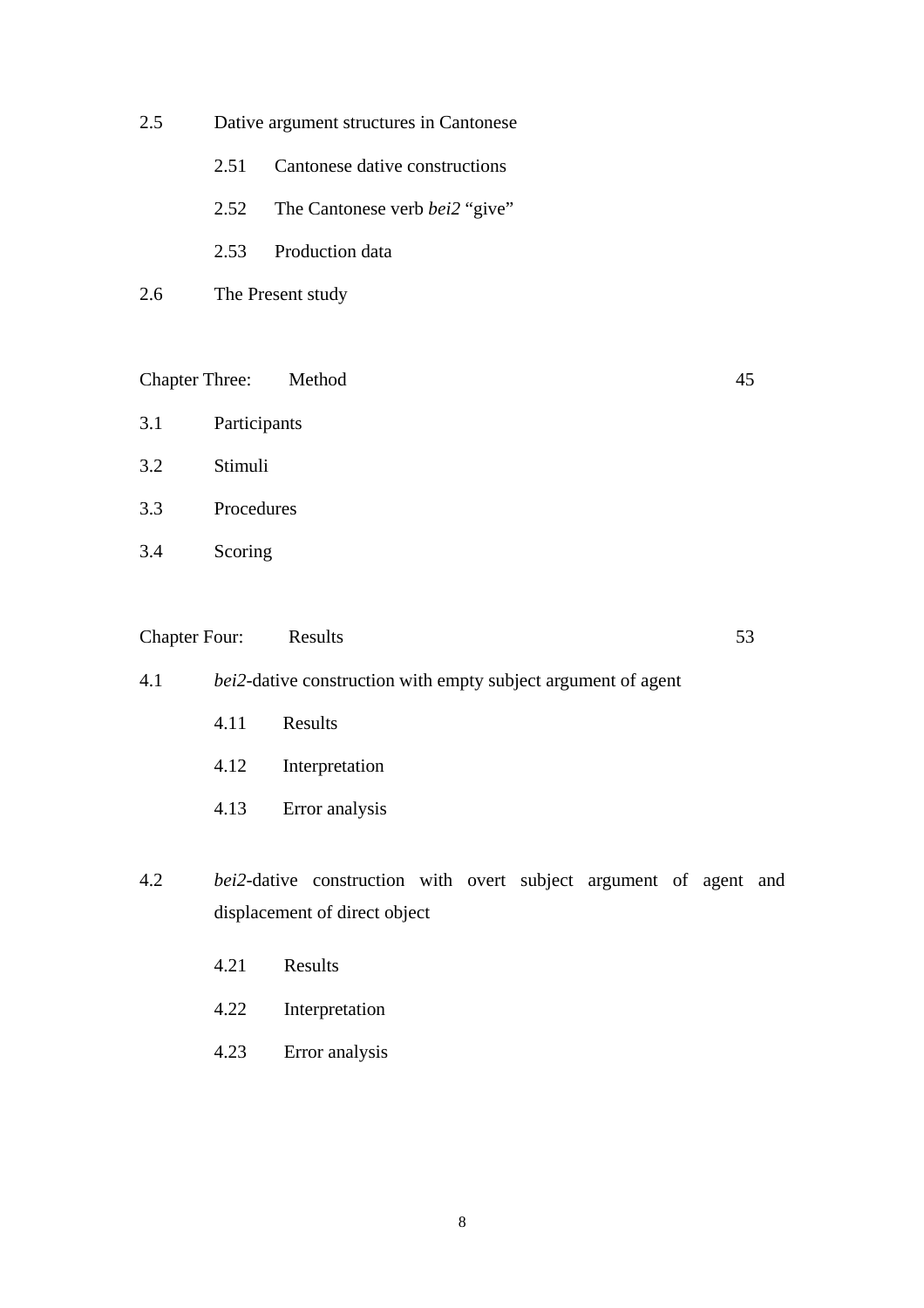- 4.3 *bei2*-dative construction with overt subject argument of agent and displacement of indirect object
	- 4.31 Results
	- 4.32 Interpretation
	- 4.33 Error analysis
- 4.4 Four types of dative constructions
- 4.5 Follow-up experiment

| <b>Chapter Five:</b> | Discussion                                                                     | 70 |
|----------------------|--------------------------------------------------------------------------------|----|
| 5.1                  | Processing of the subject argument structure                                   |    |
| 5.2                  | Explicitness of the direct object and indirect object argument structures      |    |
| 5.3                  | Relative position of the direct object and indirect object argument structures |    |
| 5.4                  | Children's use of comprehension strategies                                     |    |

| Chapter Six: Conclusion  |                                          | 83  |
|--------------------------|------------------------------------------|-----|
| References               |                                          | 85  |
| Appendix I : Age Groups  |                                          | 94  |
|                          | Appendix II : Examples of Sentence Types | 95  |
| Appendix III : Materials |                                          | 98  |
|                          | Appendix IV : Assessment Form            | 101 |
|                          | Appendix V : Follow-up Experiment        | 104 |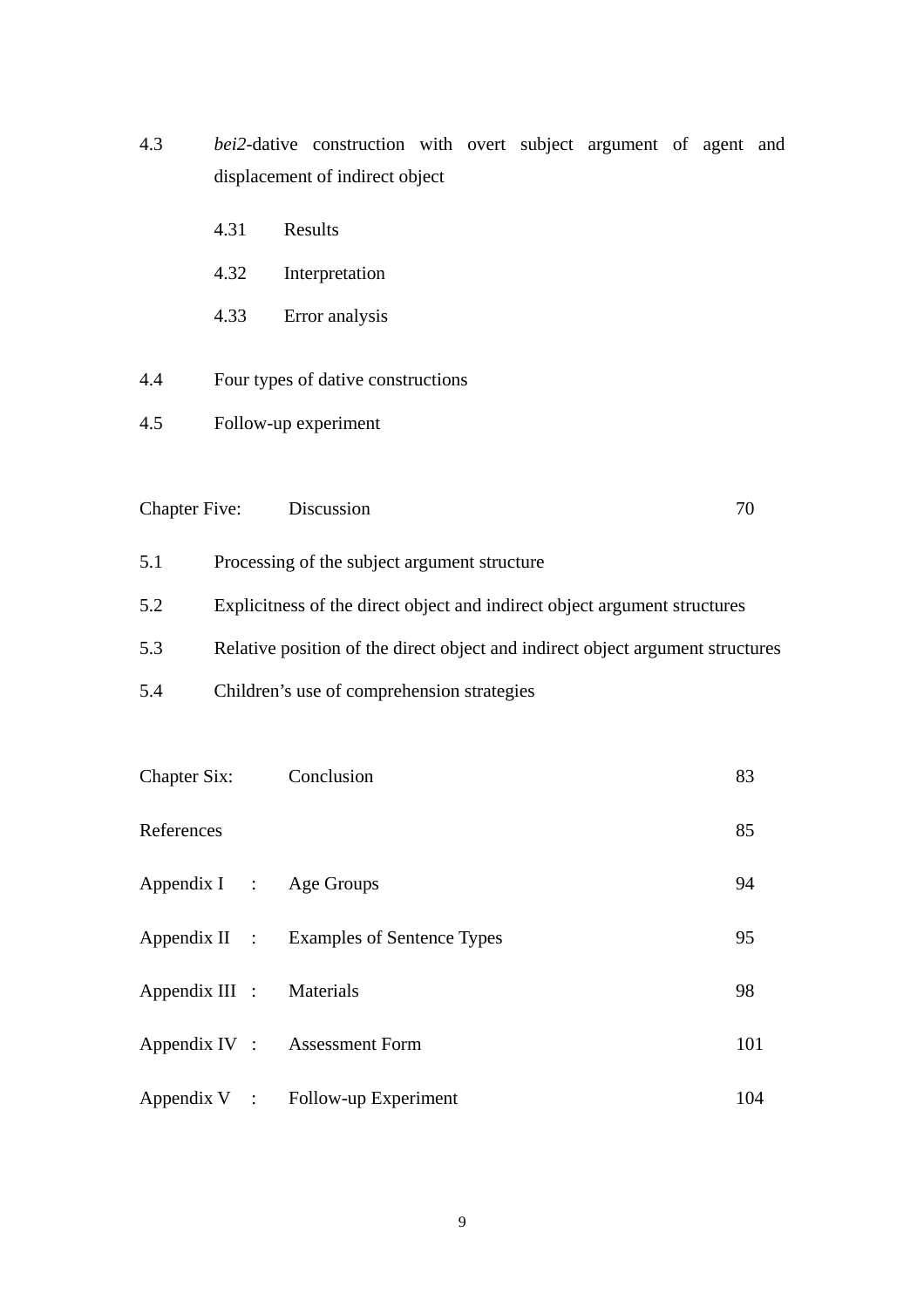# **Chapter One: Introduction**

An area that has received much attention in the child language literature is verb-argument structure (e.g. Bowerman, 1990; Pinker, 1984, 1989; Tomasello, 1992). Argument structure refers to the relationship between a verb and its complements, or arguments, in a sentence (Shapiro, 1997). Current accounts of children's acquisition of verb argument structure emphasize its lexical nature: that, ultimately, children must learn the specific semantic and syntactic properties of individual verbs in order to use them appropriately in sentences.

Different categories of verbs can be examined in English. These verb categories are based upon the number of arguments required for an utterance to be considered grammatical and to make it complete. The first category of verb --- intransitive -- needs only one argument, which occurs in the subject position of a sentence. This argument is often referred to as the agent of an action. Sentence (1) illustrates the agent in the subject position.

#### (1) *The boy* laughed.

The second category of verb --- transitive --- requires both a subject and a direct object. In such sentences, the subject corresponds with the agent, and the direct object corresponds with the patient, or the recipient of an action. Sentence (2) illustrates the subject and direct object in transitive sentence construction.

#### (2) *The boy* hit *the dog*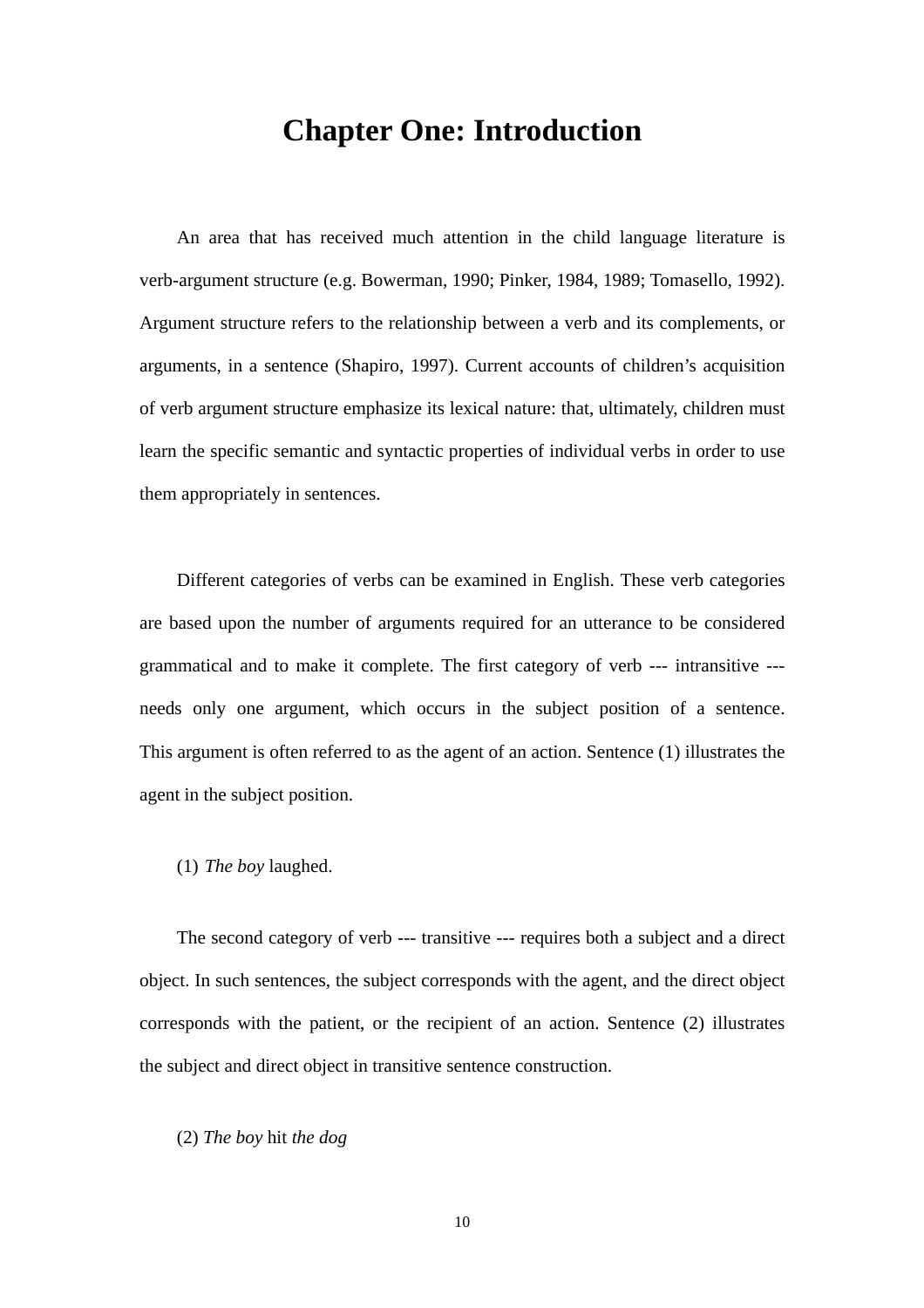There are also verbs which need to be appeared with a subject, a direct object, and an oblique object as illustrated in sentence (3) below. The verb "put" takes three arguments in which the subject corresponds with the agent, the direct object with the theme, and the oblique object with the location.

#### (3) *The boy* put *the ball* on *the table*.

 Argument structure is of interest because it captures the relationship between syntax and semantics. Napoli (1993) argued that languages require a mapping mechanism where syntactic and semantic information can be linked. This appears in the form of both subcategorization and argument frames. The subcategorization describes the syntactic relationship between a verb and the constituents of a sentence. On the other hand, the argument frame describes the thematic role of the participants in an activity. It is believed that in order for children to acquire a verb, they must store information about the meaning along with the subcategorization and argument frames (Pinker,1989; Smith & Sachs, 1990; van der Lely, 1994). Consider, for example, the verb "kiss", when it is stored in the lexicon, it may be represented as follows by entailing both semantic as well as syntactic information.

| (4) | verb                                               | $\colon$ "kiss"              |
|-----|----------------------------------------------------|------------------------------|
|     | meaning                                            | : contact with puckered lips |
|     | subcategorization frame: subject and direct object |                              |
|     | argument frame                                     | agent, patient               |

When this information appears in its surface form, a sentence such as (5) is produced.

(5) *The boy* (agent-subject) kissed *the girl* (patient-direct object).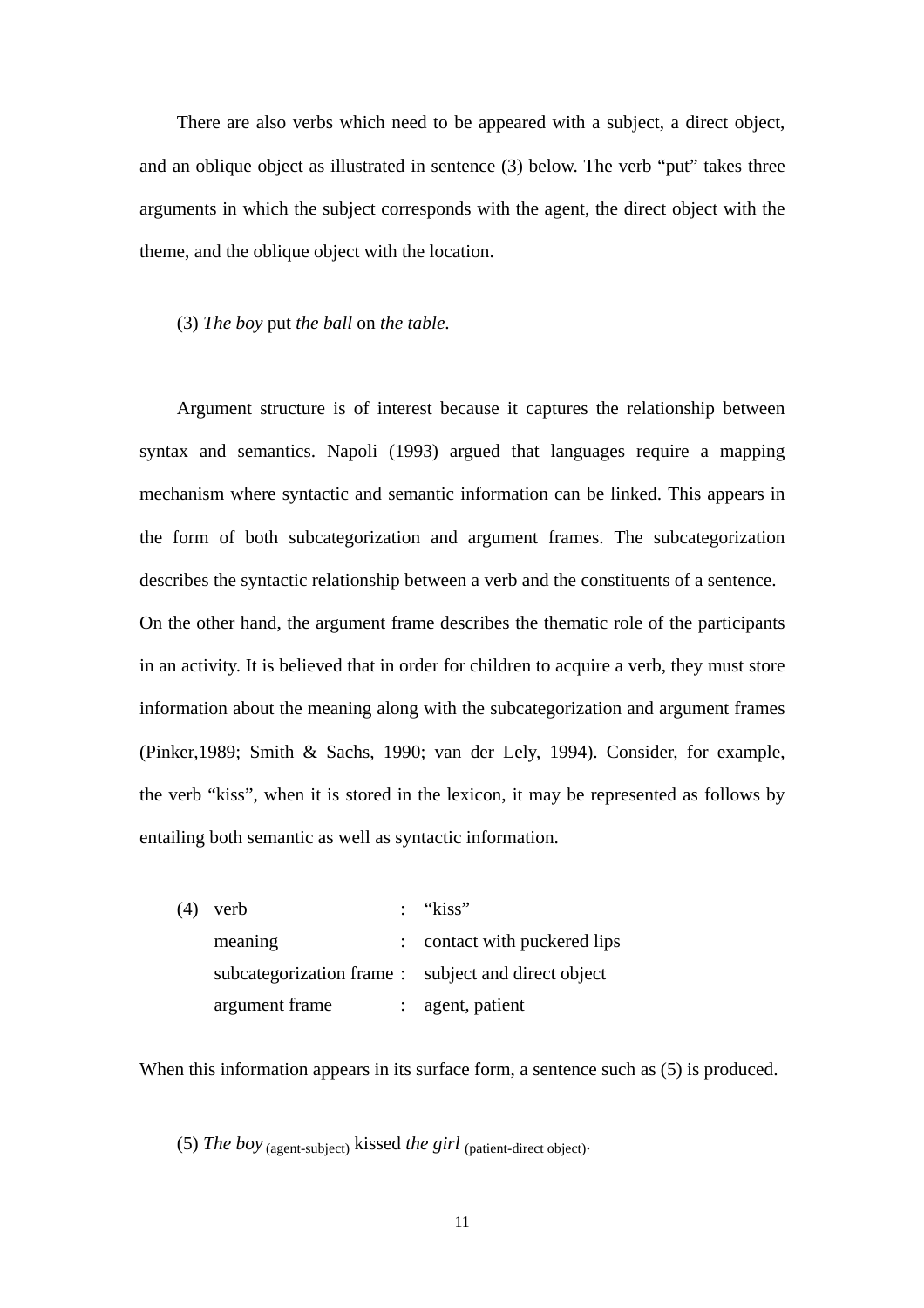Within linguistic theory, lexicalist accounts propose that semantic and syntactic information is projected from the verb (Levin, 1985; Levin & Rappaport Hovav, 1995, Rappaport Hovav & Levin, 1998). Moreover, the semantic and syntactic information are connected via linking rules. Such mapping has been described as the canonical linking rules. The mapping patterns for the semantic and syntactic components of the verb link the argument frame with its corresponding subcategorization frame. In the majority of cases, the agent gets mapped to the subject position and the patient to the direct object position. Canonical linking rules have been hypothesized to play an important role in the learning of verb-argument structure (e.g. Bowerman, 1990; Pinker, 1989). They refer to the regular relationship found in the majority of languages between thematic roles, such as agent and patient, and syntactic functions such as subject and direct object. For example, if a child knows that a verb involves an agent and a patient, the child can infer that those arguments are expressed as the grammatical subject and object, respectively. The canonical or default mapping between particular thematic roles and particular syntactic functions may apply in the absence of information to the contrary (van der Lely, 1994).

Researches of language acquisition have long been interested in how children learn the argument structure of verbs (e.g. Bowerman, 1990; Pinker, 1984, 1989; Tomasello, 1992), focusing primarily on the number-and-position-of-arguments relationship. In acquisition research, verb argument structure has been investigated from the theoretical perspective of Chomskyan syntax and associated nativist assumptions. It holds the viewpoint that children come equipped with an innately universal grammar. As learning of verb-argument structure takes a long time, it is common for normally developing children to make errors while acquiring verbs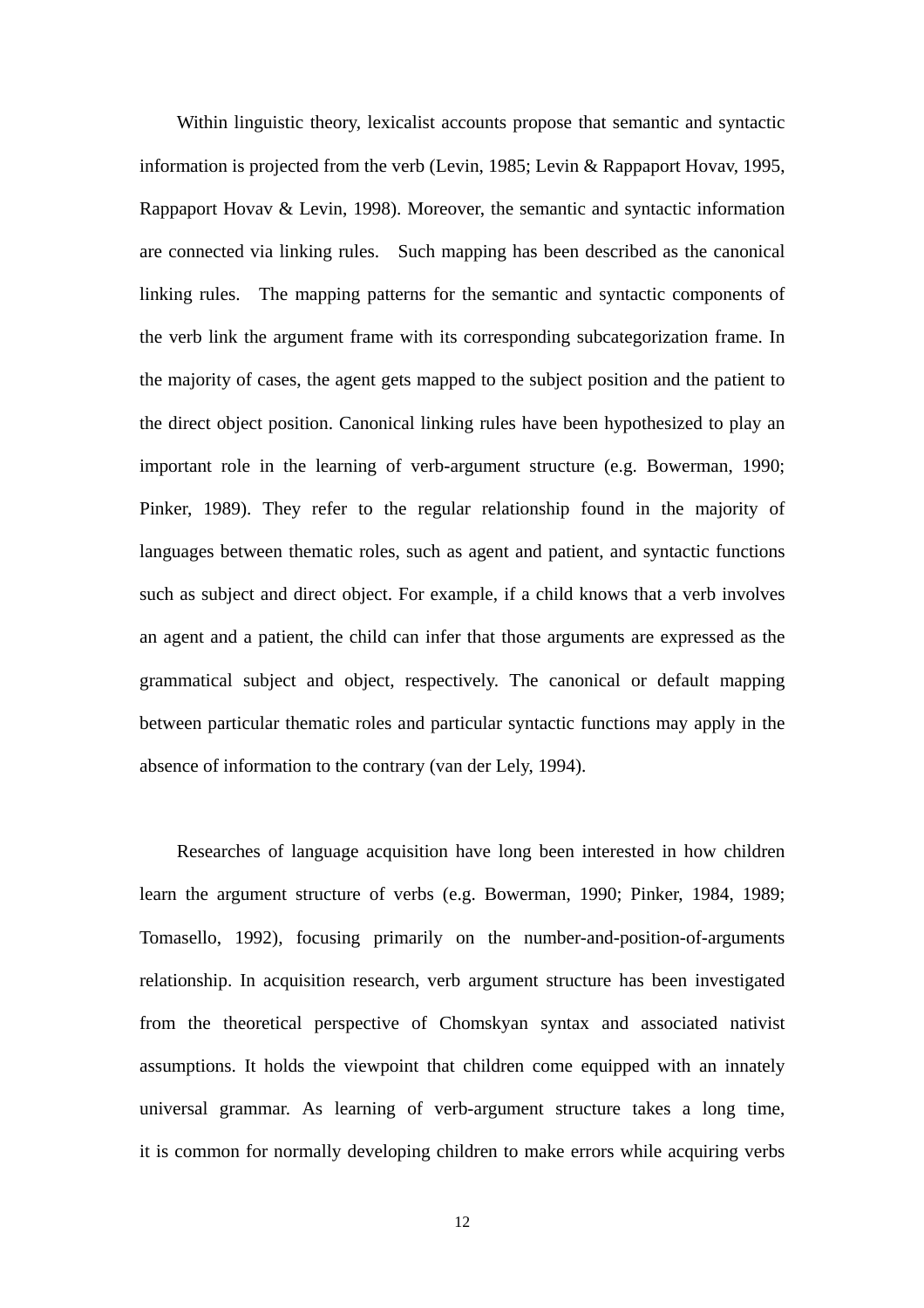(e.g., Braine *et al.*, 1990; Gleitman, 1993; Pinker, 1989; Smith & Sachs, 1990; Tomasello, 1992). Many of these studies focus on investigating errors children made, especially on missing arguments, and ask for possible reasons to explain the error production given that children have innate knowledge of syntax.

On the contrary, usage-based account (Tomasello, 2003) emphasizes the importance of language input and children's own usage which influence children's representation of grammatical structures. Grammar emerges as the speakers of a language create linguistic constructions out of the recurring linguistic information they receive by means of social learning and cognitive processes. Usage-based approach of language acquisition has suggested that the following processes play an important roles in learning of verb-argument structure: (1) the entrenchment of constructions in conventional uses through repetitions; (2) the preemption of generalizations by alternative constructions (contrast, competition); and (3) the formation of verb classes that enable children to predict the behavior of new verbs on the basis of their (mostly semantic) similarities to well-known verbs (Tomasello, 2003).

Another line of research has been interested to investigate children's production and comprehension of dative constructions, particularly those for expressing the transfer of objects between people. These constructions provide much information on learning of verb-argument structure because different syntactic realizations are possible for expressing the same sentence meanings, thus providing rich information on the interaction between semantic and syntactic domains during sentence processing.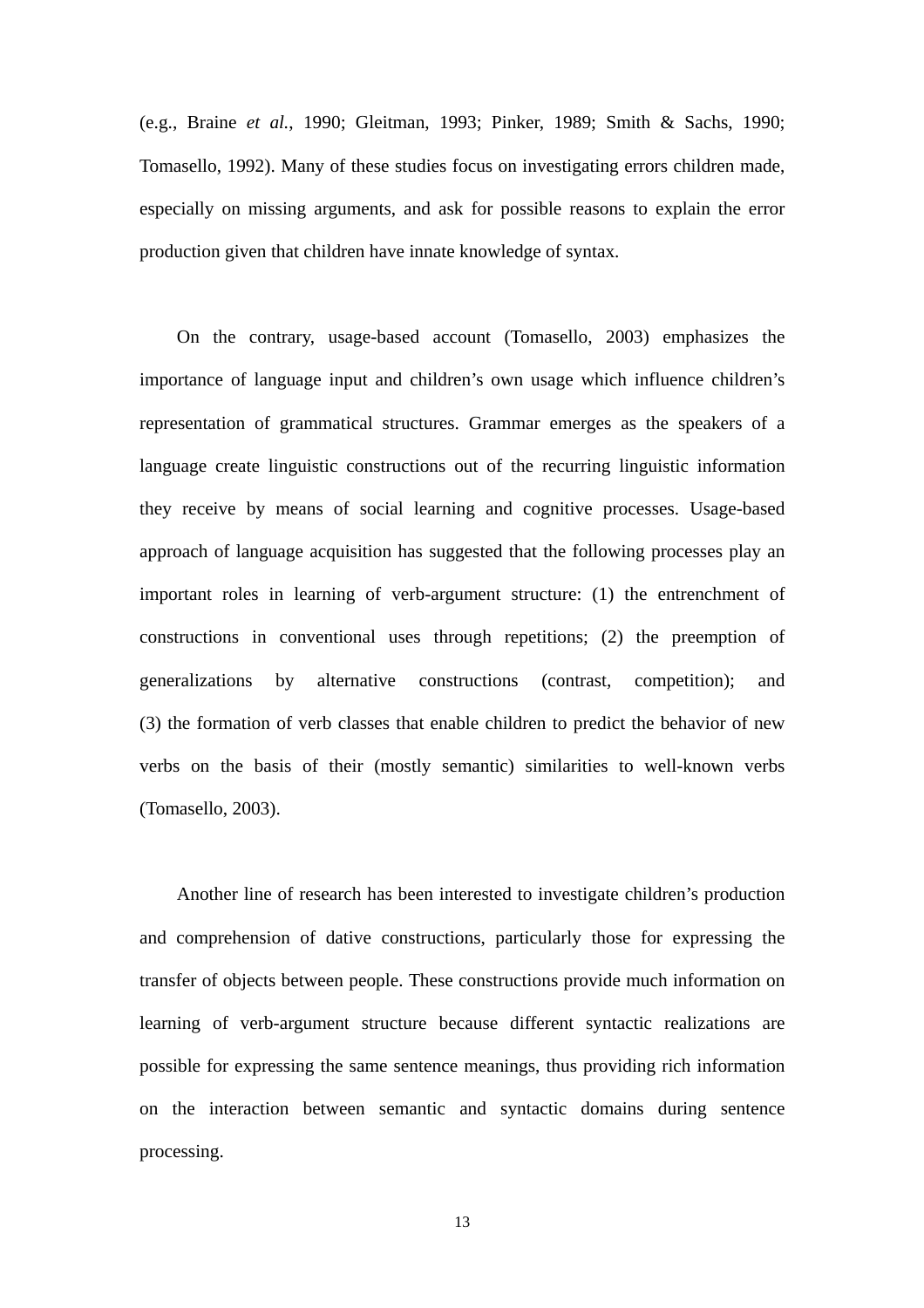For examples, there are experimental studies comparing the comprehension of ditransitive structure and their ordinary transitive counterpart ((e.g. Cook, 1976; Osgood and Zehler, 1981; Roeper, Lapointe, Bing, & Tavakolian, 198l; O'Grady, 2000). It is generally found that children find the to-dative pattern easier to comprehend than the double object pattern. However, production studies yield a different finding in that children are found to produce ditransitive patterns at a much earlier age than the ordinary transitive counterpart (e.g. Gropen, Pinker, Hollander, Goldberg, and Wilson,1989; Snyder and Stromswold, 1997).

Concerning dative constructions in Cantonese, Tang (1998) provided a comprehensive account on the classification of dative constructions in Cantonese. He further classified Cantonese verbs into different groups according to their syntactic and semantic properties and worked out the relationship between thematic properties of dative verbs and associated dative constructions. A recent study by Chan (2003) provided developmental findings on Cantonese-speaking children's development of *bei2* "give" dative constructions and investigated the effect of input properties of child-directed speech of adults on children's acquisition of dative constructions.

In sum, verb-argument structure is an area that has received much attention in child language literature. It provides important information on the acquisition of syntactic and semantic knowledge. However, research investigating children's acquisition of verb-argument structure in Cantonese is rare. It is worth to find out what Cantonese-speaking children know about verb-argument structure and when they know about it.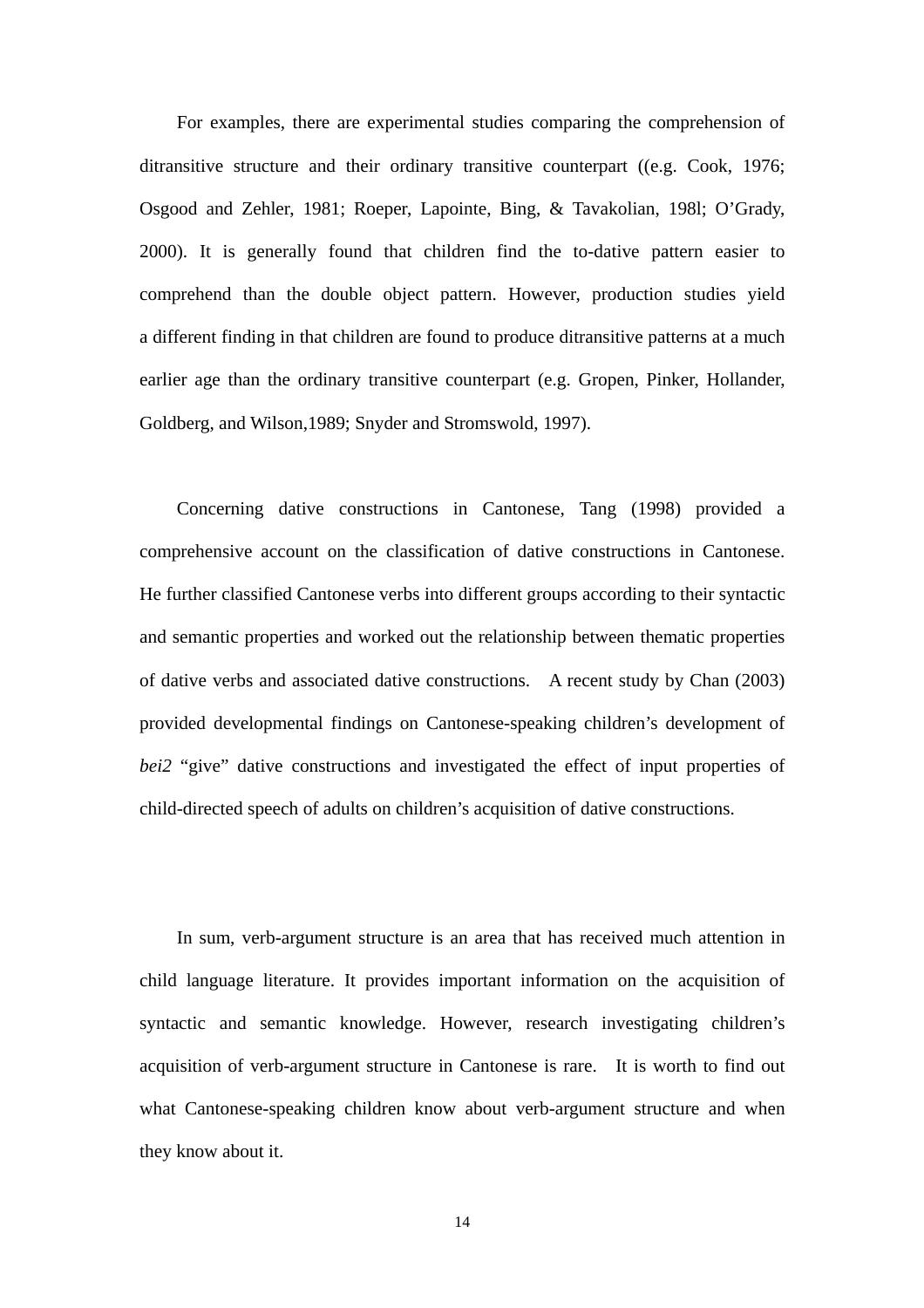The present study was conducted to supply us with a frame of reference concerning typical development of verb-argument structure in Cantonese-speaking children. It took a developmental perspective to investigate children's comprehension of the most complex form of three-argument structure involving three participant roles in the dative verb *bei2* "give" across ages.

The rest of the paper is organized as follows: Chapter Two provides a more detailed theoretical account on verb-argument structure, and related research on the area of children's acquisition. Dative constructions in both English and Cantonese, and the characteristics of the verb *bei2* "give" in Cantonese, which is the target verb in the present study, will also be reviewed. Chapter Two will be ended by purposes of the present study. Details of the methodology will be given in Chapter Three. Results of the experimental study and an analysis of children's errors will be presented in Chapter Four. The results will be discussed in Chapter Five while the final chapter provides a concluding remark to the paper.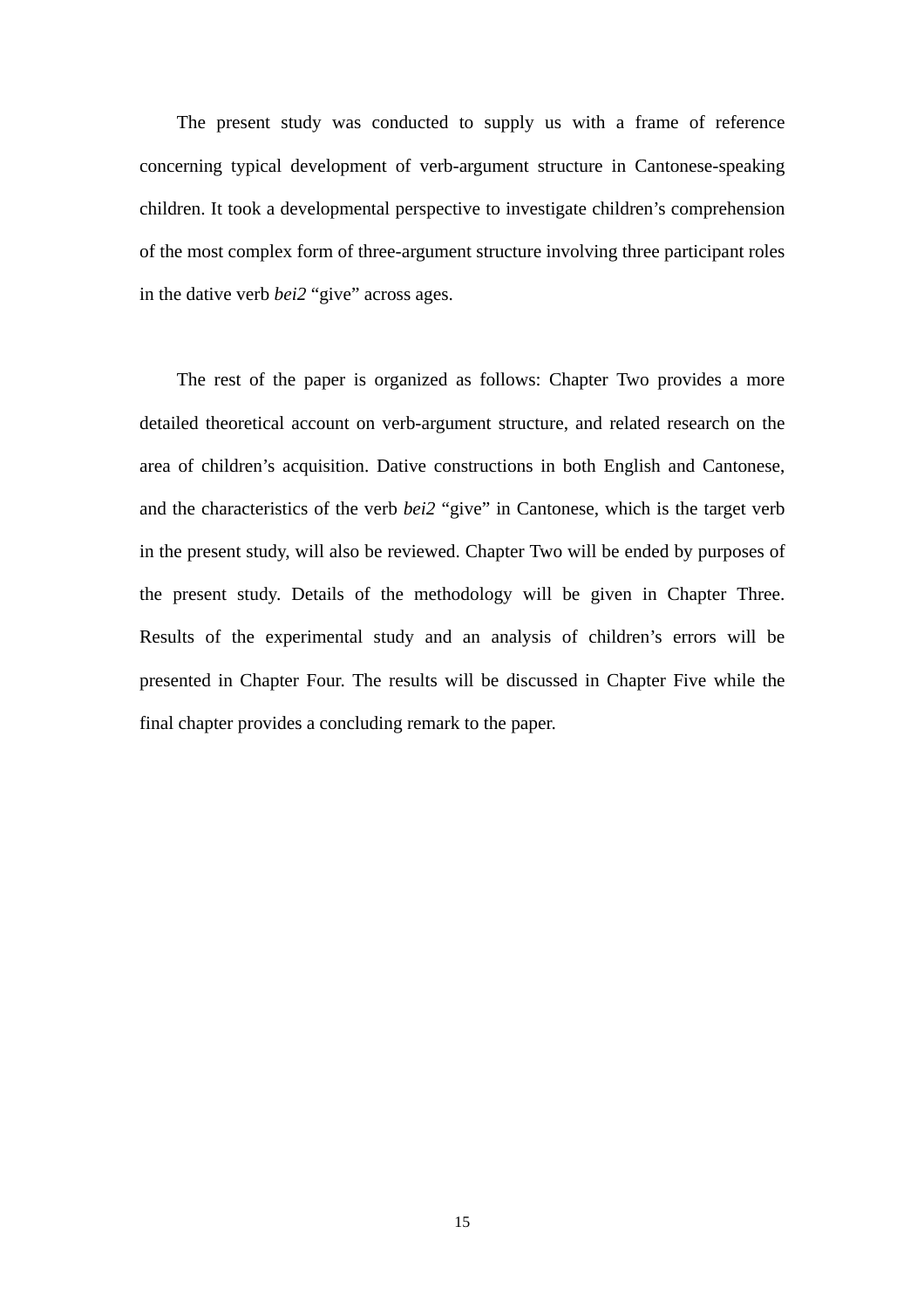# **Chapter Two: Theoretical Background**

## **2.1 Introduction**

 $\overline{a}$ 

Most linguistic theories agree that during sentence comprehension, the main determinant that we use to construct the meaning of a sentence is the verb. The predominant view since Chomsky (1965) has been that the lexical representation of a verb specifics (or projects) the number and types of arguments corresponding to the participants in the event described by the verb. The term verb-argument structure is used to describe the relationship between a given verb and the arguments (nominals, sentence complements, prepositional phrases) with which it can appear (Naigles & Lehrer, 2002). In the sections that followed, a more detailed account on subcategorization and argument structure which describe the syntactic and semantic information of the verb, as presented by Shapiro (1997), as well as the mapping mechanism that links the syntactic and semantic information, will be given in Section  $2.2<sup>1</sup>$  Section 2.3 describes theoretical accounts on children's acquisition of verb-argument structure and related hypotheses for the explanation of error productions. Reviews of dative constructions in both English and Cantonese as well as relevant researches investigating these constructions will be given in Section 2.4 and 2.5. Outline of the present study will be described in Section 2.6.

<sup>1</sup> Shapiro (1997)'s work borrowed from Chomsky's Government & Binding and Principles & Parameters frameworks (Chomsky, 1986, 1995).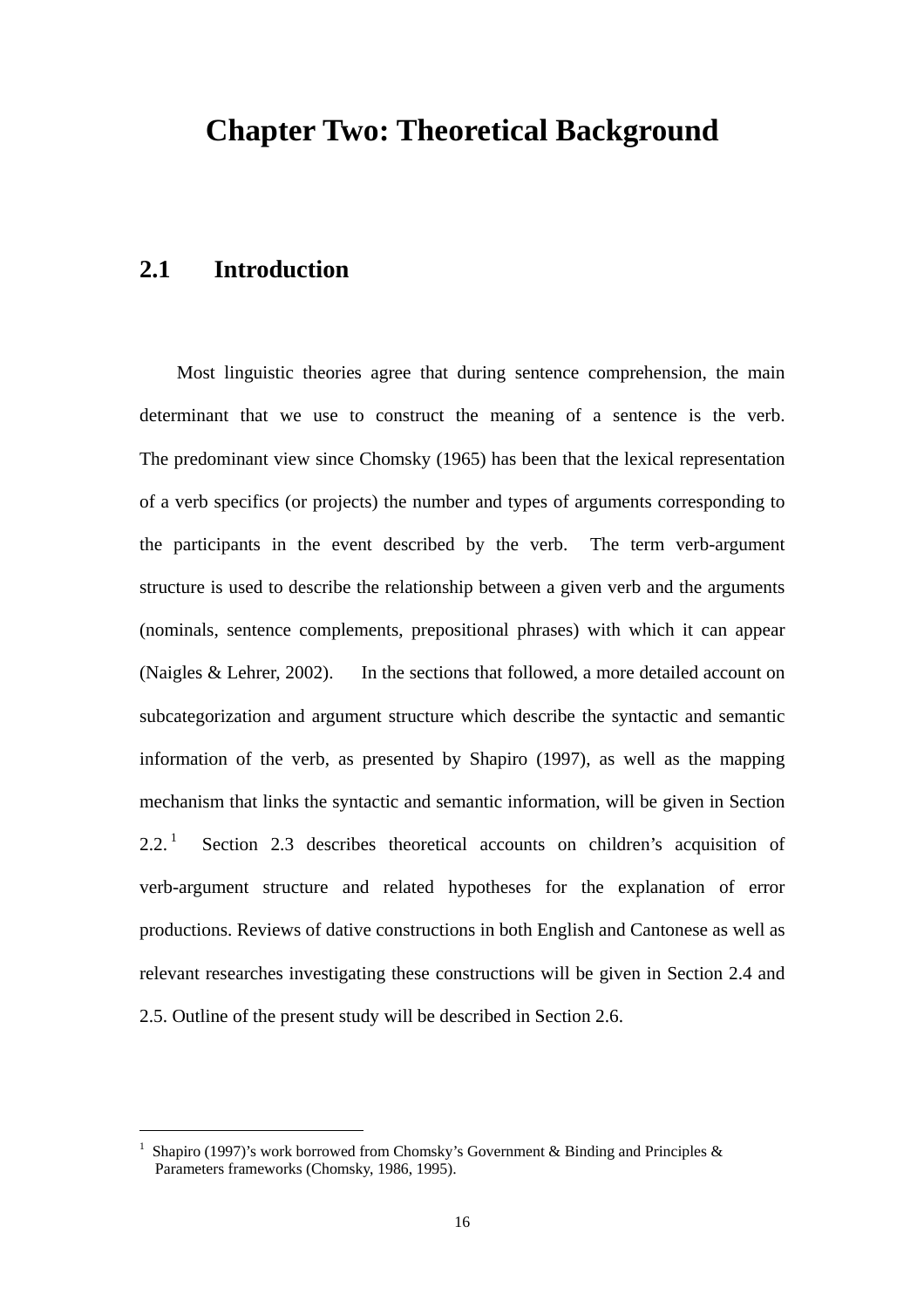## **2.2 Lexical representation of a verb**

#### **2.21 Subcategorization**

By subcategorization we mean the type of syntactic environment into which a verb can enter. In particular, it is a characterization of the type of phrasal category that follows the verb. The subcategorization frame  $-[$  NP] indicates that a verb cannot occur with a NP (a direct object). Such verbs are often called *intransitive*. The frame +[\_\_NP], in contrast, indicates that the verb requires a direct object. Such verbs are called *transitive*.<sup>2</sup> Verbs may also subcategorize for a PP. Consider the following verbs for their subcategorization frames:<sup>3</sup>

- (1) "dance" :  $-[NP]$
- (2) "kiss" :  $+$  [\_NP]

 $\overline{a}$ 

(3) "put" :  $+$  [\_NP PP]

The verb "dance" requires no direct object NP, the verb "kiss" requires a direct object NP, and the verb "put" requires both a NP and a PP. Thus, "kiss" is said to subcategorize for a NP, and "put" for a NP and a  $PP<sup>4</sup>$  The subcategorization frames of the above verbs will make up sentences with the following syntactic realizations:

<sup>&</sup>lt;sup>2</sup> Verbs (e.g., *study*) that optionally take a direct object have the subcategorization frame +  $[\_$ (NP)].

<sup>&</sup>lt;sup>3</sup> Note for abbreviations: V=verb, VP=verb phrase, NP=noun phrase, PP=prepositional phrase.

<sup>4</sup> Because all English sentences require a subject argument, following Chomsky (1982), many linguistic theories have simplified the subcategorization information so that it only includes non-subject arguments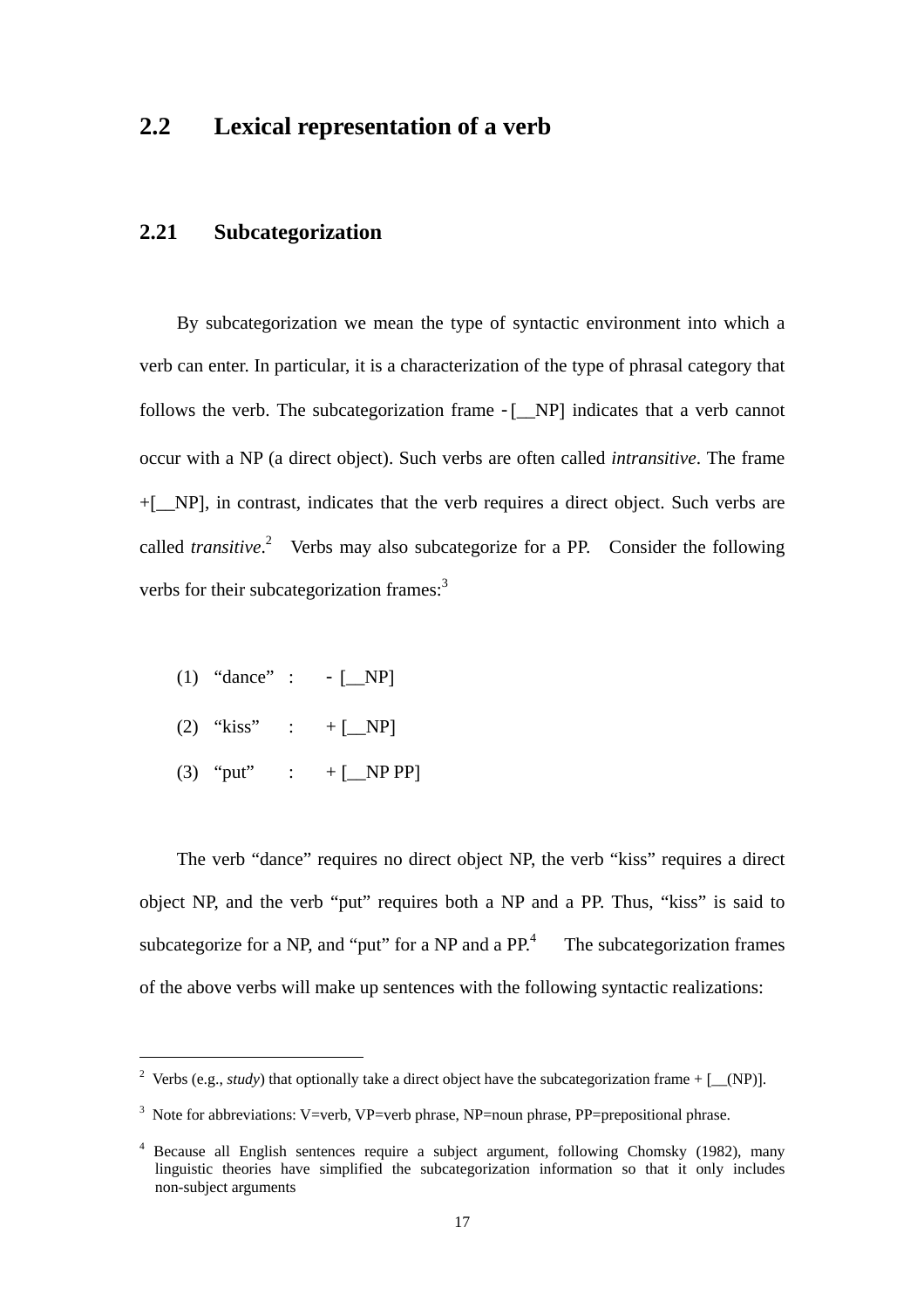- (4)  $\lceil \mathbf{v} \mathbf{p} \rceil \mathbf{v}$  danced]]
- (5) [**NP** John] [**VP** [**V** kissed] [**NP** Mary]]
- (6)  $\left[\n\begin{array}{cc}\n\text{N} & \text{John}\n\end{array}\n\right]\n\left[\n\begin{array}{c}\n\text{V} & \text{put}\n\end{array}\n\right]\n\left[\n\begin{array}{c}\n\text{N} & \text{pt}\n\end{array}\n\right]\n\left[\n\begin{array}{c}\n\text{P} & \text{pt}\n\end{array}\n\right]\n\left[\n\begin{array}{c}\n\text{P} & \text{pt}\n\end{array}\n\right]$

Verbs in principle can subcategorize for any phrase type, or combinations of phrases, but each verb chooses its allowable phrasal environment. Subcategorization information restricts the output of the phrase structure rules of a grammar to only well-formed instances of a language. That is if it is assumed that the subcategorization frame for each verb must be satisfied in the sentence in which the verb is contained, then we ensure that the correct verb will be inserted in its proper structural configuration. Again, if the phrase structure allows the generation of a sentence like "John \_\_\_ the door", only a verb that allows a direct object NP can be inserted in the (blank) verb slot.

Indeed, there is a principle which is known as the Projection Principle that formally describes this constraint on well-formedness. This principle is quite powerful and rationalizes syntax in the following sense: When we acquire a lexical item, we acquire facts about the item's syntactic privileges of occurrence.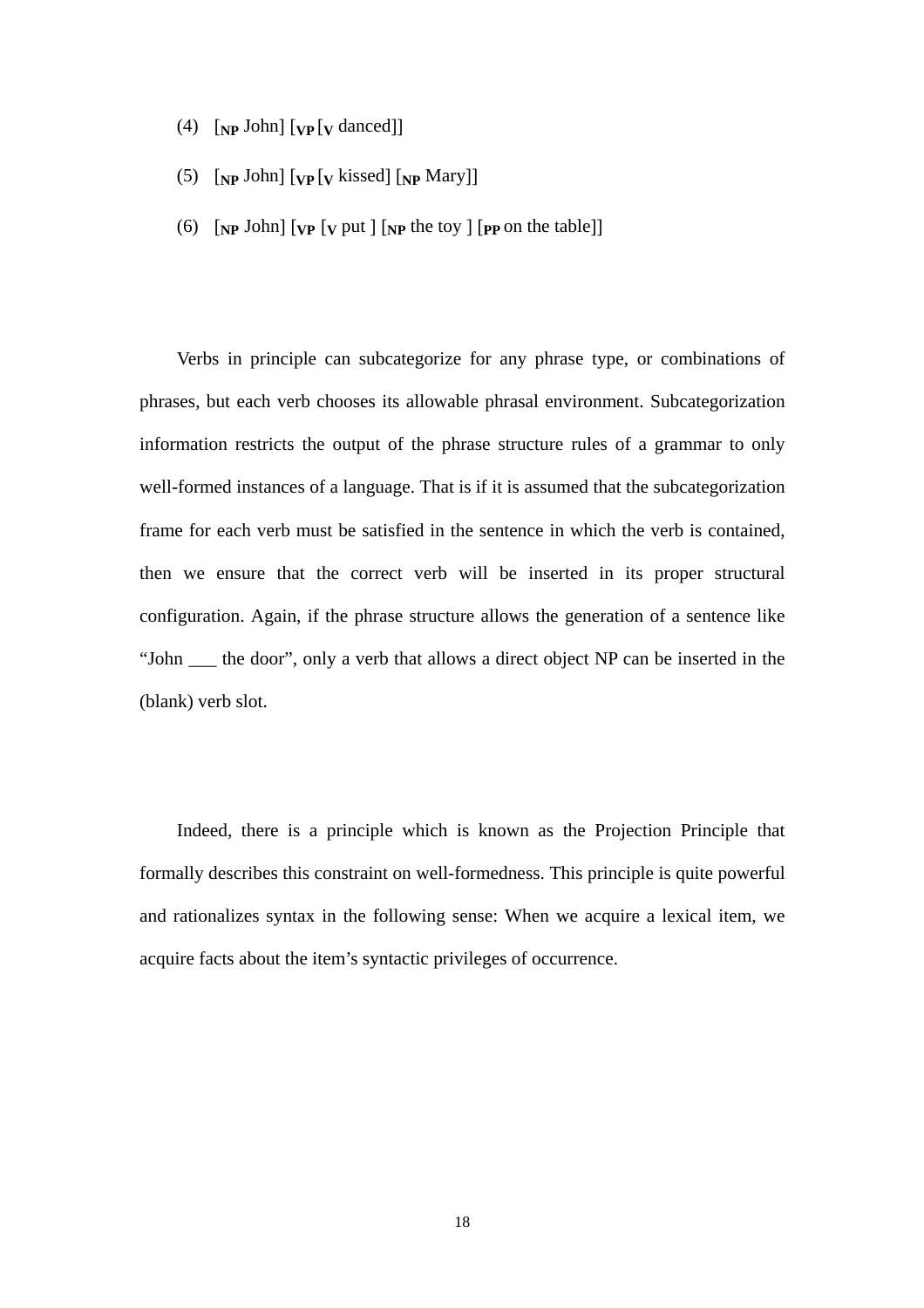#### **2.22 Argument structure**

Most sentences can be considered representations of relations between a predicate and its argument, hence the term argument structure. Unlike subcategorization information, argument structure is not concerned with the syntactic form of the phrasal categories a verb allows, but instead is concerned with the number of participants described by the verb and the type of thematic role associated with it. Using the three verbs mentioned above as an illustration, the verb "dance" requires just one participant which is the agent and hence is known as a one-place argument structure. The verb "kiss" requires two participants, the agent and the patient; thus, it selects for two arguments and hence a two-place argument structure. The verb "put", on the other hand, requires three participants which are the agent, the theme, and the location and thus entails a three-place argument structure.

| $(7)$ "dance" : | <b>NP</b><br>agent |                           |                       |
|-----------------|--------------------|---------------------------|-----------------------|
| $(8)$ "kiss"    | <b>NP</b><br>agent | N <sub>P</sub><br>patient |                       |
| $(9)$ "put"     | <b>NP</b><br>agent | NP<br>on<br>theme         | <b>PP</b><br>location |

Thus, the argument structure of these verbs determines the number and the roles that the referents of NPs play in the situation described by sentences as shown below:

- (10) [ John **<Agent>** ] danced
- (11) [ John **<Agent>** ] kissed [ Mary **<Patient>**]
- (12) [ John **<Agent>** ] put [ the toy **<Theme>** ] on [ the table **<Location>**]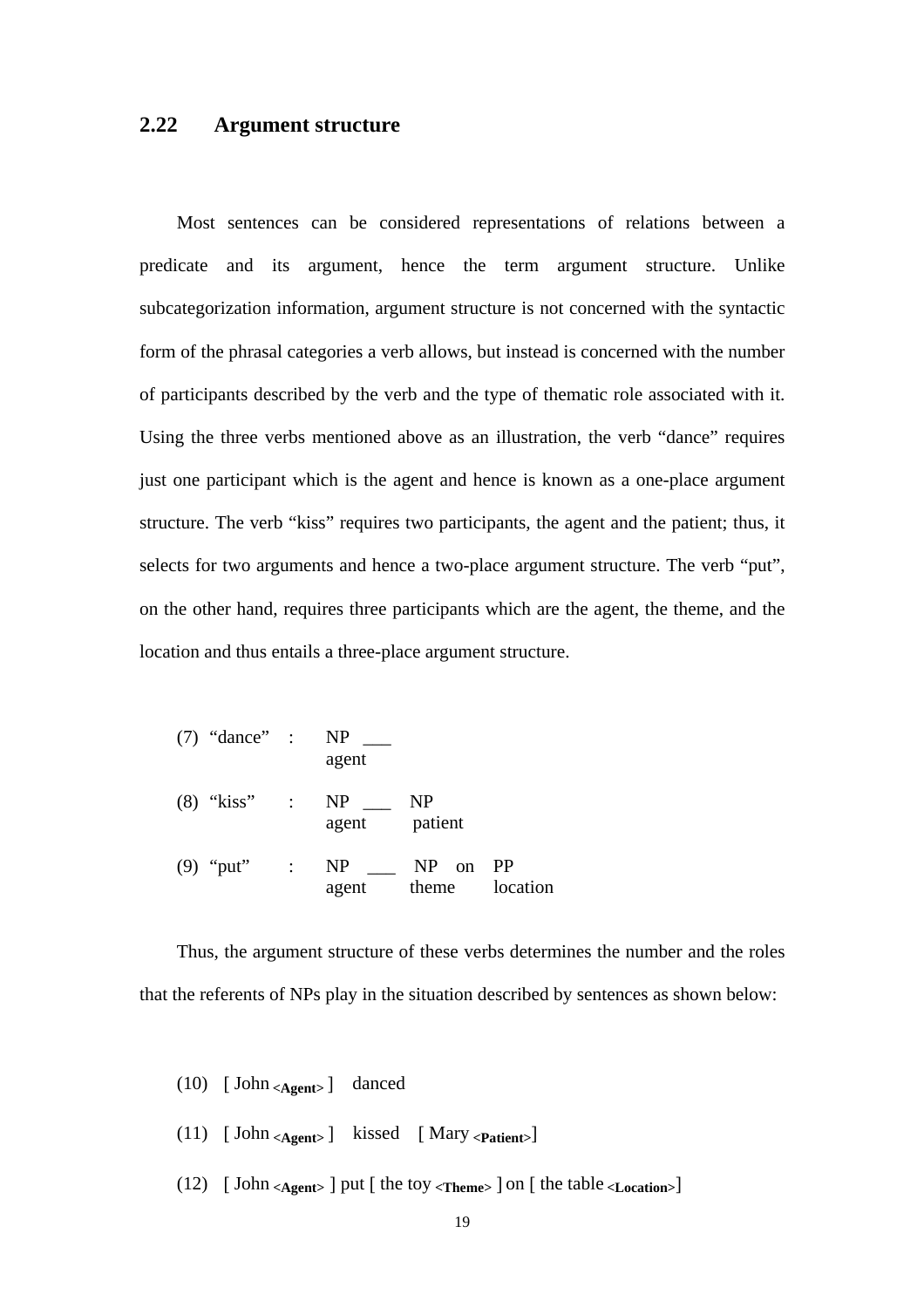As discussed above, each verb carries important lexical information for constructing well-formed sentences: subcategorization and argument structure; argument structure, in turn, interacts with the more semantic notion of thematic roles. In the following, canonical linking rules which map thematic roles with syntactic functions and how they may facilitate language acquisition will be discussed.

#### **2.23 Canonical linking rules**

 Canonical linking rules are the regular ways in which thematic roles (such as agent and patient) are mapped onto syntactic functions (such as subject and object). (Bowerman, 1990; Pinker, 1984). There has been much discussion about what constitutes the "canonical" or default mapping. Canonical linking has been characterized in terms of two interrelated hierarchies: one for thematic roles (or argument positions) and one for syntactic functions. The thematic role of a verb, which was the highest on the hierarchy (e.g., the agent), was linked to the highest available syntactic function (e.g., the subject). The next highest syntactic function (e.g., the theme/patient) was linked to the next available highest syntactic function (e.g., the object) and so on (Jackendoff, 1987; Levin, 1985; Pinker, 1989; Rappapport & Levin, 1988). If a person can identify the appropriate semantic properties and thus the arguments of a verb, in the absence of any conflicting information, he or she can then apply the particular linking rule to map each argument onto the appropriate syntactic function (Pinker, 1989). However, if a mapping does not represent the default semantic-syntactic relationship, the interpretation of the sentence may be wrong.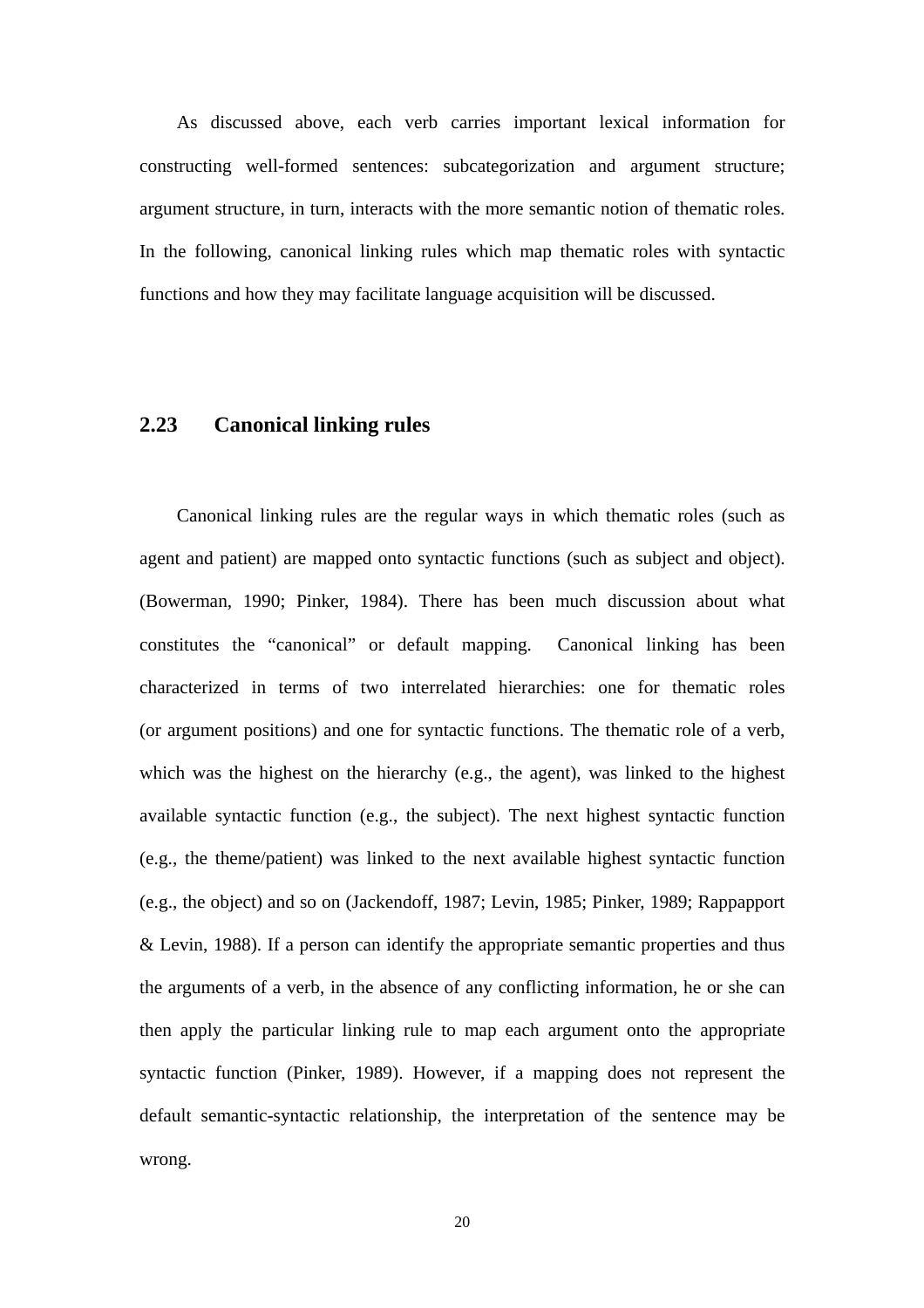#### **2.24 Syntactic-semantic interaction in language learning**

 According to van der Lely (1994), canonical linking rules can operate bidirectionally; from semantics to syntax (forward linking) and from syntax to semantic (reverse linking). Linking rules may facilitate language acquisition in several ways. Pinker (1984), Berwick (1986) and others have hypothesized that children use knowledge of thematic roles and the linking rules to "bootstrap" themselves into syntax which has been referred to as "semantic bootstrapping" (Pinker, 1984), which facilitates the development of phrase structure rules. The semantic cues may also be used by children to express the meaning of a new verb in an utterance without previously hearing it in a sentence. For example, when learning a new verb the child can determine the thematic roles of the noun arguments on a non-linguistic basis and then, with the use of the canonical linking rules, map the arguments onto the default syntactic functions. This may be seen as "productive" learning of verb-argument structure (Pinker, Lebeaux, & Frost, 1987).

Another way in which linking rules may facilitate language acquisition is when syntactic cues are used in conjunction with the linking rules to help learn the meanings of verbs (Gleitman, 1990; Naigles, 1990; Naigles, Gleitman, & Gleitman, 1993). The syntactic cues may be used in more than on way. First, by attending to the verb's subcategorization frame the child can predict aspects of its meaning (Landau & Gleitman, 1985). Landau and Gleitman (1985) have used the term "syntactic bootstrapping", which refers to attending to sets of subcategorization frames associated with a verb stem. This procedure may facilitate learning verbs by narrowing down the possible meanings shared by all of the stem's syntactic entries.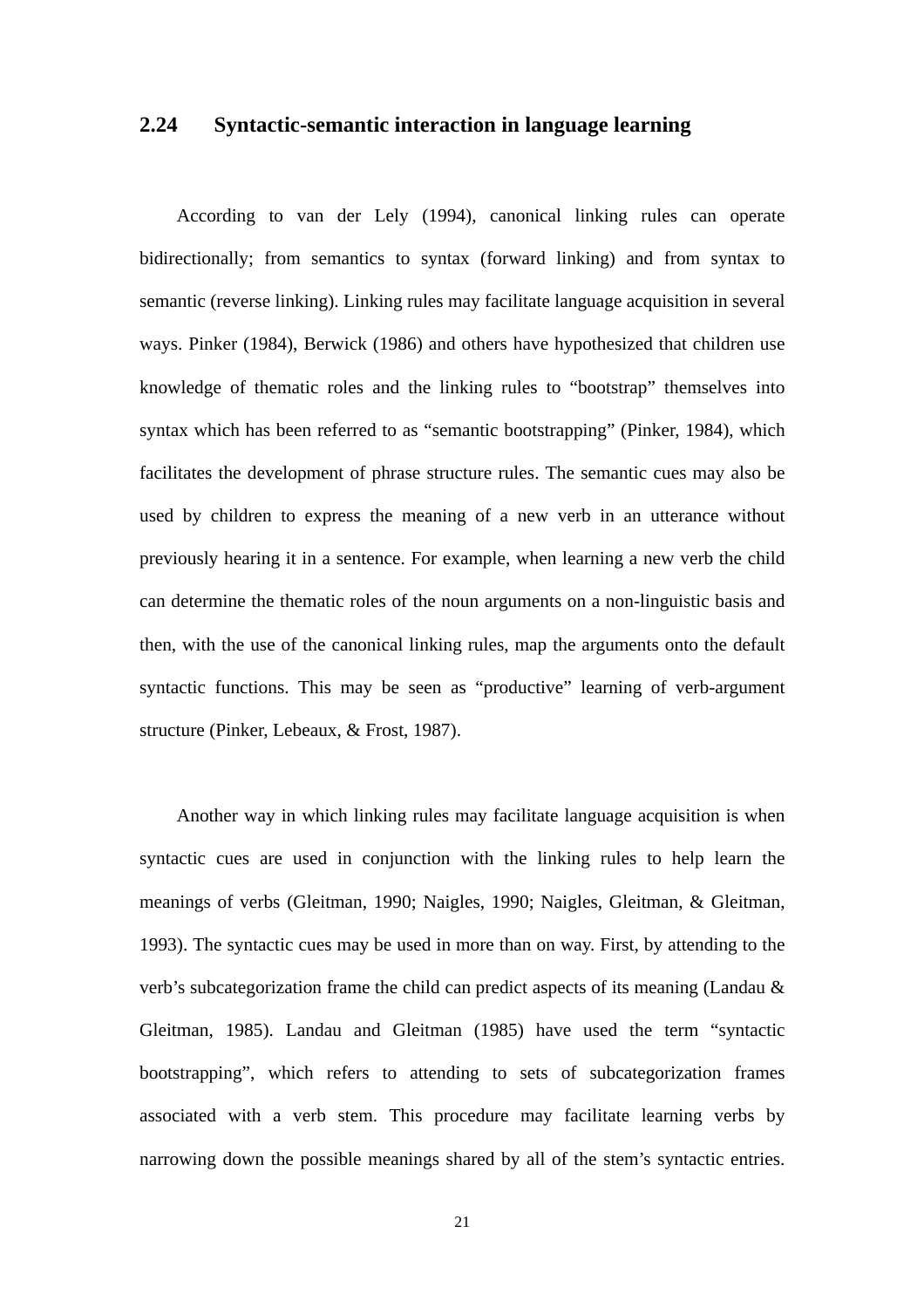Thus, hearing "John gorps" increases the likelihood that "gorp" means "smile" and decreases the likelihood that it means "hit". And hearing "John gorps Bill" should imply the reverse (Gleitman & Gillette, 1995).

It is a controversial issue as to the extent syntactic bootstrapping can facilitate and is needed to learn a verb's meaning. However, hearing a verb in one syntactic frame may give some information about the verb's semantic structure (e.g., the number of arguments and type of arguments), although it cannot reveal anything about the core meaning content of the verb. Pinker (1989) has suggested that such kind of syntactic to semantic mapping may be particularly important in learning verbs which undergo certain syntactic alternations such as the passive and locative.

## **2.3 Theoretical approaches to verb-argument acquisition**

Theories of language acquisition have long debated the means by which children learn the argument structure of verbs. How do children learn that "fall" is one-argument verb, that "push", "stroke", and "take" are two-argument verbs, and that "put" and "give" are three-argument verbs? It has been found children make errors in their learning process in that verbs are use with incorrect number of arguments. For example, children may overgeneralize the transitive construction to intransitive verbs and produced utterances like "He falled me down". Starting in their third year of life, children appear willing to produce familiar verbs with unattested numbers of arguments (Naigles & Lehrer, 2002). Given that children are productive rather than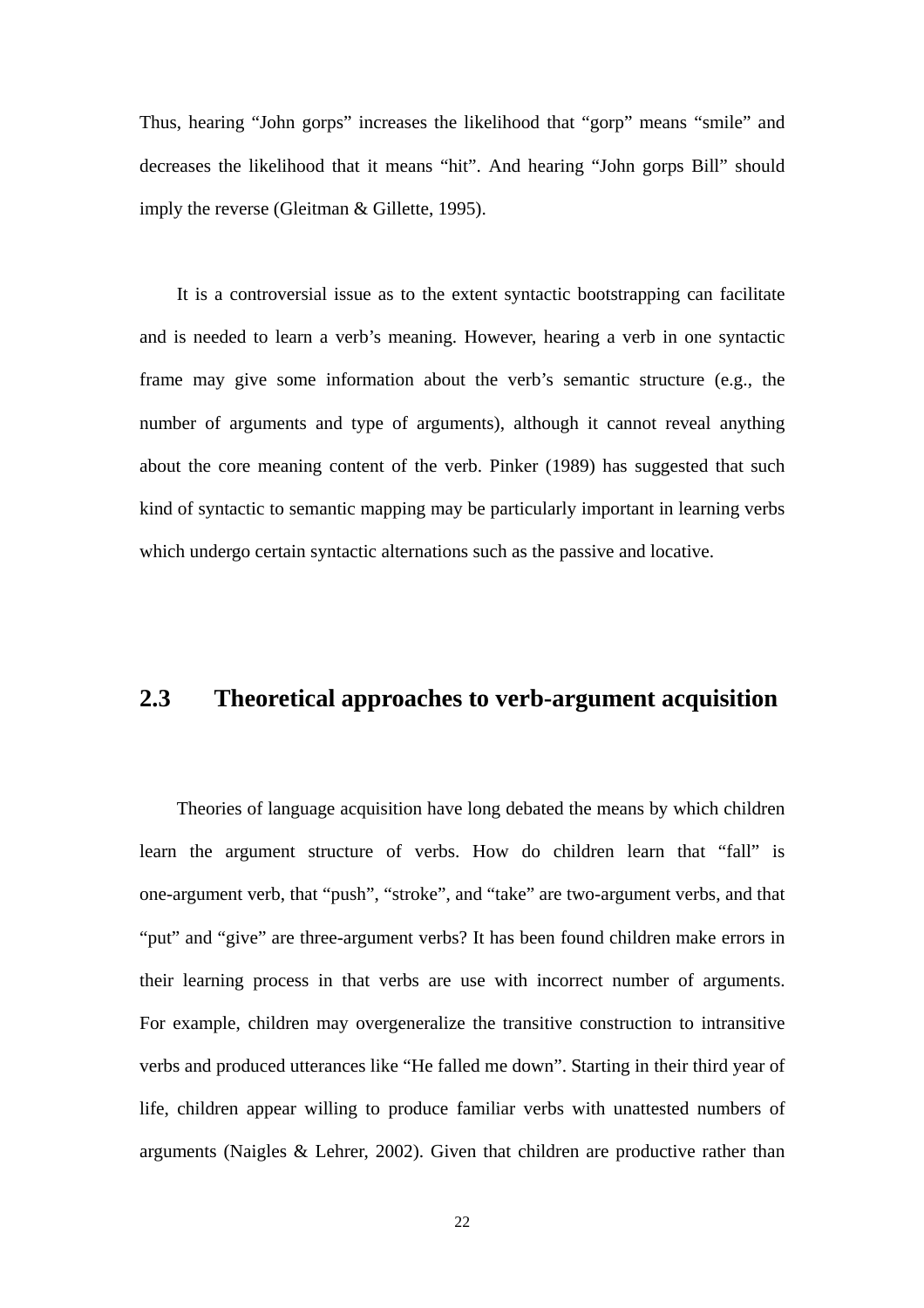conservative with their early use of verb-argument structure, how do they overcome their unwarranted productivity? How do they learn that intransitive verbs cannot take an object argument, that transitive verbs cannot take just a subject argument? Such questions have stimulated a great deal of research over the past decades. Proposals have ranged from nativist view to more recent usage-based approach.

#### **2.31 Nativist theory of learning**

Nativist theories of language development assume that despite the fact that children's early utterances are clearly not adult-like and lack many components of grammatical speech, children are operating with an abstract knowledge of grammatical categories (e.g. Hyams, 1986; Radford, 1990; Valian, 1986, 1991). Such an approach holds the view that children come equipped with an innately given set of semantic verb classes and a set of thematic linking rules that might facilitate learning the syntax of verbs (e.g., Pinker, 1989). Thus, nativist theories of language development typically rely, to some extent, on the notion of performance limitations to explain the primitive appearance of early child speech whilst claiming that children operate with a complex and abstract grammar (Theakston, Lieven, Pine, & Rowland, 2001).

For example, Pinker (1989) describes early language production in terms of a "processing bottleneck" in order to explain the incomplete nature of children's early utterances. Thus, he proposes a specific performance limitation, namely children's limited memory capacity which governs their ability to realize sentence constituents overtly and apply grammatical rules appropriately.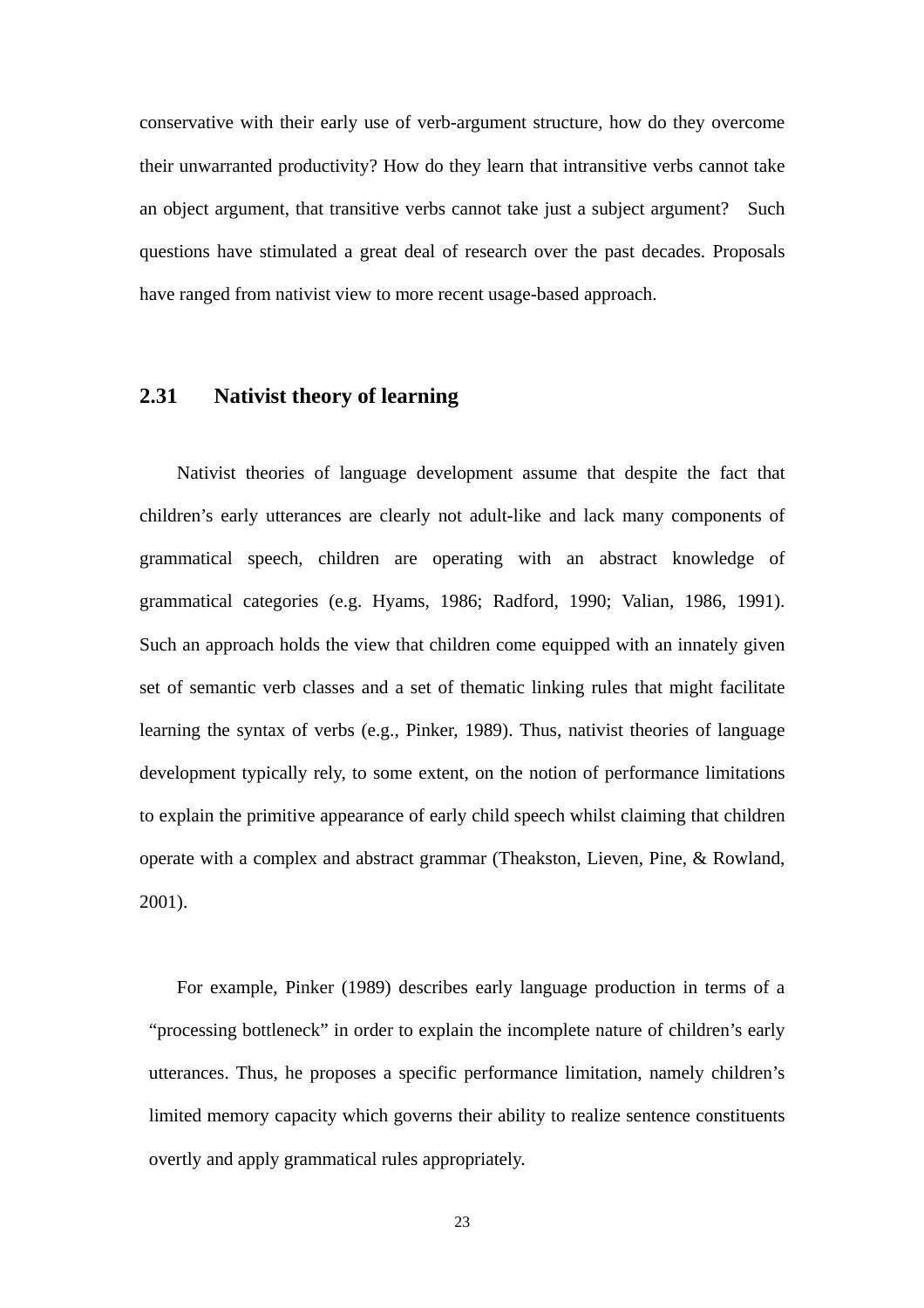Studies examining argument structure is young, normally developing children have shown that they frequently omit obligatory arguments (e.g. Bloom, 1993; Hyams & Wexler, 1993; Ingham, 1992; O'Grady, Peters, & Masterson, 1989; Valian, Aubrey, & Hoeffner, 1996). These studies have shown that arguments in the subject position appear to be more vulnerable for omission than arguments in the direct object position. According to Bloom (1993), children's subjectless sentences tend to have more words following the main verb than sentences with subjects. In other words, there is a negative relationship between the production of subject arguments and the number of words following the main verb of a sentence. He hypothesized a production-based limitation, in which children are less likely to produce subject because the length of the sentence taxes their linguistic processing system. This results in an omission of the information preceding the verb in a sentence. As children become more proficient with language, they are able to overcome this limitation and subjects are produced.

An alternative to Bloom's (1993) theory was proposed by Grela and Leonard (1997). According to Grela and Leonard (1997), it is not the length of the sentence, but the complexity of the verb argument structure that is relevant for subject omission. They proposed a continuum of argument structure complexity where verbs requiring one argument were the least complex, while verbs requiring three arguments were the most complex. They argued that sentences containing verbs with greater argument structure complexity should result in more omission errors because the amount of information required by the verb will tax the processing system of children who are not competent with language.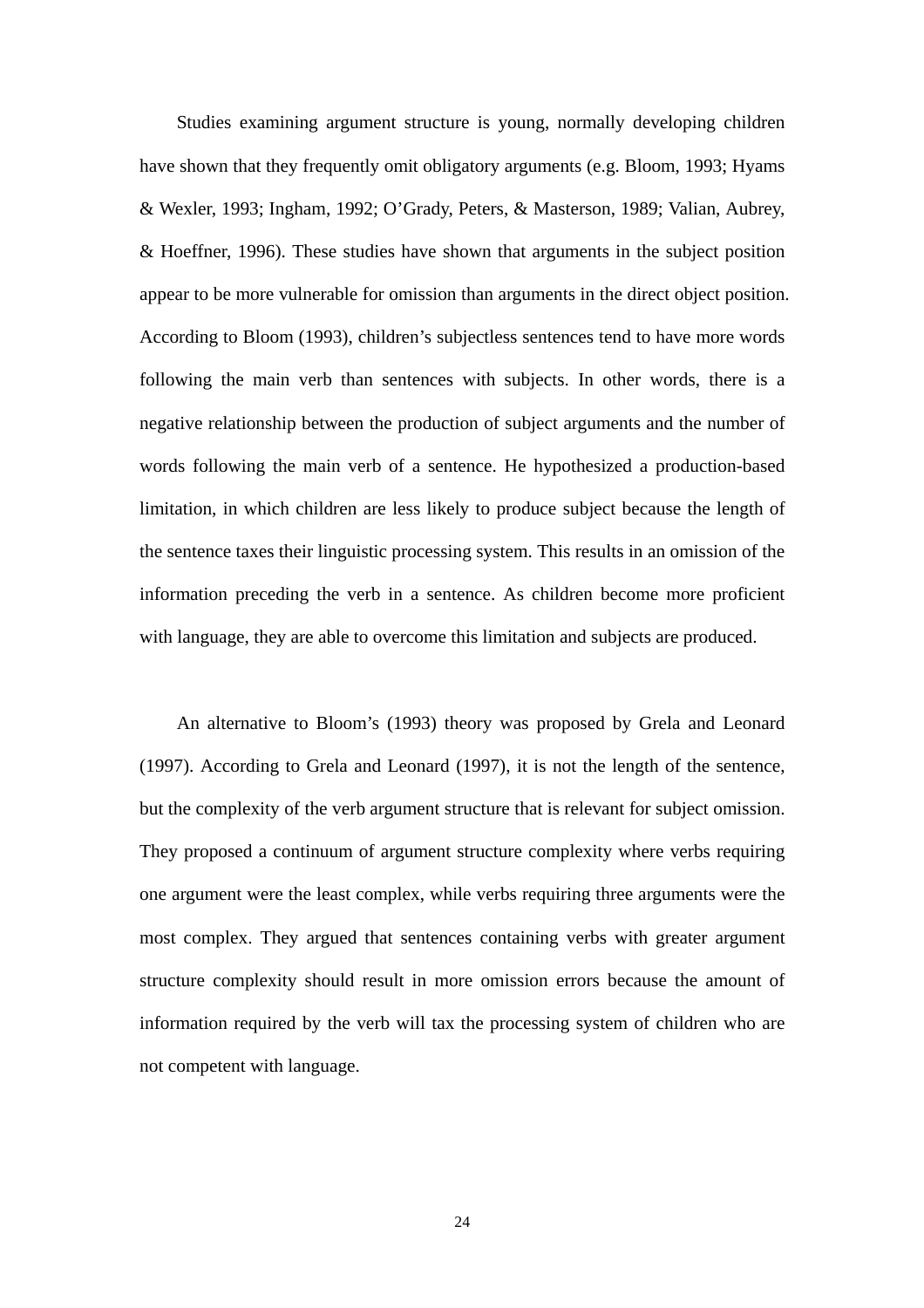Valian (1991) attempted to derive predictions regarding the ways children's language might be affected by early production limitations. She assumes that the child, from the start of language development has a full model of adult grammar and must simply establish the precise lexical items which map onto each adult grammatical category. She explains the pattern of early language use in terms of full competence read through performance limitations which affect the child's ability to produce long and complex utterances early in development. These limitations, she claims, affect both children's ability to acquire verb-argument structure and to produce a wide range of grammatical constituent such as auxiliaries.

However, it has been argued that theories depend upon such limitations must provide specific predictions concerning the nature of limitations and the ways in which they would be expected to affect children's early speech. Otherwise it would be an *ad hoc* nature of performance-based explanations of children's errors which renders them empirically untestable. Tomasello (2003) also argues that positing the innate universal grammar view creates two major problems. The first derives from the fact of linguistic diversity. The problem is how any given child, learning any given language, can link the abstract categories of the innate universal grammar to the particulars of the particular language she is learning. The second derives from the fact of developmental change. The problem in this case is how to account for changes in children's language over time, given that the innate universal grammar itself does not change across development (the continuity assumption).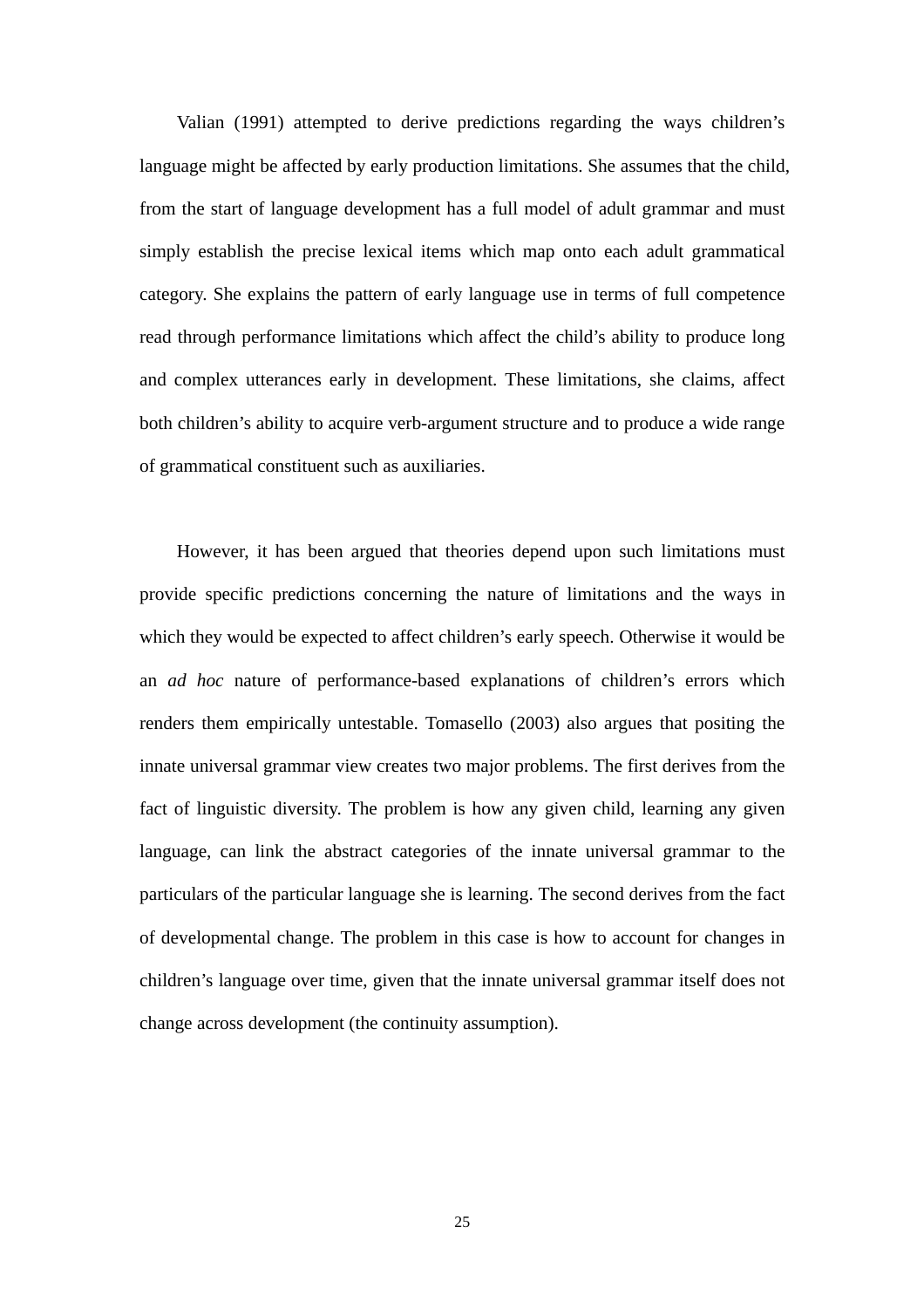#### **2.32 Usage-based processes**

In recent years, new data have emerged that suggest the importance of usage-based processes to account for the learning of verb-argument structure. One central hypothesis of the usage-based theory of language acquisition is that all linguistic structures are acquired by means of social learning and cognitive processes. It is also assumed that aspects of use affect grammar. In other words, according to this view, performance can affect competence.

One such mechanism proposed is the Principle of Uniqueness (Brooks, Tomasello, Dodson, & Lewis, 1999; Naigle, Fowler, & Helm, 1992; Pinker, 1989), which operates by disallowing more than one lexical entry from filling a semantic niche. When two words are determined to be equivalent in meaning (e.g., transitive verb "go" and "take"*)*, then one of the two --- the one not attested --- will be pre-empted and removed from the lexicon. Thus, once the semantically equivalent attested forms are fully learned, they will pre-empt the children's productive (and unattested) forms in the lexicon.

A second mechanism invokes children's well-known attention to word frequency; it has also been called Entrenchment (Brooks *et al.*, 1999; Naigle *et al.*, 1992; Tomasello, 2000). The idea is that the more frequently a verb is heard, the better it will be learned, semantically, and the more settled (or "entrenched") it will be in its attested argument structures. Thus, frequent hearing of a verb will enhance it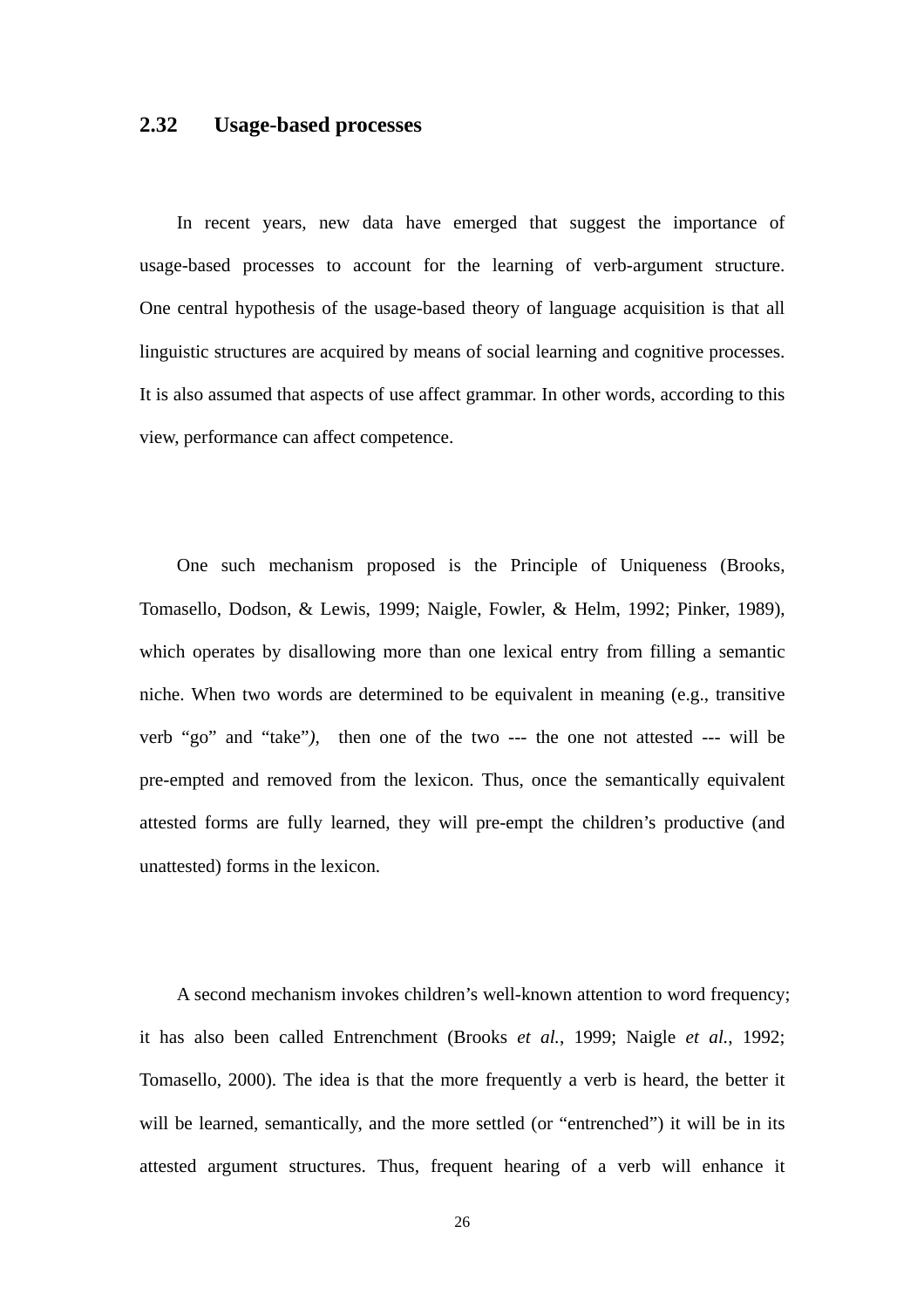semantics and entrench its syntax, and so serve, over time, to inhibit its use in unattested argument structures. For example, the verb "take" is heard only in transitive structures, the more children will assume that it can only appear in transitive structures.

A third mechanism focuses on the semantics of the verbs directly, claiming that information concerning which verbs can appear in which argument structures is predictable from extremely detailed semantic distinctions between subclasses of verbs (Brooks and Tomasello, 1999; Pinker, 1989). Once a verb is learned to completion, its membership (or not) in a relevant semantic subclass will be ascertained, and it will either be permitted to appear in the argument structure related to that subclass, or not. For example, once children have learned enough about "go" to realize that it does not belong to any of the semantic subclasses of motion verbs that participate in the transitive/intransitive causative alternation, they will no longer use "go" in a transitive sentence frame.

According to Naigles and Lehrer (2002), all these mechanisms have garnered considerable empirical support, that each places the burden of the acquisition of argument structure on learning the meanings of the individual verbs, and, given that such learning is generally agreed to take a long time, that each predicts a fairly long and drawn-out period of development before children's acquisition of argument structure is completed (Brooks *et al.*, 1999; Mazurkewich & White, 1984; Naigle *et al.*, 1992).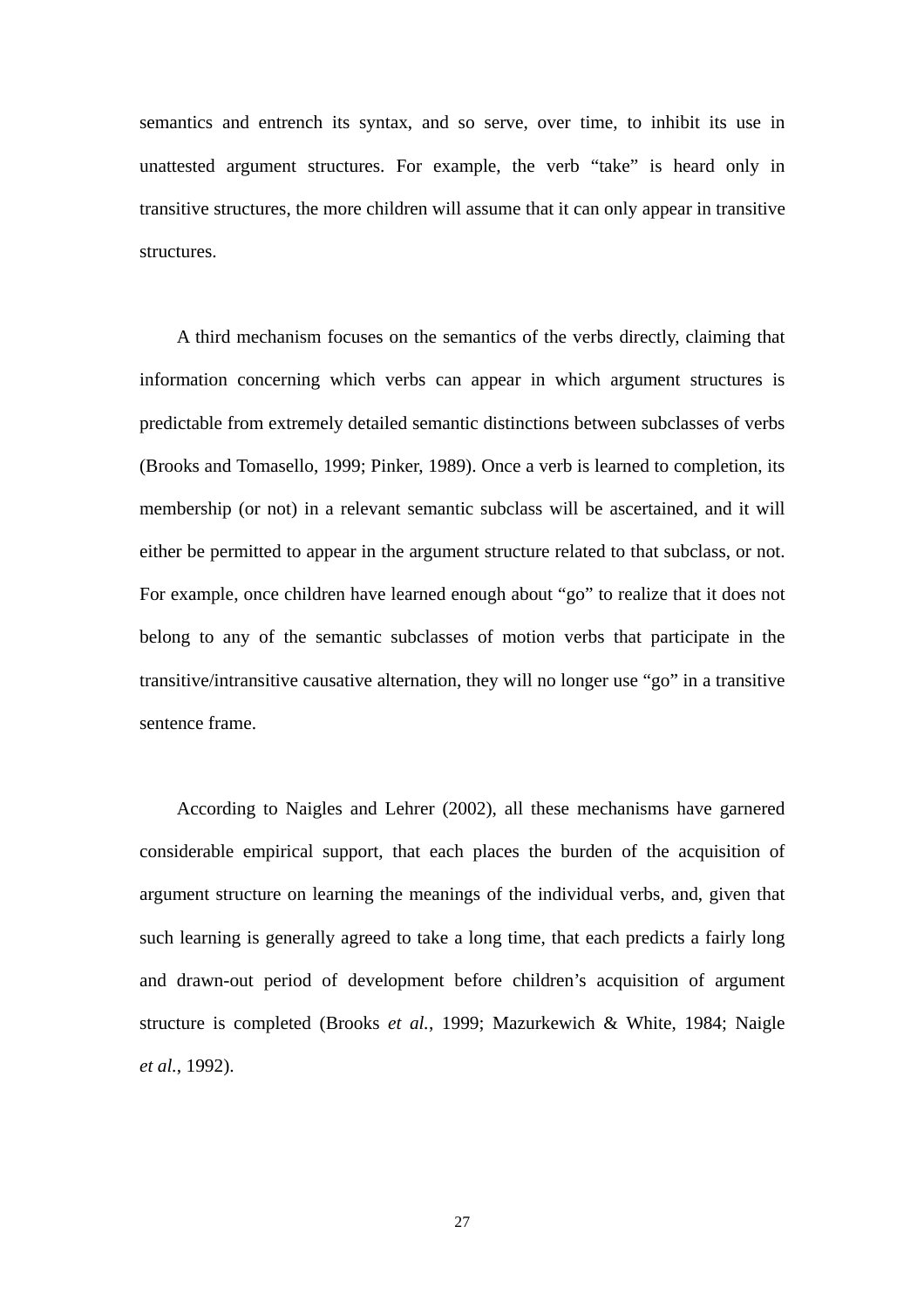## **2.4 Dative argument structures in English**

#### **2.41 English dative constructions**

 Instead of focusing on the lexical properties of verbs on the acquisition of verb-argument structure, another line of research has focused on structural perspectives by examining dative argument structures. It was hoped to provide insight not only into children's acquisition of these particular constructions, but also into the general processes of language acquisition --- especially with regard to the relation between verbs and construction.

 According to Newman (1996), all languages of the world have grammatical constructions for expressing the transfer of objects (and other things) between people. In English, many verbs of transfer can occur in either of the following two patterns, which are related to one another both syntactically and semantically:

(13) The to-dative pattern

e.g., Mark gave a book to Jane.

(14) The double object pattern

e.g., Mark gave Jane a book.

Syntactically, the to-dative pattern consists of a transitive verb followed by one NP complement and one PP complement, whereas the double object pattern consists of a ditransitive verb followed by two NP complements with the indirect object preceded the direct object. Semantically, the postverbal NP is the theme while the NP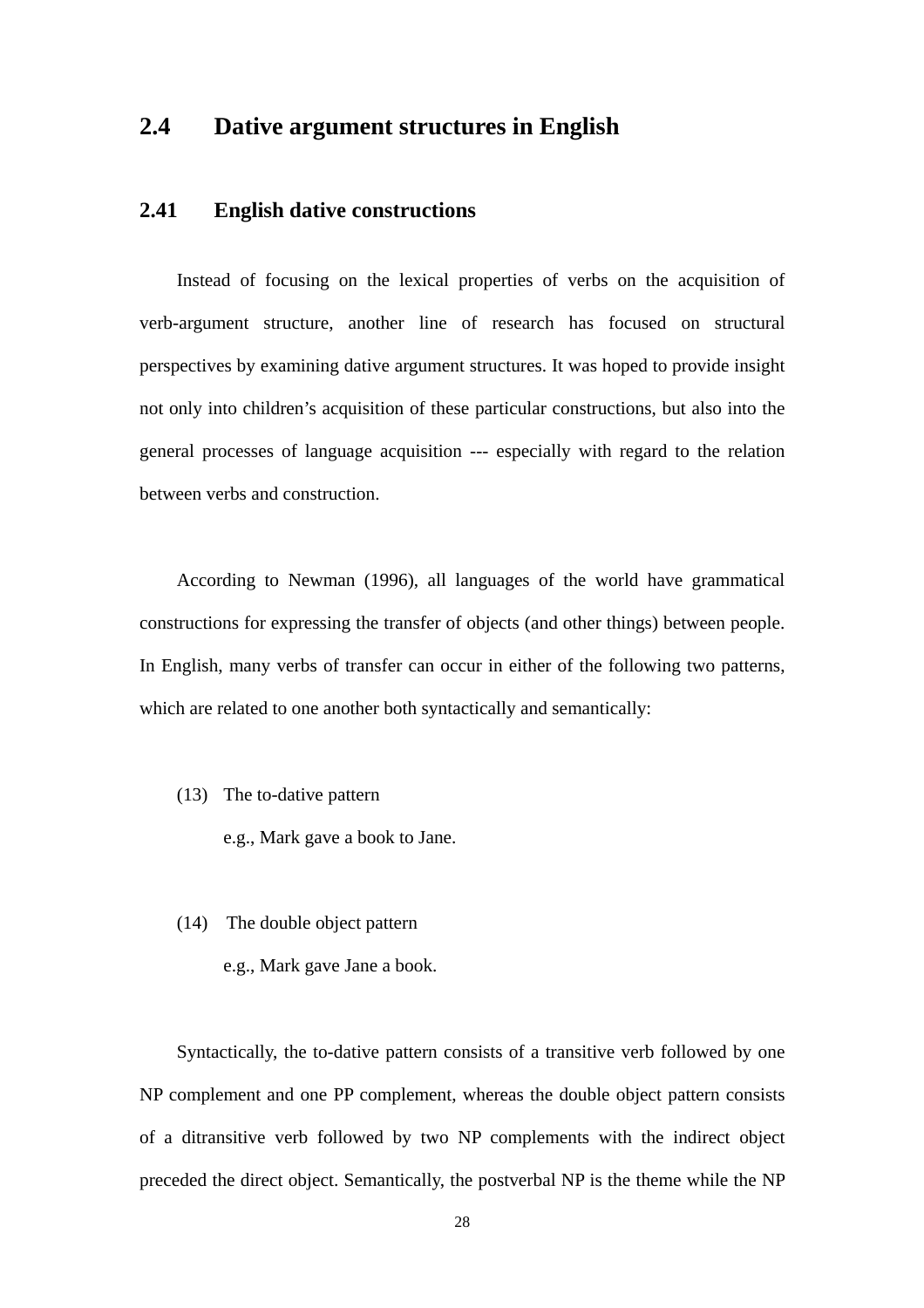preceded by "to" is the recipient in the to-dative pattern. In the double object pattern, the first postverbal NP is the recipient while the second postverbal NP is the theme.

These constructions are interesting from a developmental perspective for several reasons: (a) each refers to a salient semantic situation for children and so is acquired relatively early; (b) each is relatively coherent semantically in that it is always used for some kind of transfer between people; and (c) each is cognitively complex in that it involves three participants (Dixon, 1991).

When a language permits two structures with similar meanings, questions arise as to which pattern is acquired first, whether learners make more mistakes with one structure than the other, and so on. Both the comprehension and production aspects have been investigated in the past several decades on the acquisition of these two patterns.

## **2.42 Comprehension studies**

Results form a number of experimental studies indicate that the comprehension of ditransitive structures lays behind that of their ordinary transitive counterparts (e.g. Cook, 1976; Osgood and Zehler, 1981; Roeper, Lapointe, Bing, & Tavakolian, 1981). For example, Cook (1976) conducted an act-out experiment in 90 children between the ages of 5 and 10 involving the to-dative and the double object pattern as shown below: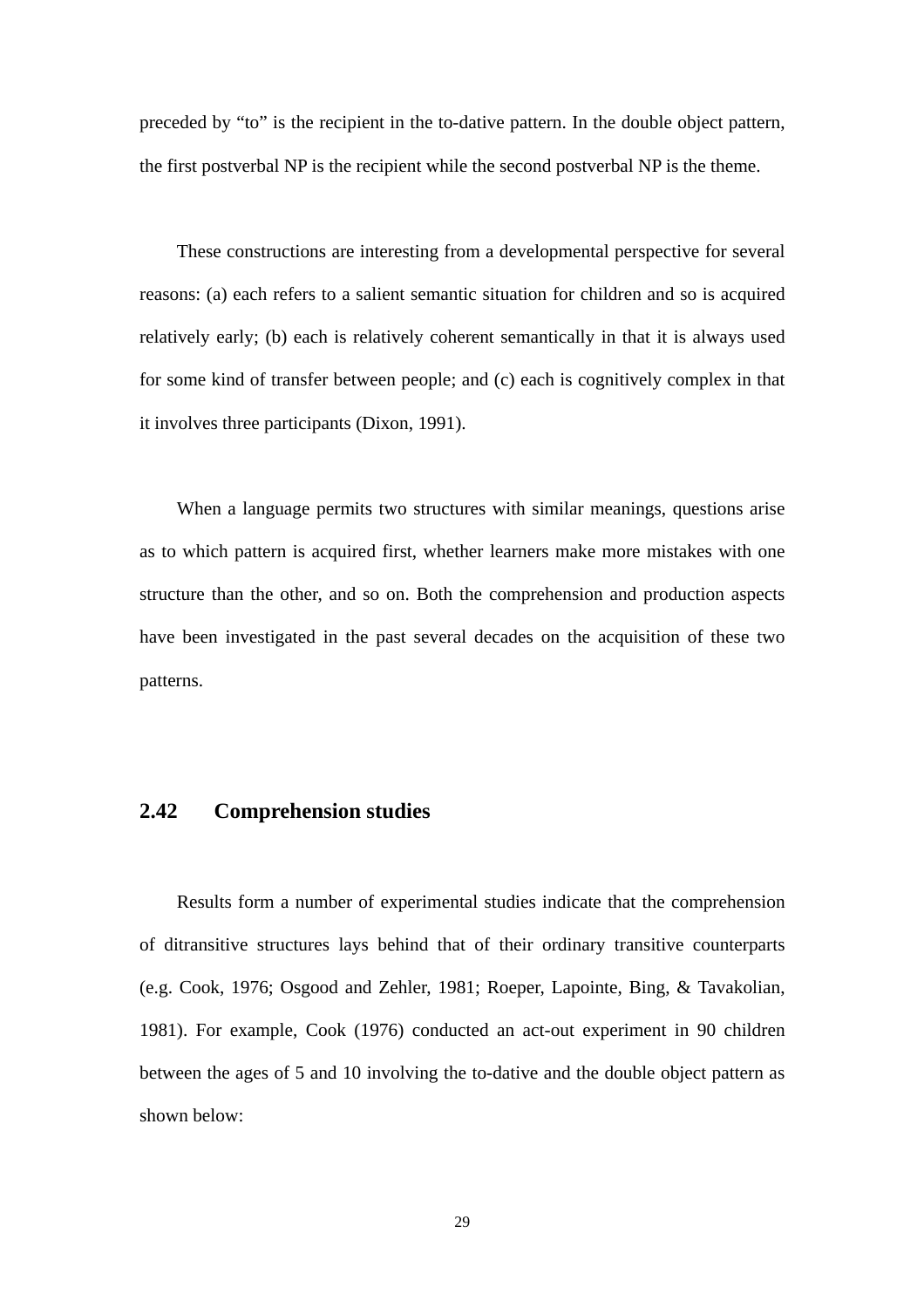#### (15) The to-dative pattern

*The lion* showed *the bear* to *the giraffe.*

(agent) (theme) (goal)

(16) The double object pattern

*The lion* showed *the giraffe the bear.*  (agent) (goal) (theme)

Notice that these sentences are fully reversible in that any noun phrase could occur in any position without the sentence becoming nonsensical. This is important since it means that children can understand what the sentences mean only if they understand the function of word order in English. In particular, they must know that in the to-dative pattern the first postverbal noun phrase is the theme and that the noun phrase preceded by *to* refers to the goal or recipient of the action. And in the double object pattern, they must know that the first postverbal noun phrase is the goal and that the final noun phrase is the theme (O'Grady, 2000).

It was found that even at age 10, children's comprehension scores on the ditransitive object pattern (with the recipient-theme order) are only slightly above 50%, far below the near-perfect scores obtained on the ordinary transitive pattern (with the theme-recipient order). A number of other studies (Osgood and Zehler, 1981; Roeper *et al.,*1981) have arrived at the same result. In each case, the most common error involves treating the ditransitive pattern as of it contained a regular transitive verb and the preposition "to" as illustrated in  $(17) \& (18)$ .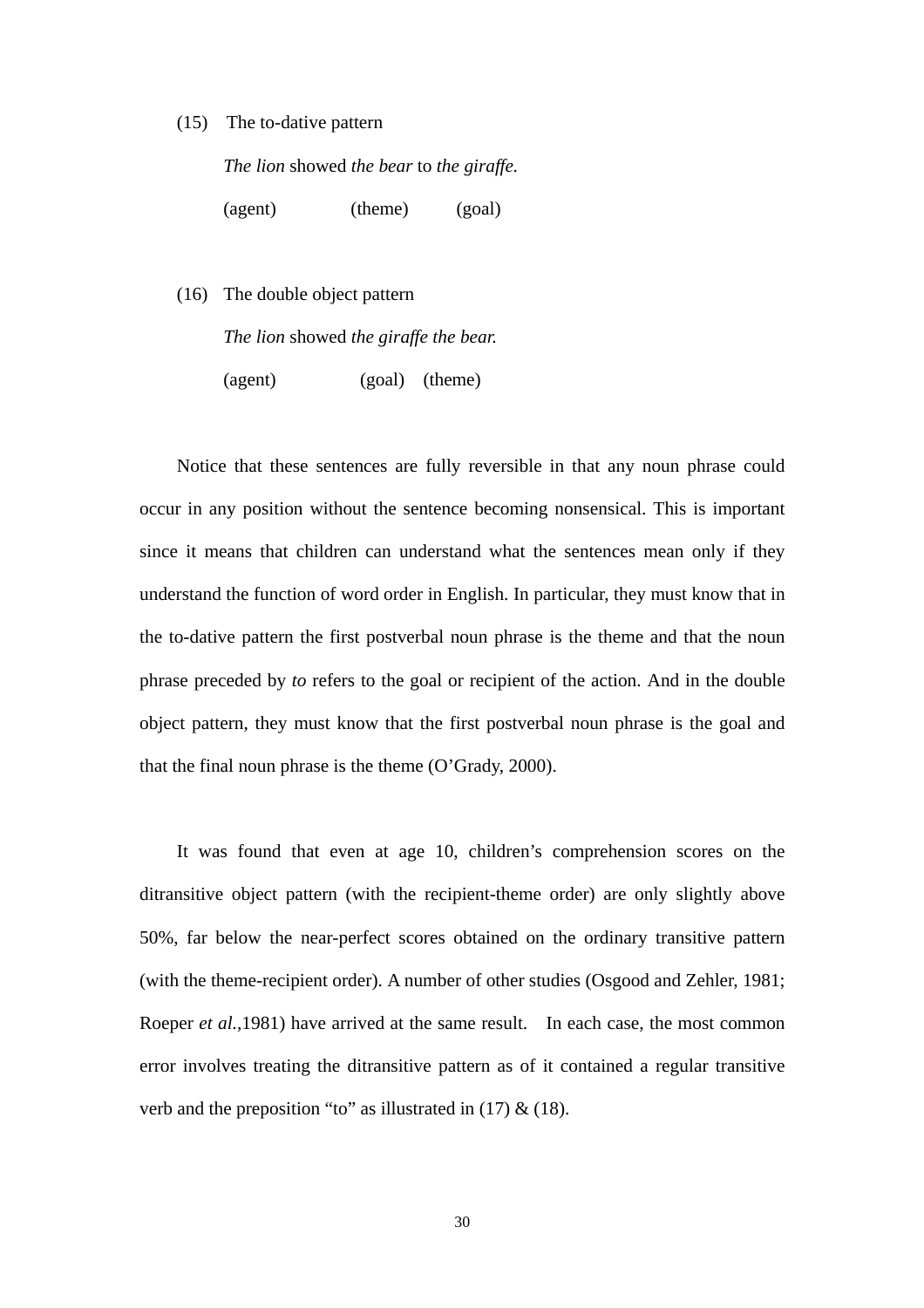#### (17) Actual sentence:

*The lion* showed *the giraffe the bear.*

(agent) (goal) (theme)

(18) Child's interpretation:

*The lion* showed *the giraffe* to *the bear.* (agent) (theme) (goal)

 O'Grady (2000) uses what he called the Iconicity hypothesis to explain the experimental findings. Evidently, children prefer the theme-recipient order because of its iconicity property --- it matches the manner in which the corresponding event unfolds.

A sentence is iconic if the order of its words matches the manner in which the corresponding event unfolds. In the case of verbs of transfer like "give", "show" and "tell", we have an event that originates with an agent who then acts upon a theme and transfers it to a recipient. The structure of a transfer event is like this: Agent  $\rightarrow$  Theme  $\rightarrow$  Recipient. So, in the to-dative sentence "Mark gave a book to Jane", an event in which Mark (the agent) picks up a book (the theme) and transfers it to Jane (the recipient). The to-dative pattern is said to be iconic in which the word order --- agent, then theme, then recipient --- matches the manner in which the event unfolds, with the agent acting on the theme and transferring it to the recipient. . On the other hand, the double object pattern is said to be non-iconic because the recipient precedes the theme. Cross-linguistic study by Cho, Lee, O'Grady, Song, Suzuki, and Yoshinaga (2002) also provides evidence in favour of the Iconicity hypothesis.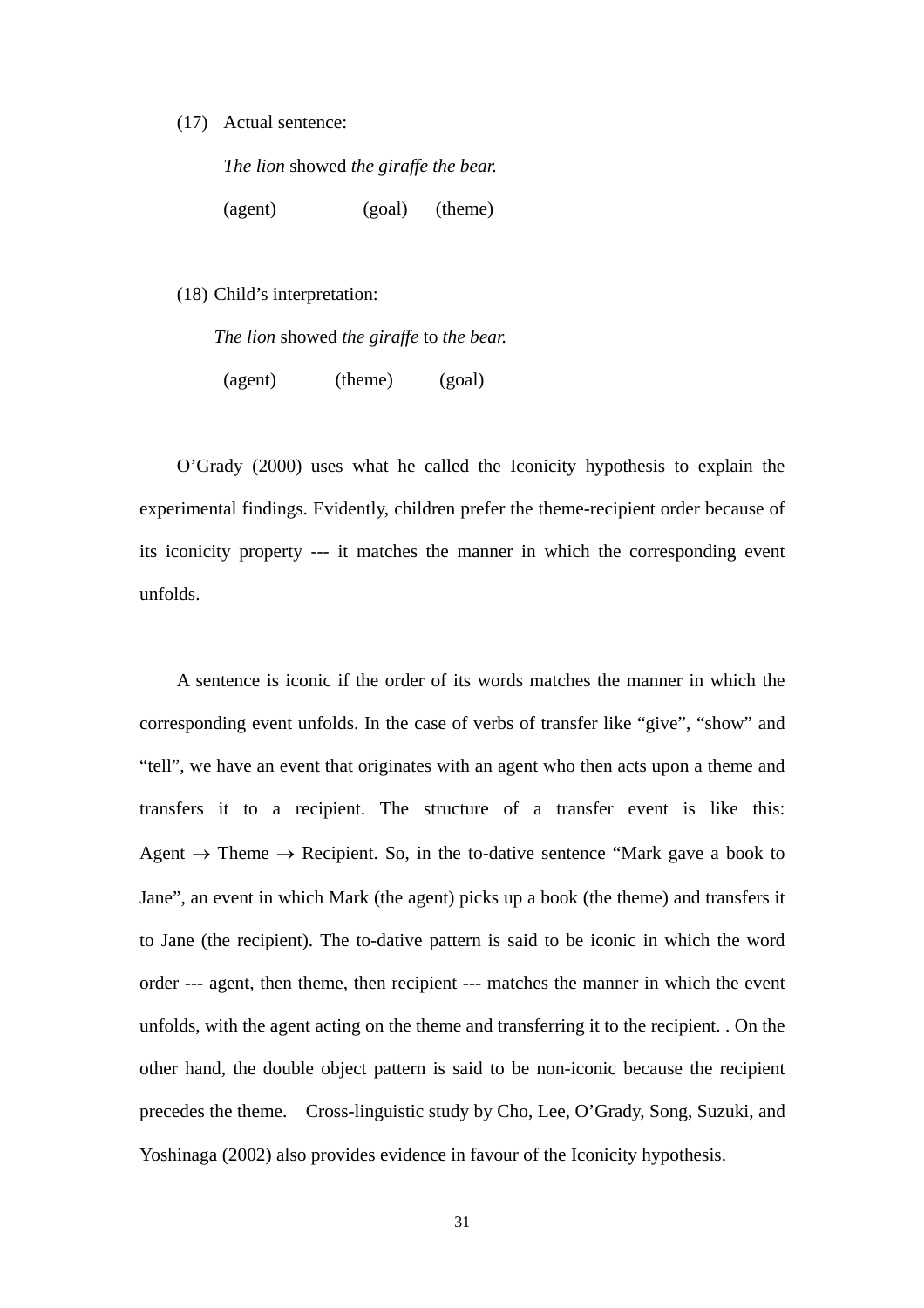#### **2.43 Production studies**

In terms of production, matters seem to be quite different. It was found that children are able to produce ditransitive patterns at a much earlier age than the results of comprehension studies would lead one to expect. For example, children at around 2-years-old could produce utterances with double object construction such as "Show Fraser horsie" and "Give doggie paper" in Gropen, Pinker, Hollander, Goldberg, and Wilson (1989)'s study. Moreover, Pinker (1989) reports that the ditransitive versions of some verbs are used before their ordinary transitive counterparts. An even more dramatic finding is reported by Snyder and Stromswold (1997). They studied the emergence of double object and to-dative patterns in extensive speech samples from 12 children aged 1;4 to 2;6 at the time of the first recording. They found that 11 of the 12 children acquired the double object pattern before the to-dative and that the remaining child acquired both patterns at the same time. However, a more recent study by Campbell and Tomasello (2001) on the acquisition of the English dative constructions did not replicate this result. Instead, they found variability across children. By 3 years of age children are at least occasionally using dative constructions in clearly innovative ways such as "I'll brush him his hair, "You put me just bread and butter".

 Research findings show a preference for double object patterns in children's production while experimental results seem to demonstrate a preference for the to-dative pattern in comprehension. O'Grady (1997) argued that the two types of study may focus on different structures --- double object structure in which the postverbal NP is a pronoun (e.g. I sent *her* a letter) and in which it is a lexical NP.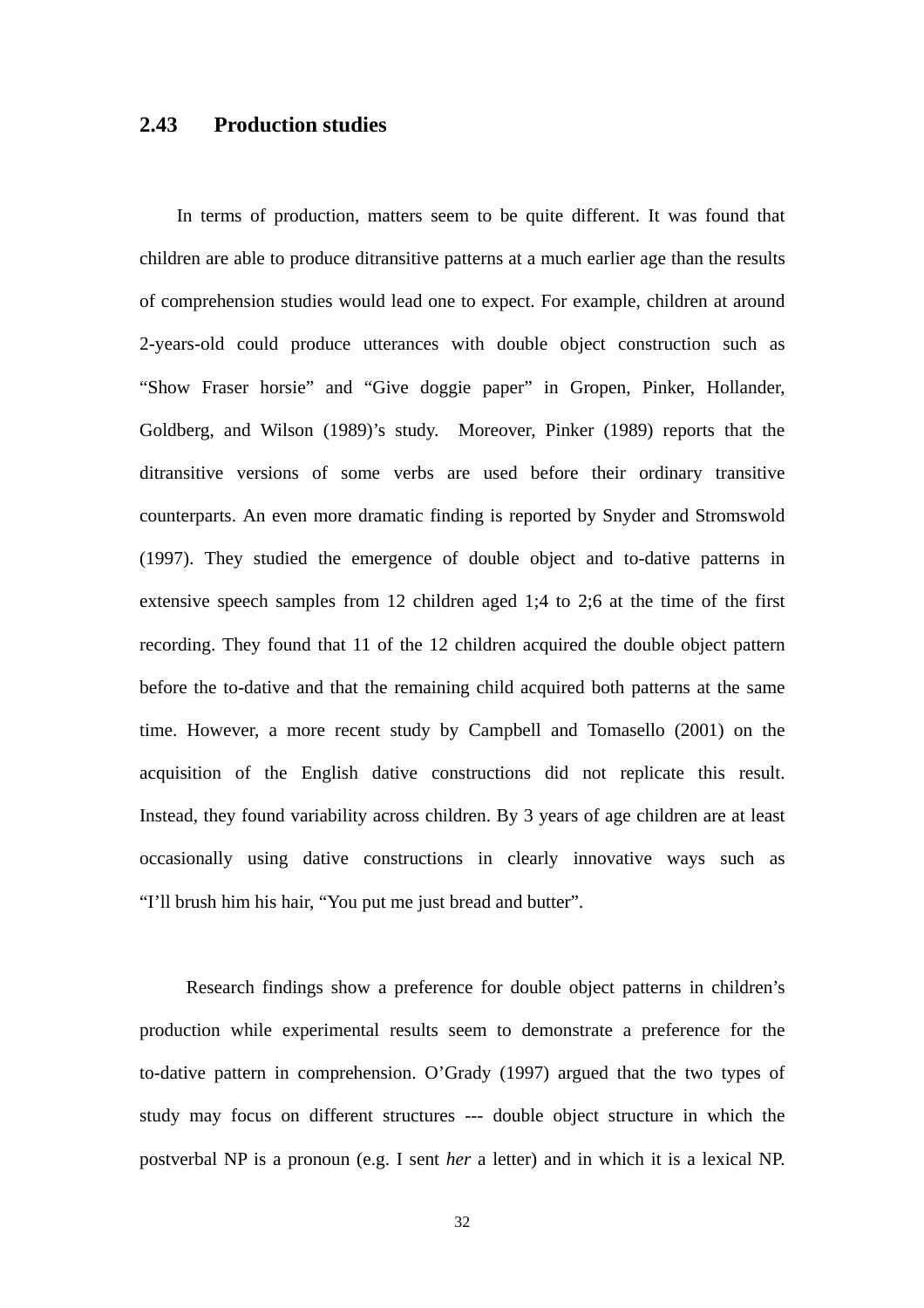(e.g. I sent *Mary* a letter). Since pronouns in English tend to be clitics (phonologically dependent elements that must adjoin to a major category such as a verb), it is conceivable that the acquisition device initially does not treat the pronominal pattern as a true double object construction on a par with constructions containing two lexical NPs. Whereas comprehension experiments have explicitly focused on sentences involving lexical NPs, production studies may not distinguish between the two types of double object patterns clear enough.

 O'Grady (1997) further argued that there may be another possibility to account for the discrepancy between comprehension and production studies. The author stated that extraneous factors may interfere with children's comprehension of double object patterns, especially those containing two lexical NPs. As mentioned in the above section, canonical linking rule maps the subject NP to the agent role and the object NP to the patient role in a default way to associate between grammatical relations and thematic roles in simple transitive patterns. This has been referred to as using the canonical sentence strategy to assist them in sentence comprehension. According to O'Grady (1997), such an association may extend to structures in which the verb takes three arguments to give the extended canonical sentence strategy as:  $NP V NP ... NP = Agent Action The me Goal. Consistent with this strategy,$ the erroneous interpretation exemplified in (17) and (18) treats an intended goal-theme sequence in the stimulus sentence ("show the giraffe the bear") as if it were a theme-goal sequence ("show the giraffe to the cow").

There is no doubt that further investigation on the comprehension versus production difference is still needed before more definitive conclusions can be arrived at.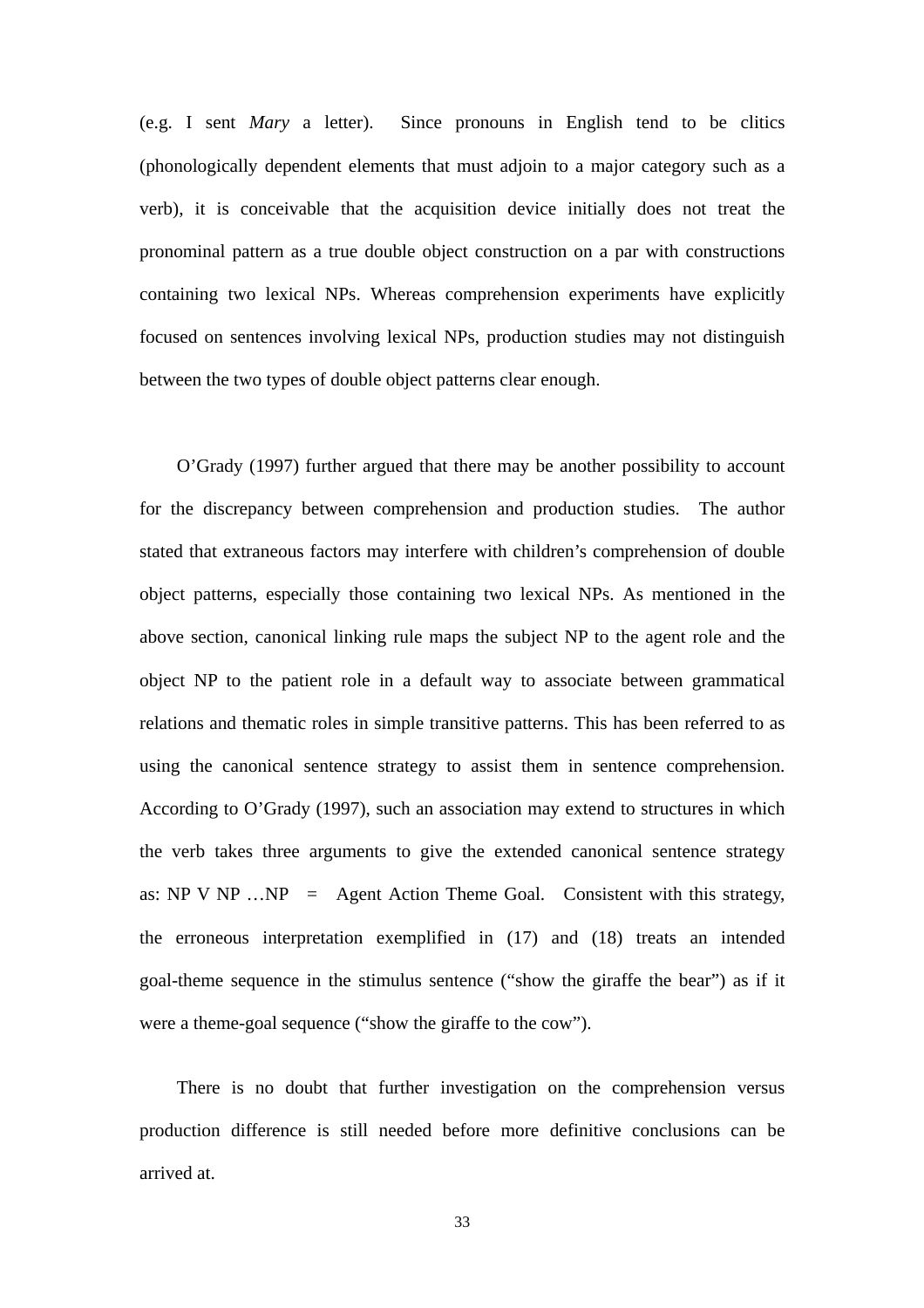## **2.5 Dative argument structures in Cantonese**

### **2.51 Cantonese dative constructions**

Tang (1998) classified three types of dative constructions in Cantonese:<sup>5</sup>

(19) Prepositional dative construction (PDC)

ngo5 sung3 yat1 fan6 lai5 mat6 bei2 koei5

I give NUM CL gift DAT 3SG

"I gave a gift to him/her."

(20) Double object construction (DOC)

 ngo5 sung3 koei5 yat1 fan6 lai5 mat6 I give 3SG NUM CL gift

"I gave him/her a gift."

(21) Inverted double object construction (IDOC)

ngo5 sung3 yat1 fan6 lai5 mat6 koei5

I give NUM CL gift 3SG

"I gave a gift to him/her."

 $\overline{a}$ 

<sup>&</sup>lt;sup>5</sup> All Cantonese examples in this article are transcribed in the JyutPing romanization system developed by the Linguistic Society of Hong Kong. Tones are marked numerically as follows: 1: high level, 2: high rising, 3: mid level, 4: low falling, 5: low rising and 6: low level. The following abbreviations are used in the glosses for Cantonese examples: CL: classifier, NUM: numeral, DAT: dative marker; 3SG: third person singular pronoun; 2SG: second person singular pronoun.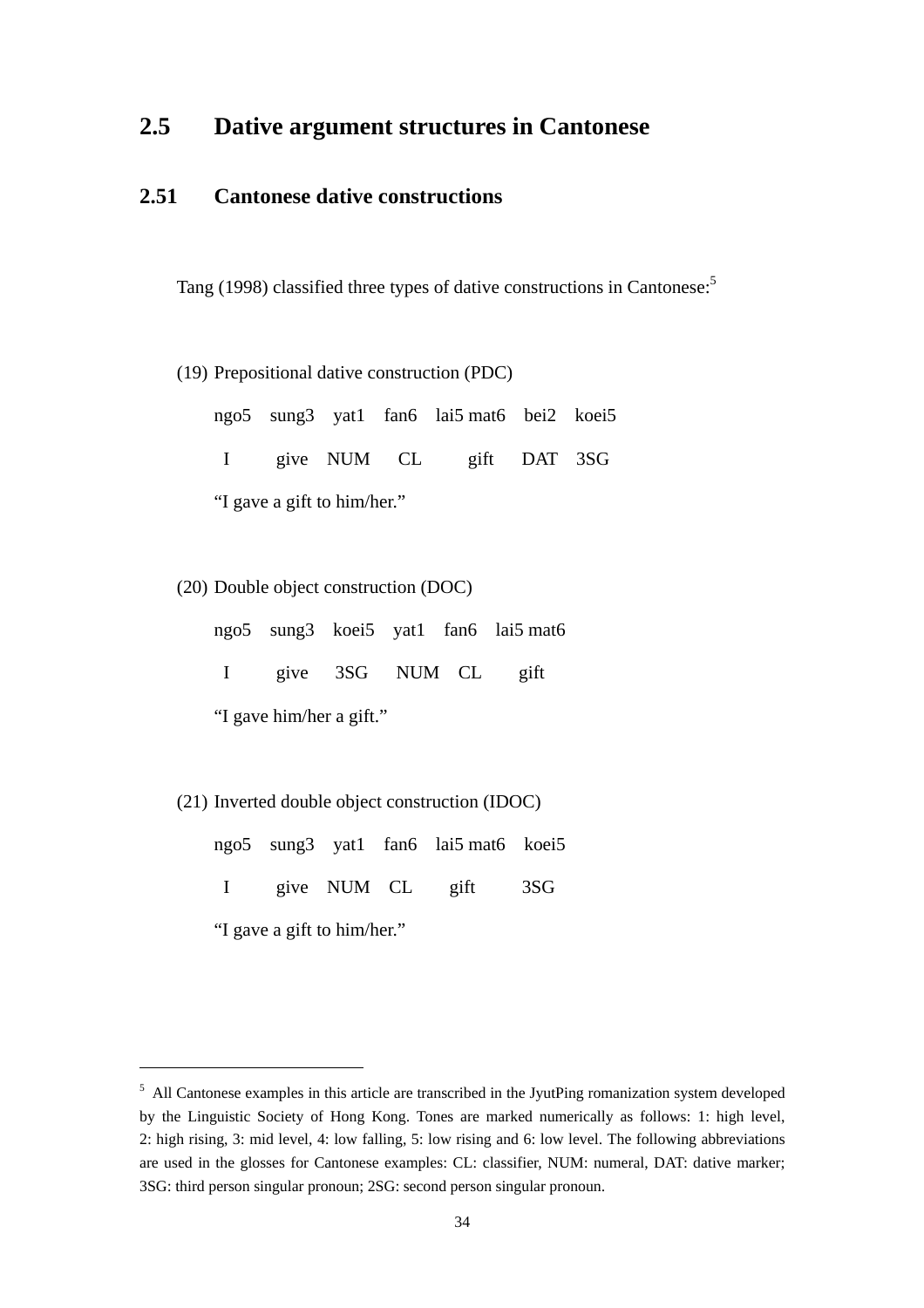(19) is the prepositional dative construction in which the transitive verb is followed by one NP complement and one PP complement with the indirect object introduced by a dative preposition. (20) is the double object construction in which the ditransitive verb is followed by two NP complements, with the indirect object precedes the direct object. (21) is an idiosyncratic dative construction in Cantonese This construction also consists of a ditransitive verb followed by two NP complements. However, the direct object precedes the indirect object without any dative marker. It differs from the double object construction in the word order of direct and indirect objects. Tang (1998) has used the term "inverted" double object construction to describe such inversion in word order of dative construction, which is one of the major syntactic characteristics of Cantonese.

(19) - (21) can be realized with the following syntactic and semantic representations:6

(22) Prepositional dative construction (PDC) :

 $V + DO + DAT + IO$ (theme) (recipient)

(23) Double object construction (DOC) :

 $V + IO + DO$ (recipient) (theme)

(24) Inverted double object construction (IDOC) :

 $V + DO + IO$ 

 $\overline{a}$ 

(theme) (recipient)

<sup>&</sup>lt;sup>6</sup> Note for abbreviations: V=verb; DO=direct object; IO=indirect object; SUBJ=subject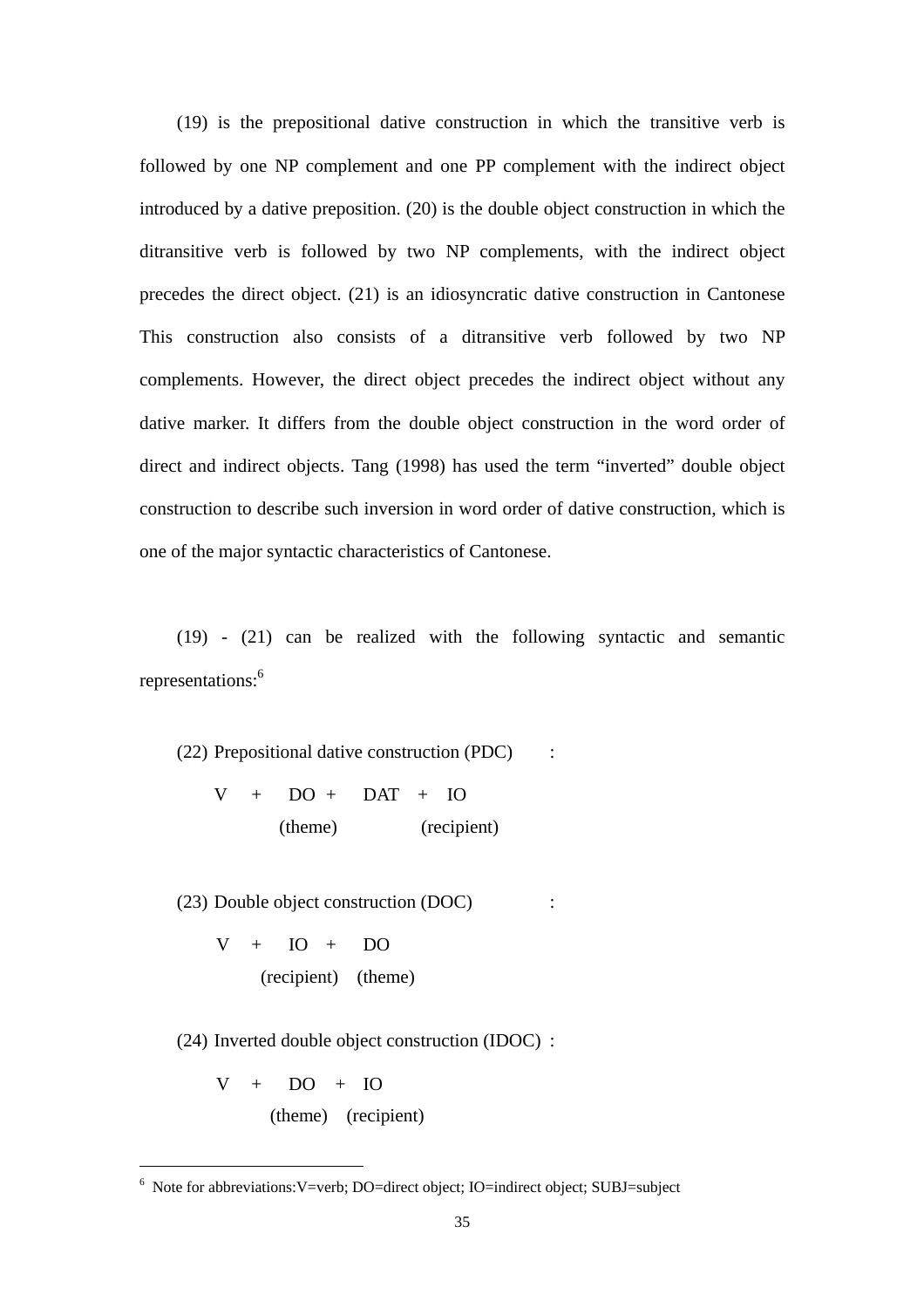The word order of dative construction in Cantonese has attracted much attention in the past. Xu & Peyraube (1997) argued that the dative construction with the indirect object followed by the direct object (i.e. the IDOC) is predominant in Cantonese. For example, (25) is more acceptable than (26) in the following two sentences:

- (25) ngo5 sung3 bun2 syu1 koei5 I give CL book 3SG "I gave a gift to him/her."
- (26) ngo5 sung3 koei5 bun2 syu1 I give 3SG CL book "I gave him/her a gift."

The authors argued that the DOC pattern is permitted under specific conditions, e.g. for emphasis, or due to lexical idiosyncrasy of certain verbs. They proposed that IDOC (V+DO+IO) is derived from PDC (V+DO+DAT+IO) by preposition deletion supporting by both synchronical and diachronical evidence. The two forms share the same constraints in relation to the semantic nature of the verbs and the focus information transmitted by the two objects (DO and IO).

Matthews and Yip (1994) also noted that the direct object follows the direct object in Cantonese and made Cantonese differs from both English and Mandarin. This construction is used primarily with the verbs *bei2* "give" and *ze3* "lend". Some speakers use this construction with additional verbs such a *sung3* "send, give as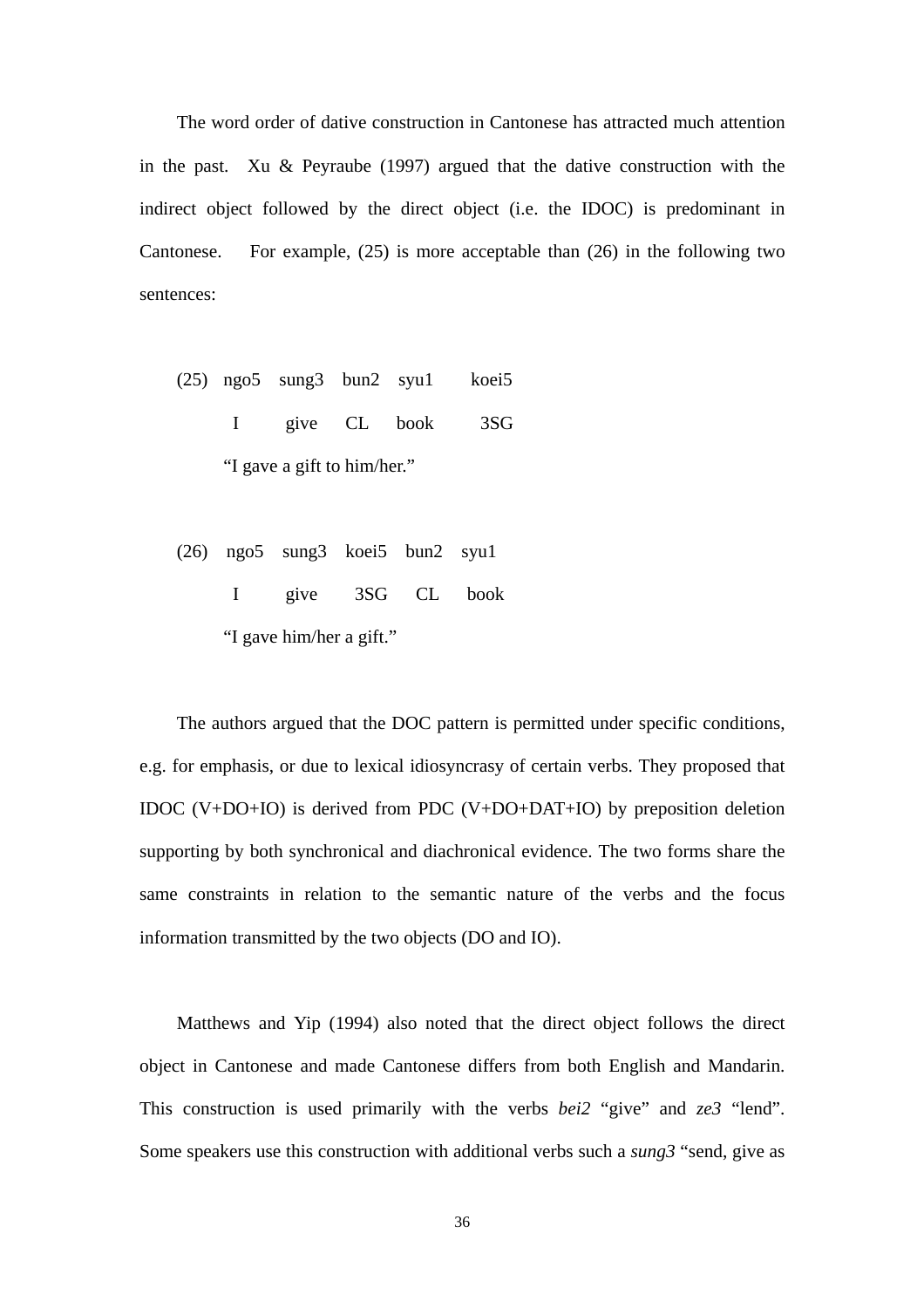a present" and *waang4* "return". However, the indirect object may come first when the direct object is especially long as in (27):

(27) ngo5 bei2 nei5 gei2 cin1 man1 tung3 maai4 I give 2SG a few thousand dollar plus yat1 zoeng1 gei1 piu3 NUM CL air-ticket "I gave you a few thousand dollars plus an air ticket."

Tang (1998) conducted a comprehensive work in describing Cantonese dative constructions and their grammatically with different verbs. He classified Cantonese dative verbs into five different groups according to their syntactic and semantic properties and found out that only dative verbs belong to the "give" type, i.e. verbs that assign a Goal thematic role to the indirect object, allow the inverted double object construction. This type of verbs includes verbs such as: *bei2* "give", *sung3* "give (as a present)", and *zoeng2* "award". In this type of verb, the indirect object is the intended possessor of the direct object and the verbs denote a change of possession.

He further proposed that the IDOC should be structurally related to the PDC with a null dative marker by providing supporting evidence from a phonological point of view.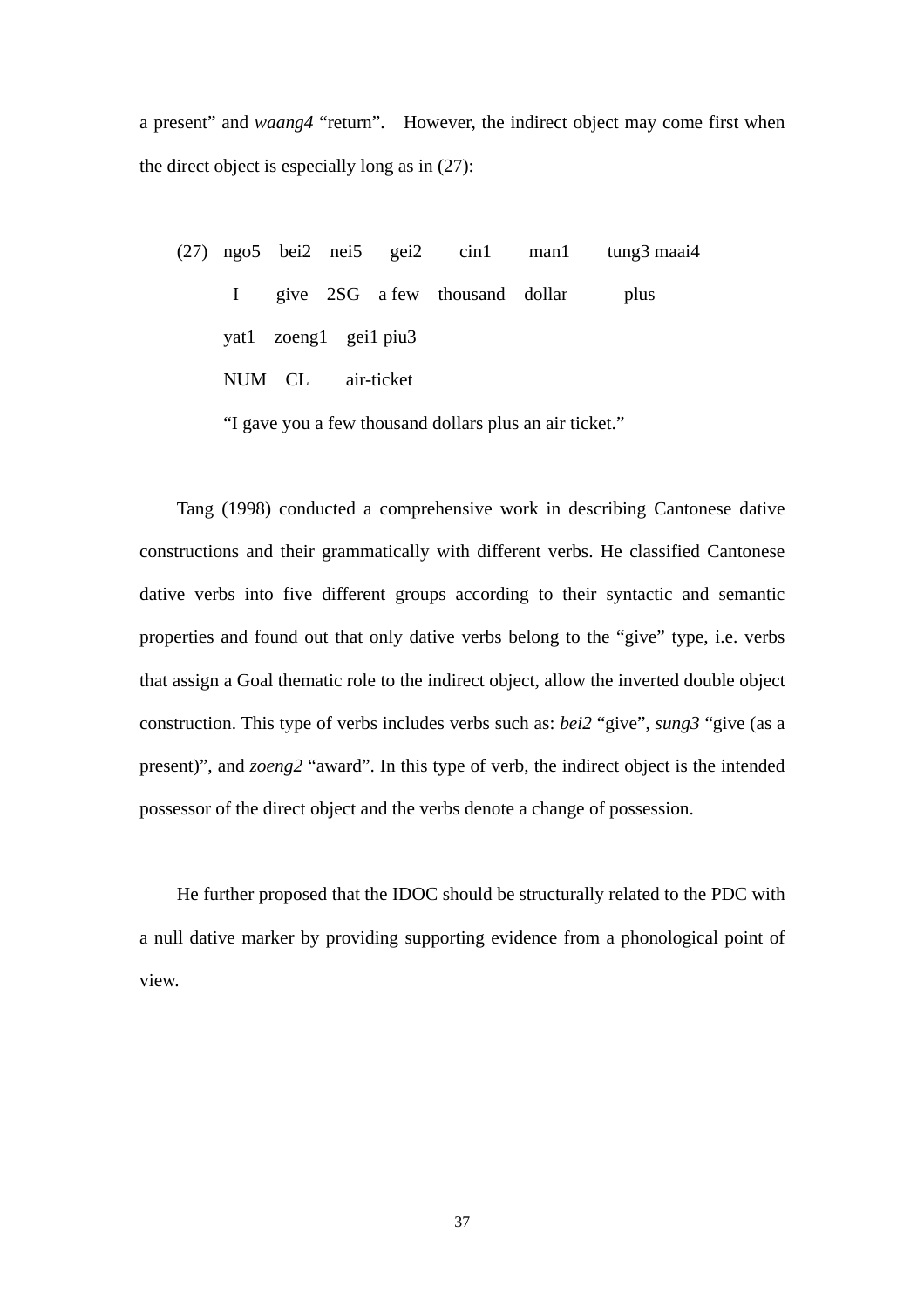#### **2.52 The Cantonese verb** *bei2* **"give"**

As the present study will focus on the dative verb *bei2* "give" with the DOC and IDOC construction for investigation, a more detailed account on its constructions and related researches will be given in this section and subsequent section.

At the conceptual level, the verb *bei2* "give" expresses an event which involves three participants, a giver, a givee, and thing that is given. In linguistic theorizing, these participants are subsumed under different thematic roles, an *Agent* (the one doing the giving), a *Recipient* (the one receiving something), and a *Theme* (what is being given). Moreover, the lexical entry specifies how the different participants of a particular verb are syntactically realized. Syntactically, the verb *bei2* "give" requires, besides a subject NP, two object NPs. In Cantonese syntax, the verb *bei2* "give" allows both the DOC and IDOC, hence the first postverbal NP can be the direct object and the second be the indirect object or the reversed order.<sup>7</sup>

 These syntactic requirements are specified in the two subcategorization frames in (28) and (29):

- (28) DOC : *bei2* [**NP** IO] [**NP** DO ]
- (29) IDOC : *bei2* [**NP** DO] [**NP** IO ]

 $\overline{a}$ 

<sup>7</sup> PDC is also allowed for the dative verb *bei2* "give" which is realized as *bei2* [**NP** DO] [**PP** [**P** bei2][**NP** IO ]]. Since this construction will not be adopted for the present investigation, it will not be discussed here. Note for abbreviation: P=Preposition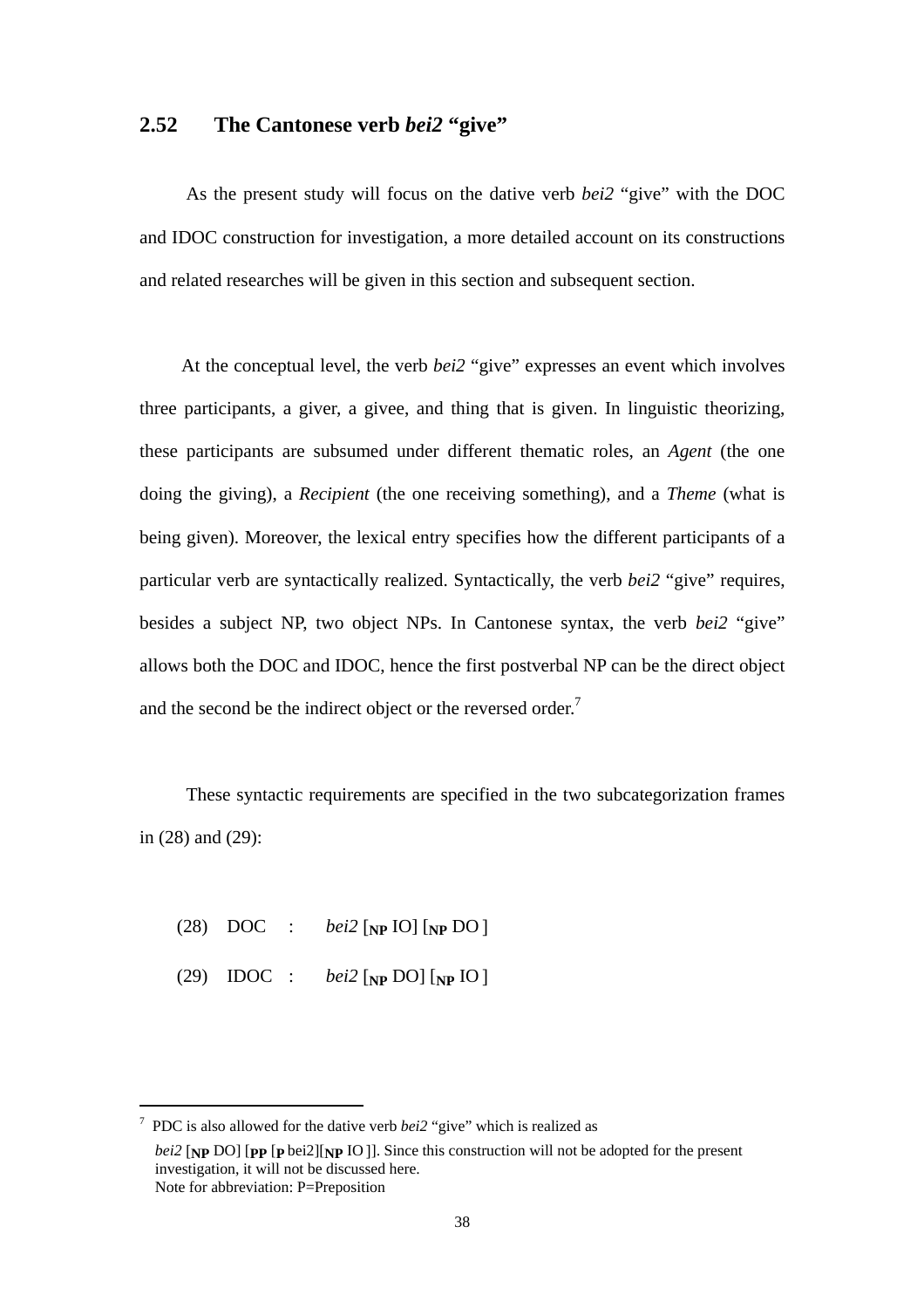In terms of the linking of thematic roles to syntactic constituents, the agent role is assigned to the subject NP, the theme role to the direct object NP, and the recipient role to the indirect object NP. Thus, the lexical entry of the verb *bei2* "give" is assumed to entail information about subcategorization frames such as in (28) as well as thematic roles such as in  $(30)$  and  $(31)$ :

- (30) *bei2* [ NP **<Recipient>** NP **<Theme>** ]
- (31) *bei2* [ NP **< Theme>** NP **<Recipient>**]

#### **2.53 Production data for** *bei2-***dative constructions**

Researches on the acquisition of dative constructions in English have been abundant while hardy any is found in Cantonese. One exception is the one by Chan (2003) who investigated the development of dative constructions with the verb *bei2* "give" in child Cantonese. This study used monolingual Cantonese child language corpus, the CANCORP (Lee, Wong & Leung,1996) to trace the early development of the Cantonese *bei2*-datives among eight children from the age of 1;05.22 to 3;04.14. Empirical developmental findings were also supplemented by naturalistic Cantonese-English bilingual corpus data, bilingual diary as well as clinical data from speech therapists in Hong Kong.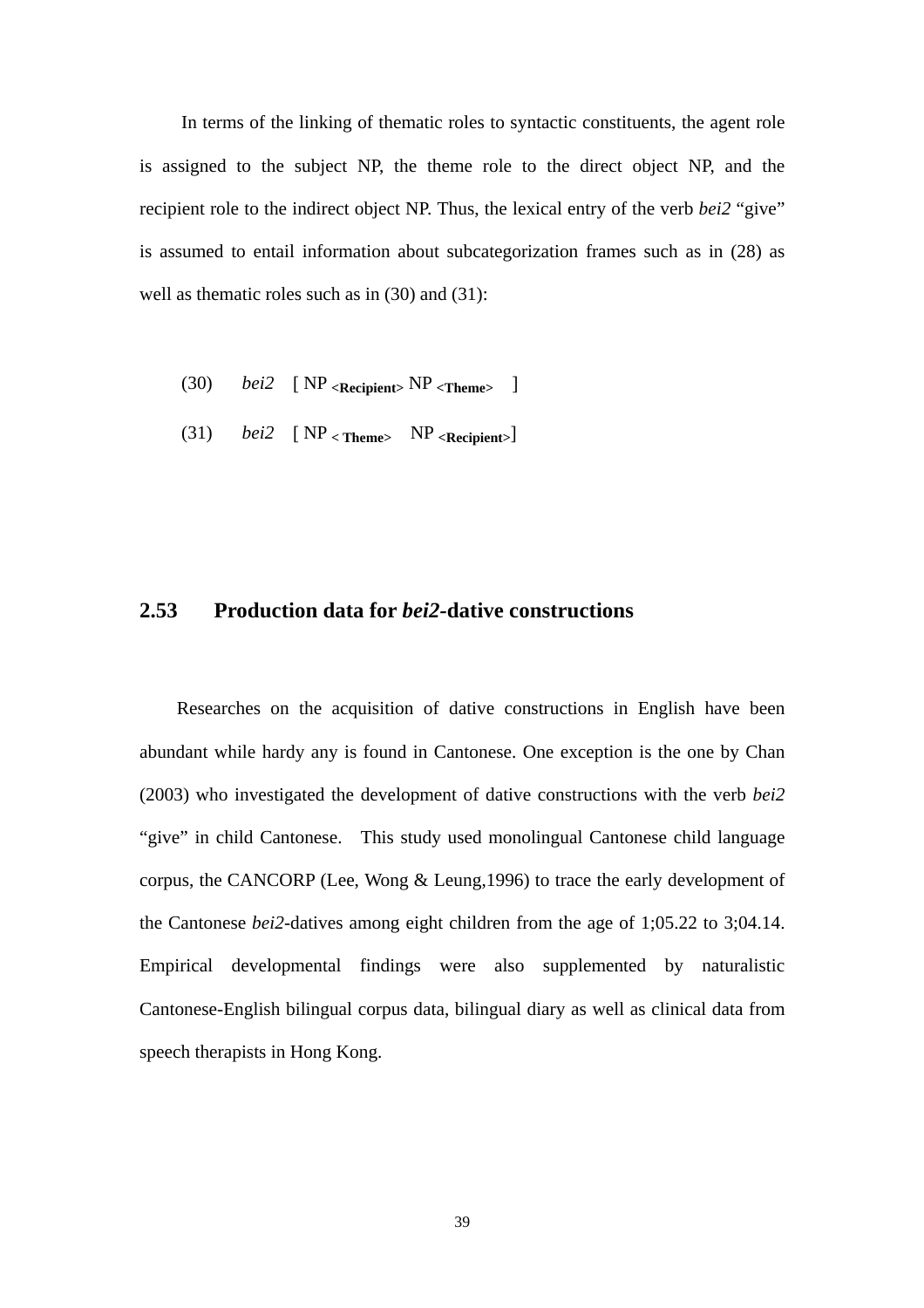The author adopted the realization [*bei2*-T(heme)-R(ecipient)] as the canonical form of the bei2-dative construction. It was found that the canonical double object form was acquired late. As reported, the full *bei2-*datives with overt theme and recipient were generally very few among the monolingual subjects. Late use, inconsistent use, or even absence of the canonical [*bei2*-T-R] is noted in the subjects before age three, suggesting that such form is not yet acquired in children's early developing grammar before age three. Instead, the non-canonical [*bei2*-R-T] double object form and [*bei2*-T-bei2-R] serial verb form emerged early and are used in a non-target manner from an adult language perspective. Children also used non-full *bei2*-datives in the form of [*bei2*-R] and [*bei2*-T] before using the full *bei2*-datives.

 Empirical findings on adult input were also provided which were derived from analyses of adult child-directed speech in the Hong Kong Cantonese Child Language Corpus (CANCORP) (Lee et al., 1996). Analysis of the adult input showed that the canonical form is used more frequent than the non-canonical forms. However, it was also found that the canonical form was used alongside with other *bei2*-datives with unexpressed or displaced theme, and other related serial verb dative constructions which instantiated the [*bei2*-R] sequence. The author took a usage-based perspective and argued that the early schematization of the canonical [*bei2*-T-R] form might be difficult in such a linguistic environment. The findings also support the markednesss hypothesis which states that children find it easier to acquired unmarked structure — that is, structures that are for one reason or another more common in the world's languages. Since the non-canonical forms are cross-linguistically less marked than the canonical form, this leads to the earlier emergence of the former one than the latter one in child Cantonese.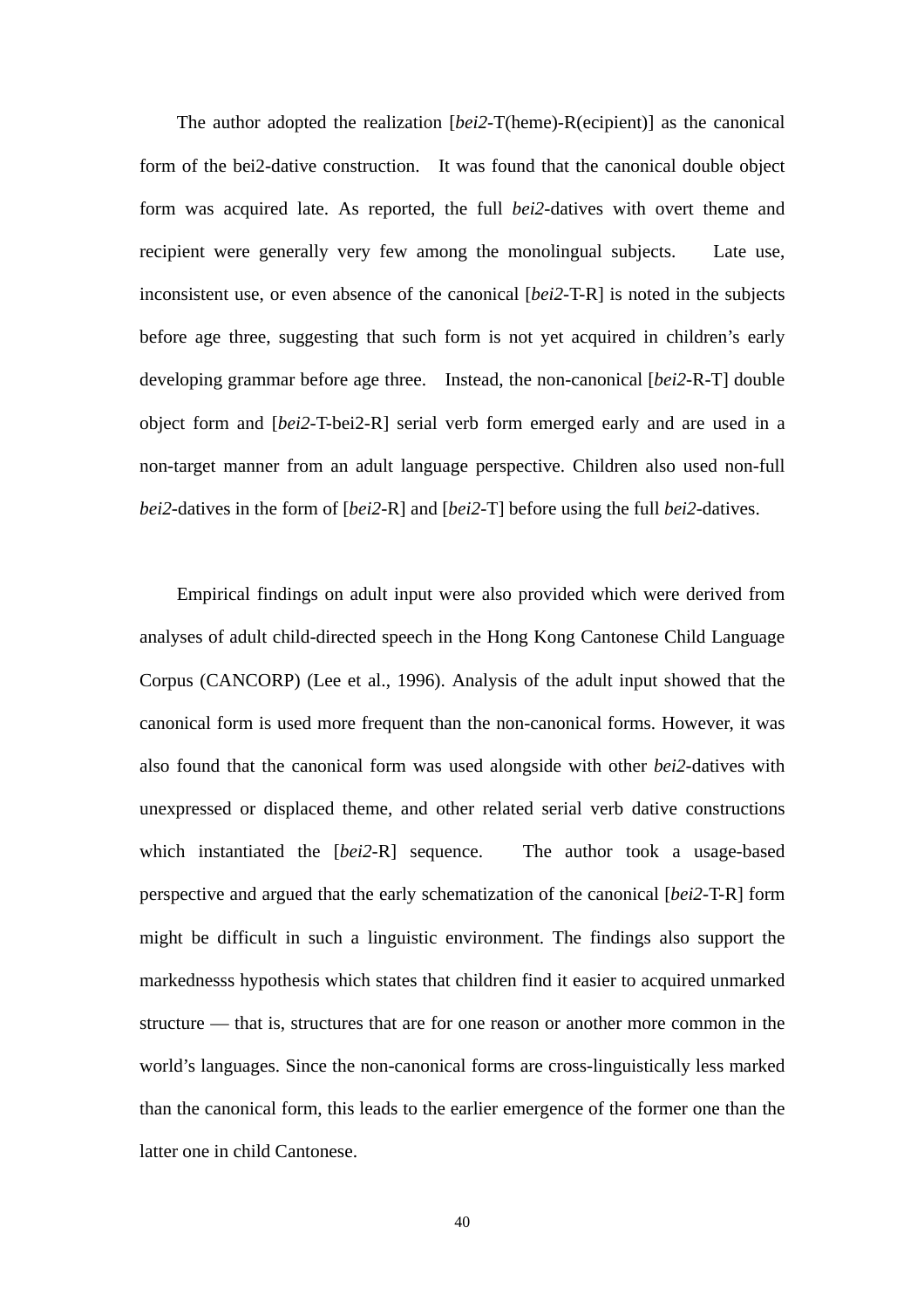### **2.6 The present study**

To sum up, past researches on verb-argument structure has focused on investigating the syntactic and semantic properties of verbs and the extent to which the meanings of verbs determine the syntactic and semantic expression and interpretations of its arguments. Researches in child language literature also interested in how children learn the verb-argument structure by focusing on the lexical properties of verbs as well as the production and comprehension of different syntactic alternations.

Despite the considerable amount of researches investigating verb-argument structure in English and even in other languages, we know relatively little about the learning in Cantonese. The present study was conducted to add to the body of knowledge that is accumulating but is still much lacking in child language literature, especially in Cantonese, on the acquisition of verb-argument structure. It focused on the comprehension aspect because, according to Golinkoff and Hirsh-Pasek (1995), comprehension data are particularly useful for our understanding of language acquisition in that it can yield a more accurate picture of the content of the child's emerging language system. This is because it is not necessarily true that any structure that can be produced will be produced. Moreover, it may provide a window onto the process of language acquisition. Arguably, by the time a child is producing a particular structure, the child has already acquired it. Yet, the steps leading to the analysis and mastery of that structure would be closed to inspection without studies of sentence comprehension.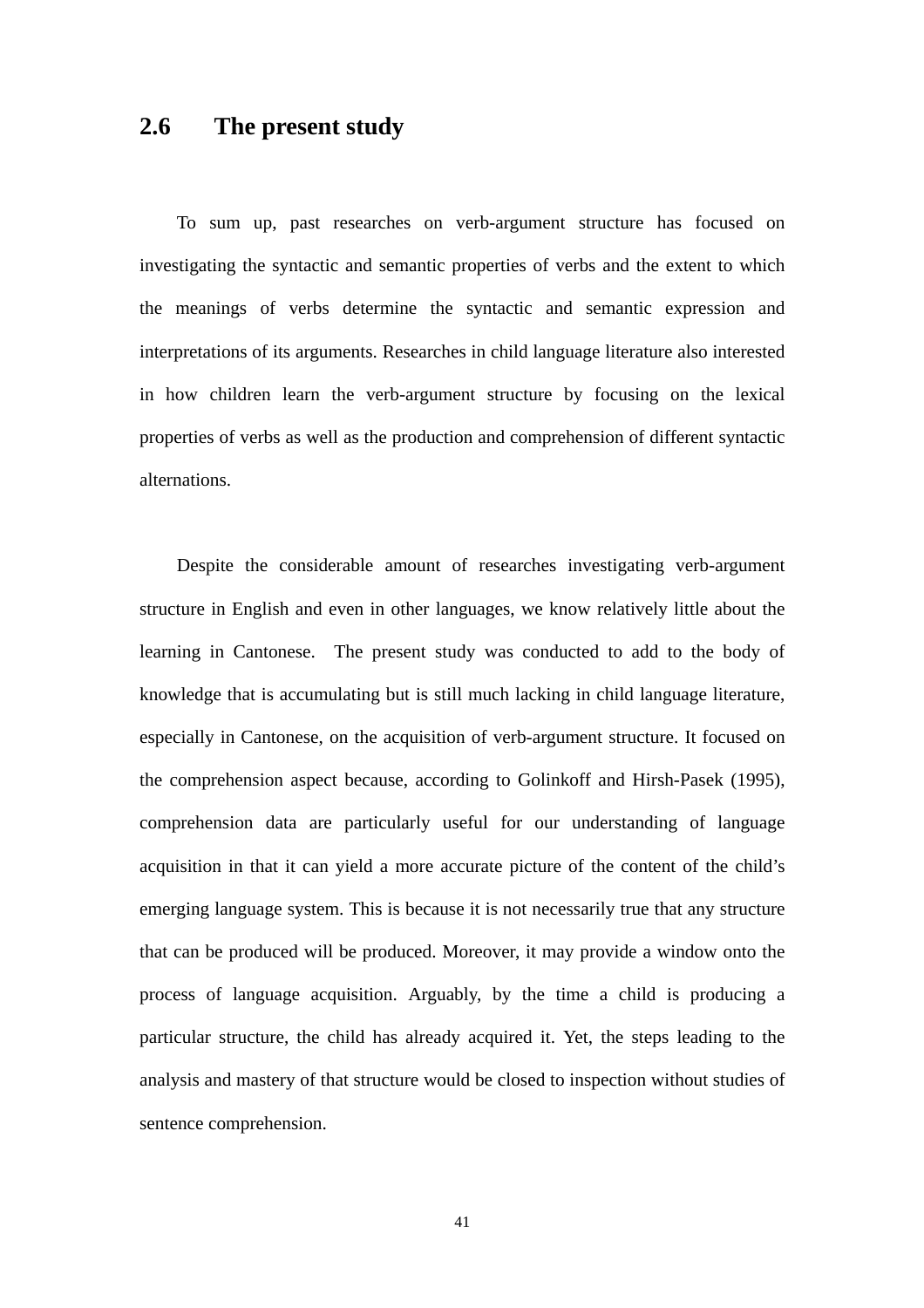The present study examined the acquisition of the three-place argument structure in comprehension using the dative verb *bei2* "give" as the reference. The study aimed to provide insights on the following five areas:

- (1) In the light of the vulnerability of subject argument structure for omission in production for English-speaking children, it was particularly worthwhile to look for comprehension pattern as well. It aimed to investigate whether the subject argument structure was the most difficult structure to comprehend among the three participant roles and the effect of the number of argument structures on comprehension;
- (2) This study adopted a developmental perspective and investigated the acquisition of argument structures across age;
- (3) Cantonese is a pro-drop language allowing null arguments. The number of argument structure varies in dative constructions as argument structures can be unexpressed in surface syntax. When the referent of an argument is available in the here-and-now context or is present in previous conversational discourse, the argument may be unexpressed in syntactic realization. It may also be regarded as an implicit or null argument structure. The effect of explicit Vs. implicit expression of direct object and indirect object argument structures on children's comprehension will be examined in the present study;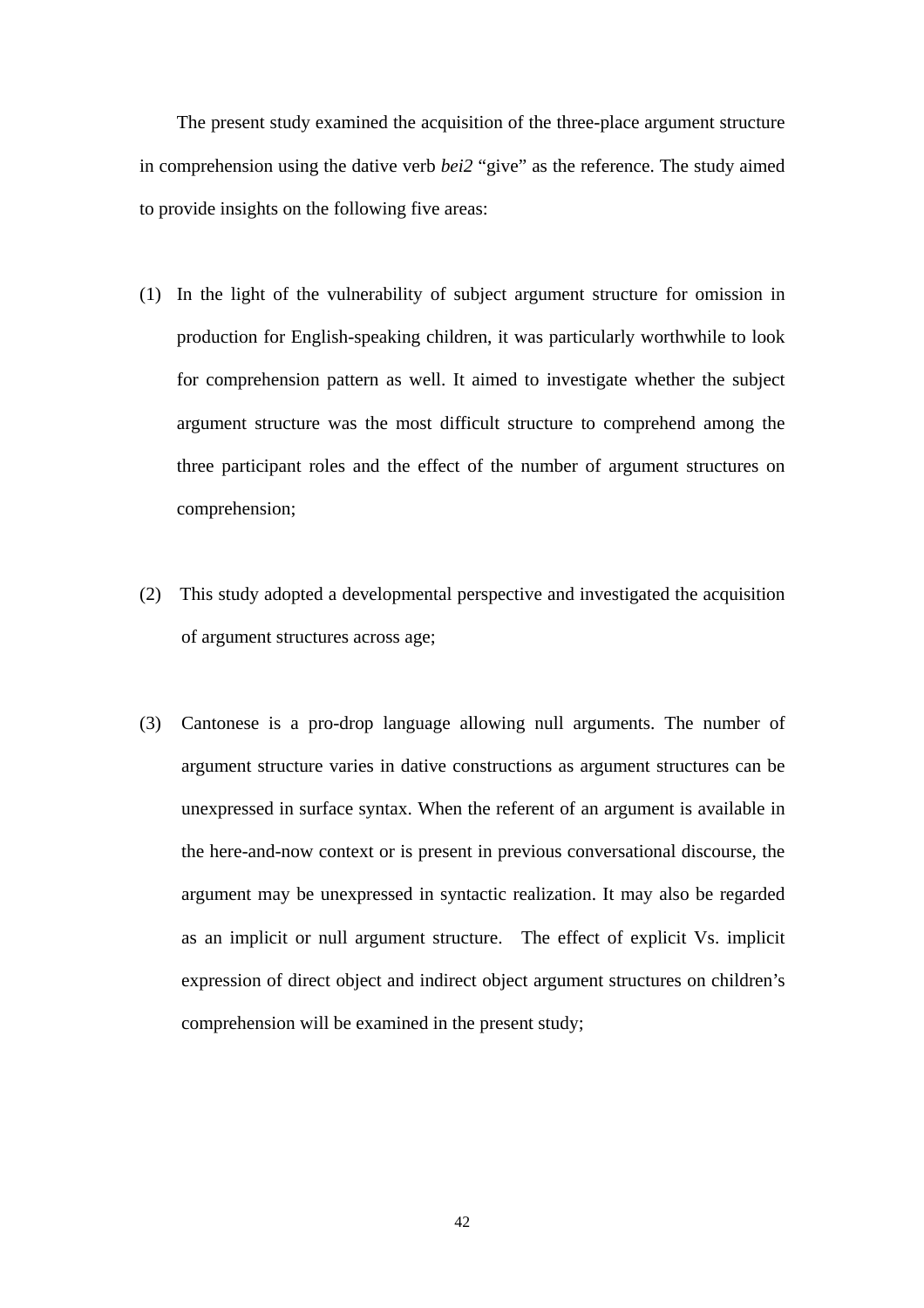- (4) In Cantonese, different syntactic alternations are allowed for dative constructions. The effect of the relative positions of the direct object and indirect object (agent, theme and recipient) on children's comprehension was also under investigation;
- (5) No matter children possess full competence of lexical representation of argument structures as suggested by nativist theory, or as suggested by usage-based theory, performance can affect competence, it is an observable fact that children make errors during their developmental process. The present study attempted to look for the error patterns children may exhibit before they have fully acquired the structure. This could also provide insights on comprehension strategies children may employ which are short cuts or heuristics used by them in the absence of full comprehension (Chapman, 1978).

The reasons for choosing the dative verb *bei2* "give" to construct sentence frame are three-folded:

(1) The dative verb *bei2* "give" is a ditransitive verb which can take up three arguments to complete its structure, leading to the most complex verb-argument configuration;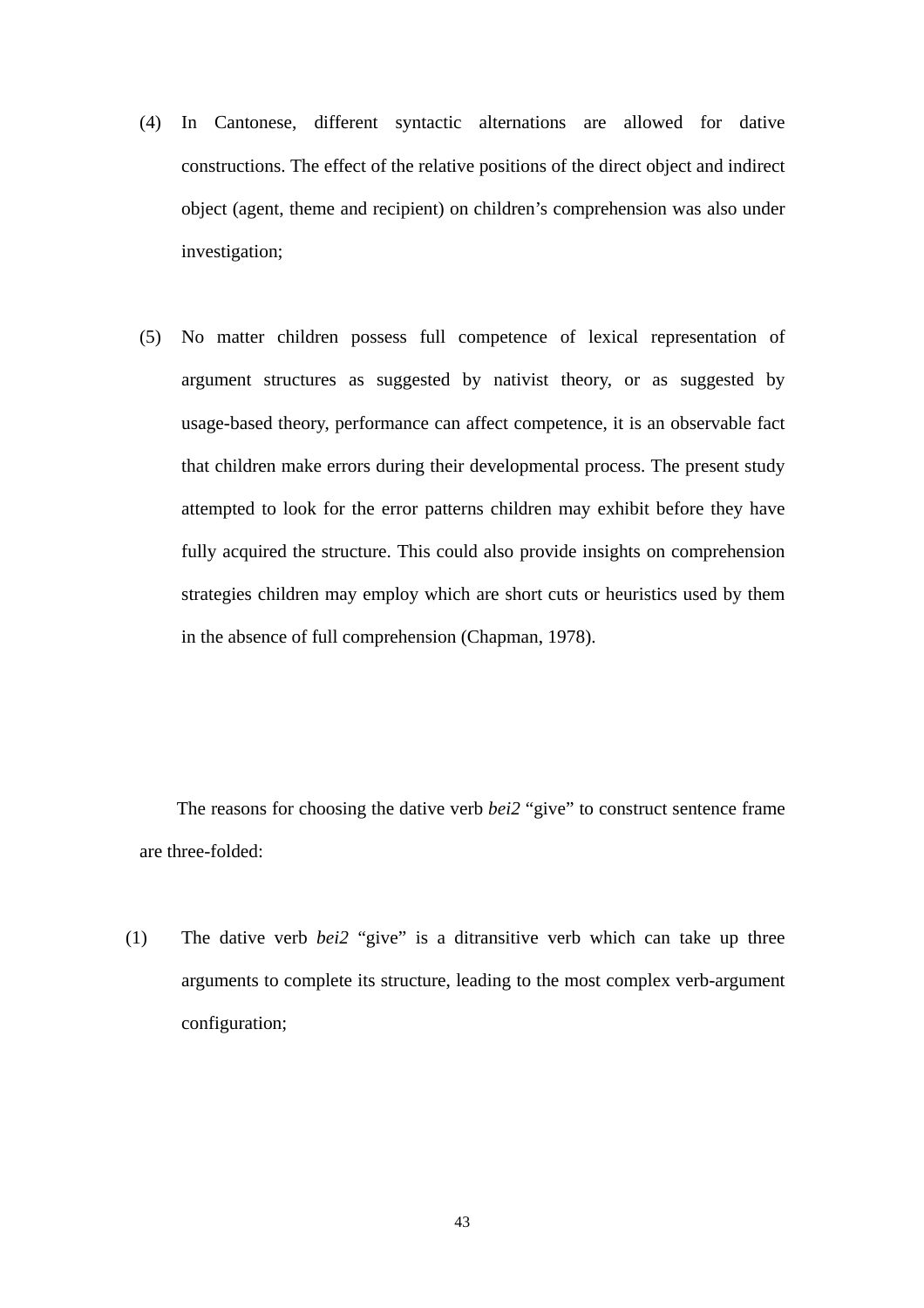- (2) The dative verb *bei2* "give" has special structural significance by allowing syntactic configurations of both the double object construction as well as the inverted double object construction, which is idiosyncratic in Cantonese syntax. This provides a platform for investigating how the variations of surface word orders of the direct object, indirect object, and subject affect children's comprehension;
	- (3) Production data is available in the existing literature in Chan (2003)'s study for making comparison between children's performance in comprehension and production.

In the chapter that follows, detailed descriptions on the methodology adopted in this present study will be given.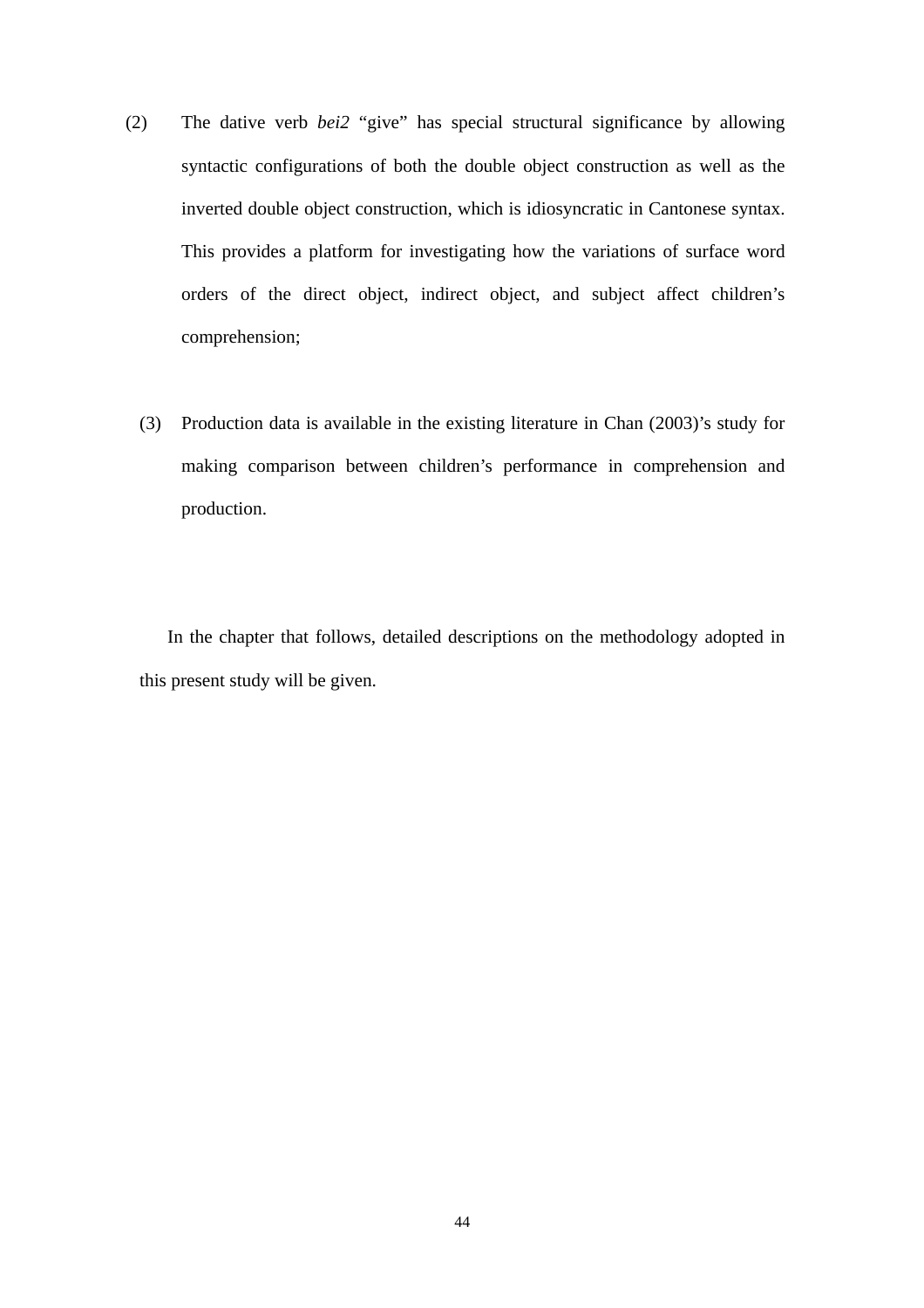# **Chapter Three: Method**

## **3.1 Participants**

Sixty Cantonese-speaking children participated in this study in six age groups, from three to eight years old.<sup>8</sup> There were 10 children in each age group, with five boys and five girls. The age range and mean ages of children in each group are listed in Appendix I. Children were recruited from four day care centres, one kindergarten, and one primary school in Hong Kong.

## **3.2 Stimuli**

 $\overline{a}$ 

Stimulus sentences with the dative verb *bei2* "give" were constructed with reference to the sentence frame listed below as the canonical three-argument full form (i.e., the IDOC construction):

[**NP** SUBJ] [**VP** [**V** *bei2*] [**NP** DO] [**NP** IO]]

In this canonical construction, the SUBJ argument has the thematic role of agent, the DO argument of theme, and the IO argument of recipient.

<sup>&</sup>lt;sup>8</sup> A pilot study suggested that children at age 2 were not appropriate subjects for this study as their vocabulary size, compliance, and auditory attention were not developed well enough for following the instructions in this study.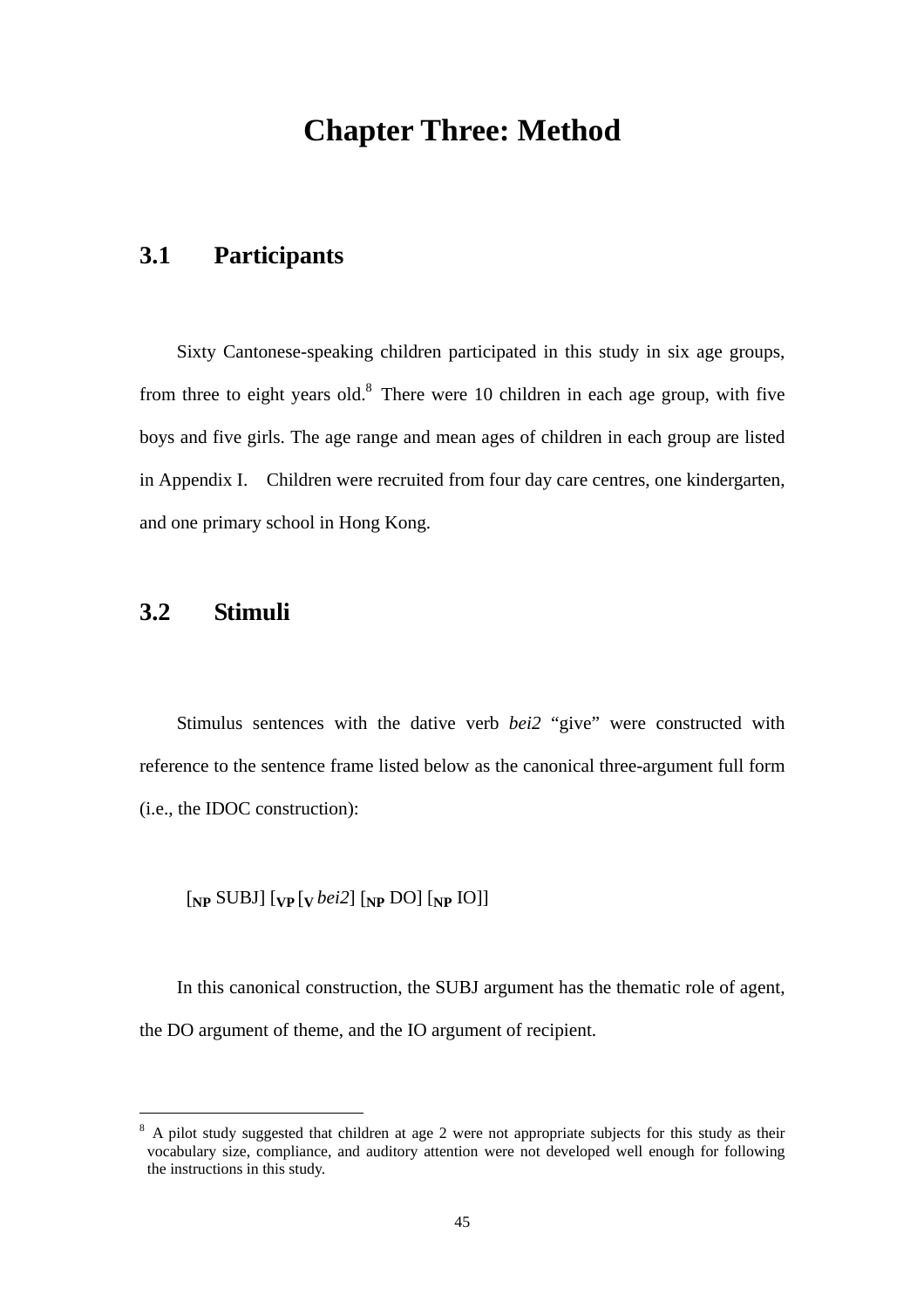Target sentences were constructed under two conditions: (1) by varying the number of argument structures (by having empty and/or unexpressed argument structure), and (2) by displacement of the DO and IO in the surface syntax.

In order to look for the difficulty children may come across in processing the SUBJ argument structure, the following five *bei2-*dative constructions were constructed which contained no SUBJ argument for processing. Thus, leaving the SUBJ argument empty by having children to act as the agent of action themselves rather than having to process another NP as the SUBJ argument. The dative verb was aligned with one or two argument structures and with different relative position of DO. These constructions were referred to as *bei2*-dative constructions with empty SUBJ argument structure and are shown in Table 1:

| <b>Type</b> | <b>Structure</b> | <b>Movement Patten</b> |
|-------------|------------------|------------------------|
| Type I      | $bei2-IO$        | Nil                    |
| Type II     | $bei2-DO$        | <b>Nil</b>             |
| Type III    | bei2-DO-IO       | <b>Nil</b>             |
| Type IV     | bei2-IO-DO       | Postposed DO           |
| Type V      | $DO-bei2-IO$     | Topicalized DO         |

#### **Table 1:** *bei2-***dative construction with empty SUBJ argument structure**

The dative verb in type I and type II constructions was aligned with one argument structure, with the DO being unexpressed for type I and the IO being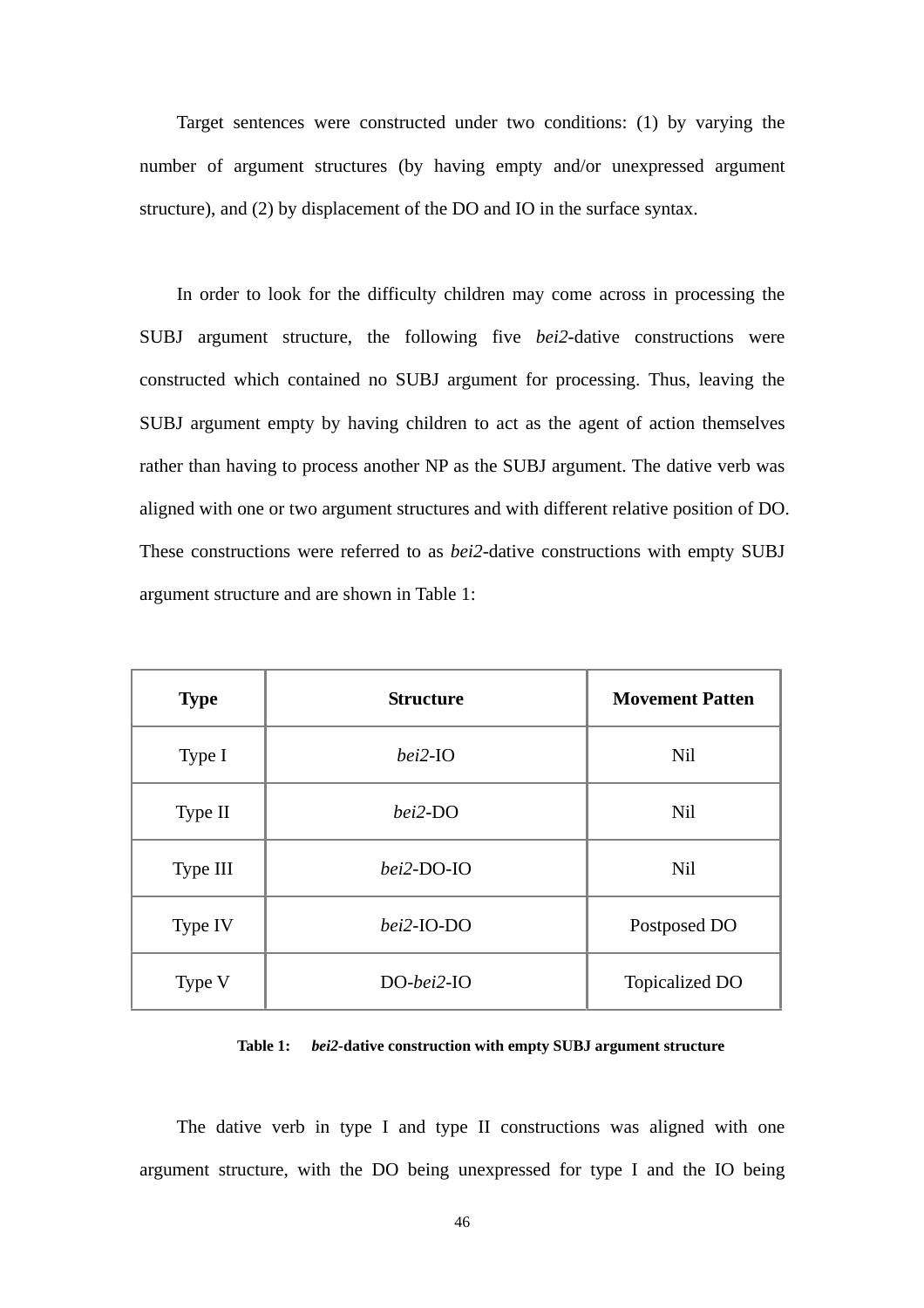unexpressed in type II. Children had to interpret the unexpressed DO and IO from the immediate context as well as from the conversational discourse. For type III, IV, and V constructions, the SUBJ argument of agent was also left empty. The dative verb was aligned with two argument structures. Type III followed the canonical *bei2-*DO-IO order. In type IV and type V, the DO was postposed after IO (i.e., the DOC construction) and topicalized before the dative verb respectively.

Another five *bei2-*dative constructions were constructed with an overt SUBJ. The dative verb may align with one more overtly expressed argument structures or no more additional structure. Also, there were different movement patterns of DO and IO. Table 2 shows these five constructions:

| <b>Type</b>     | <b>Structure</b> | <b>Movement Patten</b> |
|-----------------|------------------|------------------------|
| Type VI         | SUBJ-bei2        | <b>Nil</b>             |
| <b>Type VII</b> | $SUBJ-bei2-IO$   | <b>Nil</b>             |
| Type VIII       | IO-SUBJ-bei2     | Topicalized IO         |
| Type IX         | SUBJ-bei2-DO     | <b>Nil</b>             |
| Type $X$        | DO-SUBJ-bei2     | Topicalized DO         |

#### **Table 2:** *bei2-***dative constructions with overt SUBJ argument structures plus no additional or one more argument structure**

 For type VI construction, both the DO and IO were unexpressed. For type VII, and VIII, the DO argument of theme was unexpressed. The IO argument was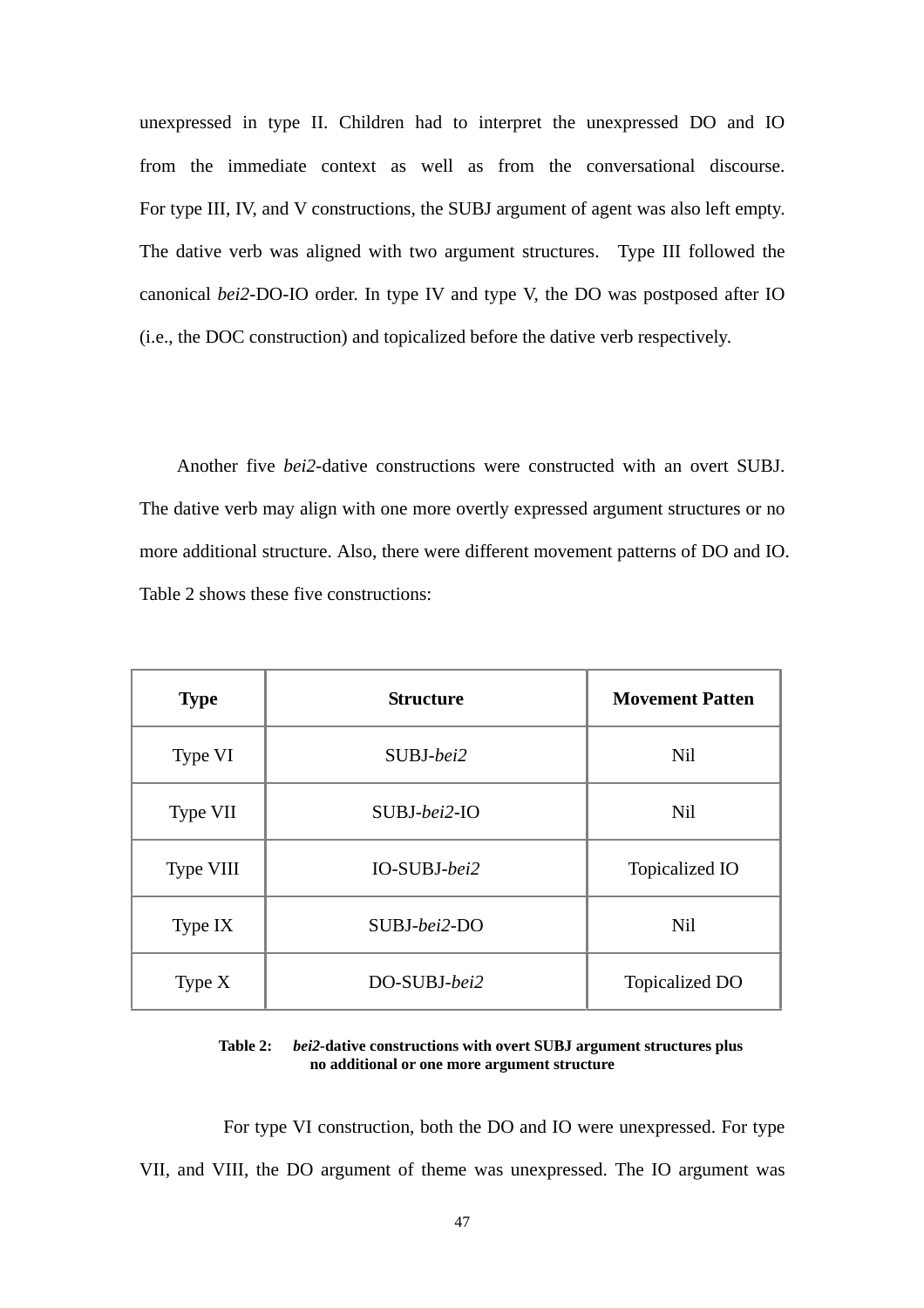displaced at the sentence initial position in VIII while there was no movement of argument structure in VII. For type IX, and X, the IO argument of recipient was unexpressed. The DO argument was displaced at the sentence initial position in X while there was no movement of argument structure in IX.

The last five *bei2-*dative constructions contained the full form of three argument structures, with all the arguments overtly expressed and with different displacement of DO and IO. Table 3 lists out these constructions:

| <b>Type</b>     | <b>Structure</b>                       | <b>Movement Patten</b> |  |  |
|-----------------|----------------------------------------|------------------------|--|--|
| Type XI         | $SUBJ\text{-}bei2\text{-}DO\text{-}IO$ | <b>Nil</b>             |  |  |
| <b>Type XII</b> | $SUBJ\text{-}bei2\text{-}IO\text{-}DO$ | Postposed DO           |  |  |
| Type XIII       | DO-SUBJ-bei2-IO                        | Topicalized DO         |  |  |
| <b>Type XIV</b> | SUBJ-DO-bei2-IO                        | Preposed DO            |  |  |
| Type XV         | IO-SUBJ-bei2-DO                        | Topicalized IO         |  |  |

**Table 3:** *bei2-***dative constructions with the full form of three-argument structure** 

In these five constructions, all the argument structures were overtly expressed. Type XI was the full three-argument canonical form of the *bei2*-dative. Displacements of the DO argument were noted in type XII (postposed DO), type XIII (topicalized DO), and type XIV (preposed DO) constructions. In type XV construction, the IO argument was topicalized at sentence initial position.

These constructions aimed to shed light on (i) the difference between empty and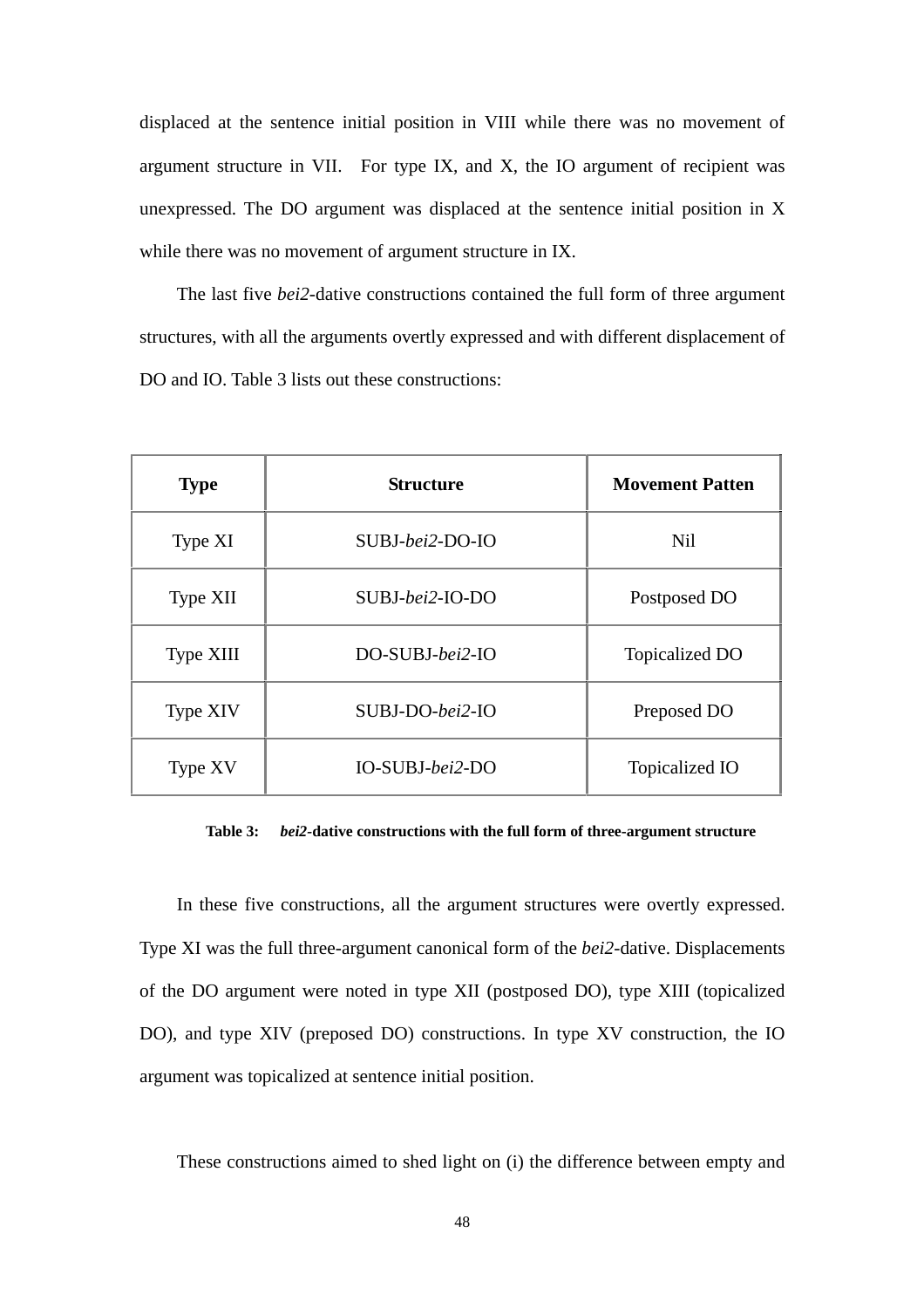overt SUBJ argument, (ii) the effect of the number of argument structure on comprehension, (iii) the difference between explicit and implicit OBJ (both direct and indirect) argument structures, and (iv) whether the relation positions of DO and IO led to difference in processing.

There were altogether 15 sentence types under test, with three tokens for each type. Thus, there were a total of 45 test sentences. Examples of each sentence type can be found in Appendix II.

Both the SUBJ and IO arguments were animate characters while DO argument was inanimate. Eight animate nouns were chosen including "dog", "cat", "elephant", "pig", "tortoise", "giraffe", "rooster", and "monkey". Four inanimate nouns were chosen which were "apple", "ice-cream", "sausage", and "vegetable".

The SUB and the IO argument were animate such that both nouns have equal probability of being the agent and the recipient of the dative verb *bei2* "give". This could prevent the possible use of animacy cue for role assignment. Rather, children had to rely solely on linguistic knowledge to derive the meaning of sentences.

For constructions with an empty SUBJ argument structure, children had to be the SUBJ of agent themselves for giving the DO of theme to the IO of recipient. On the contrary, for constructions with an overt SUBJ argument structure, children had to pick out the SUBJ of agent according to the instruction and acted symbolically for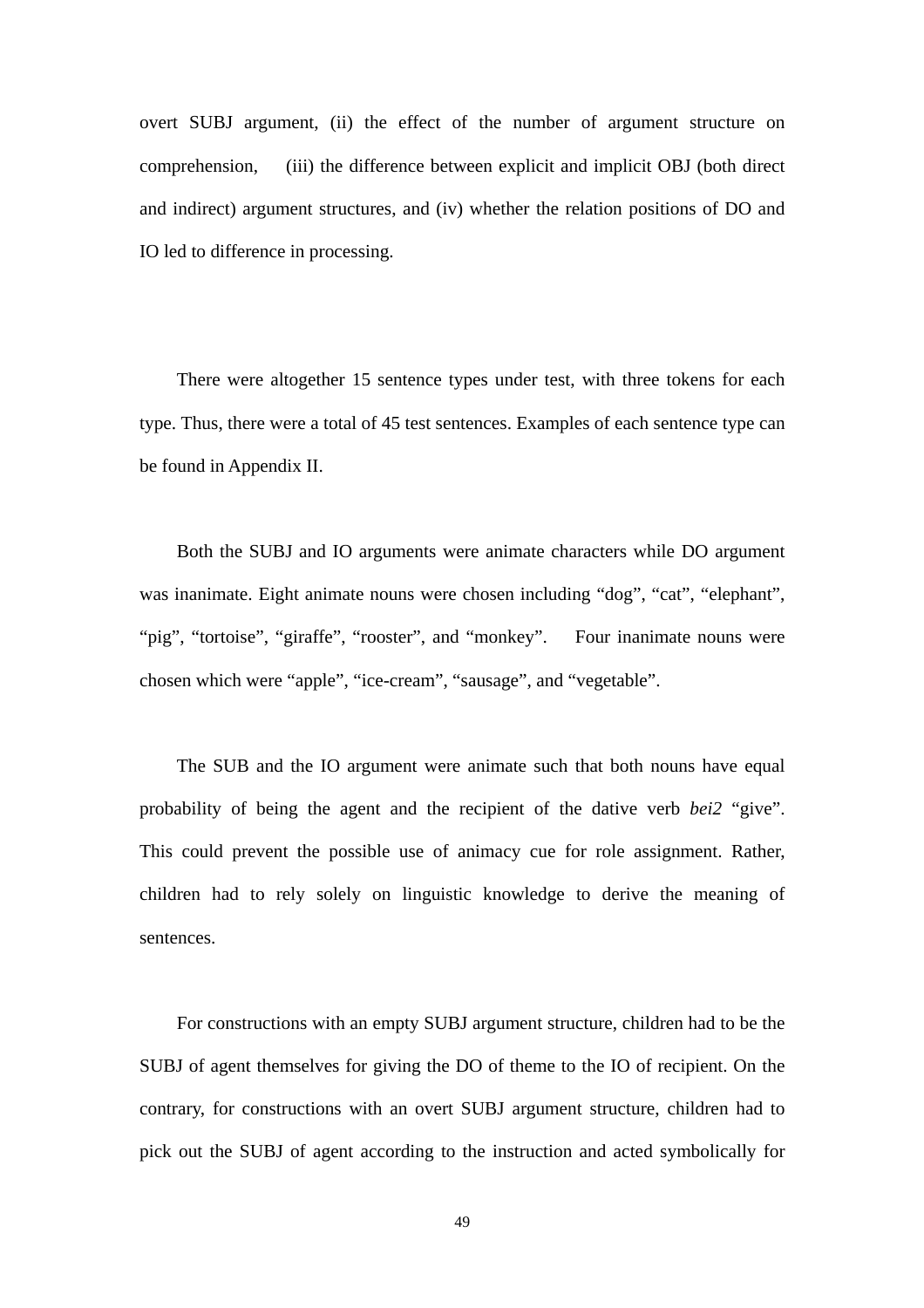giving the DO of theme to the IO of recipient. When facing null argument structure, children had to interpret the unexpressed structure which had not been mentioned in the instruction from the immediate context and from the conversational discourse given in the task explanation. The following three examples were used to illustrate the expected responses from children:

- (1) In Type I one-argument construction "*bei2*-IO" (e.g. "gives to the dog") with an empty SUBJ, children were provided with four choices of IO of recipient and one unexpressed DO of theme in the context. Children were expected to be the SUBJ of agent and gave the unexpressed DO of theme to the IO of recipient according to the instruction.
- (2) In Type VII two-argument construction "SUBJ-*bei2*-IO" (e.g. "The giraffe gives to the pig"), children were provided with four choices of SUBJ of agent, four IO of recipient, and one unexpressed DO of theme. Children were expected to pick out the SUBJ of agent according to the instruction and gave the unexpressed DO of theme to the IO of recipient as mentioned.
- (3) In XI three-argument construction "SUBJ-*bei2*-DO-IO" (e.g. "The monkey gives the apple to the dog"), children were provided with four choices of SUBJ of agent, four DO of theme, and four IO of recipient. Children were expected to pick out the SUBJ of agent and gave the DO of theme to the IO of recipient as mentioned.

## **3.3 Procedures**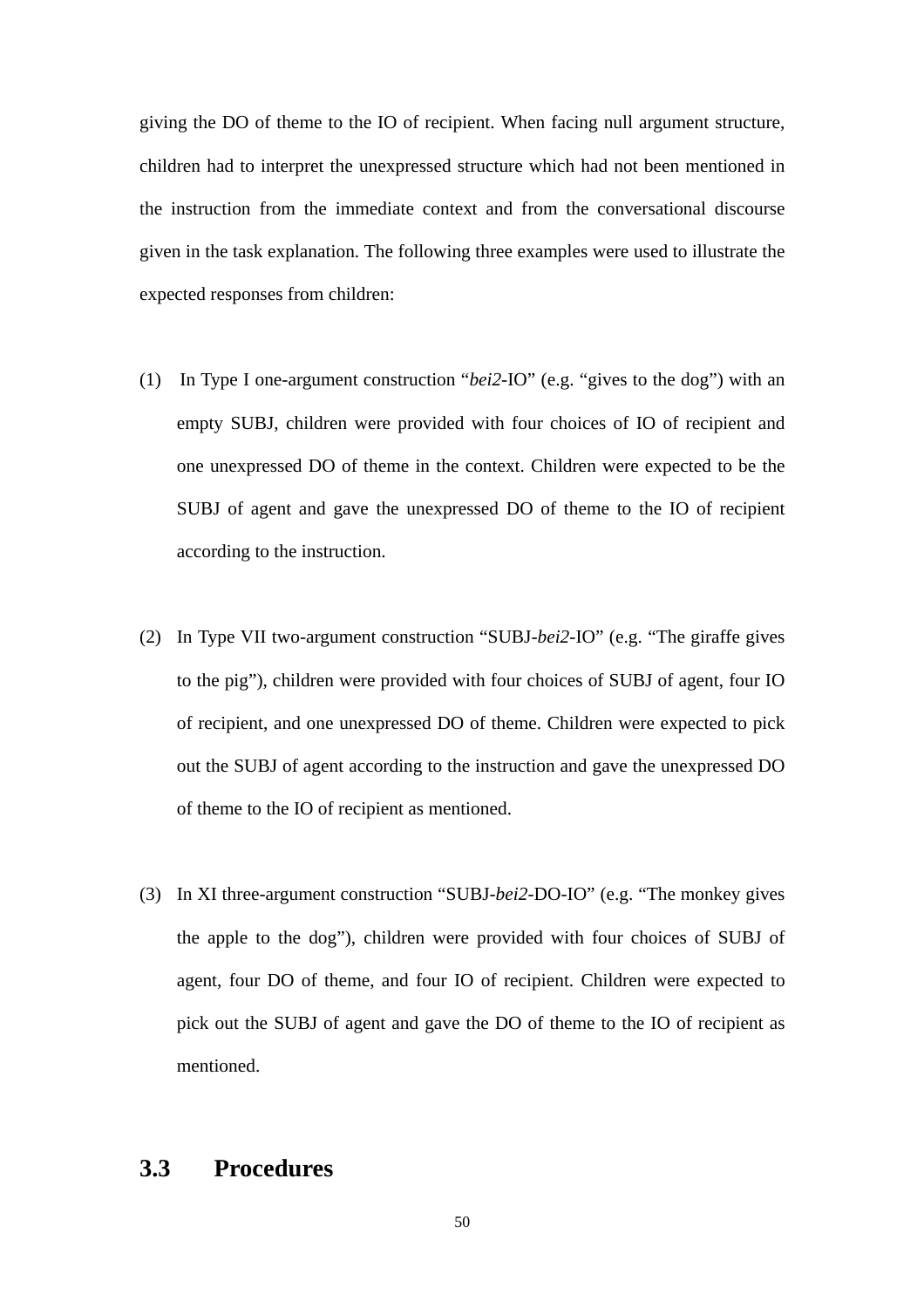All participants were tested individually in a quiet place provided by each setting. Before experimental testing, a pretest was administered to assess children's knowledge of the nouns contained in the test sentences. All subjects performed with 100% accuracy.

Children were then asked to act out the meaning of the test sentences with the help of toys provided by the experimenter. They were instructed to listen carefully since they would hear each sentence only once. The materials used and the instructions given for each sentence type can be found in Appendix III.

The experimenter read each sentence at a normal conversational rate with normal prosodic variation to prevent possible interference of role assignment due to intonational cues. If the children questioned or were hesitant to enact the sentence, they were encouraged and told to "just do what you think". Children were allowed one additional presentation of each stimulus sentence under their verbal request or if they showed no response provided that no attempt had been made in the enactment. Throughout testing, participants received constant encouragement and praise and, as needed, reminders to "listen carefully" and "stay focused". Feedback after enactments was always neutral without specifying whether the responses were correct or not.

## **3.4 Scoring**

All the children's responses for each sentence were recorded as correct or incorrect on the assessment form (see Appendix IV). Children had to demonstrate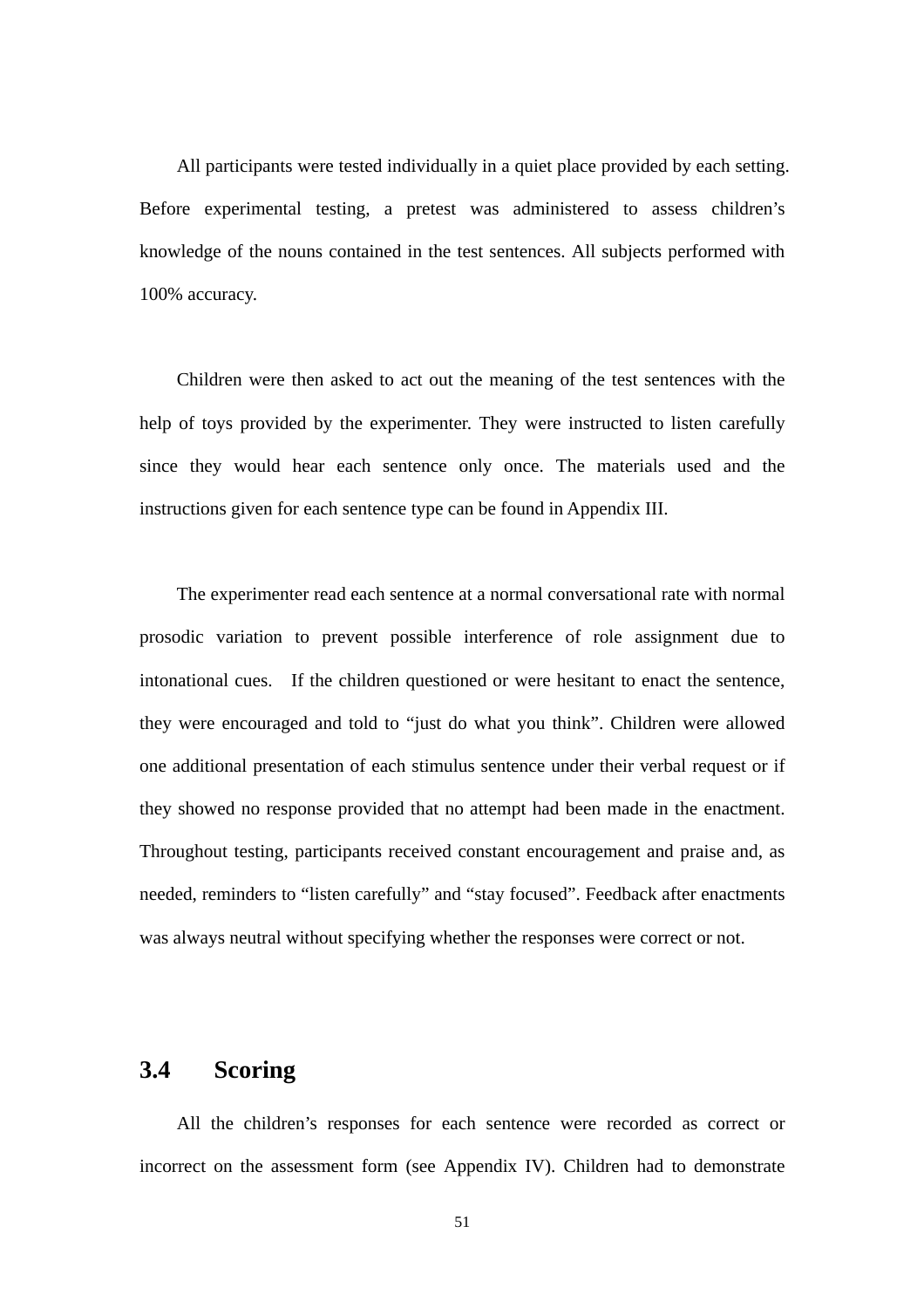clear transferring of things among participants (rather than just relating things together) and to choose correct entities according to the instruction for classifying as a correct response. For the incorrect response, children's performance would also be noted. Errors would be considered to be a pattern for a sentence type if children performed at least two times in the same way. Scores for each sentence type in each age group were calculated and computed into percentage of accuracy.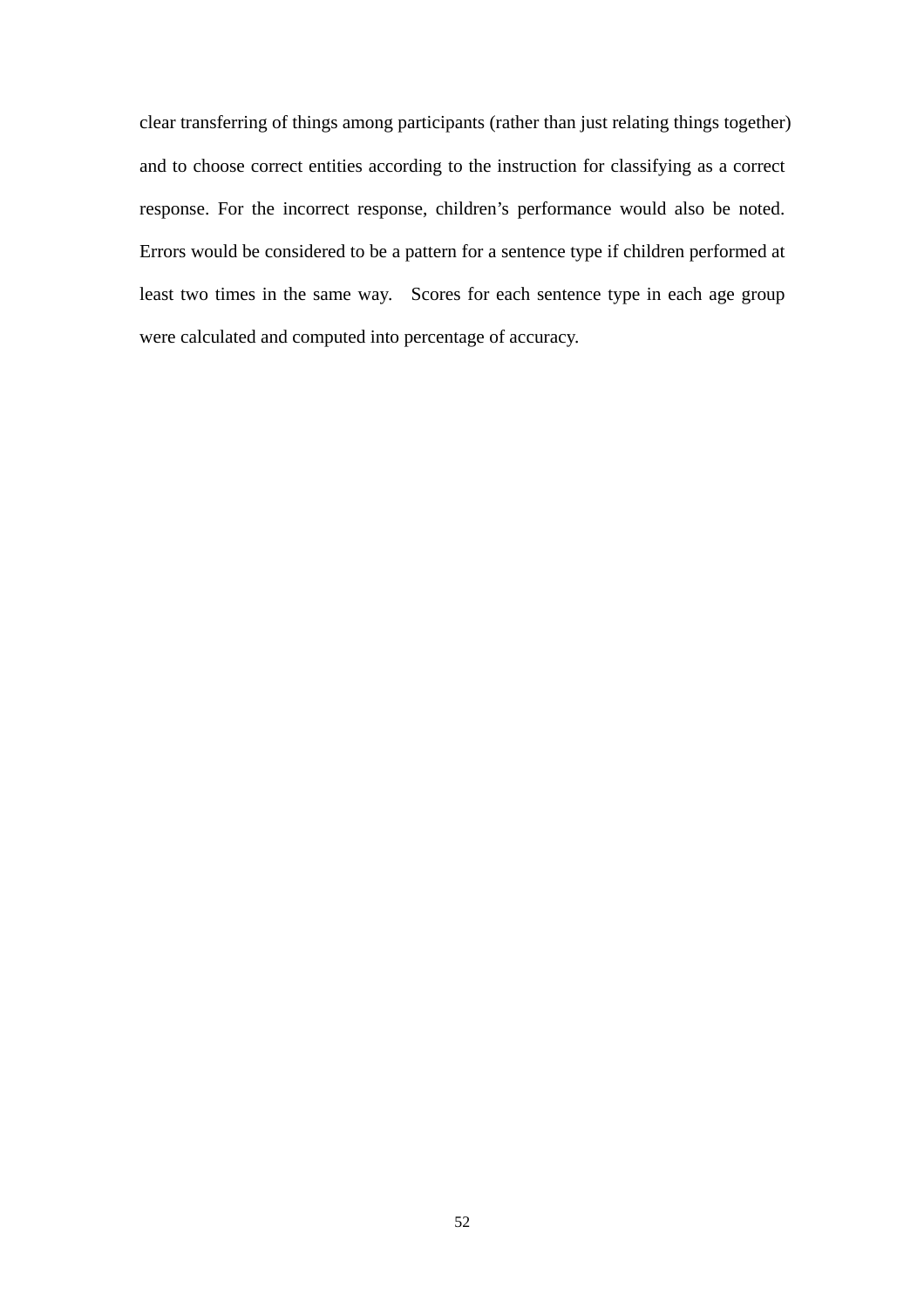# **Chapter Four: Results**

 For each sentence type there were three items, and for each age group there were 10 subjects, yielding a total of 30 items per sentence type for each age group. The mean percentages of correct responses in each sentence type produced by the six age groups were worked out. Initial interpretation of the results revealed that children's performance on the 15 sentence types yielded three major patterns: (1) most of the children scored at ceiling for a group of constructions (4.1 below), (2) children of each age group got similar pattern of score for a group of constructions and there were a general increasing trend of achievement across age groups (4.2 below), and (3) children had low achievement for a group of constructions for children in all age groups (4.3 below). Based on the above observations, data were grouped into these three major areas for further statistical analysis. Results can be summarized as follows:

## **4.1** *bei2-***dative construction with empty subject argument of agent**

#### **4.11 Results**

There were five constructions without the SUBJ argument structure. Two constructions were formed with one argument structure (*bei2*-IO and *bei2*-DO). Three constructions were formed with two argument structures with the canonical structure of DO preceded IO (*bei2*-DO-IO) and non-canonical with movement of DO (*bei2*-IO-DO and DO-*bei2*-IO).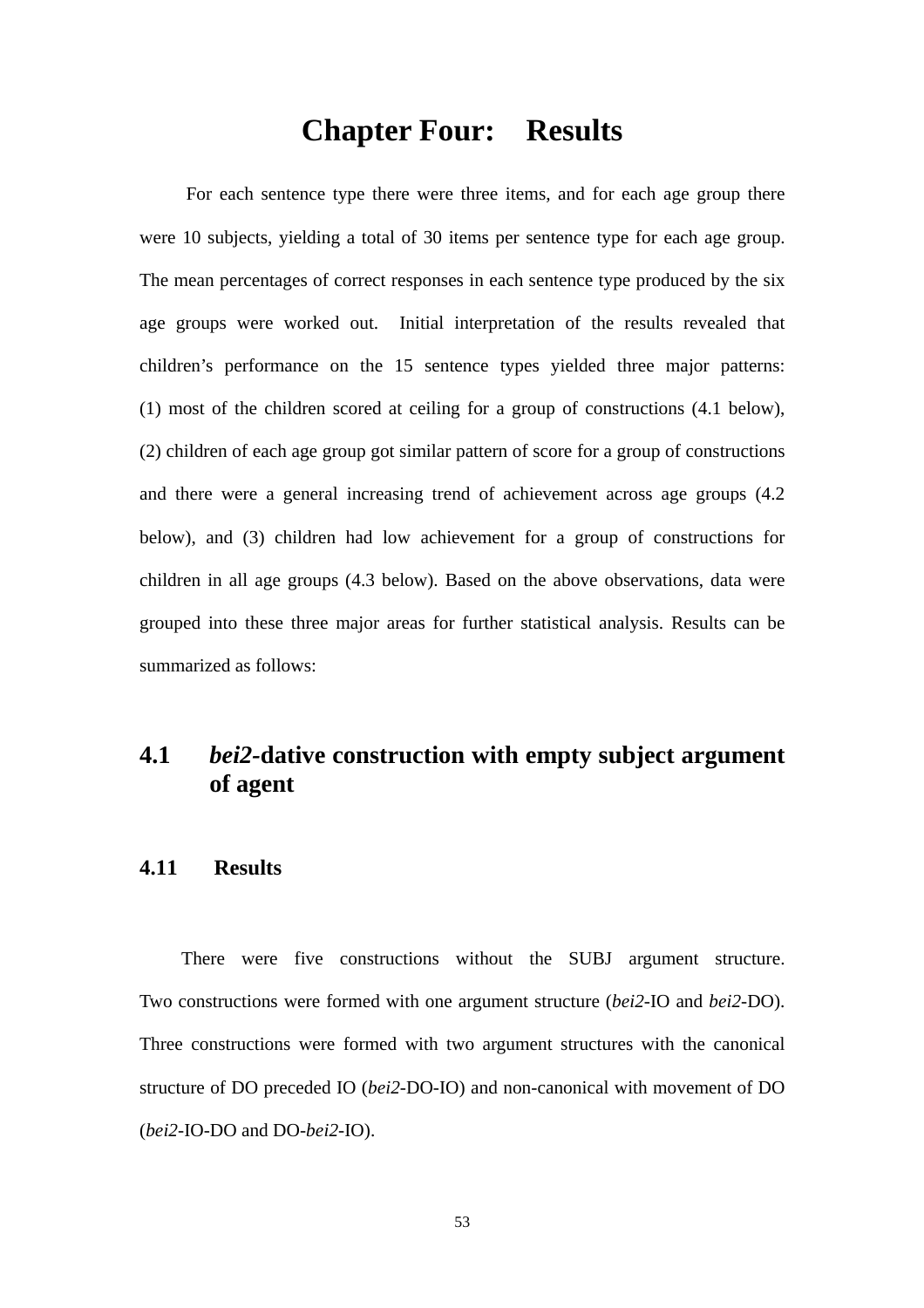As shown in Table 4, children of all ages achieved nearly perfect scores in *bei2-*dative construction with empty SUBJ argument. Statistical analysis revealed that children showed no difference across ages (p= .302), across sentence types (p= .381), and no interaction was found between the two factors (p= .449). In other words, all these sentence types formed a homogeneous pool despite differing in the number of argument structure and the position of DO. $9$ 

|                  | <b>Type I</b> | <b>Type II</b> | <b>Type III</b> | <b>Type IV</b> | <b>Type V</b>     |
|------------------|---------------|----------------|-----------------|----------------|-------------------|
| <b>Age Group</b> | $bei2-IO$     | $bei2-DO$      | $bei2-DO-IO$    | $bei2-IO-DO$   | $DO$ -bei $2$ -IO |
| 3-year olds      | 100%          | 100%           | 90%             | 100%           | 93.3%             |
| 4-year olds      | 100%          | 100%           | 100%            | 93.3%          | 100%              |
| 5-year olds      | 100%          | 100%           | 100%            | 100%           | 100%              |
| 6-year olds      | 100%          | 100%           | 100%            | 100%           | 100%              |
| 7-year olds      | 100%          | 100%           | 100%            | 100%           | 100%              |
| 8-year olds      | 100%          | 100%           | 100%            | 100%           | 100%              |

**Table 4: Comprehension of** *bei2***-dative constructions with empty SUBJ argument structure** 

## **4.12 Interpretation**

 $\overline{a}$ 

 Children as young as three years old were able to comprehend sentences with the DO, the IO, and with both the DO and DO in *bei2-*dative constructions with empty SUBJ argument structure without difficulty. Moreover, movement of the DO,

<sup>&</sup>lt;sup>9</sup> Results of these five sentence types were combined in subsequent analysis.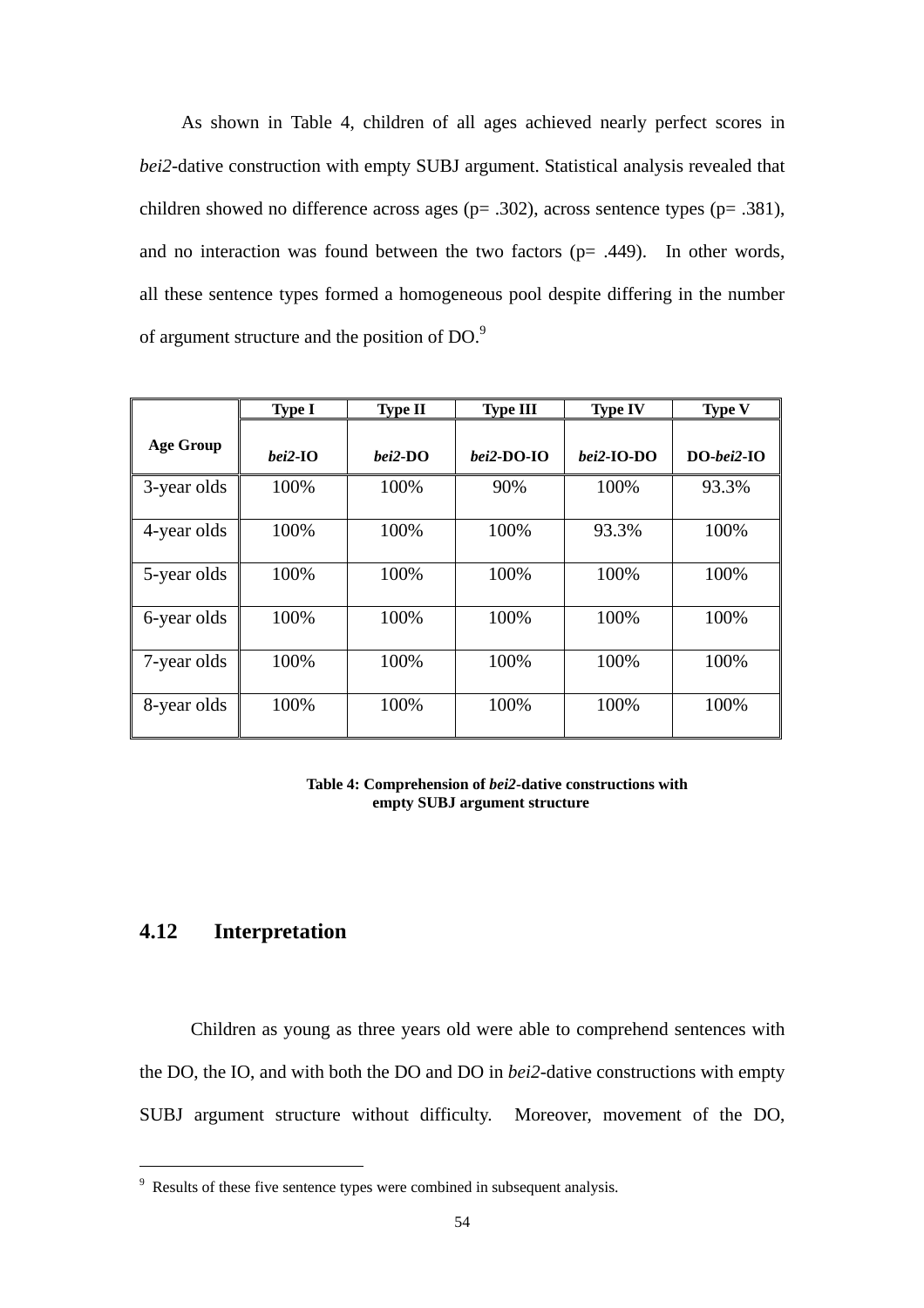whether it was postposed to the right following the IO, or topicalized in front of the dative verb, made no difference on children's comprehension. In acting out such constructions, children acted with self as the agent of action and gave the DO of theme to the IO of recipient. Children were also able to interpret the unexpressed DO in Type I construction and the unexpressed IO in Type II construction from the immediate context and previous conversational discourse successfully.

#### **4.13 Error analysis**

Errors made were all due to incorrect comprehension of the noun entity while interpreting the sentence meaning correctly. For example, in *bei2*-DO-IO construction, a 3-year-old child performed "*bei2-*icecream-giraffe" by giving the ice-cream to the dog instead of to the giraffe.

## **4.2** *bei2-***dative construction with overt subject argument of agent and displacement of direct object**

#### **4.21 Results**

There were eight sentence constructions with the SUBJ argument and displacement of DO. The number of argument structure varied from one (SUBJ-*bei2*) to the most complex form of three (e.g. SUBJ-*bei2*-DO-IO). Children's performance on comprehending this group of *bei2*-dative constructions are summarized in Table 5: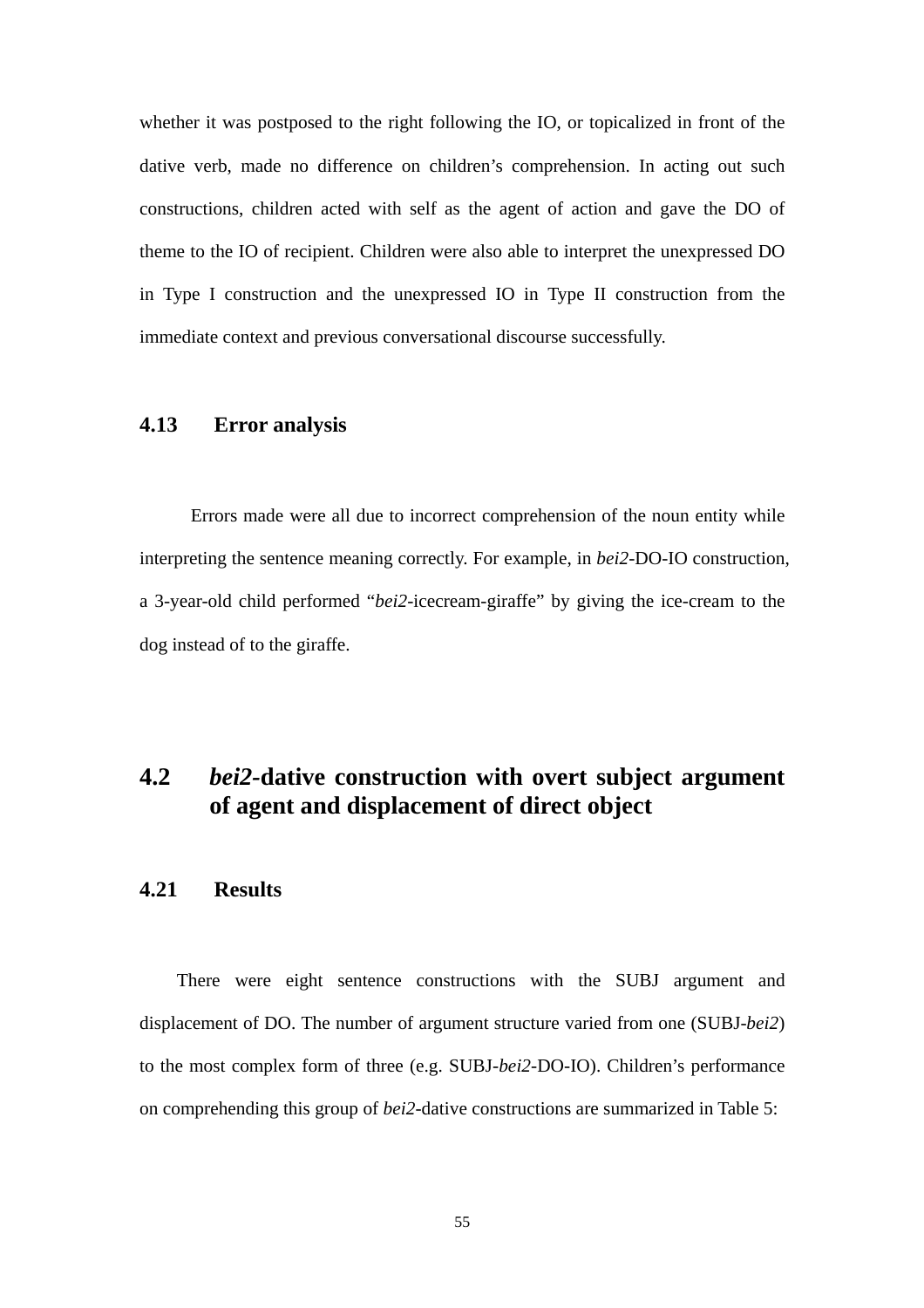|                  | <b>Type</b><br>VI | <b>Type</b><br>VII    | <b>Type</b><br>$\mathbf{IX}$ | <b>Type</b><br>$\mathbf{X}$ | <b>Type</b><br>XI        | <b>Type</b><br>XII | <b>Type</b><br>XIII | <b>Type</b><br><b>XIV</b> |
|------------------|-------------------|-----------------------|------------------------------|-----------------------------|--------------------------|--------------------|---------------------|---------------------------|
| <b>Age Group</b> | SUBJ-bei2         | SUBJ- <i>bei</i> 2-IO | SUBJ- <i>bei</i> 2-DO        | DO-SUBJ-bei2                | SUBJ- <i>bei2</i> -DO-IO | SUBJ-bei2-IO-DO    | DO-SUBJ-bei2-IO     | SUBJ-DO- <i>bei2</i> -IO  |
| 3-year olds      | 0%                | 0%                    | 0%                           | 0%                          | 0%                       | 0%                 | 0%                  | 0%                        |
| 4-year olds      | 50%               | 40%                   | 40%                          | 40%                         | 40%                      | 33.3%              | 33.3%               | 33.3%                     |
| 5-year olds      | 40%               | 40%                   | 40%                          | 40%                         | 36.7%                    | 40%                | 40%                 | 40%                       |
| 6-year olds      | 50%               | 50%                   | 50%                          | 50%                         | 50%                      | 50%                | 50%                 | 50%                       |
| 7-year olds      | 70%               | 70%                   | 70%                          | 70%                         | 70%                      | 70%                | 70%                 | 70%                       |
| 8-year olds      | 100%              | 100%                  | 100%                         | 100%                        | 100%                     | 100%               | 100%                | 100%                      |

**Table 5: Comprehension of** *bei2***-dative constructions with overt subject argument and displacement of direct object** 

The data were subjected to a repeated measure 2-way ANOVA in which age was a between-subject factor and sentence type was a within-subject factor. Analysis using Pillai's trace statistic revealed a significant main effect of age  $(F(5,54) = 6.76, p = .000)$ while the effect for sentence type and the interaction between the two factors were not significant (p=.35 and .44 respectively). In other words, children at older age had better performance on the comprehension task and children of all ages performed in the same pattern regardless of sentence types.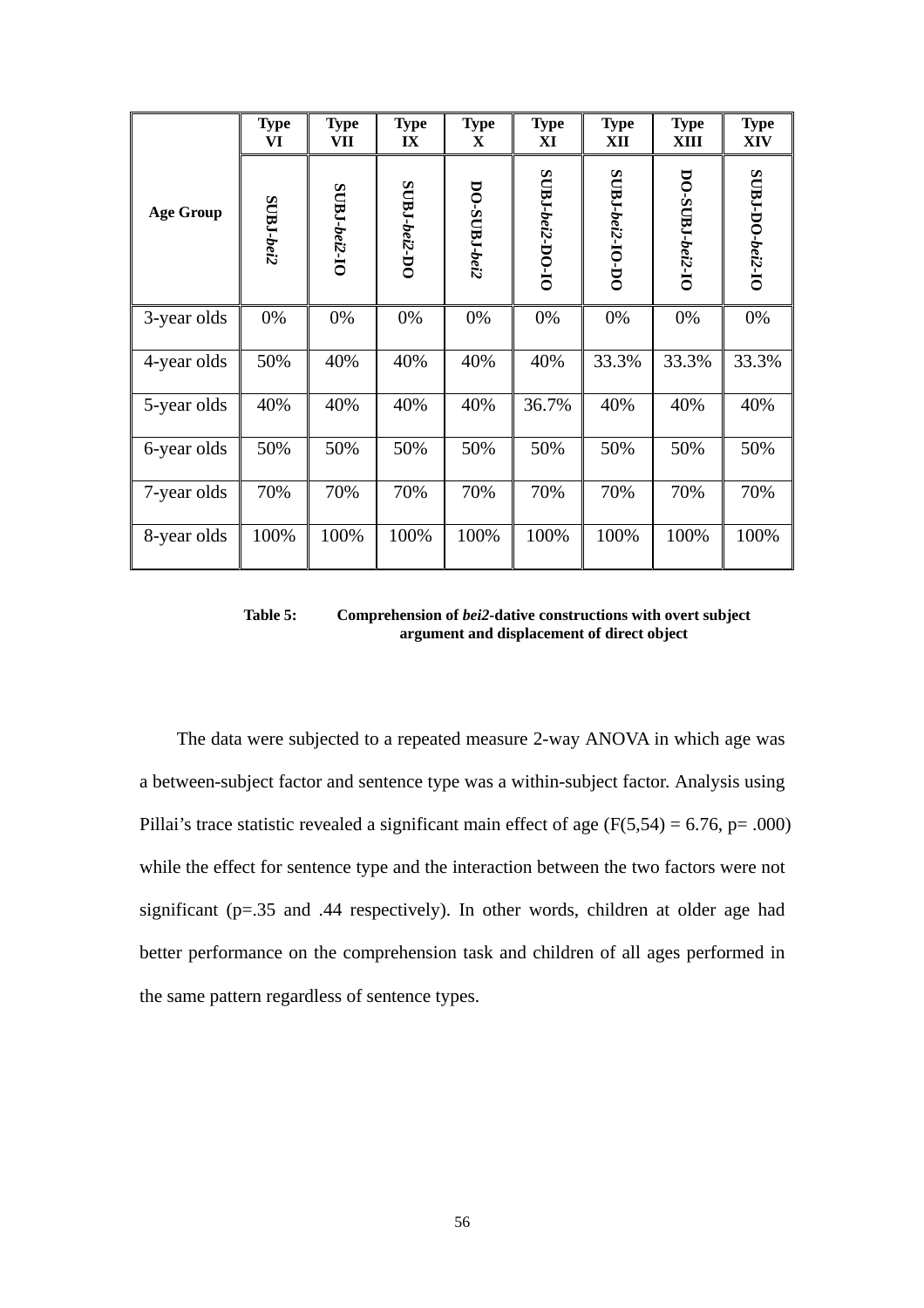As there was no effect for the sentence type on children's performance, the results of eight constructions were combined for subsequent analysis to locate the specific of systematic variation. Post-Hoc Tukey comparisons showed that 3-year-olds performed significantly worse than 7-year-olds (p= .004) and 8-year-olds (p= .000). Also, 4-year-olds performed significantly worse than 8-year-olds (p= .017), as did 5-year-olds ( $p = .02$ ). However, there were no significant differences among the older child age groups.

#### **4.22 Interpretation**

 Results revealed large discrepancy in achievement between dative constructions with empty and overt SUBJ argument structure, suggesting that the SUBJ argument was the most difficult component among the three argument structures in *bei2-*dative constructions that children came across difficulty with. It was not until 8 years old that children could fully master the SUBJ in dative construction in terms of comprehension. Children with increasing age were developing better competence in processing the SUBJ. Moreover, it was found that the number of argument structure (i.e. no matter the construction contained just the single SUBJ argument structure or had the full form of three-argument structure) made no effect on children's comprehension. The relative position of the DO (i.e. whether it was postposed to the right, preposed to the left, or topicalized) also made no effect. For the non-full form of *bei2*-dative constructions, children were able to interpret the unexpressed argument structure from the context and discourse without difficulty.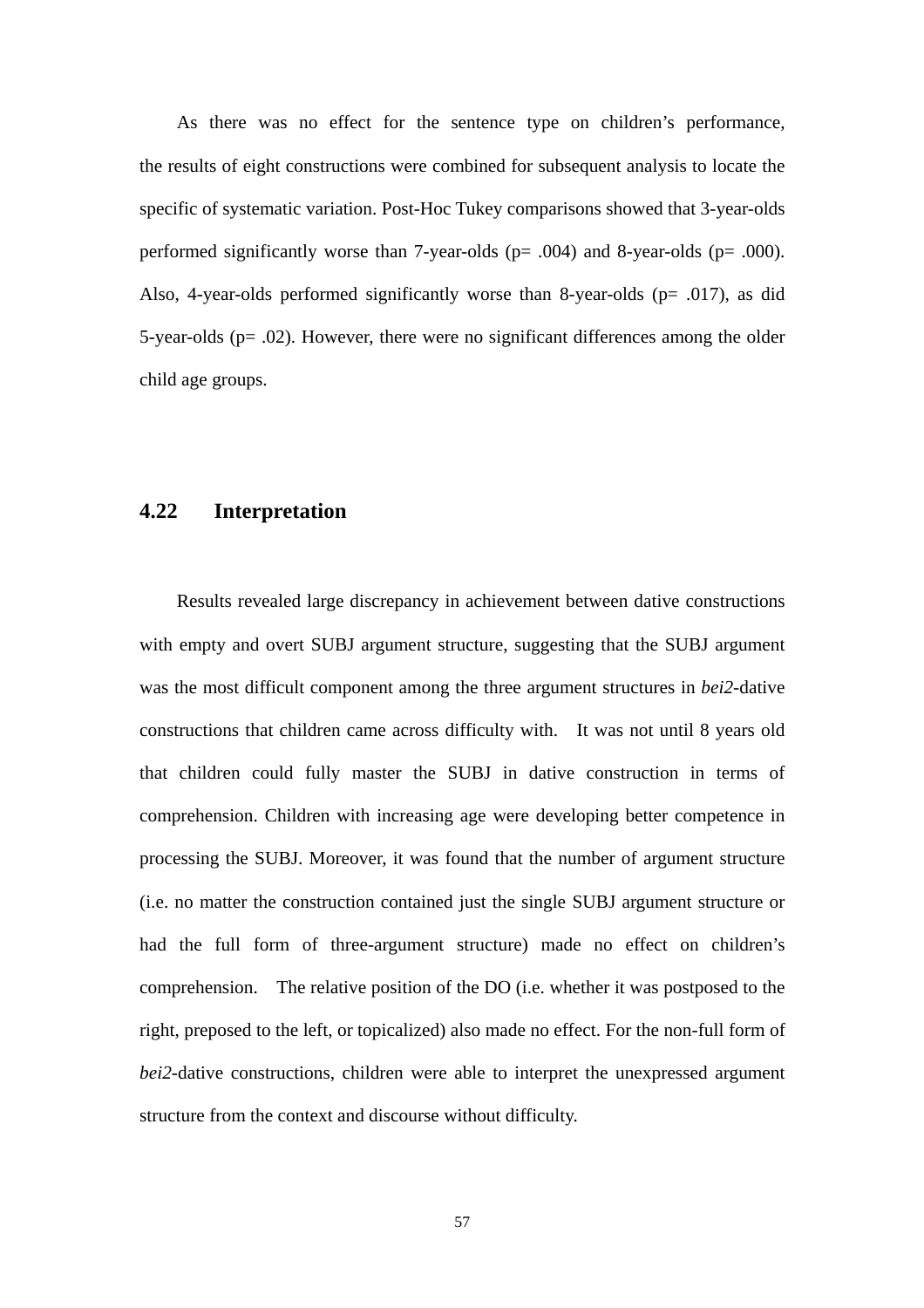#### **4.23 Error analysis**

The analysis of errors on *bei2-*dative construction with an overt SUBJ argument of agent and displacement of DO will be made according to the number of argument structures.

#### **1. Construction with one argument structure**

**SUBJ-***bei2:* In this construction, children were provided with four choices of SUBJ, one choice of unexpressed DO and one unexpressed IO. They were expected to pick out the SUBJ to be agent and gave the unexpressed DO to the unexpressed IO. Children across age groups mis-interpreted this construction in the same way with a high percentage (3-year-olds: 60%; 4-year-olds: 83.3%; 5-year-olds: 83.3%; 6-year-olds: 60%; 7-year-olds: 66.7% of the time). They acted as the agent of action themselves (i.e. children themselves acted to be the giver instead of the mentioned animate SUBJ) and gave the unexpressed DO of theme to the SUBJ of the construction. In other words, they mis-interpreted the SUBJ to be the IO as the recipient.

#### **2. Construction with two argument structures**

**SUBJ-***bei2***-IO:** In this construction, children were provided with four choices of SUBJ, one unexpressed DO and four choices of IO. Children at different age groups acted to be the agent of action themselves for the transfer of the unexpressed DO in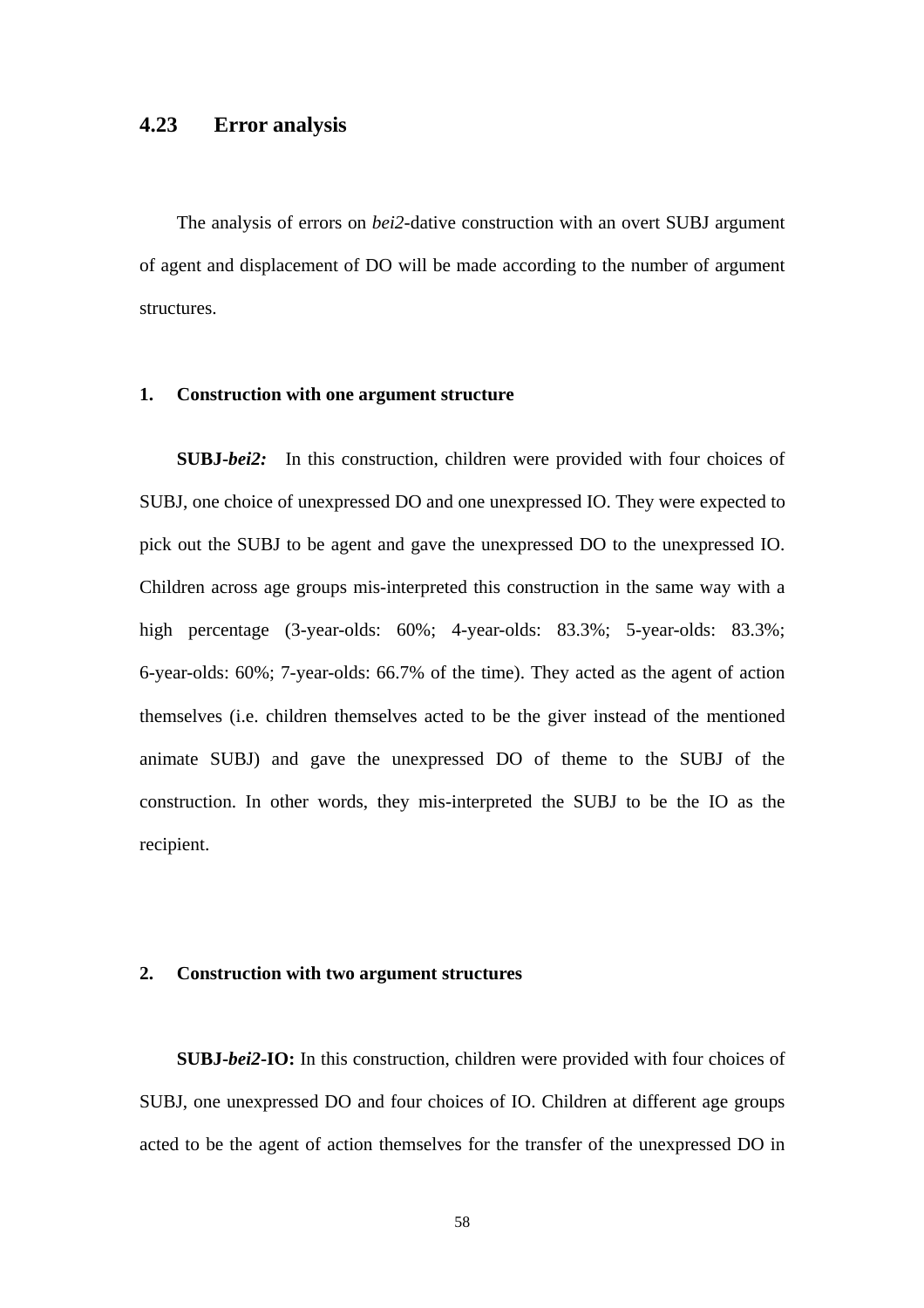their mis-interpretation. However, there were variations in their performance for correct interpretation of IO of recipient among children of different ages. Only 30% of the three-year-olds processed the IO correctly while 40% of them gave the DO to the SUBJ of agent instead. For children at 4, 5, and 6, they were more able to interpret IO of recipient correctly with higher percentage of accuracy (4-year-olds: 66.7%; 5-year-olds: 66.7%; 6-year-olds: 60%). For children at 7, although they also acted to be the agent of action themselves, their error patterns suggested that they were more able to process both the SUBJ and IO in the construction by referring to both arguments in their act-outs. One of the seven-year-old children acted to be the giver and gave the unexpressed DO to both the SUBJ as well as the IO. Another child picked up the SUBJ first, then, with self acted to be the giver, gave the unexpressed DO to the IO. The third child related both the SUBJ and the IO to the unexpressed DO without obvious "who gives what to whom" relationship.

**SUBJ-***bei2***-DO/DO-SUBJ-***bei2***:** In both of these constructions, children were provided with four choices of SUBJ, four choices of DO, and one unexpressed IO. In the latter construction, the DO was being topicalized. These two constructions will be put together for analysis because children exhibited similar patterns of errors. Consistent with the constructions discussed above, children at different age groups also acted to be the agent of action themselves in their mis-interpretation. However, the IO of recipient was unexpressed in this construction, leading to lower chance to interpret the IO correctly as compared to the **SUBJ-***bei2***-IO** construction, especially for 3-year-olds. Instead, children had higher tendency to substitute the SUBJ to be the unexpressed IO as the recipient.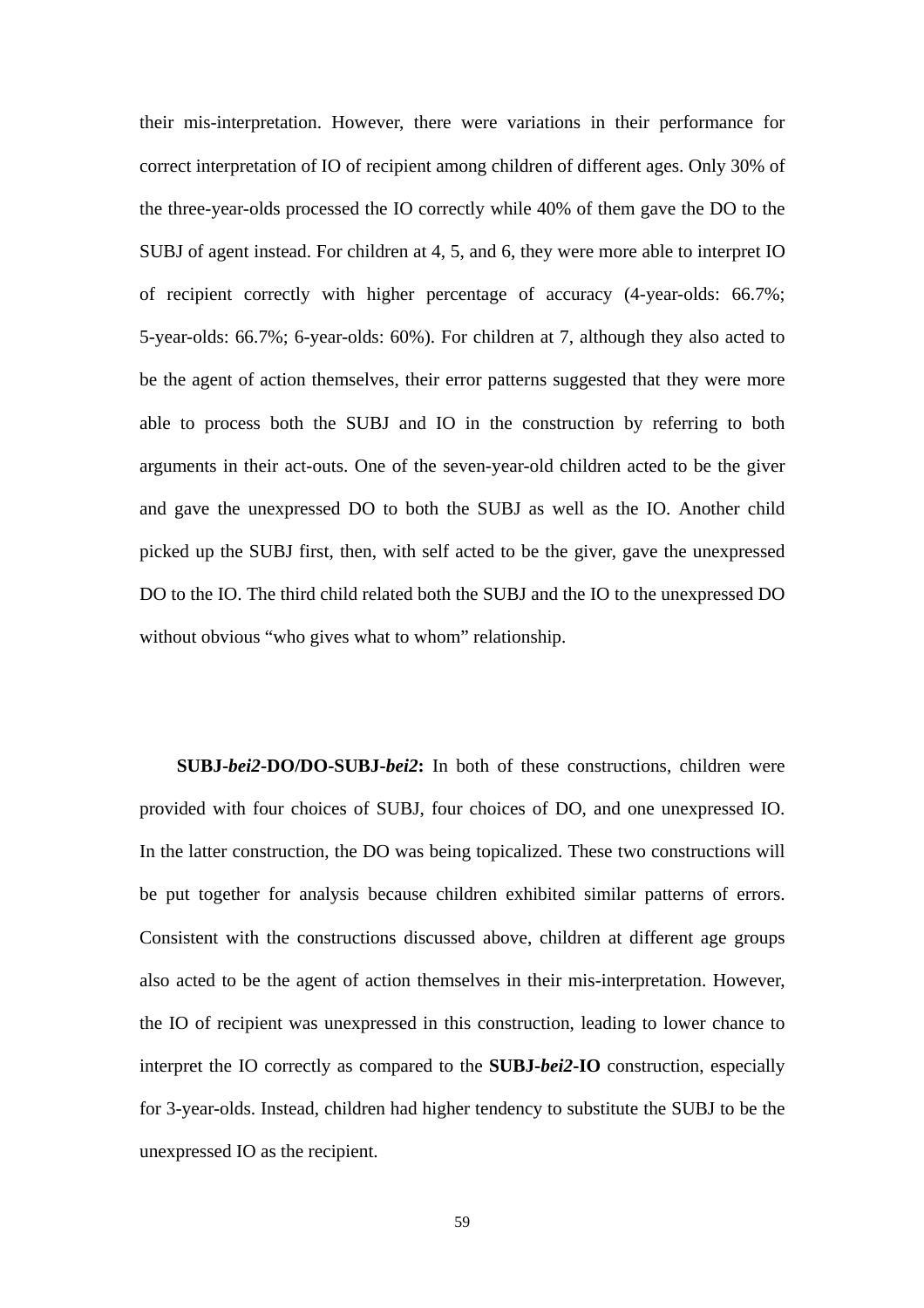For **SUBJ-***bei2***-DO** construction, the success rates for correct IO interpretation are listed as follows: 3-year-olds: 10%; 4-year-olds: 50%; 5-year-olds: 66.7%; 6-year-olds: 40%. For **DO-SUBJ-***bei2* construction, the success rates are: 3-year-olds: 0%; 4-year-olds: 66.7%; 5-year-olds: 66.7%; 6-year-olds: 40%).

For 7-year-old children, the same pattern as in the **SUBJ-***bei2***-IO** construction was obtained. One of the children acted to be the giver and gave the DO to both the SUBJ as well as the unexpressed IO. Another child picked up the SUBJ first, then, with self acted to be the giver, gave the DO to the unexpressed IO. The third child related both the SUBJ and the unexpressed IO to the DO without obvious "who gives what to whom" relationship.

#### **3. Construction with three argument structures**

#### **SUBJ-***bei2***-DO-IO/SUBJ-***bei2***-IO-DO/DO-SUBJ-***bei2***-IO/SUBJ-DO-***bei2***-IO:**

In all these constructions, children were provided with four choices of SUBJ, four choices of DO, and four choices of IO. All the argument structures were expressed despite that the position of DO varied. Children showed similar patterns of errors and so they will be discussed as a group. Also similar to the above, children at different age groups acted to be the agent of action themselves in their mis-interpretation. As the IO was expressed, 4- to 6 year-old children achieved high accuracy in interpreting the IO of recipient correctly.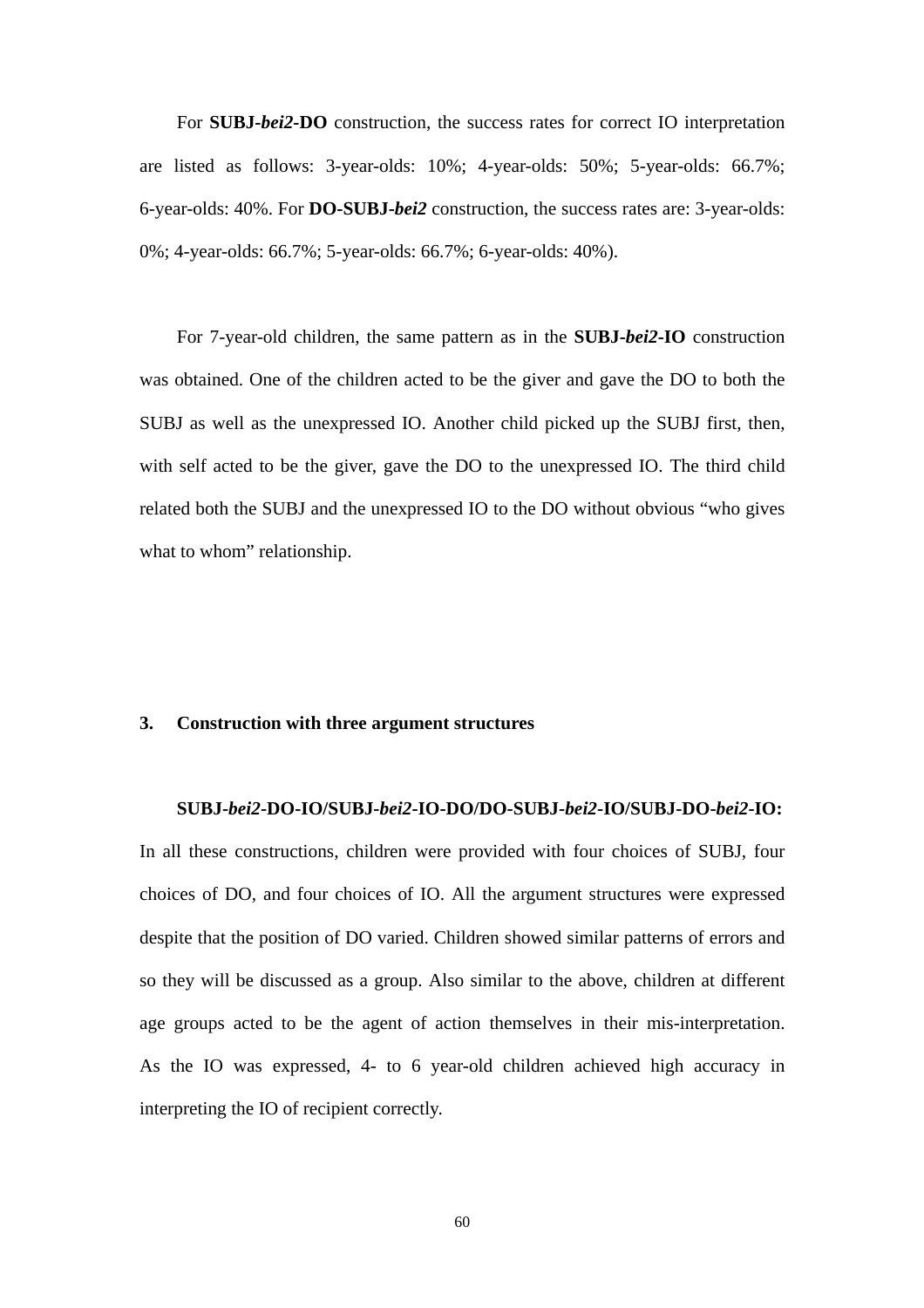The success rates for correct IO interpretation in **SUBJ-***bei2***-DO-IO** construction are listed as follows: 3-year-olds: 10%; 4-year-olds: 83.3%; 5-year-olds: 83.3%; 6-year-olds: 80%. The success rates in **SUBJ-***bei2***-IO-DO** construction are: 3-year-olds: 40%; 4-year-olds: 83.3%; 5-year-olds: 100%; 6-year-olds: 80%. The success rates in **DO-SUBJ-***bei2***-IO** construction are: 3-year-olds: 20%; 4-year-olds: 66.7%; 5-year-olds: 83.3%; 6-year-olds: 80%. The success rates in **SUBJ-DO-***bei2***-IO** construction are: 3-year-olds: 20%; 4-year-olds: 83.3%; 5-year-olds: 83.3%; 6-year-olds: 80%.

3-year-old children demonstrated greater difficulty in processing verb-argument relationship in construction with three argument structures as they showed irregular pattern of performance and were easy to pick up entities wrongly. Some children performed the three tokens for the same sentence types in different ways. For example, in comprehension of **SUBJ-DO-***bei2***-IO construction** among 3-year-olds, 20% of them acted to the giver themselves and gave the DO to IO. 10% of them did it in the same way but getting the theme entities wrongly. 20% of them substituted the SUBJ to be the IO as the recipient while 50% of them showed inconsistent error patterns. 7-year-old children showed similar errors to those mentioned in constructions with two argument structures and will not be discussed here.

To sum up for this part, in processing *bei2-*dative construction with overt SUBJ argument of agent and displacement of DO, children failed to interpret the SUBJ of agent correctly but acted to be the giver themselves. If the IO was expressed in the construction, children were more able to interpret IO correctly by giving the DO of theme to the IO of recipient. On the other hand, if the IO was unexpressed in the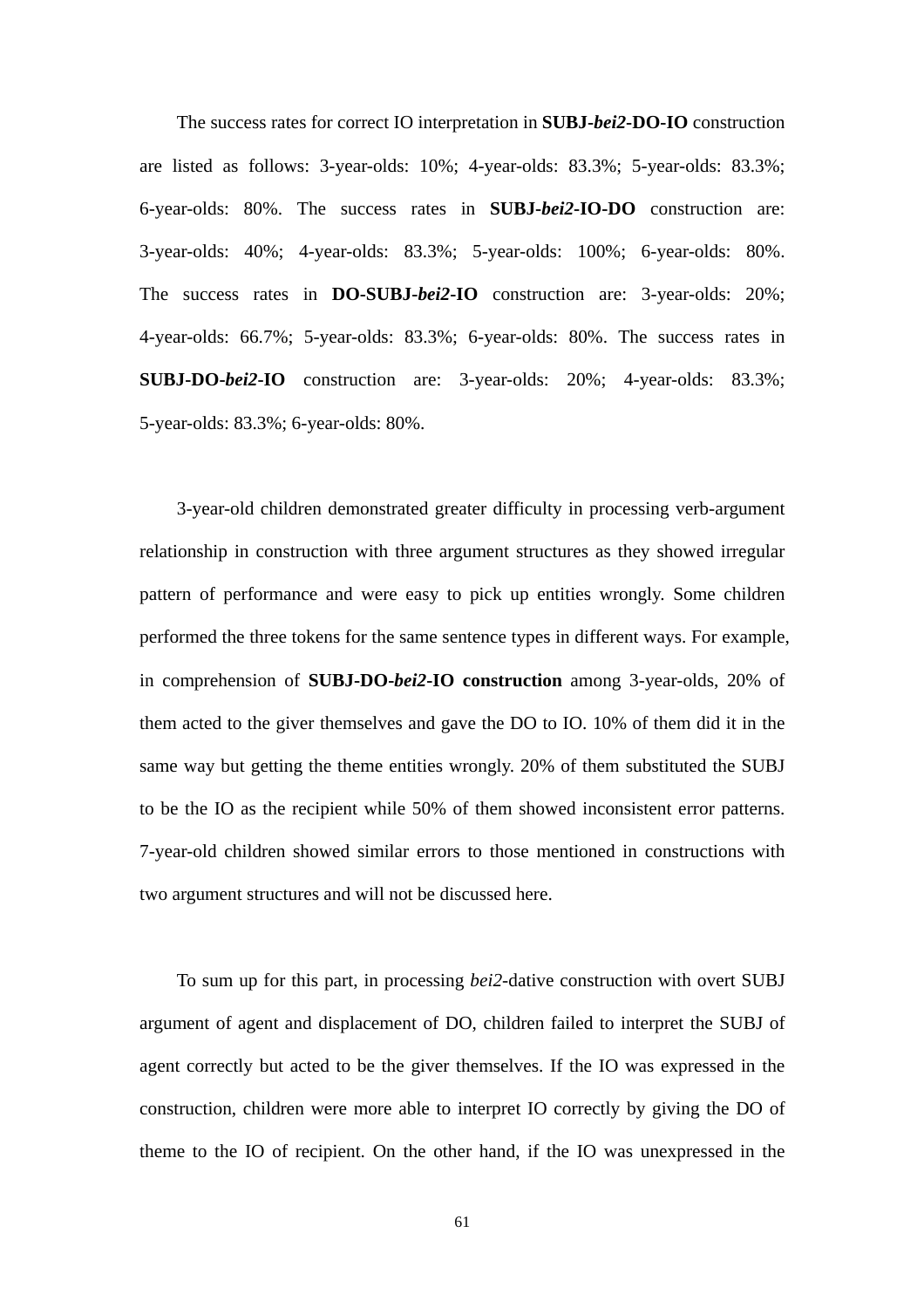construction, children had stronger tendency to substitute the SUBJ to be the IO. Hence, explicit expression of argument structure seems to facilitate comprehension of the construction. 7-year-olds were more able to process both the SUBJ and IO of the construction although they showed no clear "who gives what to whom" relationship in their act-outs.

## **4.3** *bei2-***dative construction with an overt subject argument of agent and displacement of indirect object**

#### **4.31 Results**

There were two sentence constructions with the SUBJ argument and movement of IO, namely IO-SUBJ-*bei2* with two argument structures, and IO-SUBJ-*bei2*-DO with three argument structures. In both cases, the IO was topicalized to place in front of the SUBJ. Results are summarized in Table 6:

|                  | <b>Type VIII</b> | <b>Type XV</b>   |  |  |
|------------------|------------------|------------------|--|--|
| <b>Age Group</b> | IO-SUBJ-bei2-    | IO-SUBJ -bei2-DO |  |  |
| 3-year olds      | 0%               | 0%               |  |  |
| 4-year olds      | 6.7%             | 0%               |  |  |
| 5-year olds      | 3.3%             | 0%               |  |  |
| 6-year olds      | 6.7%             | 0%               |  |  |
| 7-year olds      | 23.3%            | 0%               |  |  |
| 8-year olds      | 33.3%            | 16.7%            |  |  |

**Table 6: Comprehension of** *bei2***-dative construction with subject argument and displacement of indirect object**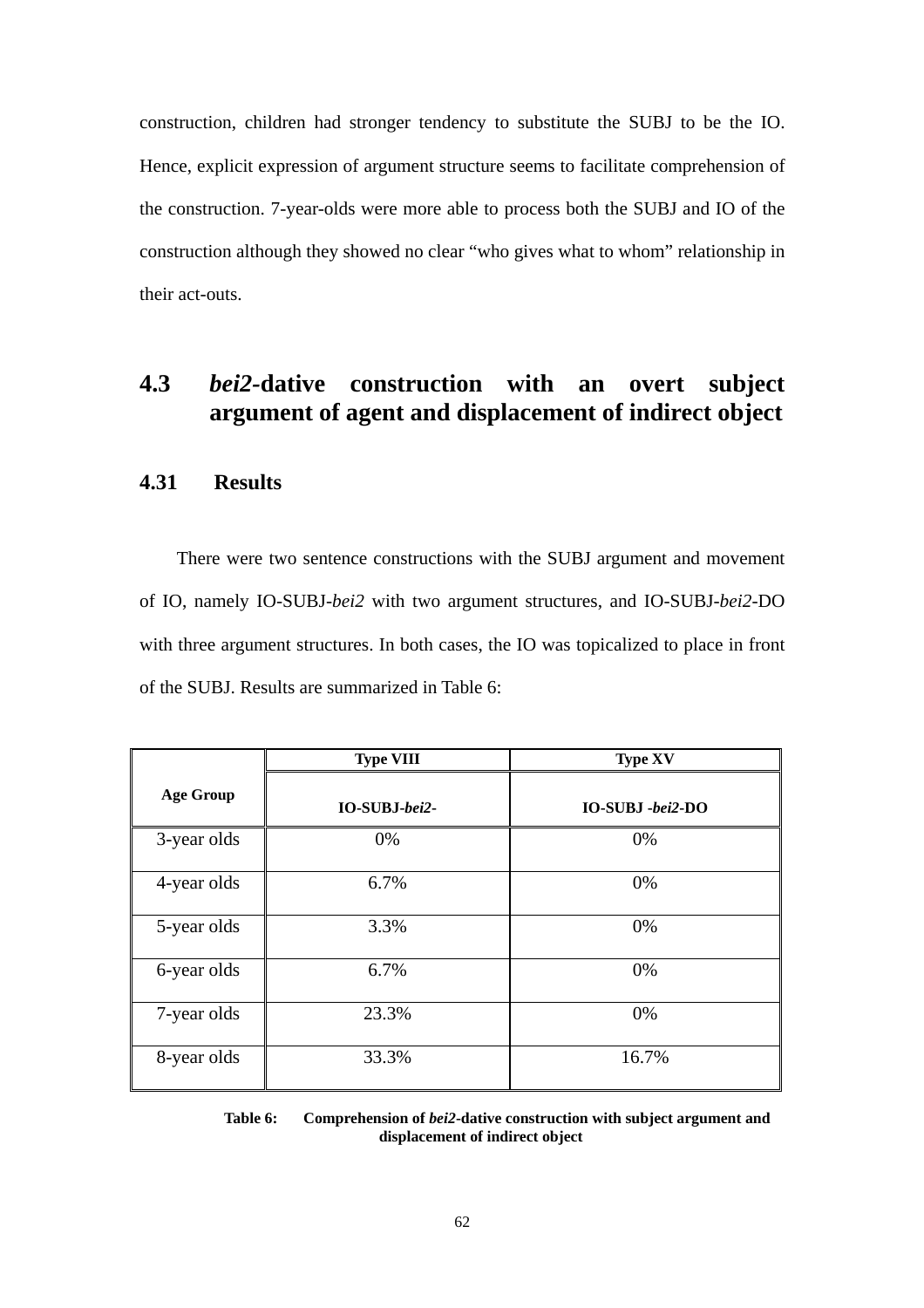These data were also computed to a repeated measure 2-way ANOVA in which age was a between-subject factor and sentence type was a within-subject factor. Analysis using Pillai's trace statistic revealed significant main effects of both age  $(F (5,54) = 2.47, p = .044)$  although it just reached the significance level, and sentence type  $(F (1, 54) = 8.47, p = .005)$ . No significant interaction between the two factors was observed (p= .310). This suggests that the Type VIII was easier than Type XV and children of different ages performed differently on these two sentence types. However, the patterns across age groups did not differ for the two sentence types. Follow-up Tukey analyses showed that there were no significant differences between any of the child age groups.

#### **4.32 Interpretation**

Comparison between data showed that *bei2*-dative construction with SUBJ argument structure as well as topicalized of IO before SUBJ was the most difficult construction among all the sentence types. Even children at eight could only achieve a rather low score in these types of sentences. The significant main effect of sentence type suggests that children had more difficulty in processing these constructions with three argument structures than two. Thus, the number of argument structure affects the level of processing.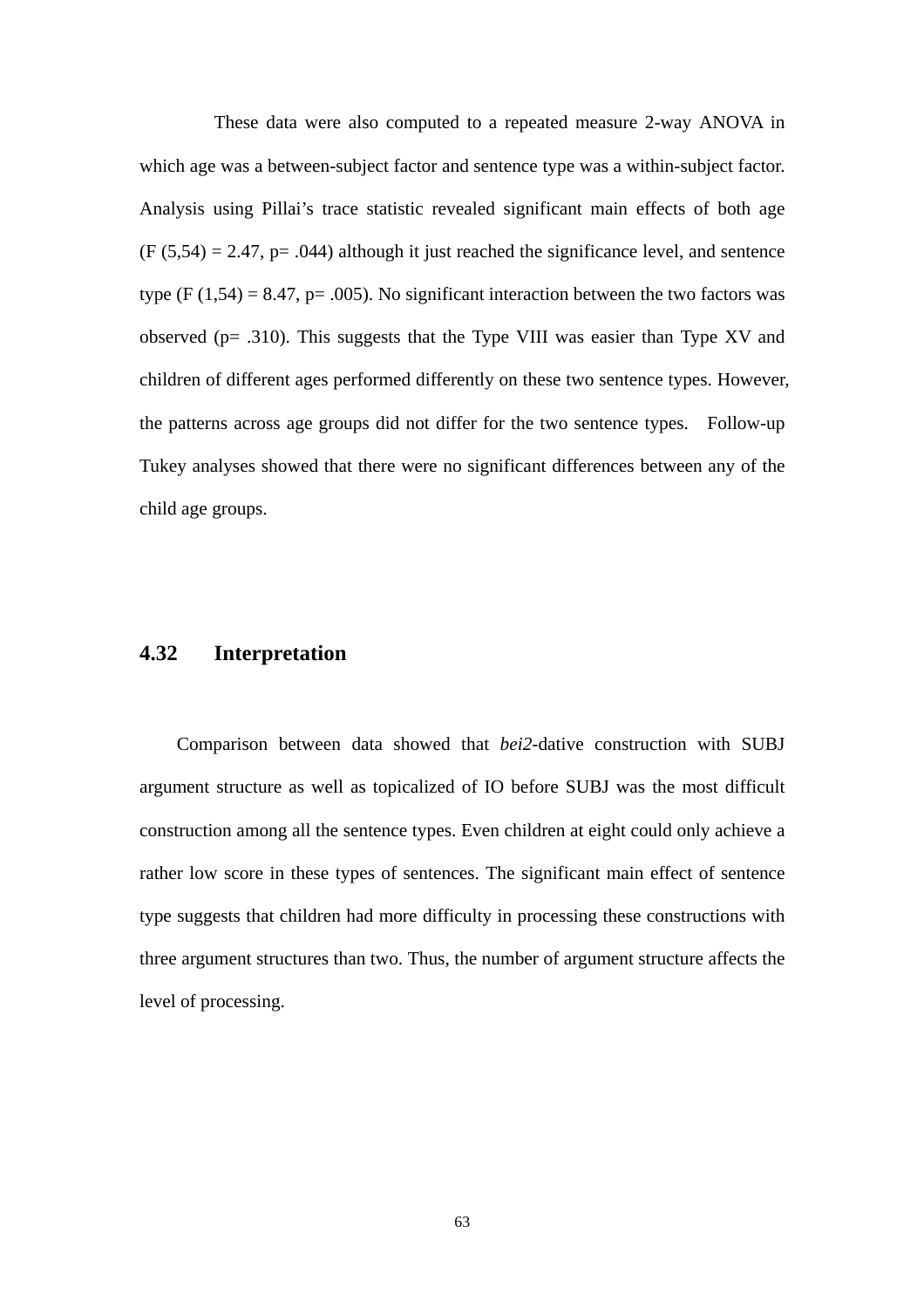#### **4.32 Error analysis**

 Analysis of errors on the two *bei2-*dative constructions with SUBJ argument of agent and movement of IO will be made separately and divided into groups: for those who were able to process the SUBJ argument structure in 4.2 discussed above and those who failed.

#### **1. Construction with two argument structures**

**IO-SUBJ-***bei2***:** In this construction, children were provided with four choices of IO, four choices of SUBJ, and one unexpressed DO and. It was found that for those 4- to 8-year-olds who were able to process the SUBJ in 4.2 were also capable to look for a possible SUBJ and IO in the instruction and did the offering of DO of theme between the two parties. However, in a majority of cases they got participant confusion by interpreting the IO to be the SUBJ and vice versa (75% in 5- and 6-year-olds; 100% in 7- & 8-year-olds). The error pattern in 4-year-olds was somewhat different. All of them who were able to correctly process SUBJ and IO in 4.2 did not show role assignment in **IO-SUBJ-***bei2* construction. Instead, they related both the mentioned noun phrases of SUBJ and IO to the DO of theme without assigning "giver" and "givee" roles.

For children who failed to process SUBJ in 4.2 also failed to do so in this construction but acted to be self as agent. However, there was no obvious dominancy in whether they chose the first mentioned NP (i.e. the IO) or the second mentioned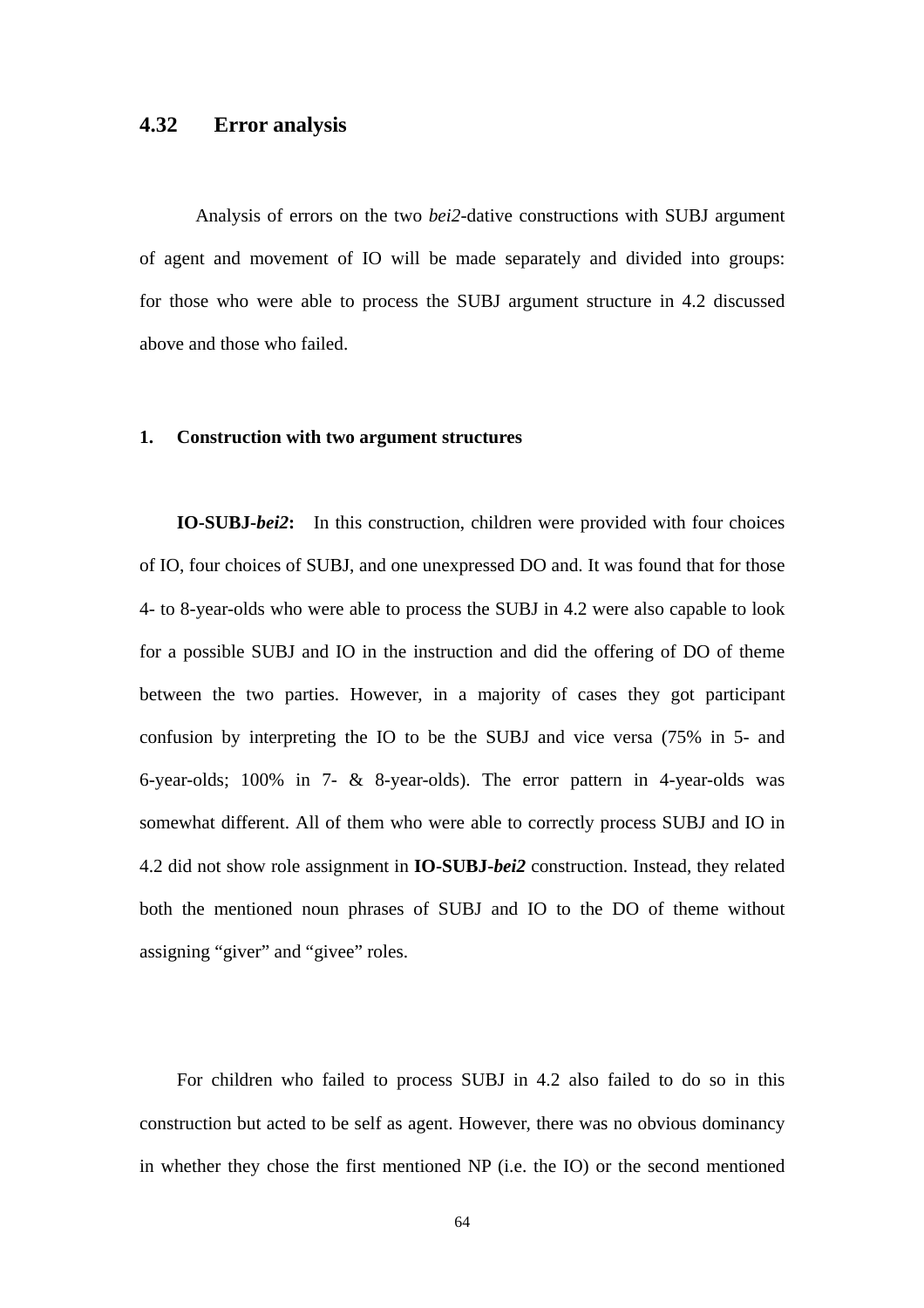one (i.e. the SUBJ) to be the participant role of IO of recipient (40% Vs 20% in 3-year-olds; 33.3% Vs 50% in 4-year-olds; 50% Vs 50% in 5-year-olds; 0% Vs 60% in 6-year-olds). For 7-year-olds, they also demonstrated a better capability in processing both the SUBJ and IO as in 4.2 by referring to both arguments in their act-outs. However, in referring the DO of theme to the NP entities by being the agent themselves, they followed the-order-of-mentioned sequence, i.e. referred the DO first to the IO then to the SUBJ.

#### **2. Construction with three argument structures**

**IO-SUBJ-***bei2-DO***:** In this construction, all the argument structures were expressed with four choices given for all entities. Similar to **IO-SUBJ-***bei2*  construction, for those 4- to 8-year-olds who were able to process the SUBJ in 4.2 would seek for the SUBJ and IO in the instruction and did the offering of DO of theme between the two parties but with participant role confusion (100% in 4-, 5-, 6 and 8-year-olds; 85.7% in 7-year-olds; ). For those who failed to process the correct SUBJ structure, they acted to be agent for the transfer of object themselves. There was also no obvious dominancy in whether they would choose the first mentioned NP (i.e. the IO) or the second mentioned one (i.e. the SUBJ) to be the participant role of IO of recipient (30% Vs 30% in 3-year-olds; 50% Vs 30% in 4-year-olds; 33.3% Vs 66.7% in 5-year-olds; 40% Vs 40% in 6-year-olds). For 7-year-olds, they demonstrated the same pattern in mis-interpretation as in **IO-SUBJ-***bei2* construction by referring the DO of theme to the NP entities using the-order-of-mentioned sequence, i.e. referred the DO first to the IO then to the SUBJ.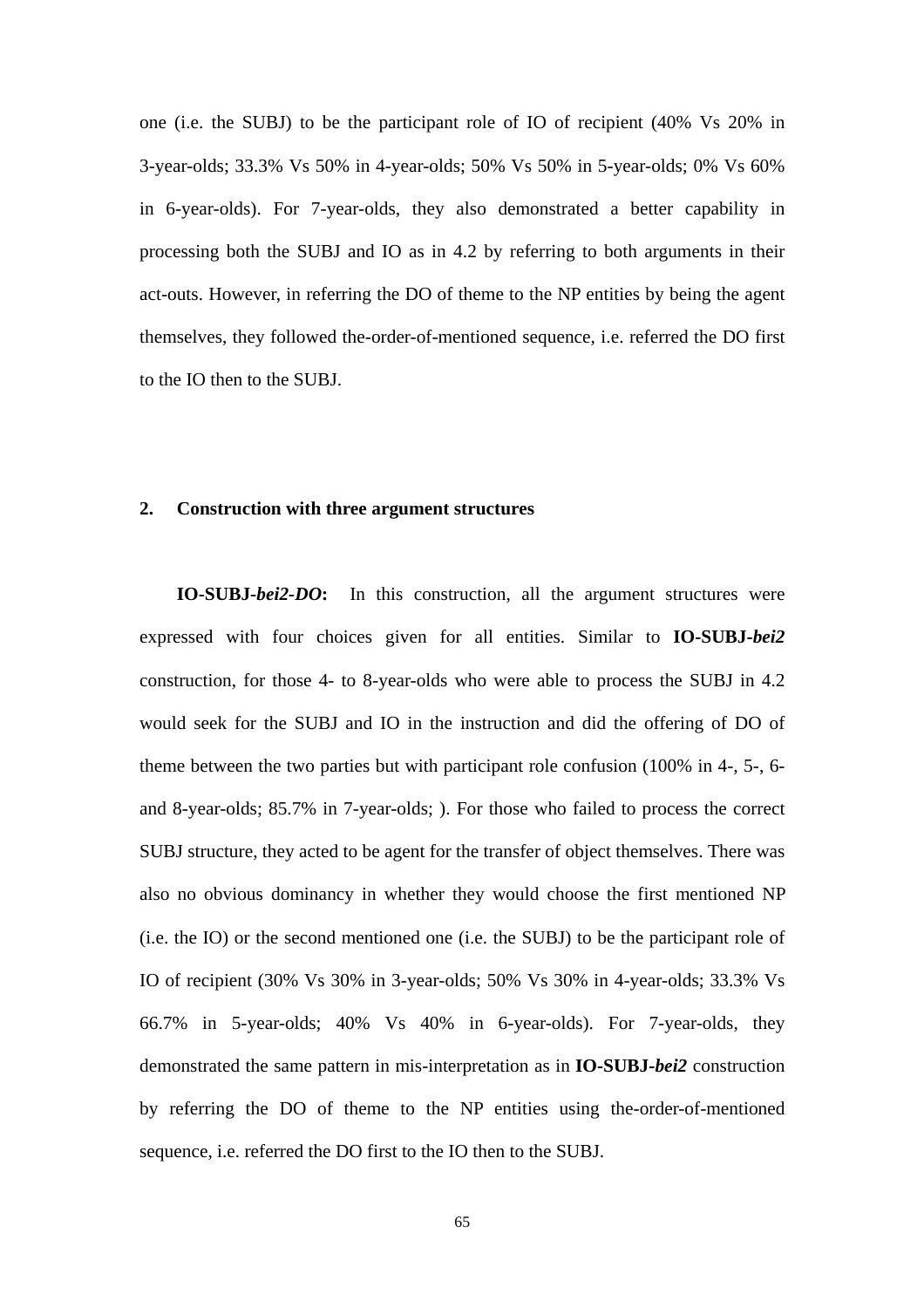To sum up for this part, in processing *bei2-*dative construction with overt SUB argument of agent and displacement of IO, children who were able to interpret the SUBJ of agent correctly in previous constructions showed difficulty in situation in which the canonical first NP as agent and second NP as recipient relationships are violated. They assigned agent and recipient roles to the NPs according to theorder-of-mentioned sequence, i.e. IO be the agent and SUBJ be the recipient. For those who failed to process the SUBJ acted to be the agent themselves. They demonstrated greater difficulty in choosing the recipient role among the two mentioned NPs with no preference shown.

## **4.4 Four types of dative constructions**

Summing up results from the above, four types of dative construction were suggested with increasing levels of difficulty namely:

- (1) *bei2-*dative construction with empty SUBJ argument of agent (DAT-I),
- (2) *bei2-*dative construction with overt SUBJ argument of agent and displacement of DO (DAT-II),
- (3) *bei2-*dative construction (two-argument) with overt SUBJ argument of agent and topicalized IO (DAT-III), and
- (4) *bei2-*dative construction (three-argument) with overt SUBJ argument of agent and topicalized IO (DAT-IV).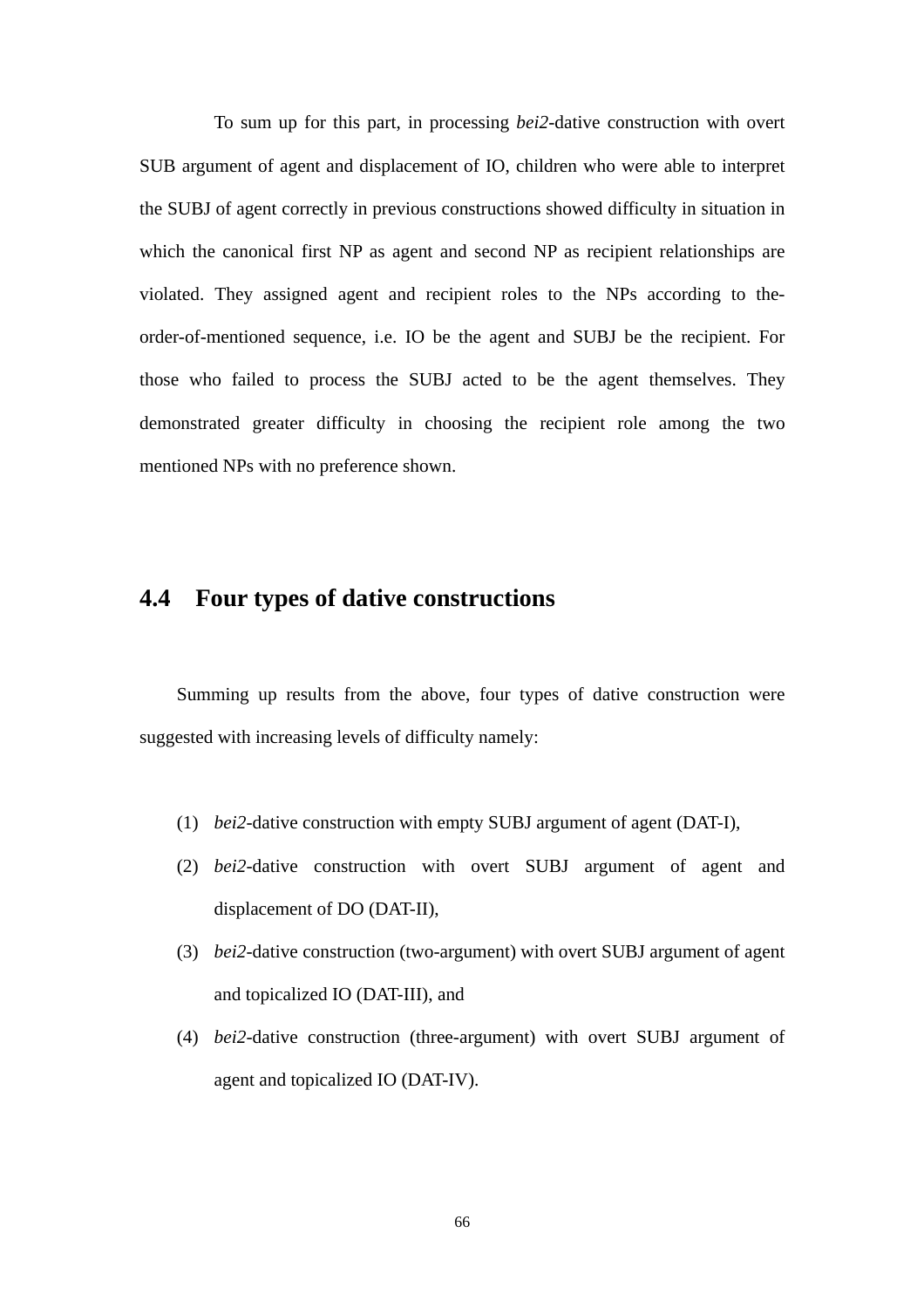The following graph illustrates children's performance on these four types of *bei2-*dative construction in different age groups:



 **Graph 1: Children's comprehension on four types of** *bei2***-dative construction** 

Consistent with the previous analysis, results of ANOVA revealed a reliable effect of age  $(F(5,54) = 7.36, p = .000)$ . Follow-up test showed that difference across age groups was attributed by DAT-II. The effect of Dative-type was significant  $(F(3,52) = 806.66, p = .000)$ . The interaction between the two factors was also significant  $(F(15,162) = 2.29, p = .006)$ , indicating that the age group performed differently across the Dative-types.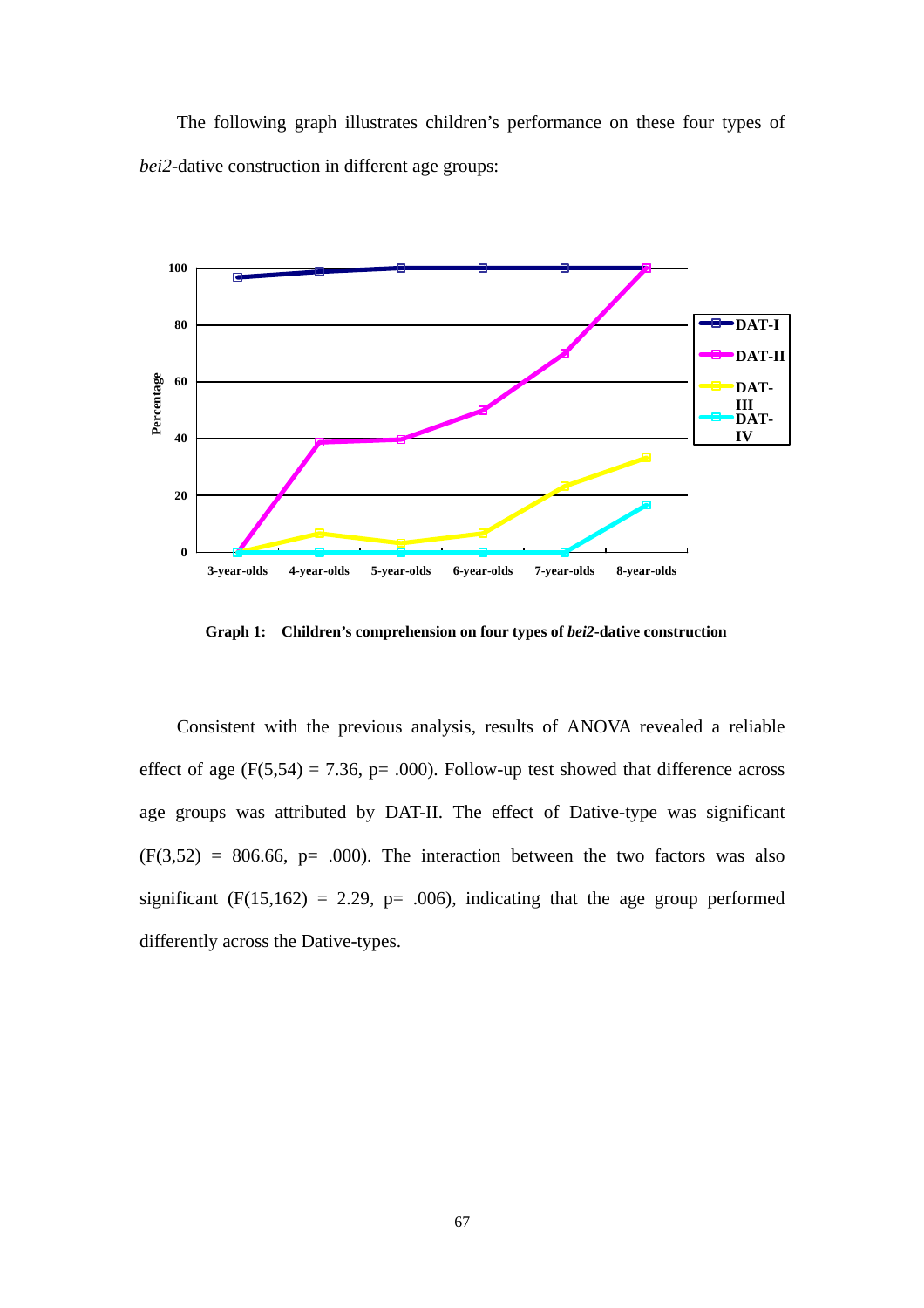## **4.5 Follow-up experiment**

 Results from the present experimental study revealed one major finding that in processing the three argument structures of the dative verb bei2 "give", the SUBJ of agent was the most difficulty one. One possibility is that children may not possess symbolic play skills in substituting the agent role other than self by other animate objects to act out actions on other objects. Such a play skill was critical for the act-out paradigm employed in this present study. If not, the difficulty in processing the SUBJ argument structure may due to linguistic and cognitive reasons. In order to verify this assumption, a small scale follow-up experiment was conducted to provide insight on this aspect.

 In the follow-up experiment, a subject-verb-object construction using the transitive verb *mo2* "touch" was targeted:

$$
[NP \text{ SUBJ}] [VP [V \text{ } m o 2] [NP \text{ } OBJ]^{-10}
$$

 The verb *mo2* "touch" was targeted because it shared the same act-out with the verb bei2 "*give*" by using one's hand to perform the action. If children had difficulty in substituting other agent role other than self for acting out the action *mo2* "touch" on the OBJ of patient, they should show the same performance as that in the experimental study by being the agent of action themselves and touched the OBJ of patient.

 $\overline{a}$ 

<sup>&</sup>lt;sup>10</sup> Note for abbreviation: OBJ=object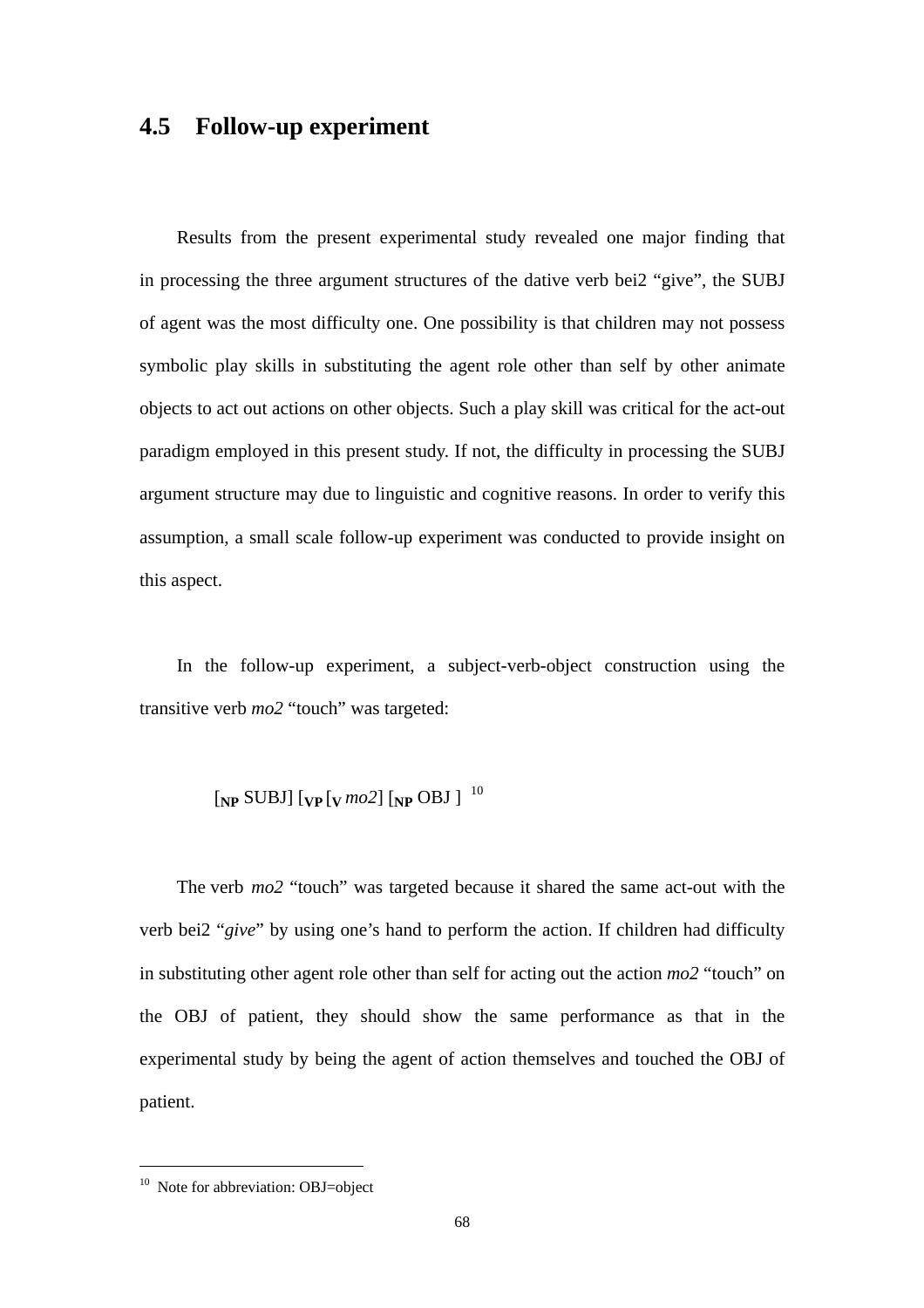Children were asked to act out such construction in three tokens by providing them with the same animate nouns in the experimental study (see Appendix V for the target sentences). Fifteen children took part in this follow-up experiment with five 3-year-olds, five 4-year-olds, and five 5-year-olds.

 It was found that children as young as 3-year-old were able to perform the act-out in a symbolic way by picking out one animate thing to be agent and touched another animate thing. However, four of them got role reversal (i.e. reversing the role of agent and patient) and were easy to get the entities wrongly. All the 4- and 5-year-olds performed accurately by choosing the SUBJ of agent and touched the OBJ of patient as mentioned symbolically. This shows that children were able to use other animate things as participants in play to be the agent of actions even at age 3.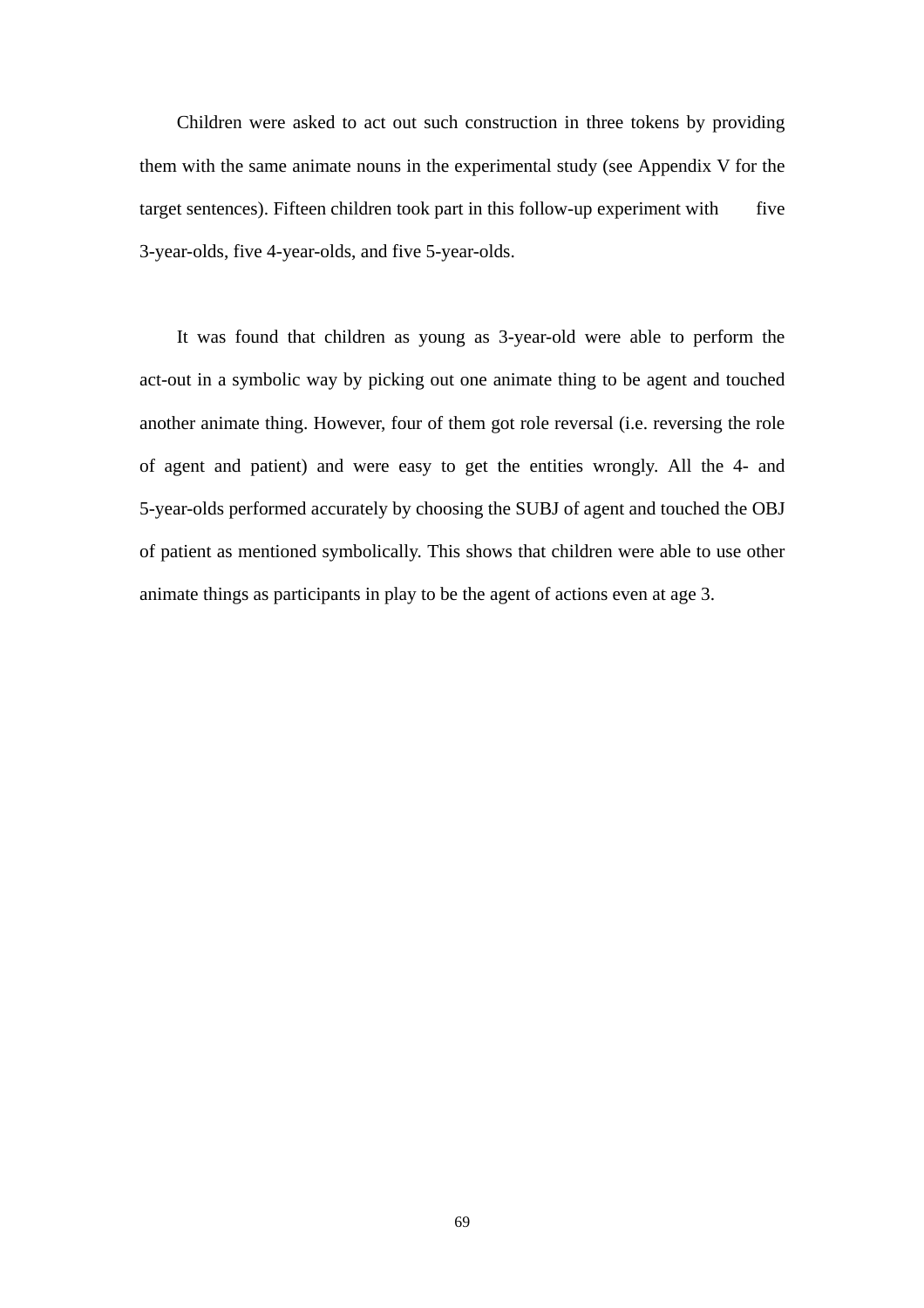# **Chapter Five: Discussion**

Verbs encode information that is potentially crucial to sentence processing in the form of subcategorization and argument structures. The information that the verb provides is postulated to be the semantic relations that are involved in verb-argument structures. Syntactic-based linguistic approaches, such as Government and Binding Theory (Chomsky, 1982), have also attempted to deal with semantic relations and verb-argument structure, which have become embodied in the linguistic concept of thematic roles. The present study examined the acquisition of argument structures in Cantonese dative constructions with the verb *bei2* "give". The dative verb *bei2* "give" is a three-place argument taking verb involving the subject of agent, the direct object of theme, as well as the indirect object of recipient for expressing a transfer event. Using the canonical form  $\begin{bmatrix} N_P & \text{SUBJ} \end{bmatrix}$   $\begin{bmatrix} V_P & \text{bei2} \end{bmatrix}$   $\begin{bmatrix} N_P & \text{DO} \end{bmatrix}$   $\begin{bmatrix} N_P & \text{IO} \end{bmatrix}$  as the reference, different syntactic alternations were constructed by varying the number of argument structures and the relative position of the direct and indirect objects. The major findings will be discussed in the following by focusing on different areas:

## **5.1 Processing of the subject argument structure**

 As we can see, children as young as three years old were able to comprehend dative constructions with empty SUBJ argument in which they acted to be the agent of action and transferred the DO of theme to the IO of recipient. On the contrary, children came across great difficulty in processing constructions with overt SUBJ argument. Statistical analysis on constructions with overt SUBJ showed that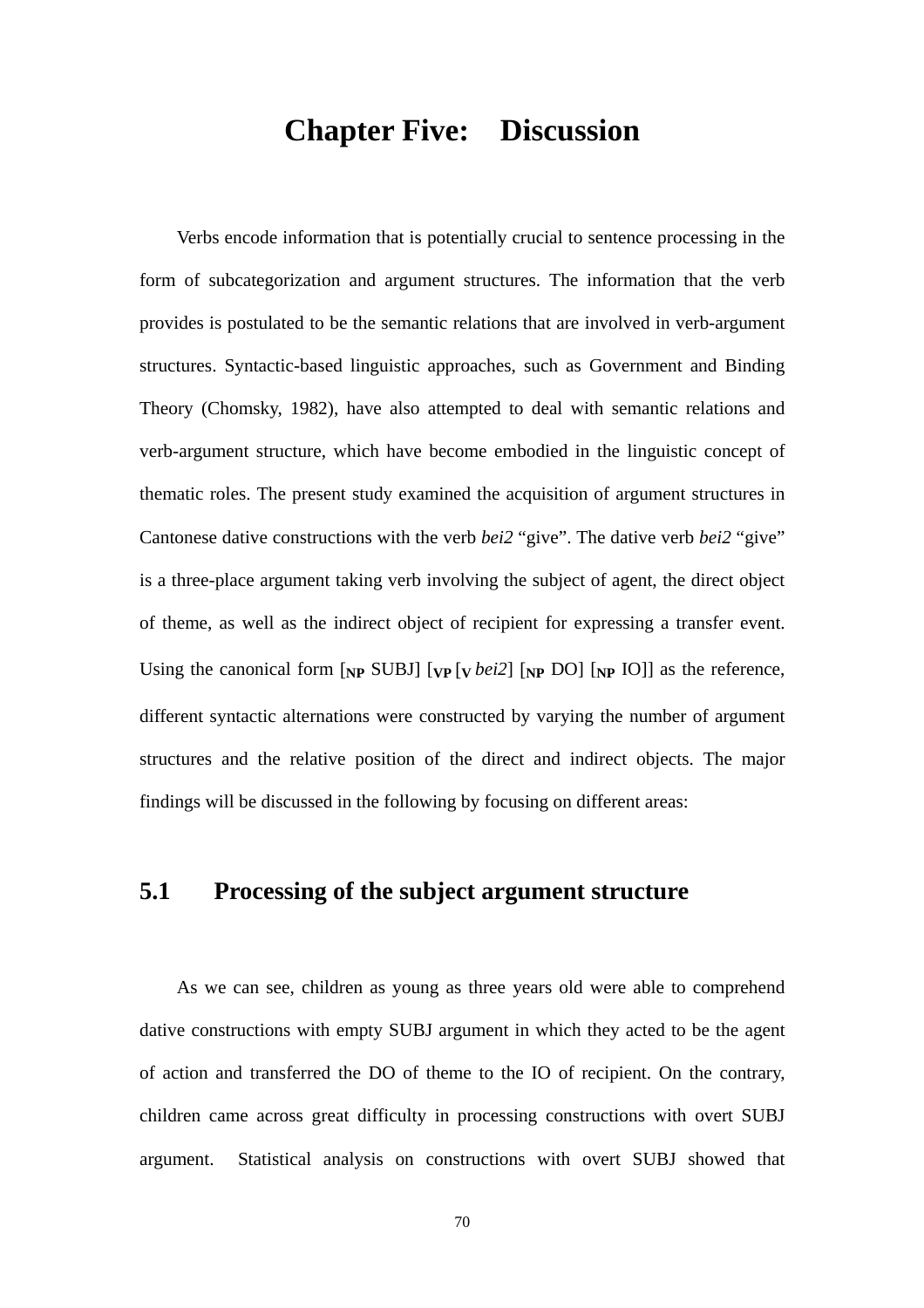children performed in the same way for constructions with different number of argument structures. In other words, an increase in the number of argument structures (DO and IO) did not cause the same increase in processing difficulty, suggesting that the difficulty lied solely in the processing of the SUBJ argument structure.

In coming across constructions which requested children to process a SUBJ argument of agent for doing the transfer of DO of theme to the IO of recipient, they failed to pick out the agent from the context but acting to be the agent themselves. It was not until children reached 8 years old could interpret the SUBJ argument correctly.

A follow-up experiment by having children to act out a reversible active sentence with the verb  $mo2$  "touch" showed that 3-year-olds demonstrated the play skill by using other animate thing to be the agent in play to act on other things. This was consistent with the findings reported in the Symbolic Play Scale Check List (Westby, 1980). It states that children at 3 to 3½ years old (Stage VIII in the checklist) are able to use doll or puppet as participant in play by exhibiting imaginative play skills. Such findings helped to rule out the possibility that children's failure to process the SUBJ argument in dative construction was due to immature symbolic play skills. Rather, there should be other factors that come to play.

 It was also shown that children with increasing age were developing better competence in subject argument processing. Statistical analysis revealed that 3-year-olds had significantly lower capability than 7-year-olds and 8-year-olds in processing the SUBJ argument. 4-year-olds and 5-year-olds also demonstrated poor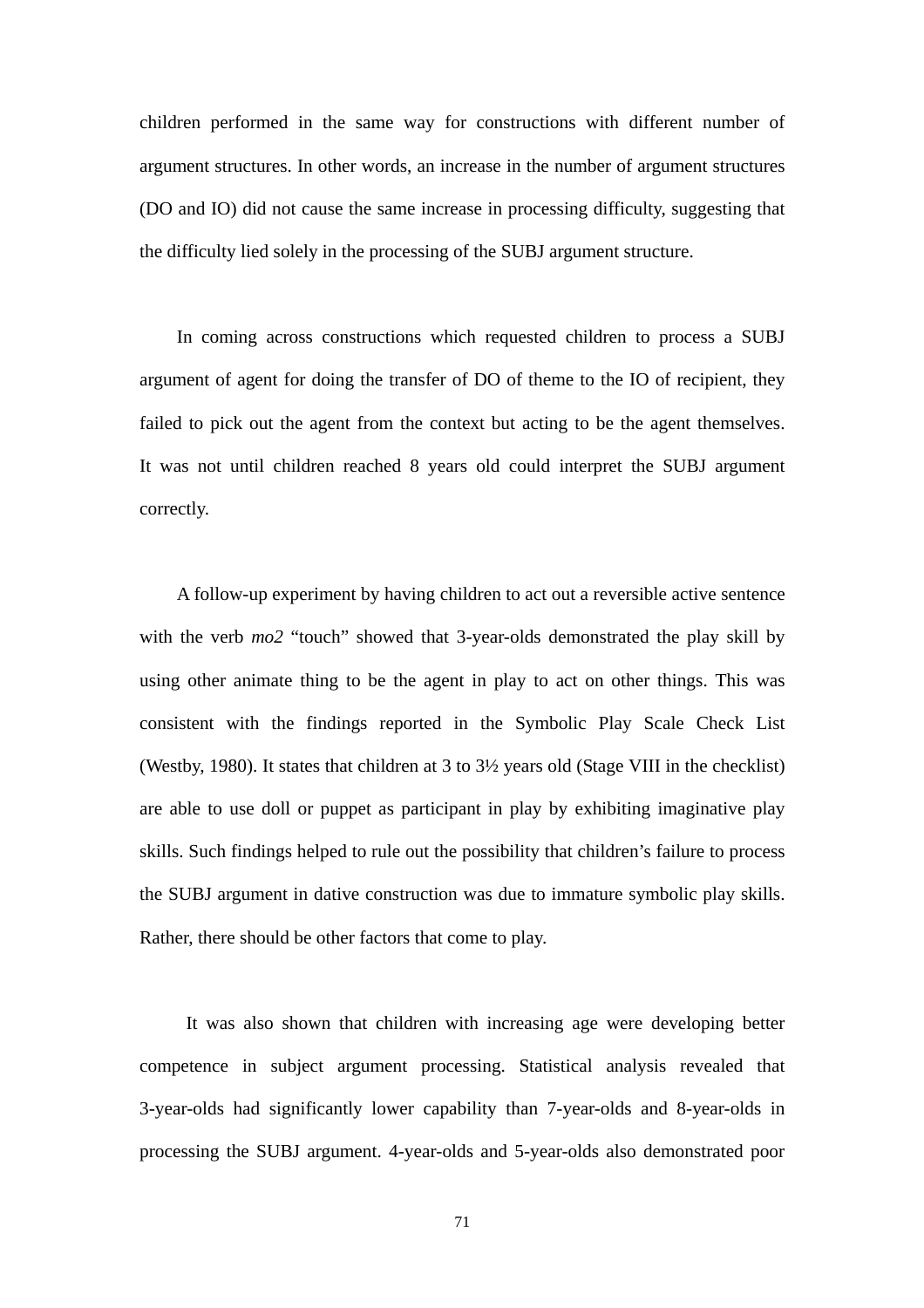competence than 8-year-olds. This shows that the mastering of SUBJ argument structure in the dative verb *bei2* "give" is a long-term achievement rather than something that happen suddenly in the course of acquisition.

Combining the findings of the follow-up experiment using the transitive verb *mo2* "touch" which takes two arguments and the experimental study using the ditransitive verb *bei2* "give" which takes three arguments, there is empirical evidence suggesting that the number of participants involved in the transferring event may create additional processing load to children. As suggested by Grela and Leonard (1997), it is the complexity of the verb argument structure that is relevant to account for subject omission errors in production in English-speaking children. They regard verbs requiring three arguments as having the most complex structural complexity. If the amount of information required by the verb taxes the processing system of children who are not competent with the language, omission errors will be resulted. In a similar vein for comprehension, performance errors may due to limitation in processing capacity for three participant roles. In this case, children have to do on-line sentence processing in a selective way. Let's look at the phrasal architecture of the complete form of the dative verb *bei2* "give" more specifically.

#### $\begin{bmatrix} \n\text{NP} \text{SUBJ} \n\end{bmatrix} \n\begin{bmatrix} \n\text{VP} \n\end{bmatrix} \n\begin{bmatrix} \n\text{VP} \n\end{bmatrix} \n\begin{bmatrix} \n\text{NP} \text{DO} \n\end{bmatrix} \n\begin{bmatrix} \n\text{NP} \text{IO} \n\end{bmatrix}$

Both the direct object NP and the indirect object NP fall within the bracketed domain of the VP. According to the Principles and Parameters approach, these two object arguments are often called internal because they fall within the internal configuration of the VP; the subject argument, on the other hand, is often called external because it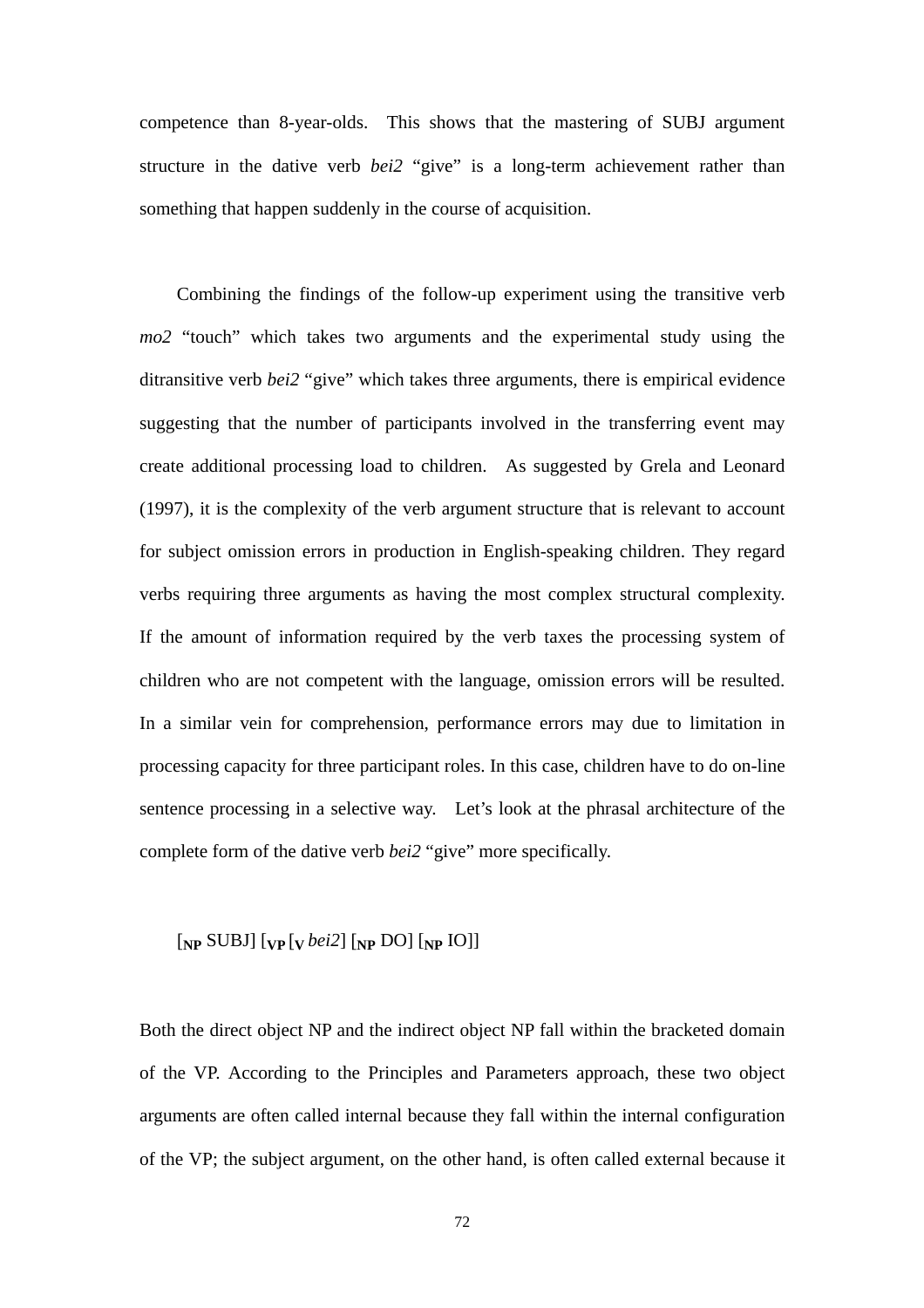falls outside the maximal projection of the VP. When the number of constituents to be manipulated during on-line processing exceeds children's processing capacity, the SUBJ argument structure, which is external to the VP, may be more vulnerable to have enough processing.

Changes in performance over time may be attributed by the view that children are gradually developing better cognitive processes to overcome the processing limitation, thus enabling them to process the complex argument structure over developmental time.

 The difficulty in processing the subject argument structure will also be looked into from the usage-based perspective. According to this approach, children construct their abstract linguistic representations out of their item-based constructions using general cognitive, social-cognitive, and learning skills --- which act on the language they hear and produce (Tomasello, 2003). An important factor which facilitates children in building up constructions of language is the frequency and the type with which children hear a linguistic construction. This provides the raw materials for the schematization process. Tomasello (2003) gives an example in the passive construction to illustrate this point. Children acquiring English typically do not produce full passive sentences until 4 or 5 years of age. One possible reason suggested is that it is not a frequent construction in children's early linguistic experience. It is estimated that English-speaking children hear a full passive in only 1 of every 20,000 adult utterances directed to them. As the full passive construction is not frequent and salient in adult speech to young children, children will acquire this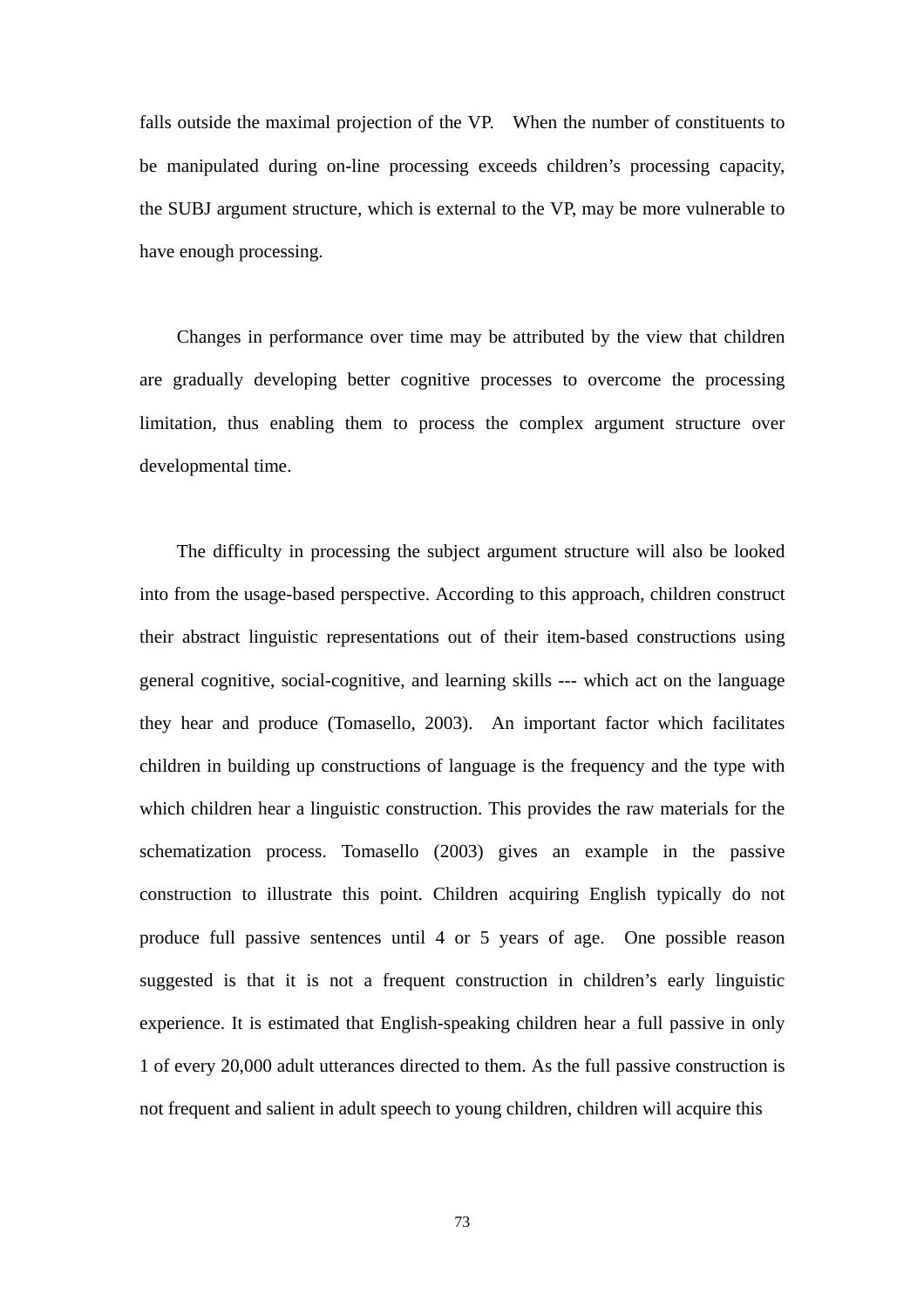structure late. A number of experimental studies have provided evidence to support the key role of frequency plays in learning (e.g., Brooks and Tomasello, 1999; Dopke, 1998).

 As reported in Chapter Two, in Chan (2003)'s study which examined early development of the Cantonese bei2-dativs in children, empirical findings on adult input were derived from analyses of adult child-directed speech in the Hong Kong Cantonese Child Language Corpus (CANCORP) (Lee et al., 1996). Out of the 1880 tokens of the target *bei2*-dative construction attested in the corpus, non-full datives, constitute 62.66% of all the *bei2*-datives used by adults when speaking to young children. These include *bei2*-datives with either T or R unexpressed or *bei2* "give" along (with or without the agent expressed). Although the analysis did not provide data on the use of SUBJ argument of agent in adult's speech in a focus way, it can be presumed that adults infrequently use the full three-argument *bei2*-dative in their speech. From the usage-based point of view, children need repeated exposure of the instantiating expressions concerned to form schematization of the target construction. It is predicted that the linguistic representation of the full form of the dative verb *bei2* "give" is not facilitated in such linguistic environment.

 Although it may be possible that input frequency affects children's learning of the full argument structure of the dative verb, the complexity of structure may also contribute to what children learn and when they learn. As suggested by Tomasello (2003), there is much traditional linguistic work on child language acquisition that looks at the order in which children learn certain structures and infers from the linguistic complexity. But such inferences can never be validly made solely on the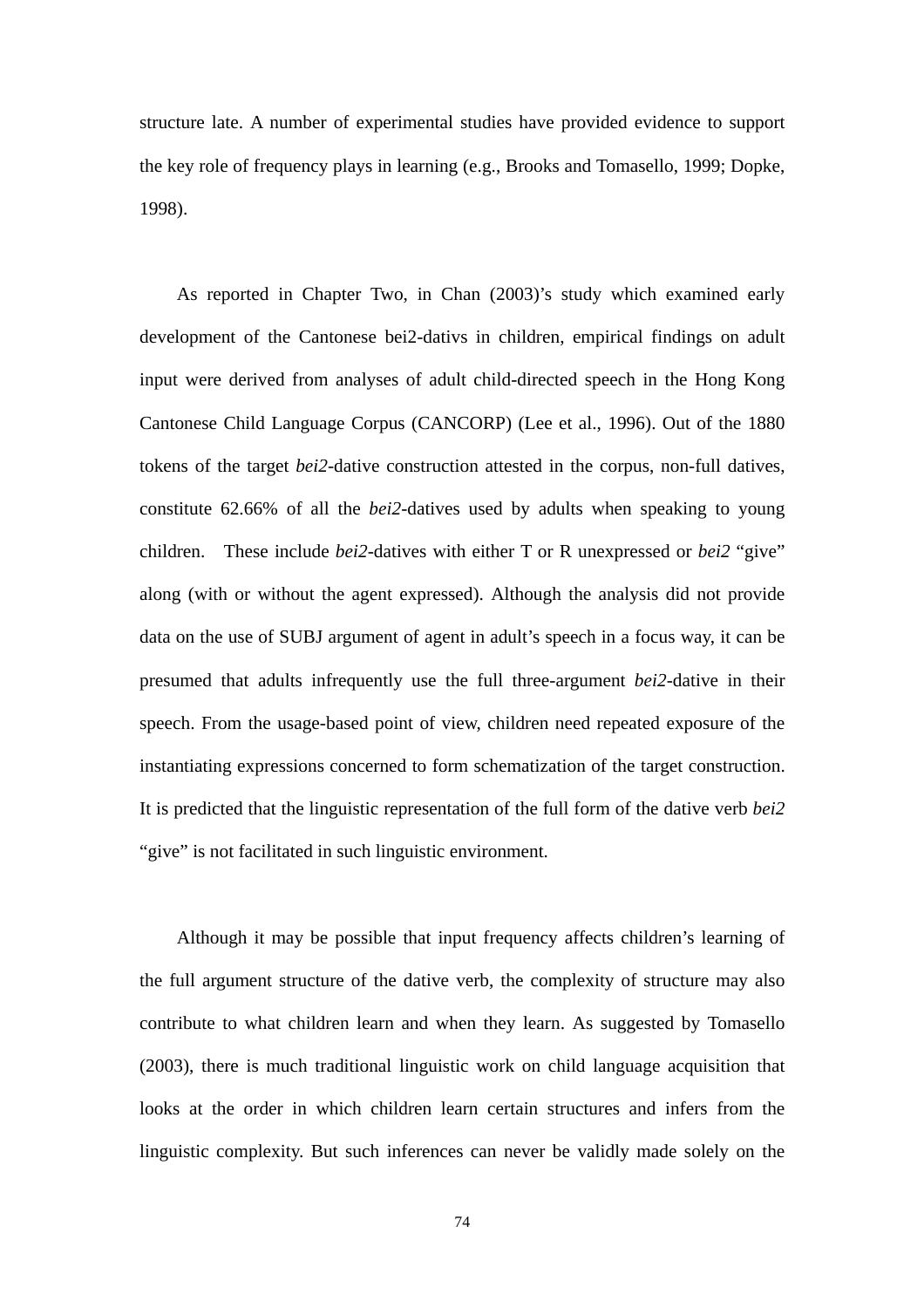basis of order of acquisition, that is, without some information about the relative frequencies with which children hear the constructions in question.

In sum, the present study documents developmental fact that children find the SUBJ argument structure most difficult to process among the three arguments carried by the dative verb *bei2* "give". The structural complexity of the verb and the input frequency of the full form of the verb-argument structure may interact in complex ways in the developmental process.

#### **5.2 Explicitness of the direct object and indirect object argument structures**

 In the present study, target constructions were manipulated such that the DO and IO arguments may be unexpressed. They are also known as null or implicit arguments. Children had to interpret the referent of unexpressed argument which did not appear in the constructions from the immediate context as well as from the previous conversational discourse provided during task explanation.

 It was found that children who were achievers for the target constructions in the experiment, that is, those who were able to process the SUBJ argument, had no difficulty to do the interpretation. They were able to make inferences for the unexpressed information during immediate comprehension.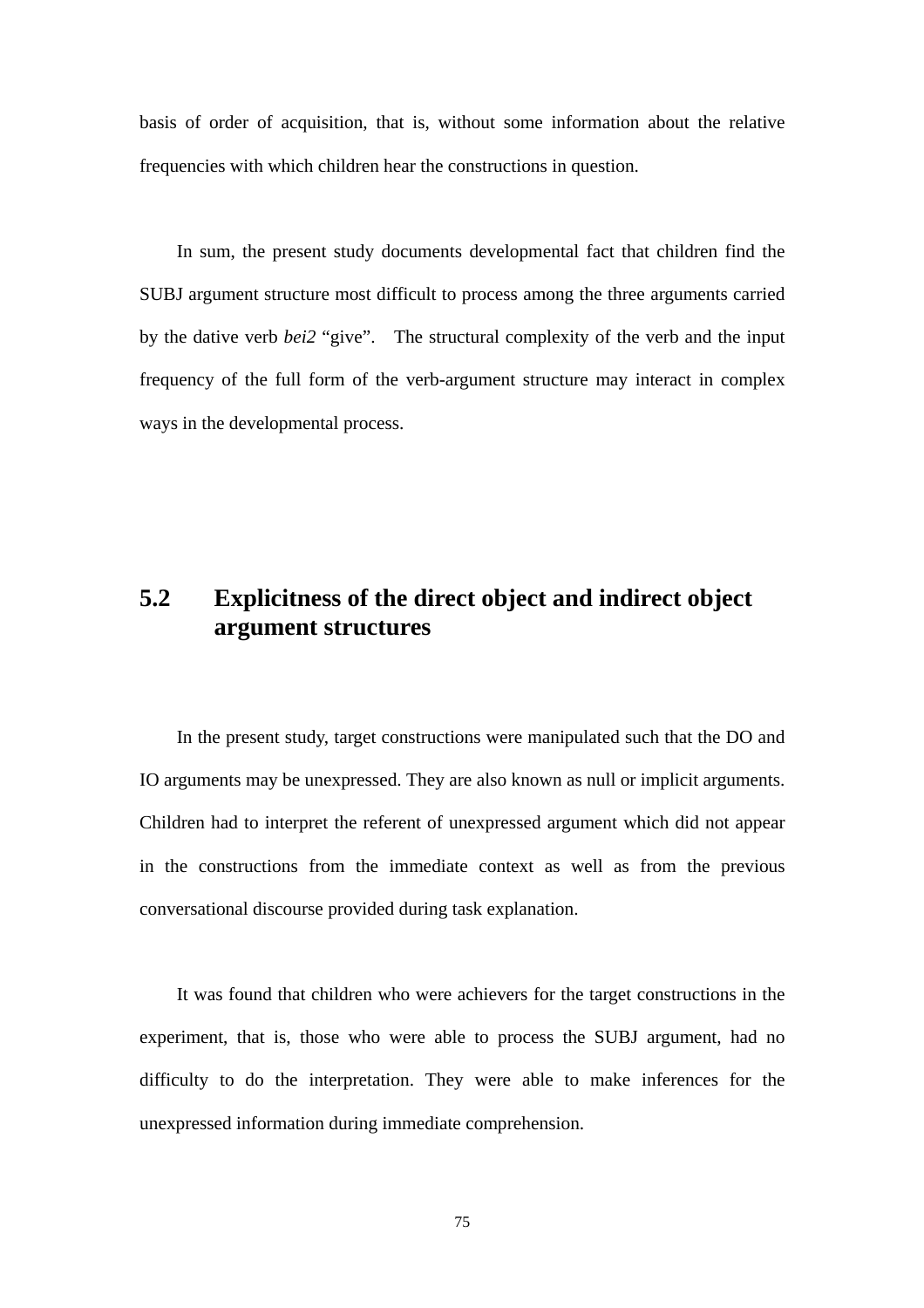However, for the non-achievers, that is, those who failed to process the SUBJ argument structure accurately, they showed different responses to explicitly and implicitly expressed information under different linguistic environment in the constructions.

 As reported in Chapter Four, in a majority of cases non-achievers acted to be the agent of action themselves for transferring the DO of theme to the IO of recipient. It was found that children were able to pick out the DO of theme for transferring, no matter it was overtly expressed or not. In type VI (SUBJ-*bei2*), type VII (SUBJ-*bei2*-IO), and type VIII (IO-SUBJ-*bei2*) constructions in which the DO was unexpressed, all children were able to pick out the entity for transferring from the context although it had not been mentioned. As there was only one inanimate thing present in the immediate context, children would choose that thing as the referent of theme for transferring. It seemed that the referent of theme was highly predictable from the context.

 However, it was found that children's interpretation of correct IO of recipient was a bit more complicated. It concerned not only the explicit expression of IO per se, but also the expression of the SUBJ and the DO as well. Comparing the following target constructions for the expression of argument structure and children's performance on correct interpretation of IO in Table  $7$ :<sup>11</sup>

 $\overline{a}$ 

 $11$  Constructions with displacement of IO were not included. Also 7-year-olds were not included because their error pattern was different from the other age groups as discussed in Chapter Four.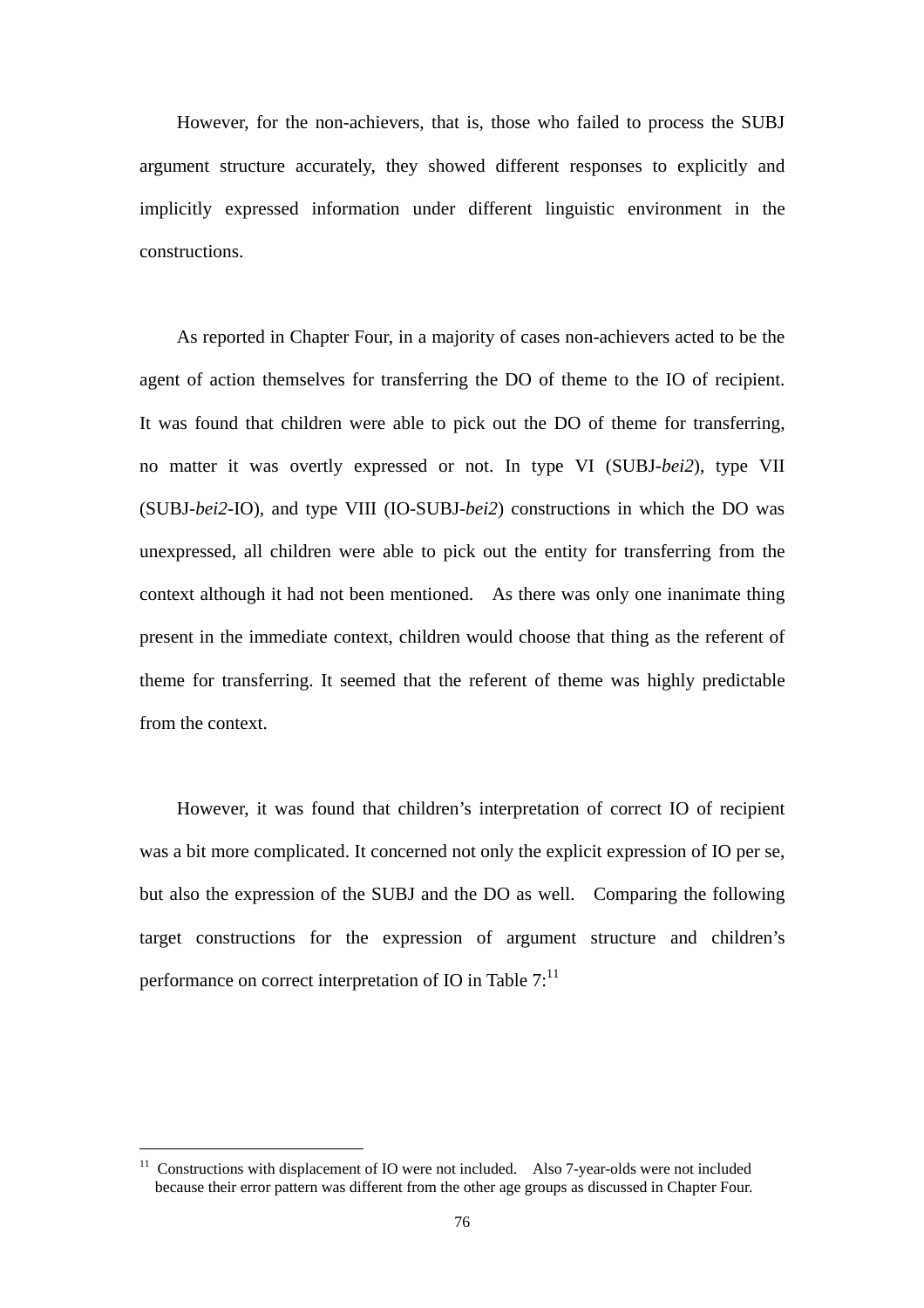| <b>Structure</b>                       | <b>Expression</b> |              | <b>Age Groups</b> |       |                  |       |     |
|----------------------------------------|-------------------|--------------|-------------------|-------|------------------|-------|-----|
|                                        | <b>SUBJ</b>       | <b>DO</b>    | <b>IO</b>         | 3     | $\boldsymbol{4}$ | 5     | 6   |
| SUBJ-bei2                              | ✓                 | $\mathbf x$  | $\mathbf x$       | $0\%$ | 0%               | $0\%$ | 40% |
|                                        |                   |              |                   |       |                  |       |     |
| $SUBJ\text{-}bei2-IO$                  | ✓                 | $\mathbf x$  | ✓                 | 30%   | 66.7%            | 66.7% | 60% |
|                                        |                   |              |                   |       |                  |       |     |
| SUBJ-bei2-DO                           |                   | ✓            | $\mathbf x$       | 10%   | 50%              | 66.7% | 40% |
| DO-SUBJ-bei2                           | $\checkmark$      | $\checkmark$ | $\mathbf x$       | $0\%$ | 66.7%            | 66.7% | 40% |
|                                        |                   |              |                   |       |                  |       |     |
| $SUBJ\text{-}bei2\text{-}DO\text{-}IO$ |                   |              |                   | 10%   | 83.3%            | 66.7% | 80% |
| SUBJ-bei2-IO-DO                        |                   |              | ✓                 | 40%   | 83.3%            | 100\% | 80% |
| DO-SUBJ-bei2-IO                        |                   | ✓            | ✓                 | 20%   | 66.7%            | 83.3% | 80% |
| SUBJ-DO-bei2-IO                        |                   |              | ✓                 | 20%   | 83.3%            | 83.3% | 80% |

 $\checkmark$  = Expressed  $\checkmark$  = Unexpressed

**Table 7: Expression of argument structures and children's correct interpretation of IO** 

 In a majority of cases, non-achievers acted to the SUBJ of agent themselves and chose an IO of recipient for receiving the DO of theme. In interpreting the IO from the context, their performance was affected by the interaction between the expression of all the three argument structures. As we can see from Table 7, children achieved the lowest score for correct IO interpretation in **SUBJ-***bei2* construction. In this construction, the IO was unexpressed while the SUBJ was expressed. Children thus had higher tendency to choose the overtly expressed SUBJ to be the IO of recipient. In **SUBJ-***bei2***-IO** construction, both the SUBJ and IO were expressed. It was found children could make use of the saliency of IO information given to interpret the IO of recipient at a high percentage of accuracy despite that the SUBJ was also overtly expressed. This may imply that children had quite intact linguistic knowledge that NP followed the dative verb was the IO of recipient. In contrast, considering both the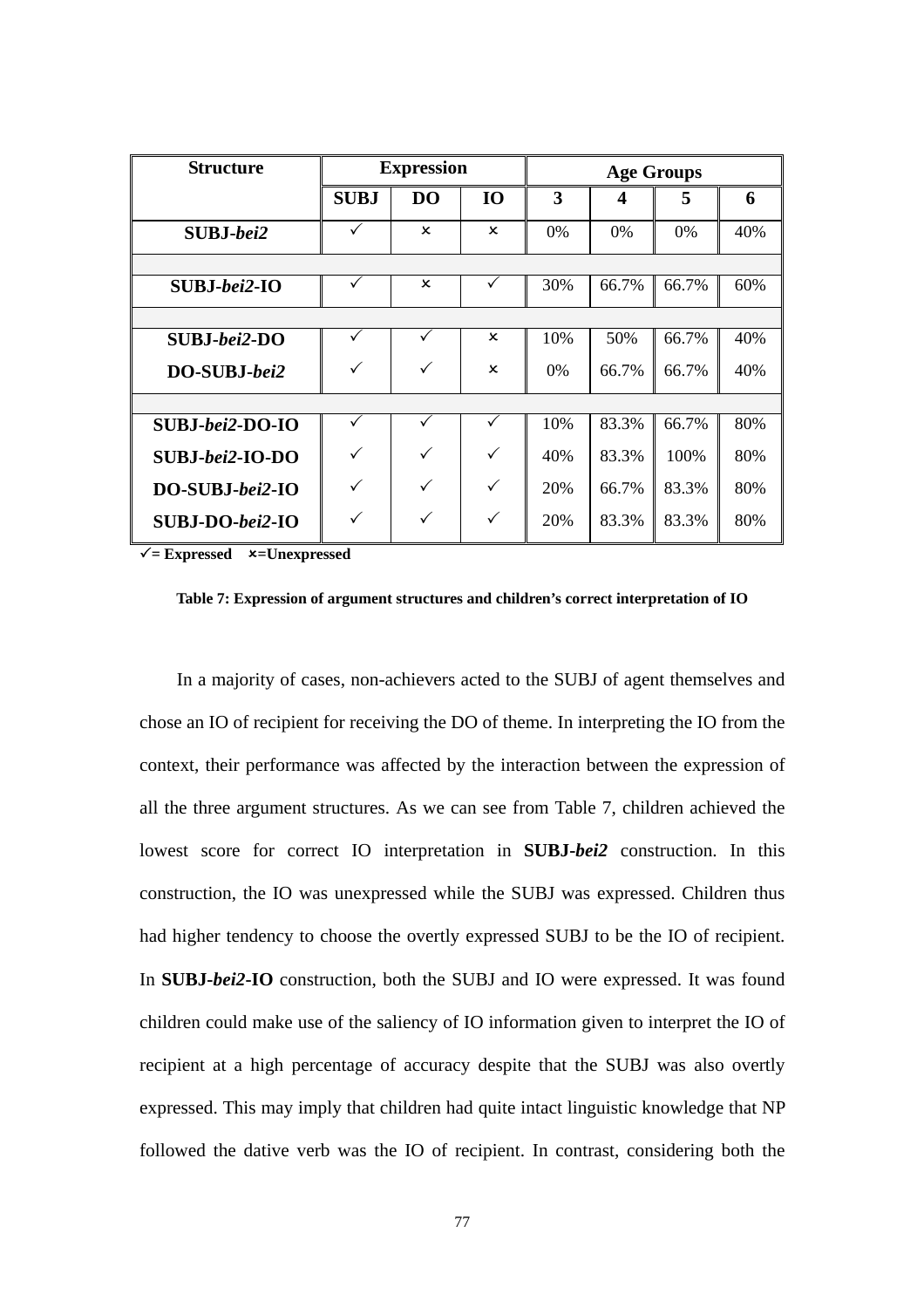**SUBJ-***bei2***-DO** and **DO-SUBJ-***bei2* constructions in which the SUBJ was expressed while the IO was unexpressed, children achieved lower score as compared to **SUBJ-***bei2***-IO** construction, especially in 3-year-olds and 6-year-olds. As IO information was not saliently given but from the previous conversational discourse only during task explanation, as well as the SUBJ was overtly expressed, children were less able to interpret the IO of recipient correctly. For the remaining constructions in which all the argument structures were overtly expressed, children were achieved the highest scores in correct IO interpretation, except for 3-year-olds. This may suggest that the overt expression of argument structures (the IO of recipient in particular), provides a facilitating effect on children's interpretation of referents.

#### **5.3 Relative position of the direct object and indirect object argument structures**

 The manipulation of target *bei2*-dative construction also involved displacement of the DO and the IO. As reported in Chapter Four, displacement of DO of theme produced no effect on children's comprehension, no matter it was postposed to the right followed the IO, preposed to the left preceded the dative verb, or topicalized to the front at sentence initial position. Also, this was applicable to *bei2*-dative construction with both empty and overt SUBJ argument structure, as well as to both achievers and non-achievers in SUBJ argument processing. The above discussion on the explicit and implicit expression of DO mentioned that the DO of theme possessed high predicative value for sentence meaning interpretation. By the same token, children's performance on comprehension was not affected by the relative position of the DO as it could be interpreted easily from the immediate context.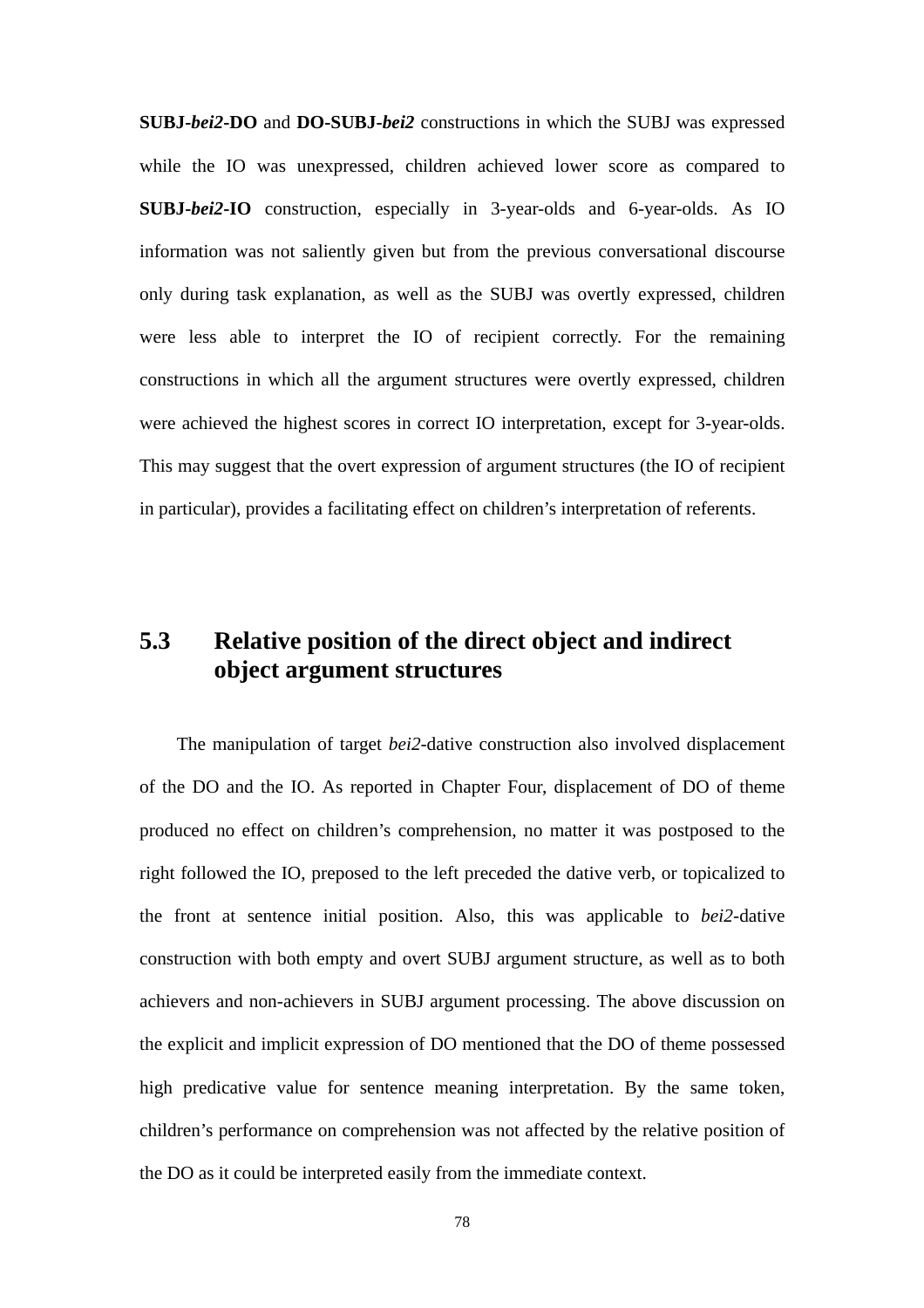There were two types of constructions children found them strikingly difficult. They were constructions with overt SUBJ argument and displacement of IO (DAT-III and DAT-IV in 4.4). It was found that just a few achievers in SUBJ argument processing in constructions with overt SUBJ argument and displacement of DO (DAT-II) could comprehend DAT-III and DAT-IV correctly.

 In these two types of constructions, the IO of recipient was topicalized in front of the SUBJ of agent with both the NPs preceded the dative verb. These constructions violated the canonical syntactic-semantic relationship in which the first NP was the agent and the second NP was the recipient or patient of action. For achievers who demonstrated the capability to process both the SUBJ and IO of animate nouns showed participant role reversals. In other words, they interpreted the first NP as the SUBJ of agent and the second NP as the IO of recipient, using the-order-of mentioned sequence in assigning agent and recipient role.

It was worth noted achievers at age 4 showed a somewhat different pattern when the DO was unexpressed in **IO-SUBJ-***bei2* construction. Upon hearing sentence construction which violating their canonical syntactic and semantic realizations, 4-year-olds failed to assign participant roles to the two mentioned NPs. Instead, they simply related the two NPs to the DO of theme without obvious "who gives what to whom" relationship. However, when the DO became expressed in **IO-SUBJ-***bei2***-DO** construction, they were able to assign participant roles although with reversals. This finding was coherent with the discussion in 5.2 above in that the overt expression of argument structures facilitated children's interpretation of referents.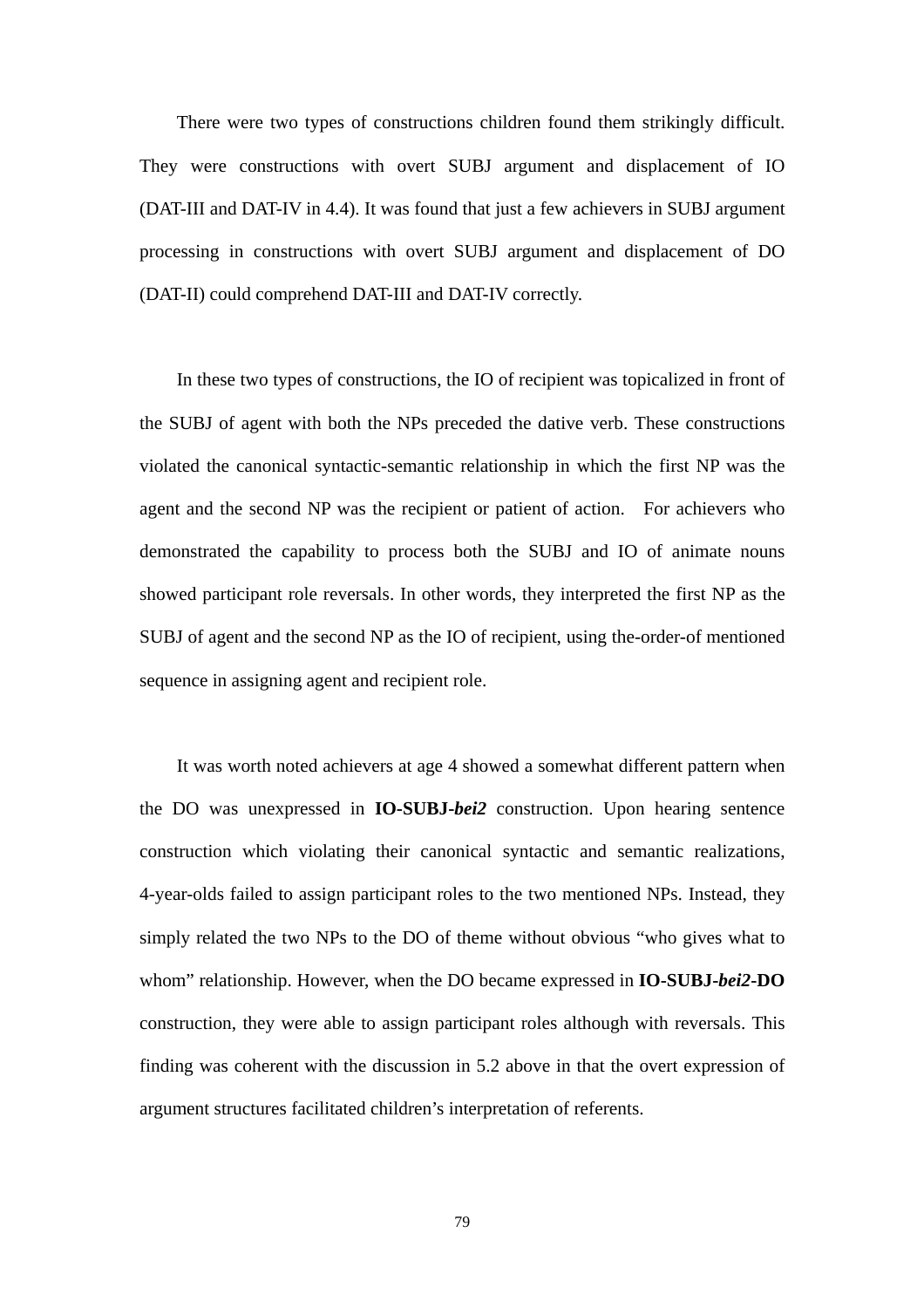Here come to the performance for non-achievers. When processing constructions with topicalized IO that violating the canonical order of SUBJ-IO as agent-recipient pattern, children acted to be the agent of action themselves for the transfer event. In interpreting the IO of recipient in this conflicting linguistic environment, non-achievers showed no preference in assigning which NP to be the recipient but in a random pattern.

#### **5.4 Children's use of comprehension strategies**

Comprehension strategies are short cuts or heuristics used by a listener in the absence of full comprehension (Chapman, 1978; Golinkoff & Hirsh-Pasek, 1995). According to the authors, one of the earliest strategies used by very young children is "attend-to-the-object-mentioned" where they point to or grasp the object mention. This strategy is followed developmentally by strategies such as "child-as-agent" and "do-what-you usually-do" where children either act on the objects themselves or do what they have done before. Around 30-36 months, children begin shifting away from these highly perceptually grounded strategies and start to rely on their knowledge of conventional object uses and relations to comprehend sentences. As their world knowledge increases, children begin choosing the most probable location or action in their interpretation of sentences which is known as "the probable event strategy". By 3-4 years of age, we see evidence of children's emerging awareness that word-order cues are a critical defining feature of syntax. When word-order strategies first emerge, children initially rely exclusively on the most probable word-cue --- "first-noun-as-agent" --- consistently picking the first noun as the agent regardless of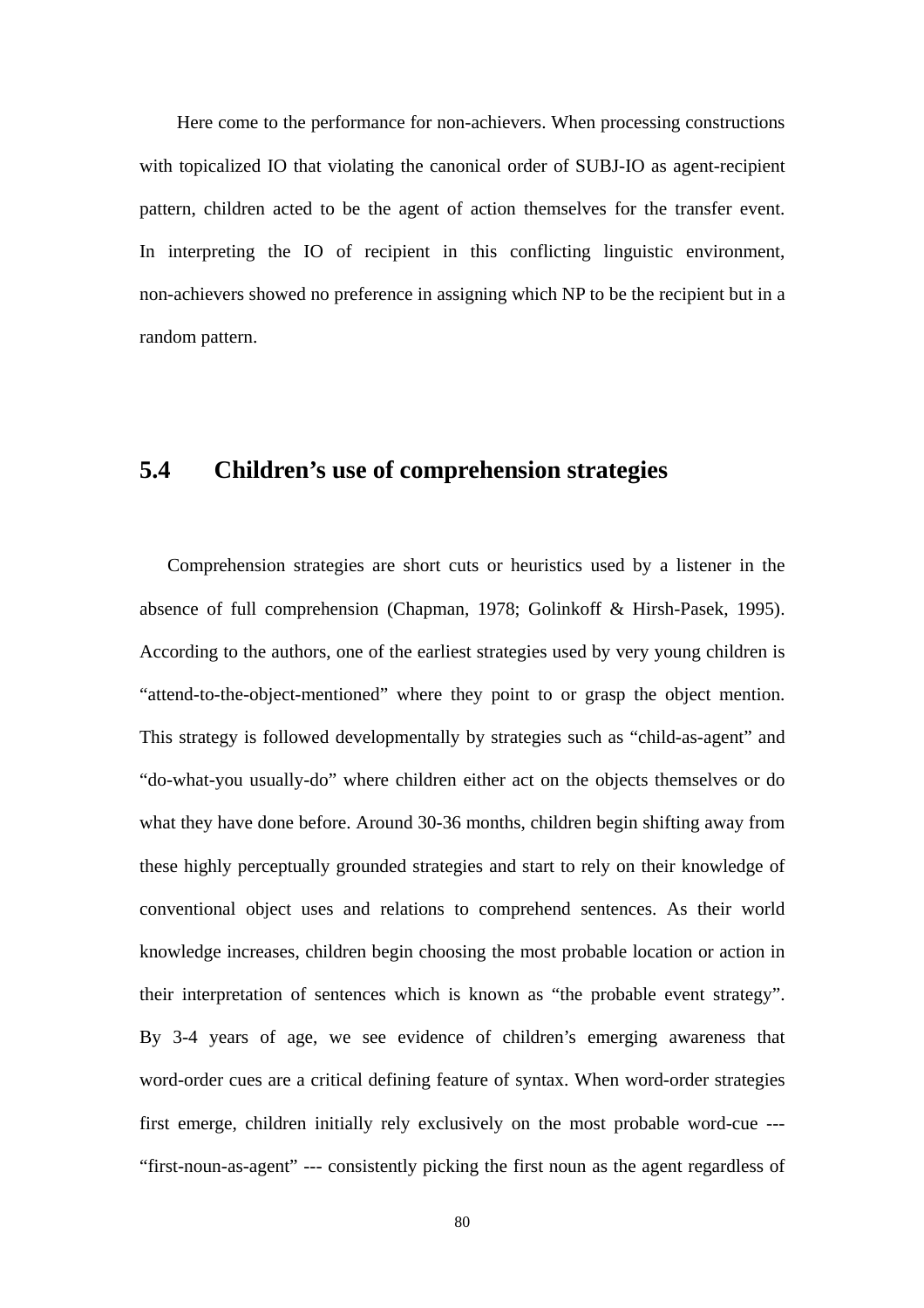other syntactic cues (the canonical NV V  $NP =$  agent action theme order). At older ages, children are developing better linguistic knowledge for comprehension of other syntactic constructions.

 Results of the present study revealed that comprehension of the full three-argument structure in *bei2*-dative construction was not completed before the age of 8, with the difficulty lied solely on the processing of the SUJB argument structure. In the absence of full linguistic knowledge, it was clear that children employed the "self-as-agent strategy" for arriving at a sentence meaning without full marshalling of the information in the sentence. As they failed to process the SUBJ of the sentence, children acted to be the agent themselves for performing the action. The correct interpretation of DO of theme despite the implicitness in expression and displacement at different position was also suggestive of the use of the "probable event strategy" by transferring an inanimate thing to an animate recipient.

The findings of the present study also suggest the use of "word-order strategy" for decoding sentence meaning. After using "child-as-agent" strategy, children had to look for an IO as the recipient. As suggested by O'Grady (1997), children use the "Extended canonical sentence strategy" in the case of the ditransitive patterns in which the verb takes three arguments. Such strategy is described as: NV V NP…NP= agent action theme goal, in which the first postverbal NP is associated with the theme role and the second postverbal NP is linked to the goal/recipient role. By ignoring the first mentioned NP, children searched for the second mentioned animate NP (animacy cue may also be utilized in this case) appeared after the dative verb to be the IO of recipient (i.e. the *bei2*-IO sequence).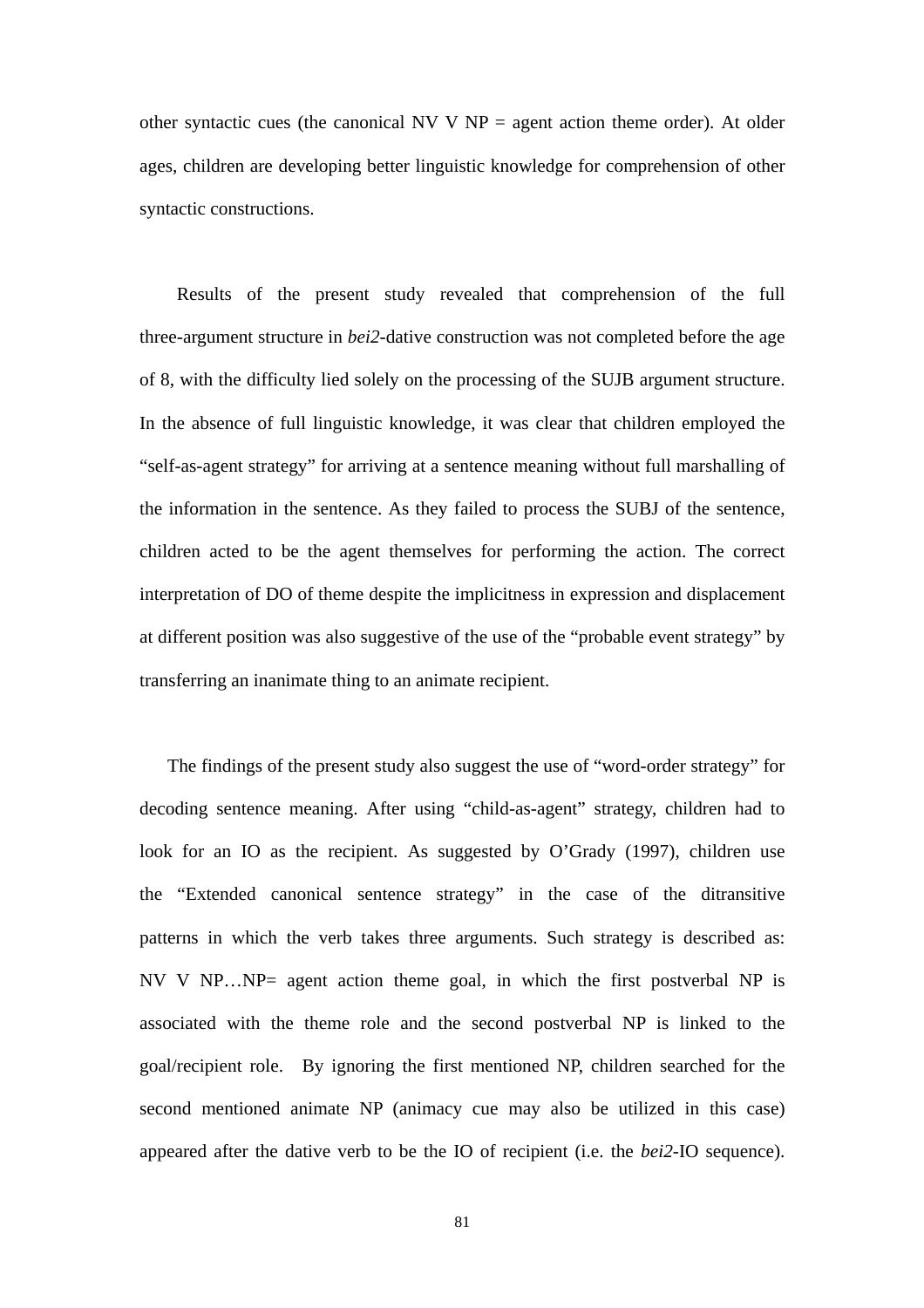Implicit expression of IO, as discussed in 5.2, decreased the likelihood that children could rely on this word order cue, thus decreasing the correct interpretation of IO. Discussion in 5.3 on the effect of relative position of IO further showed that children at age 4 and above relied heavily on the word order of NPs for the interpretation of SUBJ and IO arguments.

The findings in this study were consistent with a number of other studies suggesting that only after 4 years of age do children draw consistently on syntactic information to assign participant roles whereas 3 year olds apply non-linguistic strategies in comprehension (e.g., Bridges, 1980; Bridges, Sinha, & Walkerdine, 1981; Strohner & Nelson, 1974).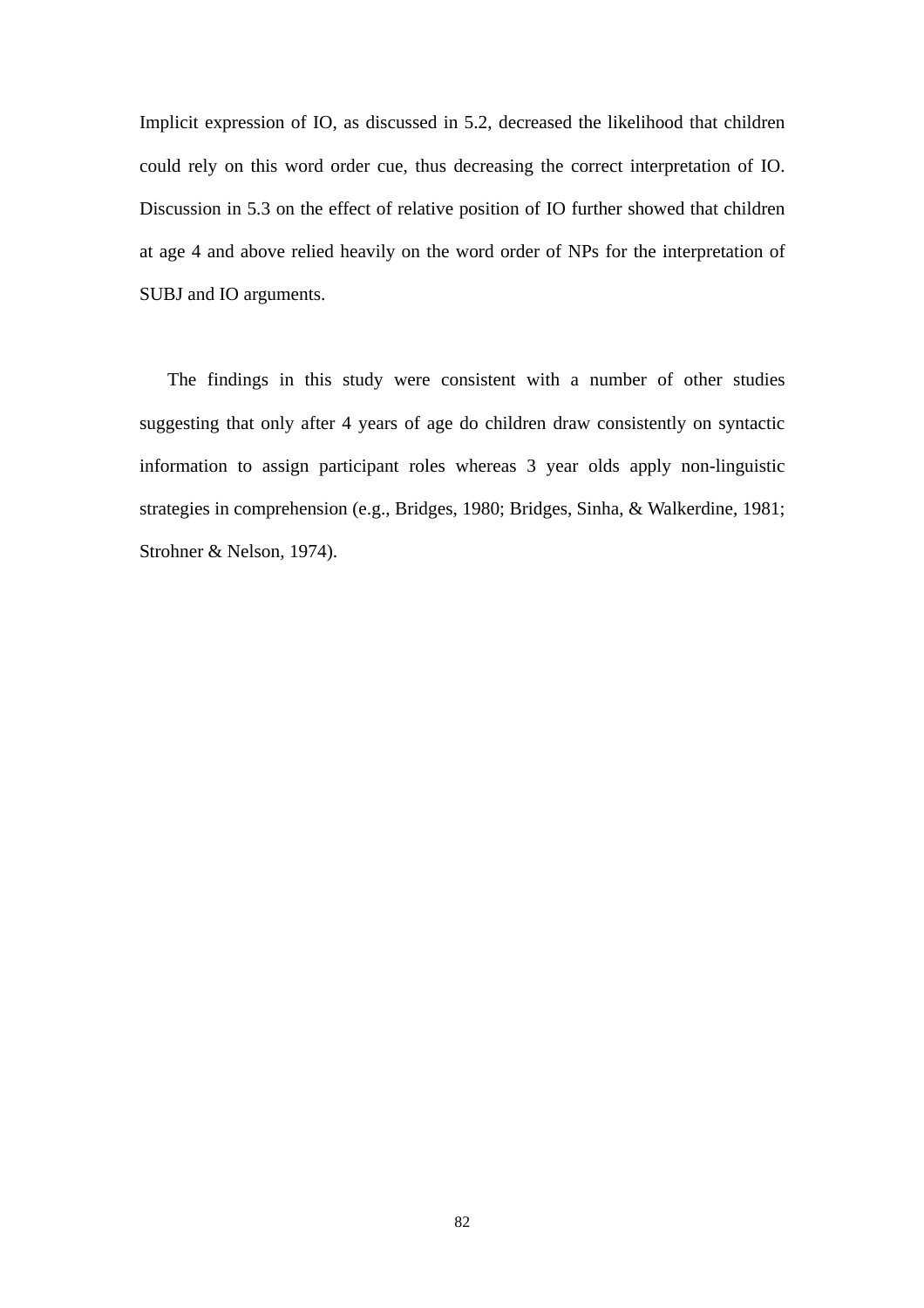#### **Chapter Six: Conclusion**

The verb and its arguments occupy a central role in all modern theories of linguistic structure, including theories focusing on syntax as well as theories focusing on semantics. Verb-argument structure has received much attention in the last several decades in child language literature and important findings have been derived at. Cantonese acquisition research on verb-argument structure has been so limited. The present study was conducted to add to the body of knowledge on this area. The major finding in this comprehension study was that children were able to fully master all the three argument structures in *bei2*-dative construction only at the age of 8. For constructions with the dative verb carried only two argument structures (the direct object and indirect object) by having children themselves to be the subject of agent, even 3-year-olds achieved near perfect scores. What makes the processing of the subject argument other than self for doing the transfer of things that difficult such that it takes years to develop?

Results in the follow-up experiment and research findings studying development of play skills suggested that children at age 3 have the necessary symbolic play skills to use another animate thing to act out actions. It is then suspected that the complexity of verb-argument structure may be the factor to account for the processing difficulty. The complexity of verb-argument structure is an area which deserves further investigations. Studying the complexity of verb-argument structure can provide useful insights on information processing capacity from a cognitive-linguistic perspective and hierarchy relationship within construction from a structural grammar perspective.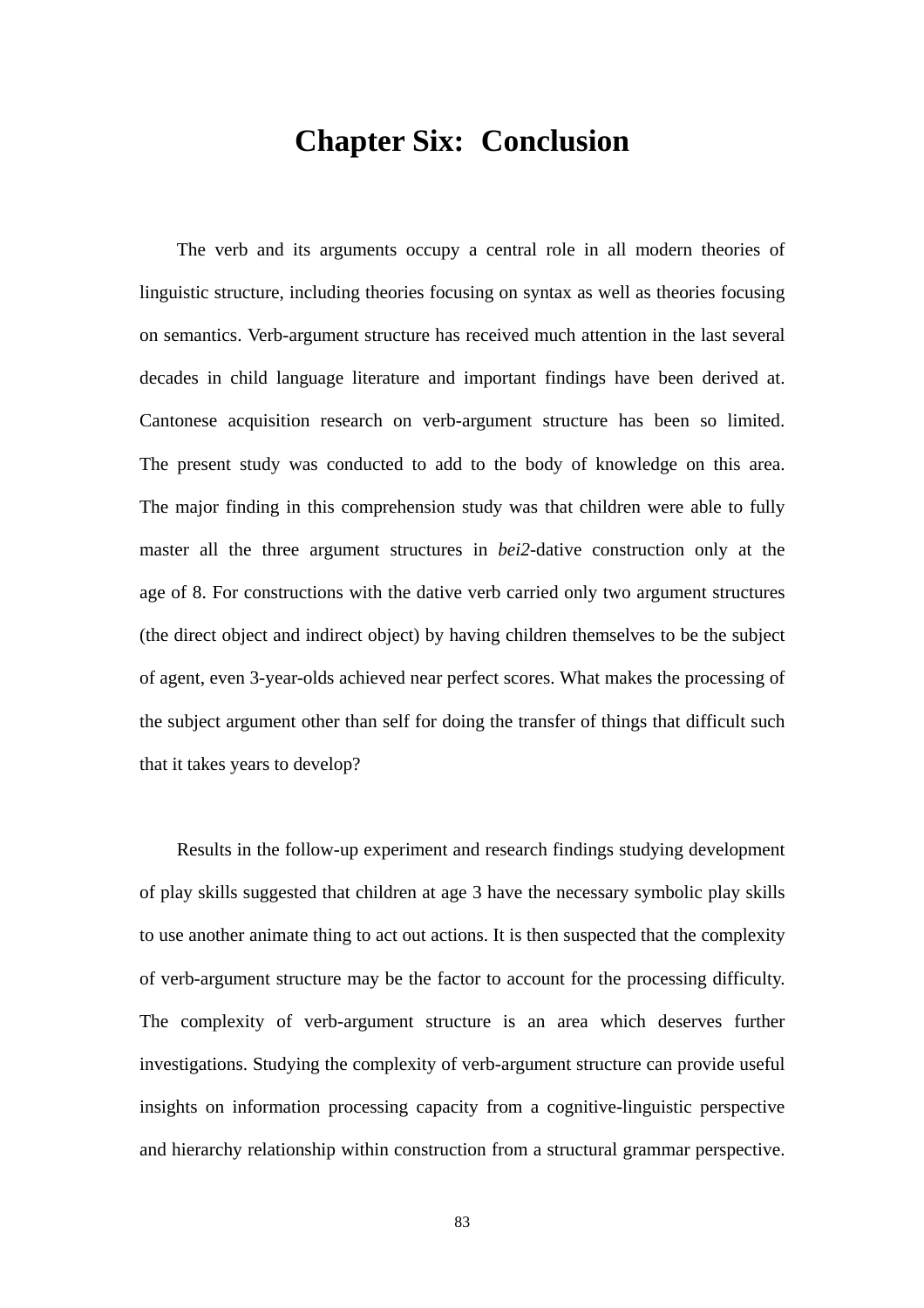This can also provide valuable information about children who are having difficulty with language acquisition and for therapeutic purposes.

Future research may also look for differences that may exist in processing verbs that take different number of argument structures. Also, production data inspecting the number-and-position aspect of verb-argument structure in Cantonese verbs are also valuable to shed light on children's acquisition of verb-argument structure in the production aspect. From the usage-based view, a detailed analysis of child-directed speech given by adults may yield important insights into input factors that may determine children's acquisition of verb-argument argument. Children with delayed or disordered language development may also be examined to look for any performance difference.

Considerably much research is still needed to better understand the acquisition of verb-argument structure in children.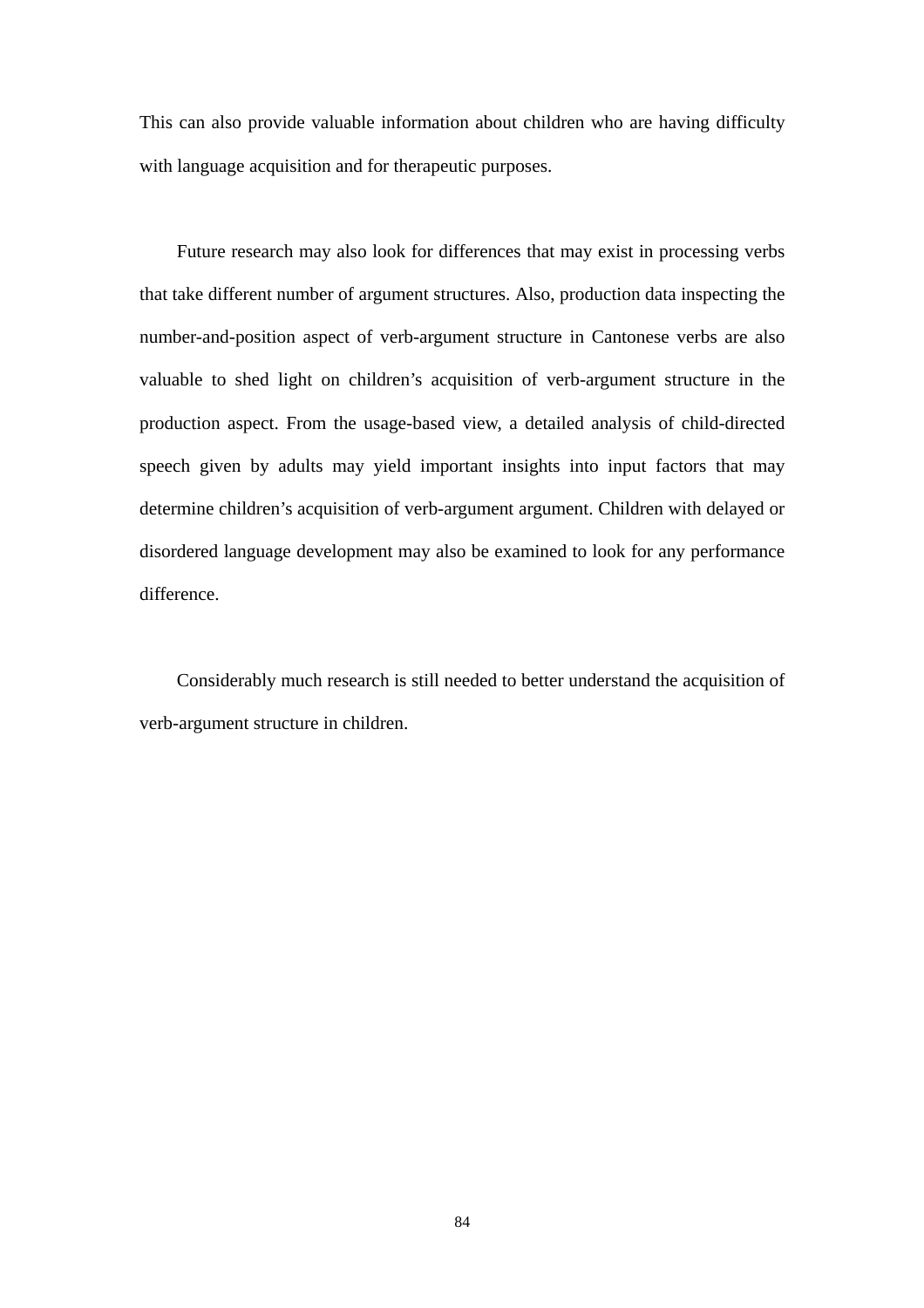### **References**

Berwick, R. (1986). *The acquisition of syntactic knowledge.* Cambridge: MIT Press.

- Bloom, P. (1993). Grammatical continuity in language development: The case of subjectless sentences. *Linguistic Inquiry, 24*, 721-734.
- Bowerman, M. (1990). Mapping thematic roles onto syntactic functions: are children helped by innate linking rules? *Linguistics, 28*, 1253-89.
- Braine, M.D.S., Brody, R.E., Fisch, S.M., Weisberger, M.J., & Blum, M. (1990). Can children use a verb without exposure to its argument structure? *Journal of Child Language, 17(2)*, 313-342.
- Bridges, A. (1980). Preschool children's comprehension of agency. *Journal of Child Language, 11*, 593-610.
- Bridges, A., Sinha, C., & Walkerdine, V. (1981). The development of comprehension. In G. Wells (eds.), *Learning through interaction: the study of language development.* Cambridge: Cambridge University Press.
- Brooks, P., & Tomasello, M.(1999). How children constrain their argument structure construction. *Language, 75,* 720-38.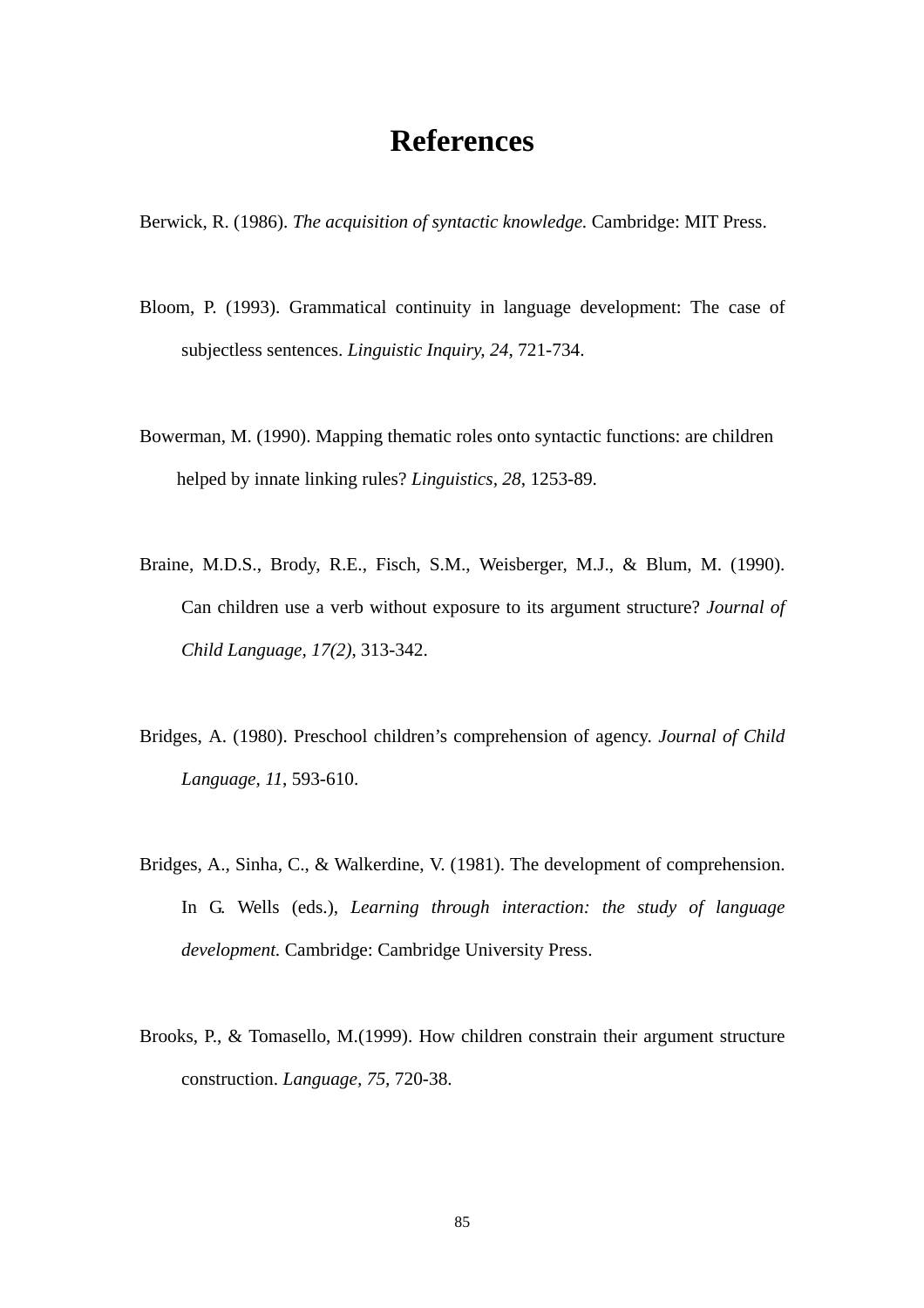- Brooks, P., Tomasello, M., Dodson, K., & Lewis, L. (1999). Young children's overgeneralizations with fixed transitivity verbs. *Child Development, 70,*  1325-37.
- Campbell A. L., & Tomasello, M. (2001). The acquisition of English dative constructions. *Applied Psycholinguistics, 22,* 253-267.
- Chan, W.S.A. (2003). *The development of bei2 dative constructions in early child Canontese*. Master of Philosophy dissertation. The Chinese University of Hong Kong. Hong Kong.
- Chapman, R. (1978). Comprehension strategies in children. In J. Kavanagh and W. Strange (eds.), *Speech and Language in the Laboratory, School, and Clinic*. Cambridge, MA: MIT Press.
- Cho, S., Lee, M., O'Grady, W., Song, M., Suzuki, T., & Yoshinaga, N. (2002). Word order preferences for direct and indirect objects in children learning Korean. *Journal of Child Language, 29*, 897-909.

Chomsky, N. (1965). *Aspects of the theory of syntax*. Cambridge, MA: MIT Press.

Chomsky, N. (1982). *Some concepts and consequences of the theory of government and binding.* Cambridge, MA: MIT Press.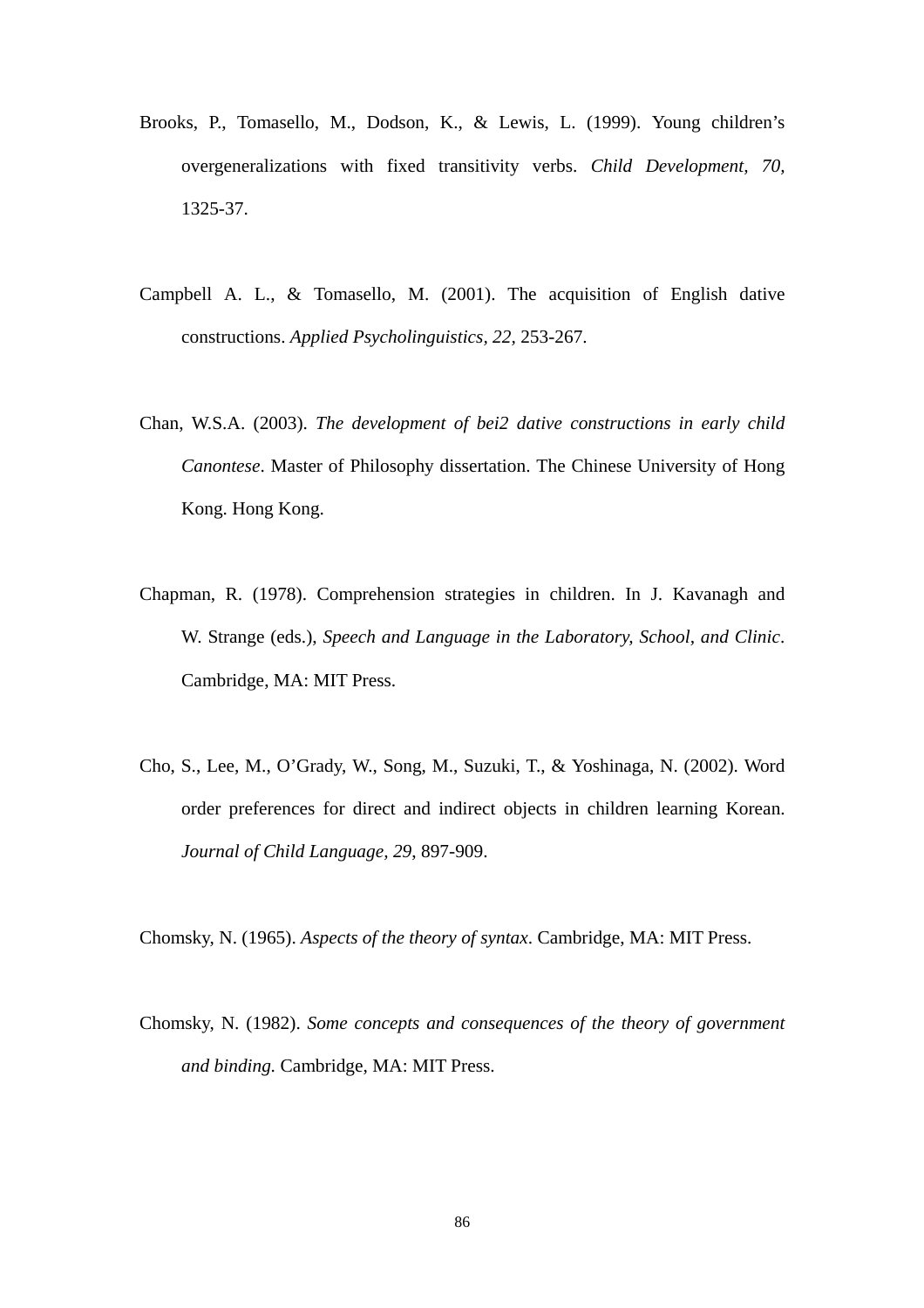Chomsky, N. (1986). *Knowledge of language*. New York: Praeger.

Chomsky, N. (1995). *A minimalist program. C*ambridge, MA: MIT Press.

- Cook, V.J. (1976). A note on indirect objects. *Journal of Child Language, 3,* 435-38.
- Dixon, R. (1991). *A new approach to English grammar, on semantic principles.*  Oxford: Oxford University Press.
- Dopke, S. (1998). Competing language structures: the acquisition of verb placement by bilingual German-English children. *Journal of Child Language, 25*, 555-584.
- Gleitman, L. (1990). The structural sources of word meaning. *Language Acquisition, 1, (1)*, 3-55.
- Gleitman, L. (1993). The structural sources of verb meanings. In P. Bloom (eds.), *Language acquisition: Core readings* (pp. 174-221). *C*ambridge, MA: MIT Press.
- Gleitman, L., & Gillette, J. (1995). The role of syntax in verb learning. In P. Fletcher & B. MacWhinney (eds.), *The Handbook of Child Language.* Oxford: Basil Blackwell Ltd.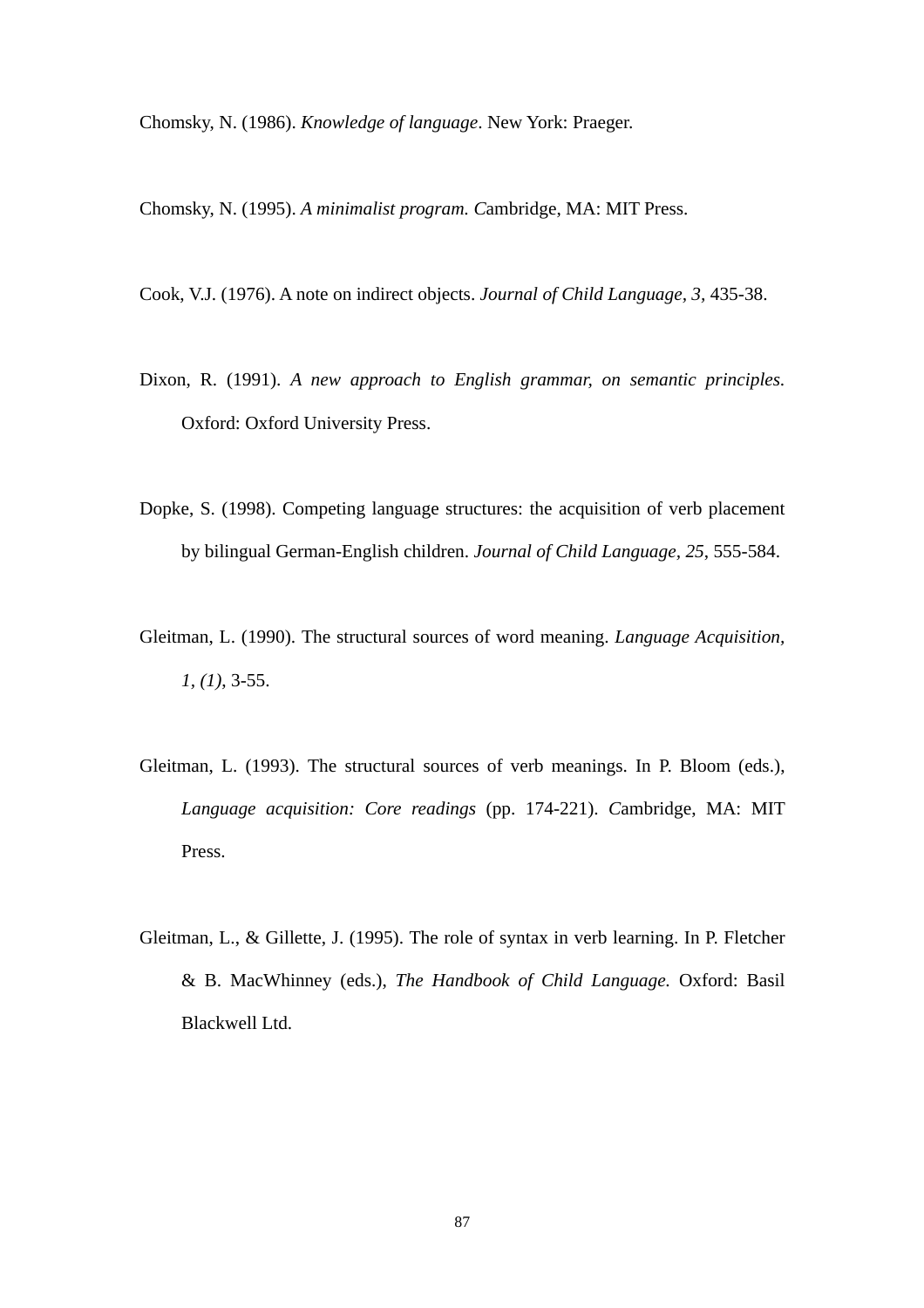- Golinkoff, R.M., & Hirsh-Pasek, K. (1995). Reinterpreting children's sentence comprehension: towards a new framework. In P. Fletcher & B. MacWhinney (eds.), *The Handbook of Child Language*. Oxford: Blackwell Puhlishers.
- Grela, B.G., & Leonard, L.B. (1997). The use of subject arguments by children with specific language impairment. *Clinical Linguistics and Phonetics, 11(6)*, 443-453.
- Gropen, J., Pinker, S., Hollander, M., Goldberg, R., & Wilson, R. (1989). The learnability and acquisition of the dative alternation in English. *Language, 65*, 203-55.
- Hyams, N. (1986). *Language acquisition and theory of parameters.* Dordrecht: D. Reidel.
- Hyams, N., & Wexler, K. (1993). On the grammatical basis of null subjects in child language. *Linguistic Inquiry, 24*, 241-259.
- Ingham, R. (1992). The optional subject phenomenon in young children's English: A case study. *Journal of Child Language, 19*, 133-151.
- Jackendoff, R. (1987). The status of thematic relations in linguistic theory. *Linguistic Inquiry, 18,* 369-411.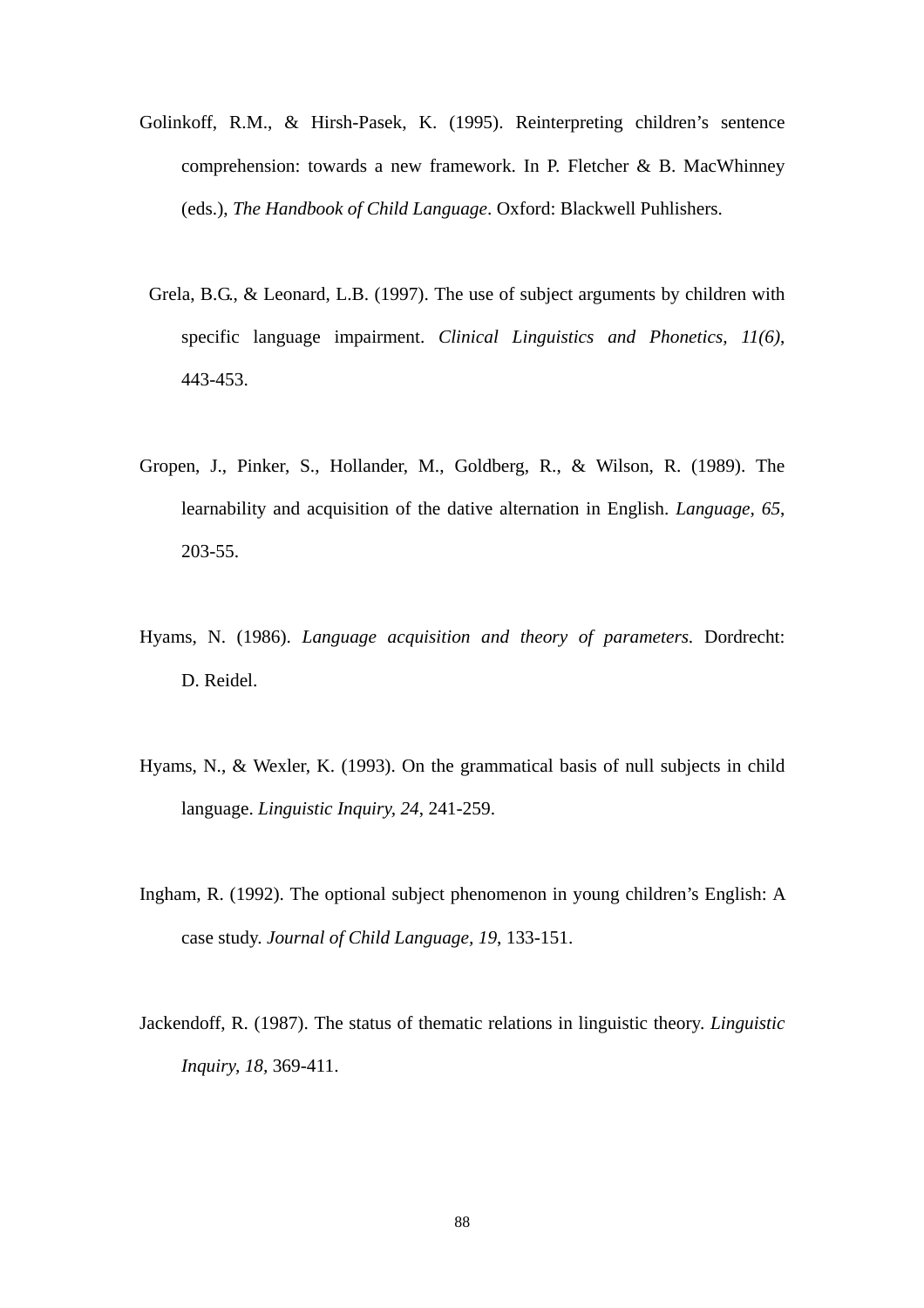- Landau, B., & Gleitman, L. (1985). *Language and experience: evidence from the blind child*. Cambridge: Harvard University Press.
- Lee, H. T. T, Wong, C. & Leung, S. (1996). *The Hong Kong Cantonese Child Language Corpus (CANCORP).*
- Levin, B. (1985). Lexical semantics in review: An introduction. In B. Levin (eds.), *Lexical semantics in review.* Cambridge, MA: Centre for Cognitive Science, MIT.
- Levin, B., & Rappaport Hovav, M. (1995). *Unaccusastivity. C*ambridge, MA: MIT Press.
- Matthews, S., & Yip V. (1994). *Cantonese: A comprehensive grammar.* London: Routledge
- Mazurkewich, I. & White, L. (1984). The acquisition of the dative alternation: unlearning overgeneralizations. *Cognition, 16,* 261-83.
- Naigles, L. (1990). Children use syntax to learn verb meanings. *Journal of Child Language, 17,* 357-74.
- Naigles, L., Fowler, A., & Helm, A. (1992). Developmental shifts in the construction of verb meanings. *Cognitive Development, 7,* 403-28.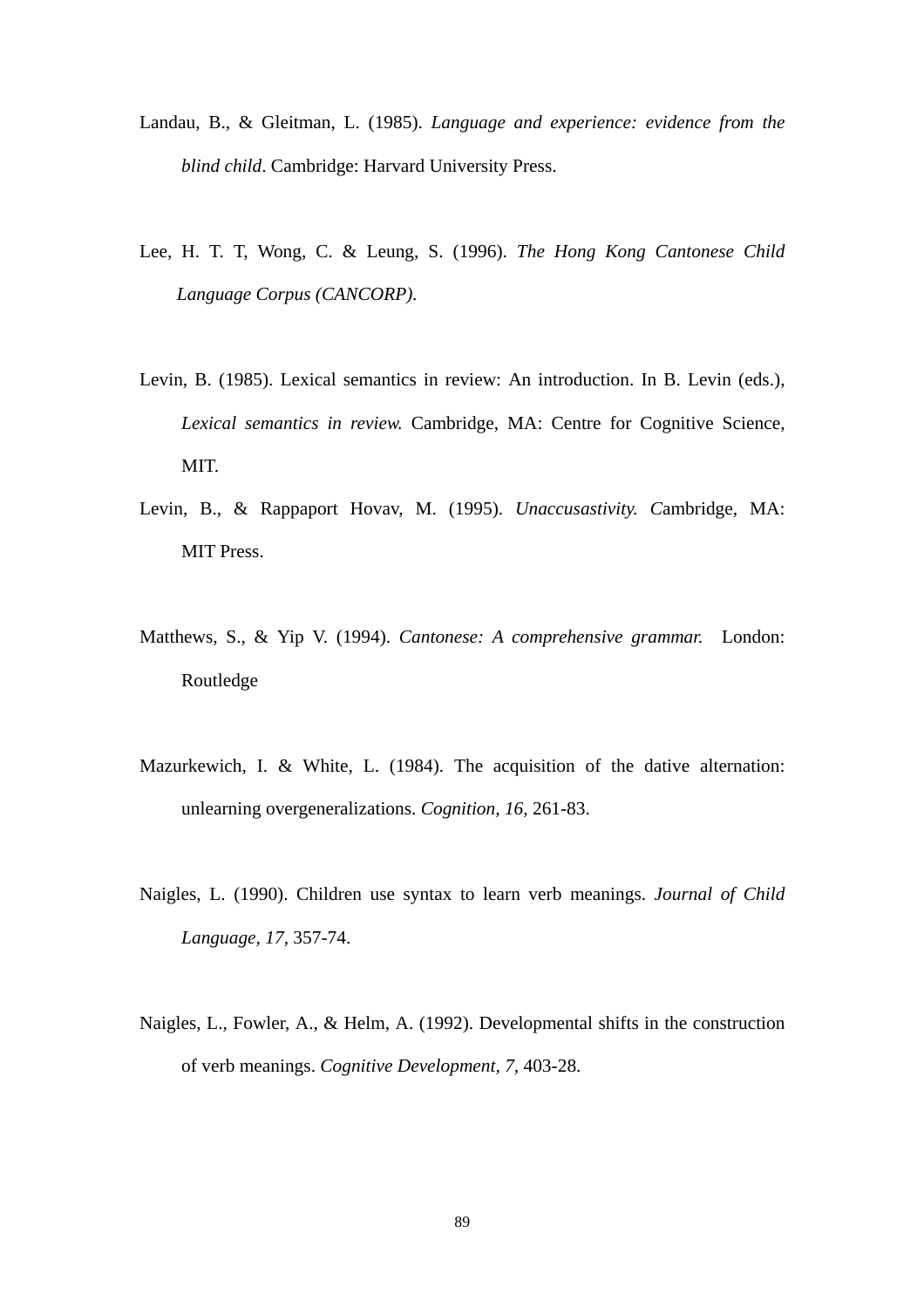- Naigles, L., Gleitman, L., & Gleitman, H. (1993). Children acquire word meaning components from syntactic evidence. In E. Dromi (eds.), *Language and cognition: A developmental perspective.* Norwood, NJ: Ablex
- Naigles, L., & Lehrer, N. (2002). Language-general and language-specific influences on children's acquisition of argument structure: a comparison of French and English. *Journal of Child Language, 29,* 545-566.
- Napoli, D.J. (1993). *Syntax: theory and problems.* New York: Oxford University Press.

Newman, J. (1996). *Give: A cognitive linguistic study*. Berlin: Mouton deGruyter.

O'Grady, W. (1997). *Syntactic development*. Chicago: University of Chicago

- O'Grady, W. (2000). *A linguistic approach to the study of language acquisition.* Invited keynote talk given to the Annual Meeting of the Pan-Pacific Association of Applied Linguistics, Honolulu, Hawaii, July 2000.
- O'Grady, W., Peters, A.M., & Masterson, D. (1989). The transition from optional to required subjects. *Journal of Child Language, 16,* 513-529.
- Osgood, C. & Zehler, A. (1981). Acquisition of bi-transitive sentences: pre-linguistic determinants of language acquisition. *Journal of Child Language, 8,* 367-84.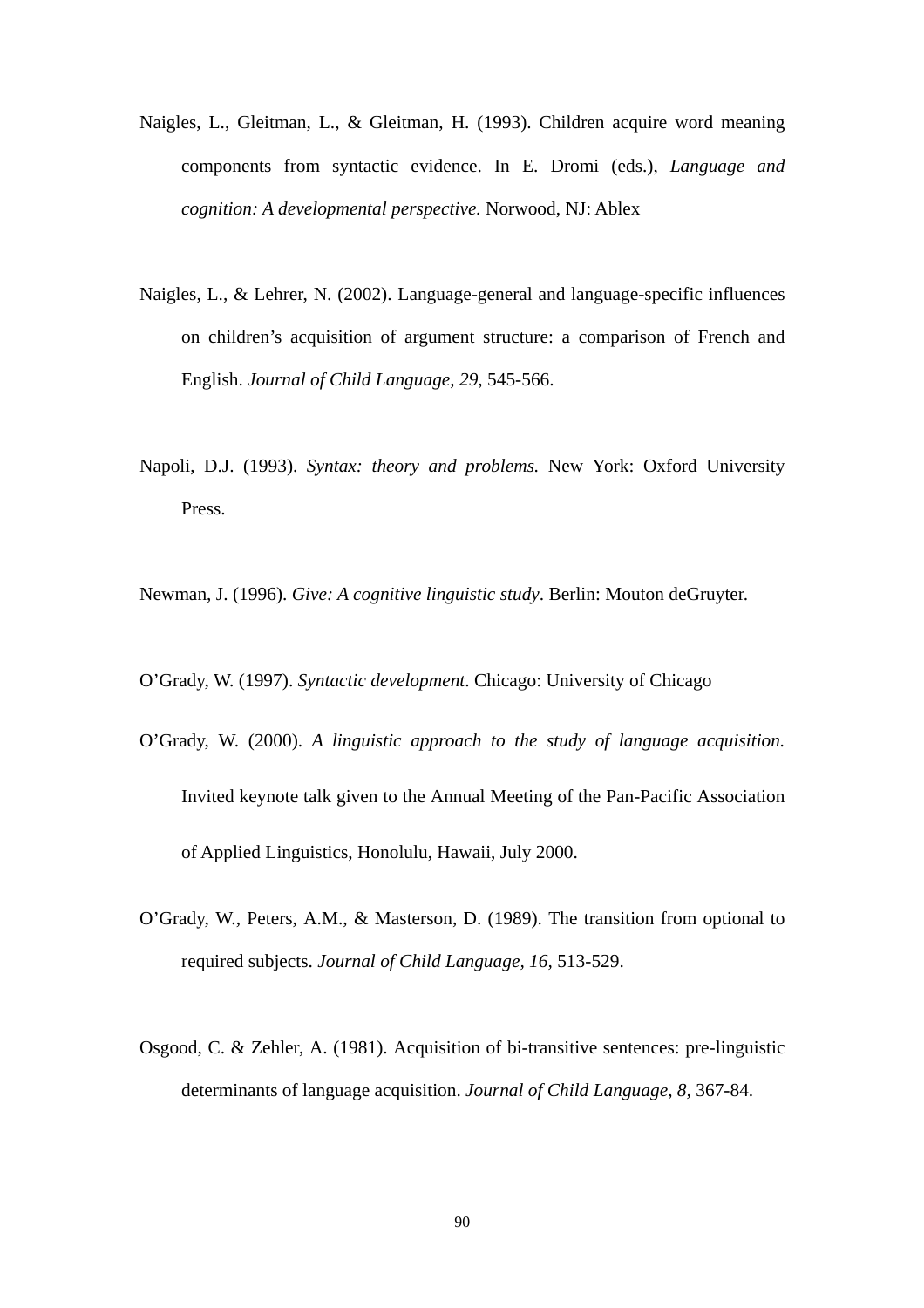- Pinker, S. (1984). *Language learnability and language development*. Cambridge, MA :Harvard University Press.
- Pinker, S. (1989). *Learnability and cognition: the acquisition of argument structure.* Cambridge, MA: MIT Press.
- Pinker, S., Lebeaux, D.S., & Frost, L.A. (1987). Productivity and constraints in the acquisition of the passive. *Cognition, 26,* 195-267.
- Radford, A. (1990). *Syntactic theory and the acquisition of English syntax: the nature of early child grammars of English.* Oxford: Blackwell.
- Rappapport Hovav, M., & Levin, B. (1988). What to do with theta-roles. In W. Wilkins (eds.), *Syntax and Semantics (Vol. 21).* New York: Academic Press.
- Rappaport Hovav, M., & Levin, B. (1998). Building verb meanings. In M. Butt & W. Geuder (eds.), *The projection of arguments: Lexical and compositional factors.* Stanford CA: CSLI Press
- Roeper, T., Lapointe, S., Bing, J., & Tavakolian, S. (1981). A lexical approach to language acquisition. In S. Tavakolian (eds.), *Language acquisition and linguistic theory.* Cambrige, MA: MIT Press.
- Shapiro, l.P. (1997). Tutorial: An introduction to syntax. *Journal of Speech, Language, and Hearing Research, 40,* 254-272.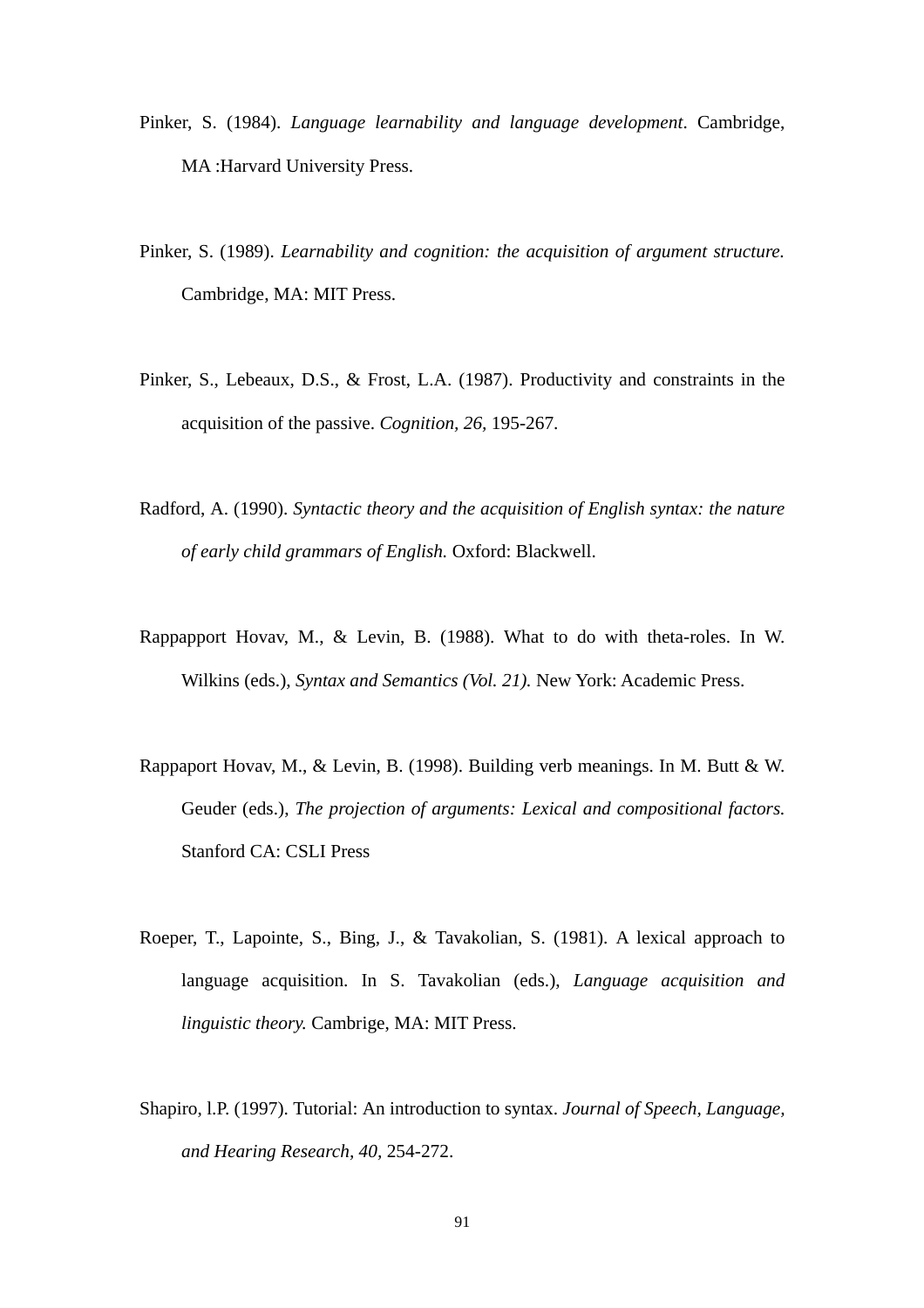- Smith, C.A., & Sachs, J. (1990). Cognition and the verb lexicon in early lexical development. *Applied Psycholinguistics, 11,* 409-424.
- Strohner, H., & Nelson, K.E., (1974). The young child's development of sentence comprehension: influence of event probability, nonverbal context, syntactic form and strategies. *Child Development, 45,* 567-576.
- Synder, W., & Stromswold, K. (1997). The structure and acquisition of English dative constructions. *Linguistic Inquiry, 8,* 281-317.
- Tang, S.W. (1998). On the "inverted" double object construction. In S. Matthews (eds.), *Studies in Cantonese Linguisitcs*. Hong Kong: The Linguistics Society of Hong Kong.
- Tomasello, M. (1992). *First verbs: a case study of early grammatical development.*  Cambridge: CUP.
- Tomasello, M. (2000). Do young children have adult syntactic competence? *Cognition, 74,* 209-53.
- Tomasello, M. (2003). *Constructing a language: A usage-based theory of language acquisition.* Cambridge: Harvard University Press.
- Theakston, A.L., Lieven, E. V. M., Pine, J.M., & Rowland, C.F. (2001). *Journal of Child Language, 28,* 127-152.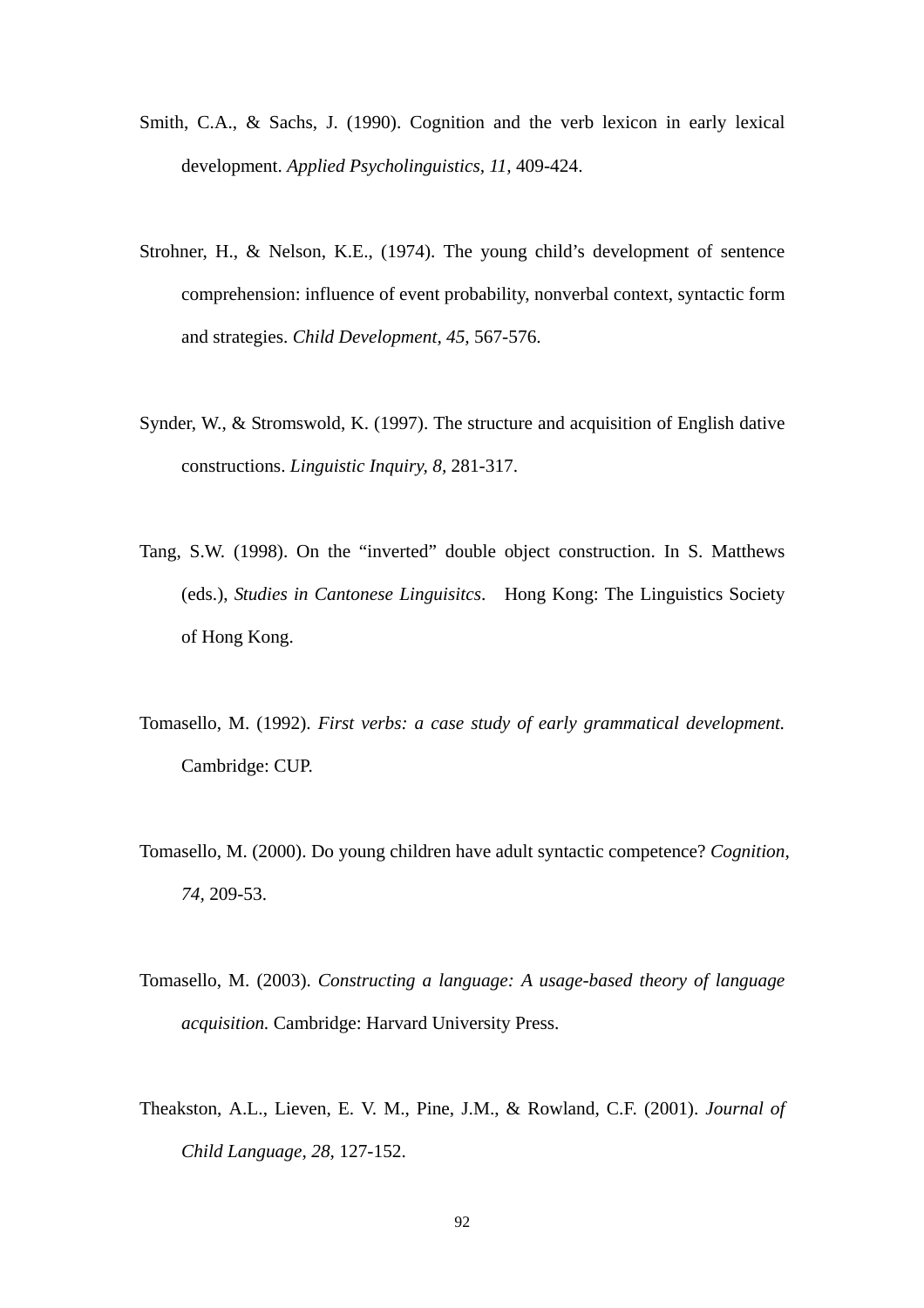- Valian, V. (1986). Syntactic categories in the speech of young children. *Developmental Psychology, 22,* 562-79.
- Valian, V. (1991). Syntactic subjects in the early speech of American and Italian children. *Cognition, 40*, 21-81.
- Valian, V., Aubrey, S., & Hoeffner, J. (1996). Young children's imitation of sentence subjects: Evidence of processing limitations. *Developmental Psychology, 32*, 153-164.
- van der Lely, H. K. J. (1994). Canonical linking rules: Forward versus reverse linking in normally developing and specifically language-impaired children. *Cognition, 51*, 29-72.
- Westby, C.E. (1980). Assessment of cognitive and language abilities through play. *Language, Speech, and Hearing Services in Schools,* 11, 154-168.
- Xu, L., & Peyraube, A. (1997). On the double object construction and the oblique construction in Cantonese. *Studies in Language, 21(1)*, 105-127.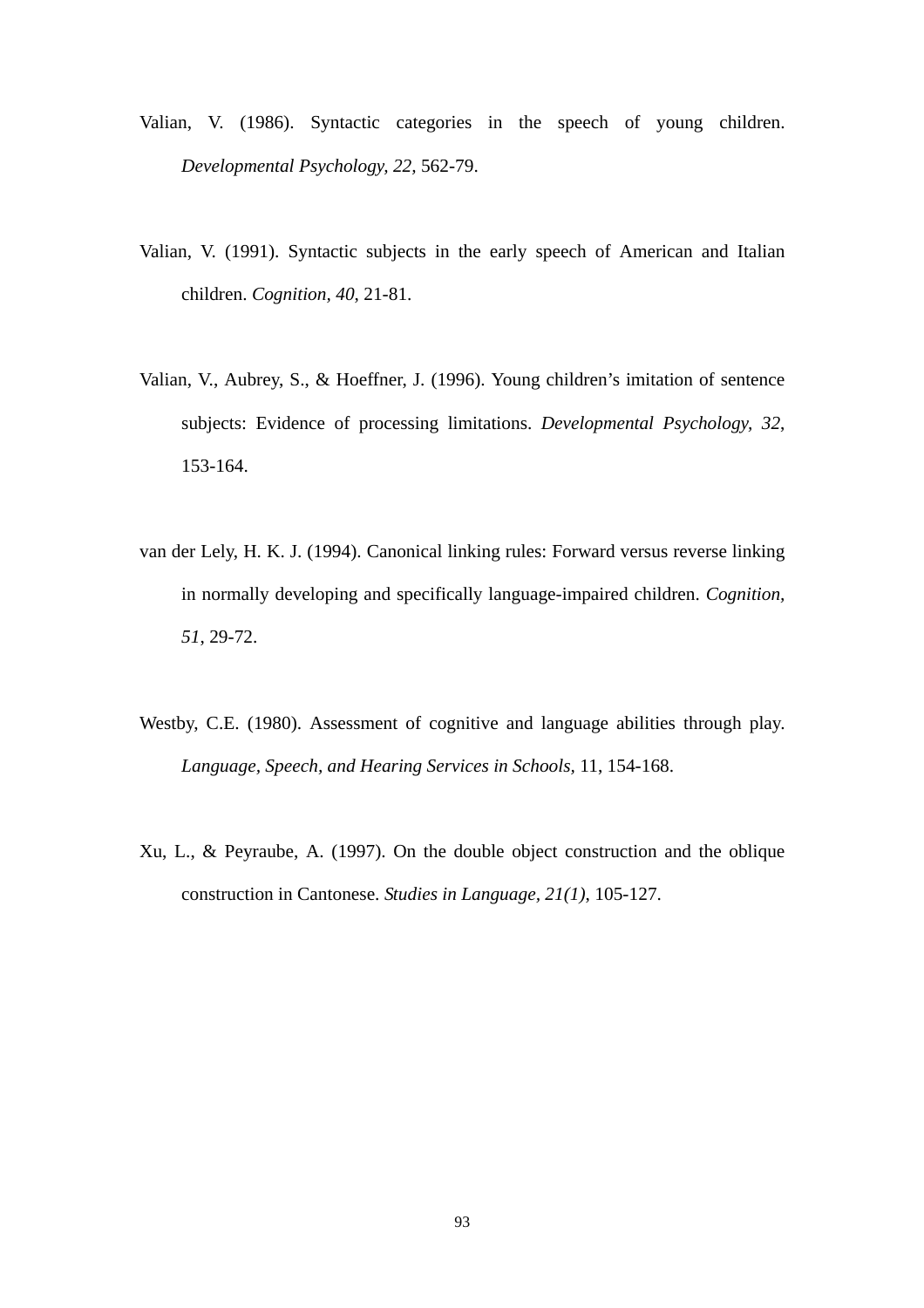## **Appendix I: Age Groups**

| Age Group   | <b>Subject Number</b>       | Age<br>Range | Mean<br>Age |
|-------------|-----------------------------|--------------|-------------|
| 3-year olds | 10 (5 males $\&$ 5 females) | $2;9-3;2$    | 3:1         |
| 4-year olds | 10 (5 males $\&$ 5 females) | $3;9-4;3$    | 3;11        |
| 5-year olds | 10 (5 males $\&$ 5 females) | $4;9-5;2$    | 5:0         |
| 6-year olds | 10 (5 males $\&$ 5 females) | $5;9-6;1$    | 6:0         |
| 7-year olds | 10 (5 males $\&$ 5 females) | $6;9-7;2$    | 6;11        |
| 8-year olds | 10 (5 males $\&$ 5 females) | $7;10-8;2$   | 8;0         |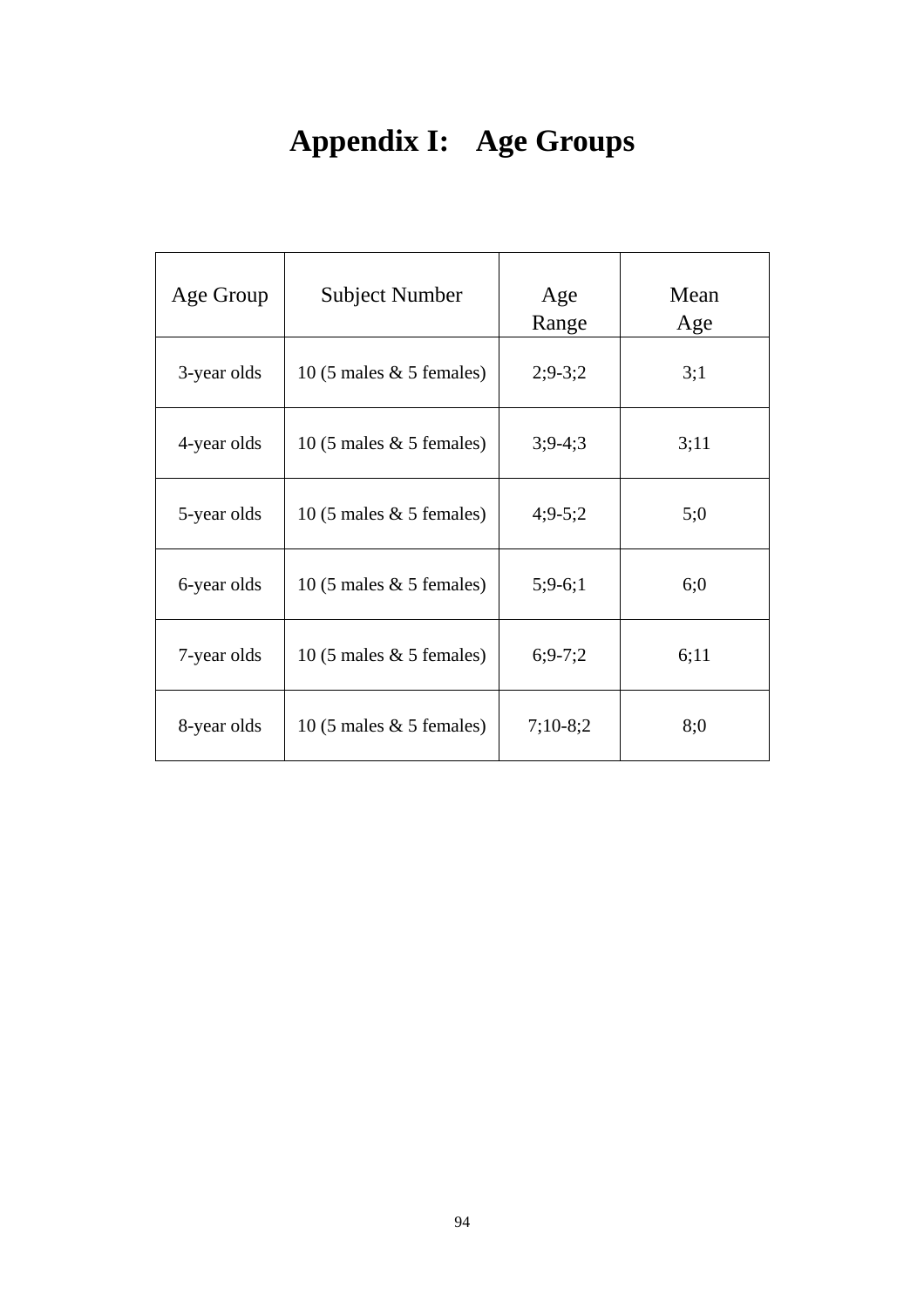### **Appendix II: Examples of Sentence Types**

| <b>Type</b>  | <b>Structure</b> | <b>Example</b>                       |
|--------------|------------------|--------------------------------------|
| $\mathbf I$  | $bei2-IO$        | bei2 gau2 gau2                       |
|              |                  | give dog                             |
|              |                  | "gives to the dog"                   |
| $\mathbf{I}$ | bei2-DO          | bei2 syut3 gou1                      |
|              |                  | give ice-cream                       |
|              |                  | "gives the ice-cream"                |
| III          | bei2-DO-IO       | bei2 syut3 gou1 coeng4 geng2 luk2    |
|              |                  | give ice-cream giraffe               |
|              |                  | "gives the ice-cream to the giraffe" |
| IV           | bei2-IO-DO       | bei2 maau1 maau1 ping4 gwo2          |
|              |                  | give<br>cat apple                    |
|              |                  | "gives the cat the apple"            |
| $\mathbf{V}$ | $DO-bei2-IO$     | ping4 gwo2 bei2 gau2 gau2            |
|              |                  | apple give dog                       |
|              |                  | "the apple gives to the dog"         |
| VI           | SUBJ-bei2        | wu1 gwai1<br>bei2                    |
|              |                  | tortoise<br>give                     |
|              |                  | "the tortoise gives"                 |
| VII          | SUBJ-bei2-IO     | daai6 zoeng6 bei2 gai1 gai1          |
|              |                  | elephant<br>give<br>rooster          |
|              |                  | "the elephant gives to the rooster"  |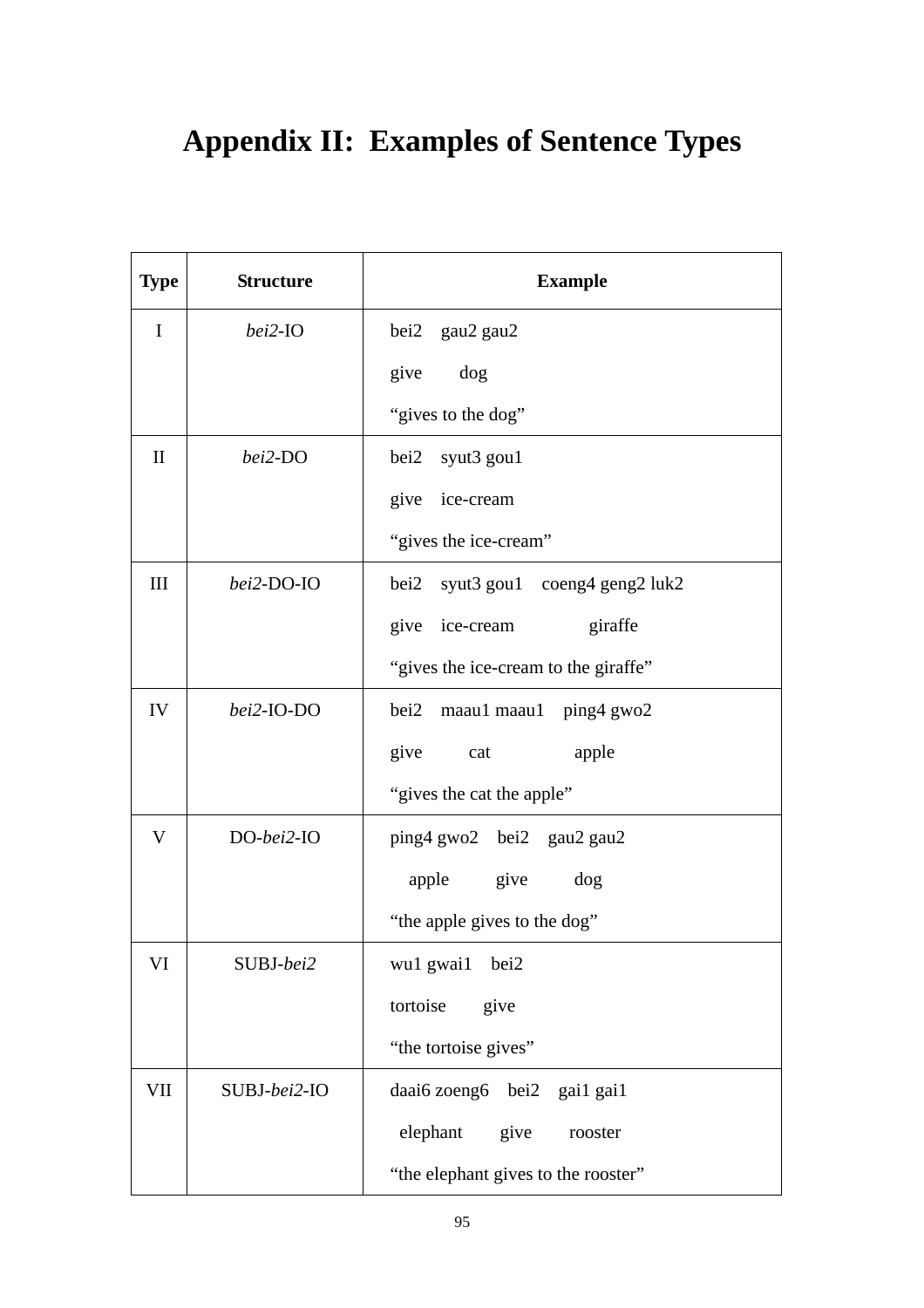| VIII        | IO-SUBJ-bei2     | gail gail maaul maaul bei2                      |
|-------------|------------------|-------------------------------------------------|
|             |                  | give<br>rooster<br>cat                          |
|             |                  | "the rooster the cat gives"                     |
| IX          | SUBJ-bei2-DO     | daai6 zoeng6 bei2 hoeng1 coeng2                 |
|             |                  | elephant<br>give<br>sausage                     |
|             |                  | "the elephant gives the sausage"                |
|             |                  |                                                 |
| <b>Type</b> | <b>Structure</b> | <b>Example</b>                                  |
| X           | DO-SUBJ-bei2     | $\cot 3 \cot 3$ wul gwai1<br>bei <sub>2</sub>   |
|             |                  | vegetable tortoise<br>give                      |
|             |                  | "the vegetable the tortoise gives"              |
|             |                  |                                                 |
|             |                  |                                                 |
| XI          | SUBJ-bei2-DO-IO  | daai6 zoeng6 bei2 hoeng1 coeng2 gai1 gai1       |
|             |                  | elephant<br>give<br>sausage<br>rooster          |
|             |                  | "the elephant gives the sausage to the rooster" |
|             |                  |                                                 |
| XII         | SUBJ-bei2-IO-DO  | maau1 maau1 bei2 maa5 lau1 syut3 gou1           |
|             |                  | give<br>monkey ice-cream<br>cat                 |
|             |                  | "the cat gives the monkey the ice-cream"        |
|             |                  |                                                 |
| XIII        | DO-SUBJ-bei2-IO  | hoeng1 coeng2 zyu1 zyu1 bei2 coeng4 geng2 luk2  |
|             |                  | pig give<br>giraffe<br>sausage                  |
|             |                  | "the sausage the pig gives to the giraffe"      |
|             |                  |                                                 |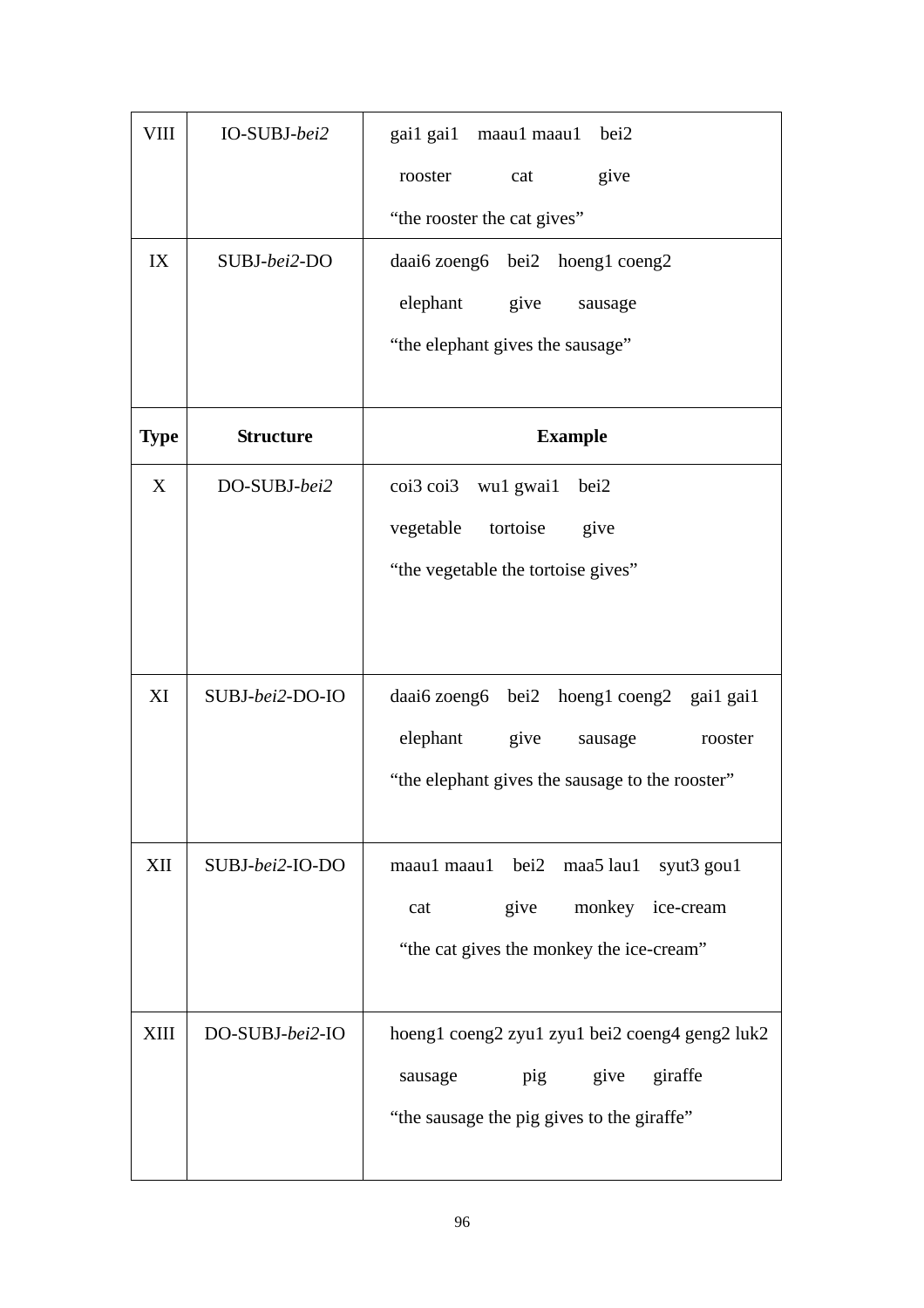| <b>XIV</b> | SUBJ-DO-bei2-IO   | maau1maau1                                        | syut3 gou1 bei2 gai1 gai1 |      |         |
|------------|-------------------|---------------------------------------------------|---------------------------|------|---------|
|            |                   | cat                                               | ice-cream                 | give | rooster |
|            |                   | "the cat the ice-cream gives to the rooster"      |                           |      |         |
|            |                   |                                                   |                           |      |         |
| XV         | $IO-SUBJ-bei2-DO$ | coeng4 geng2 luk2 daai6 zoeng6 bei2 hoeng1 coeng2 |                           |      |         |
|            |                   |                                                   |                           |      |         |
|            |                   | giraffe                                           | elephant                  | give | sausage |
|            |                   | "the giraffe the elephant gives the sausage"      |                           |      |         |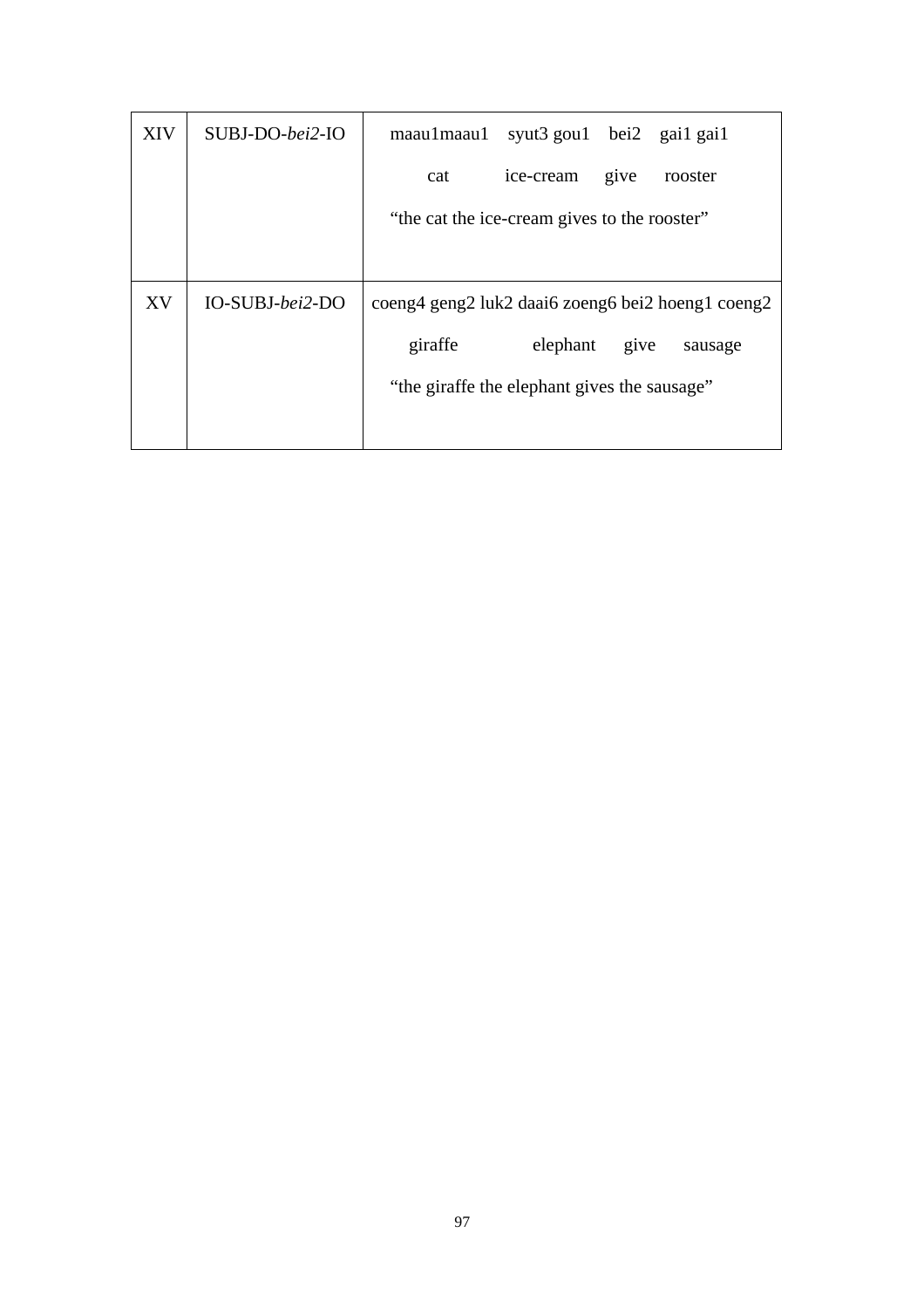## **Appendix III: Materials**

| <b>Experimental set-up</b> | <b>Task explanation</b>                                                                                           |
|----------------------------|-------------------------------------------------------------------------------------------------------------------|
| Type I: bei2-IO            | 吓<br>Here is an apple. The animals want to eat<br>the apple. Listen to "give to whom"                             |
| Type II: bei2-DO           | 嘢<br>吓<br>嘢<br>Here are four types of food. The giraffe<br>wants to eat the food. Listen to "give"<br>what"       |
| Type III: bei2-DO-IO       | 嘢<br>吓<br>嘢<br>Here are four types of food. The animals<br>want to eat the food. Listen to "give<br>what to whom" |
| Type IV: bei2-IO-DO        | 嘢<br>吓<br>嘢<br>Here are four types of food. The animals<br>want to eat the food. Listen to "give<br>what to whom" |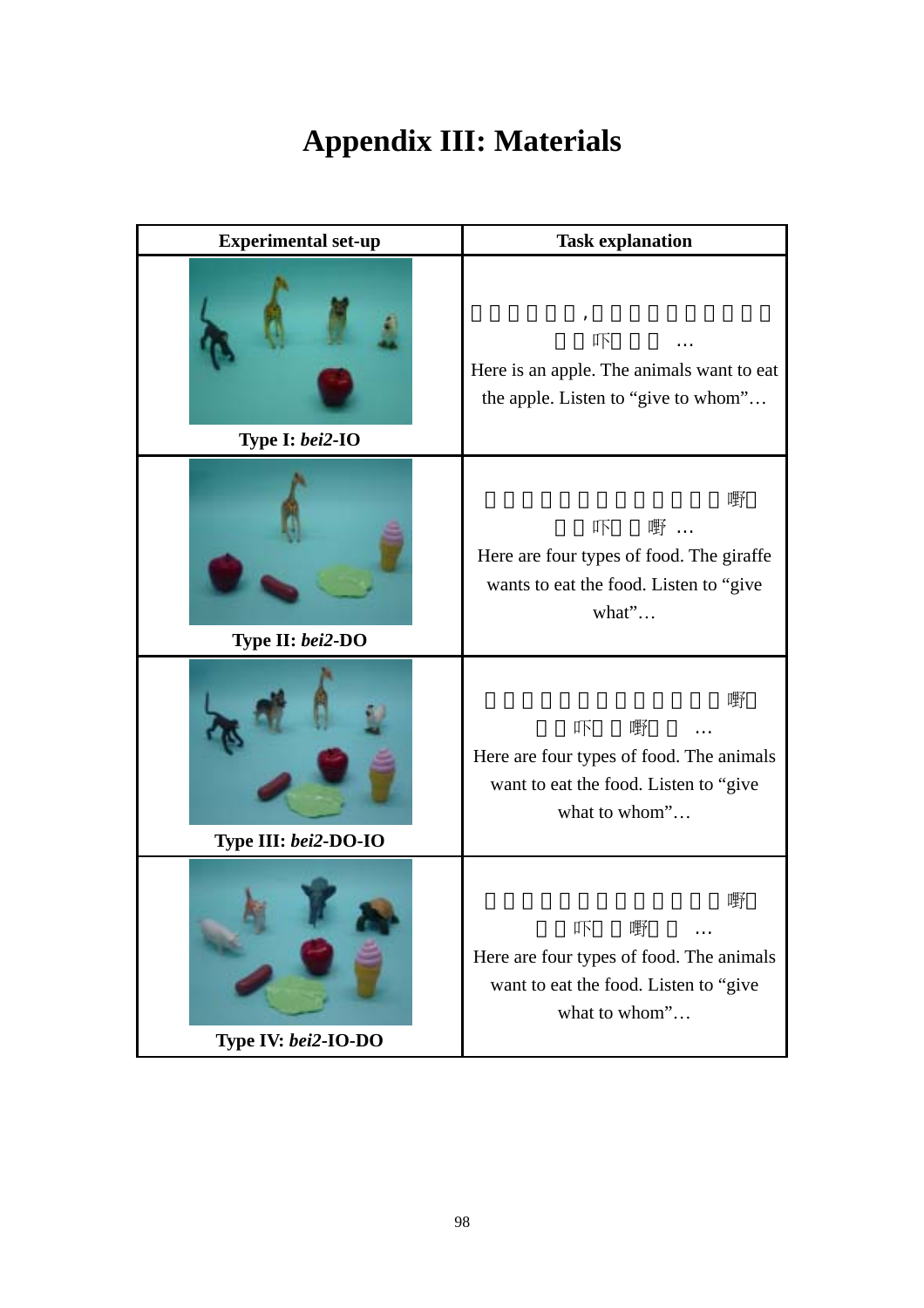| Type V: DO-bei2-IO         | 嘢<br>吓<br>嘢<br>Here are four types of food. The animals<br>want to eat the food. Listen to "give<br>what to whom" |
|----------------------------|-------------------------------------------------------------------------------------------------------------------|
| <b>Experimental set-up</b> | <b>Task explanation</b>                                                                                           |
| Type VI: SUBJ-bei2-        | 吓<br>Here is a sausage. The dog wants to eat<br>the sausage. Listen to "who gives"                                |
|                            |                                                                                                                   |
| Type VII: SUBJ-bei2-IO     | 吓<br>Here is an ice-cream. The animals want<br>to eat the ice-cream. Listen to "who<br>gives to whom"             |
| Type VIII: IO-SUBJ-bei2    | 吓<br>Here is an apple. The animals want to eat<br>the apple. Listen to "who gives to<br>whom"                     |
| Type IX: SUBJ-bei2-DO      | 嘢<br>吓<br>嘢<br>Here are four types of food. The rooster<br>wants to eat the food. Listen to "who<br>gives what"   |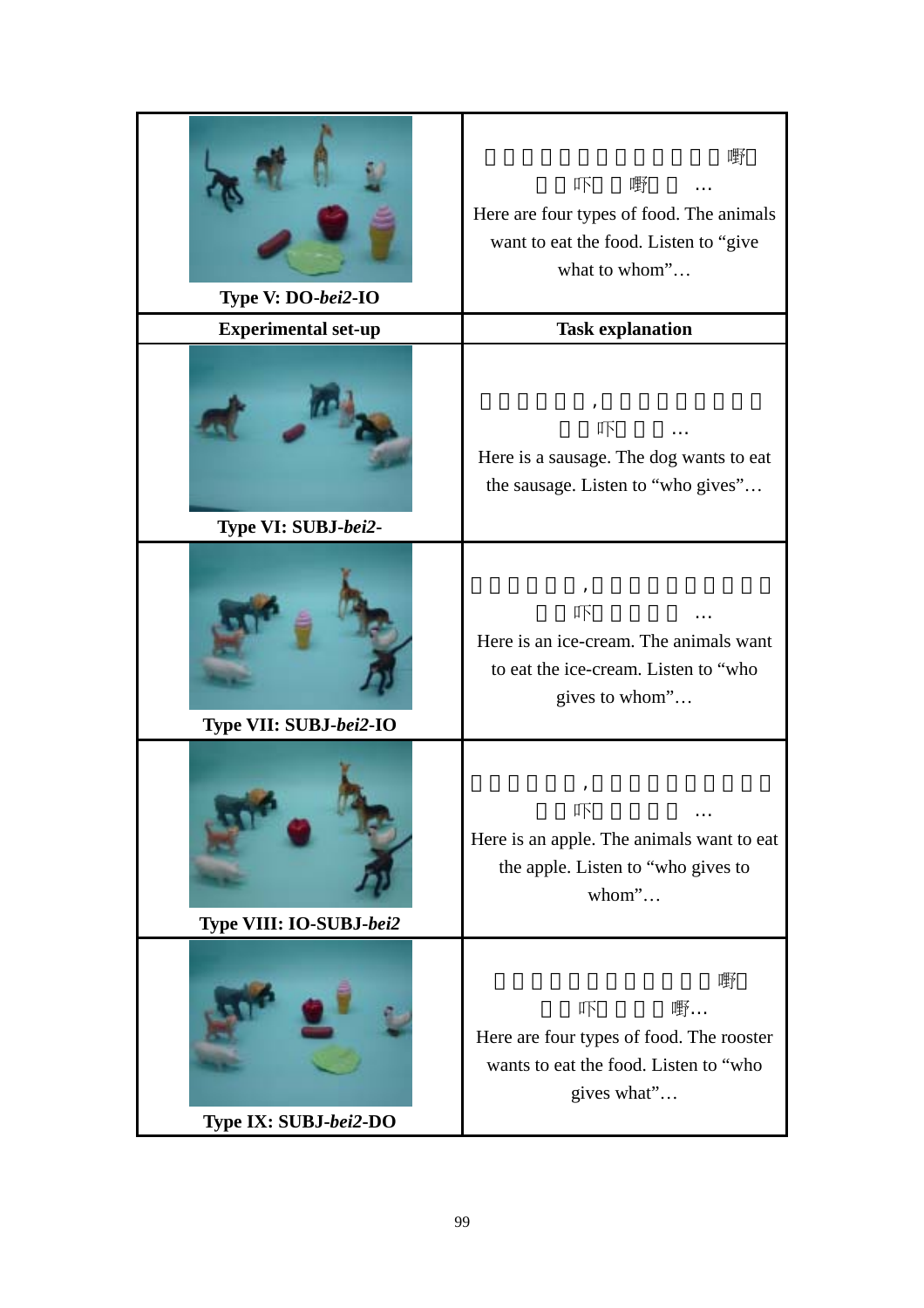

呢度有四樣食物,馬騮想食嘢, 吓 嘢 Here are four types of food. The monkey wants to eat the food. Listen to "who gives what"…

| <b>Experimental set-up</b>  | <b>Task explanation</b>                                 |
|-----------------------------|---------------------------------------------------------|
|                             | 嘢<br>吓<br>嘢<br>Here are four types of food. The animals |
| Type XI: SUBJ-bei2-DO-IO    | want to eat the food. Listen to "who                    |
| Type XII : SUBJ-bei2- IO-DO | gives what to whom"                                     |
| Type XIII: DO-SUBJ-bei2- IO |                                                         |
| Type XIV: SUBJ-DO-bei2- IO  |                                                         |
| Type XV: IO-SUBJ-bei2-DO    |                                                         |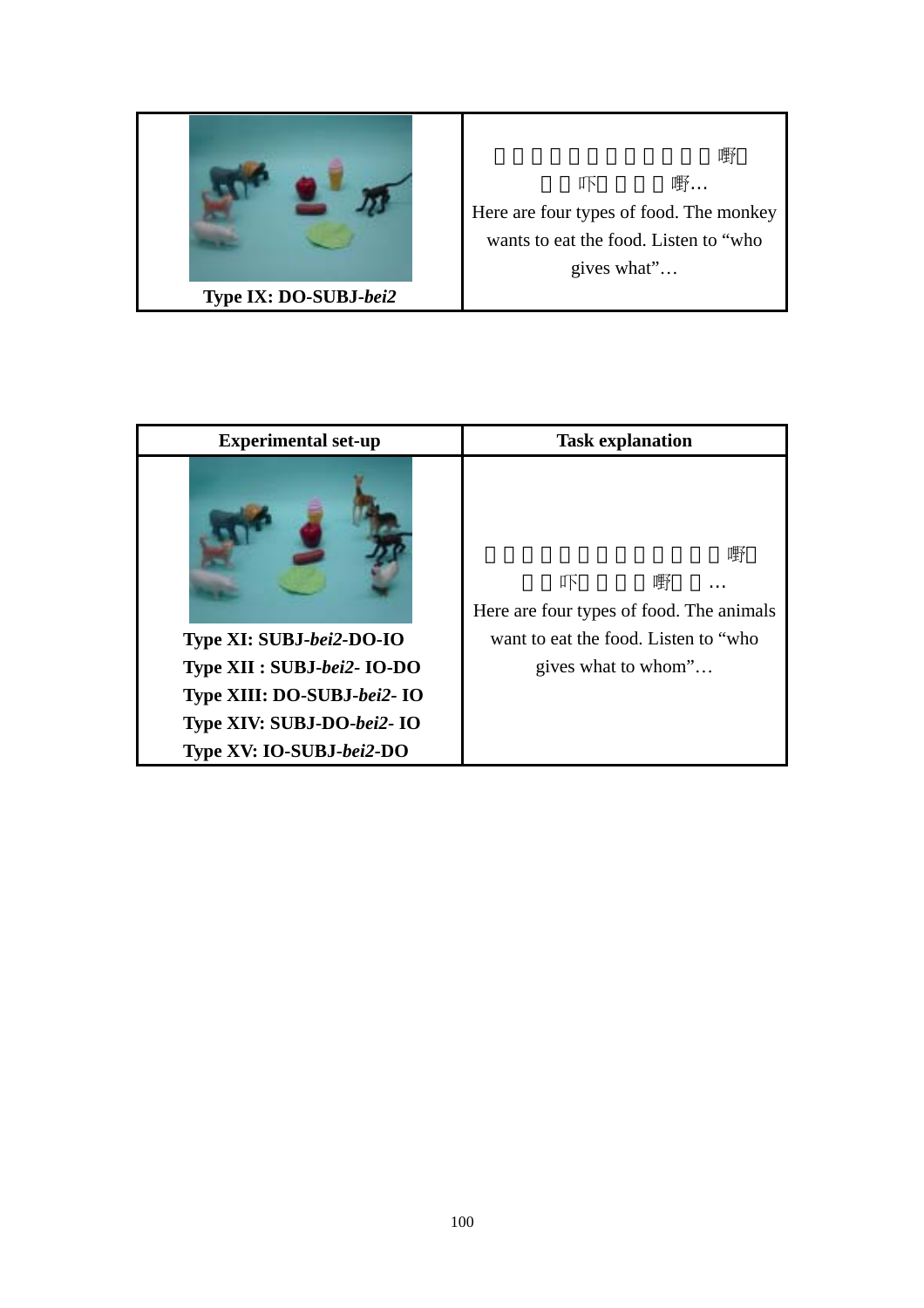### **Appendix IV: Assessment Form**

**Subject No : \_\_\_\_\_\_\_\_\_\_\_\_\_\_\_ Date of Birth :**

 **\_\_\_\_\_\_\_\_\_\_\_\_\_\_\_\_** 

**\_\_\_\_\_\_\_\_\_\_\_\_\_\_\_** 

**Sex/Age : \_\_\_\_\_\_\_\_\_\_\_\_\_\_\_ Date of Ax : \_-**

| <b>Type</b>  | <b>Structure</b> | <b>Sentences</b> | <b>Child's Response</b> |  |
|--------------|------------------|------------------|-------------------------|--|
|              |                  | 1.               |                         |  |
| $\mathbf I$  | $bei2-IO$        | 2.               |                         |  |
|              |                  | 3.               |                         |  |
|              |                  |                  |                         |  |
|              |                  | 1.               |                         |  |
| $\mathbf{I}$ | $bei2-DO$        | $\overline{2}$ . |                         |  |
|              |                  | 3.               |                         |  |
|              |                  |                  |                         |  |
|              |                  | 1.               |                         |  |
| III          | $bei2-DO-IO$     | 2.               |                         |  |
|              |                  | $\overline{3}$ . |                         |  |
|              |                  |                  |                         |  |
|              |                  | 1.               |                         |  |
| IV           | $bei2-IO-DO$     | 2.               |                         |  |
|              | 3.               |                  |                         |  |
|              |                  |                  |                         |  |
|              |                  | 1.               |                         |  |
| $\mathbf{V}$ | $DO$ -bei2-IO    | 2.               |                         |  |
|              | 3.               |                  |                         |  |
|              |                  |                  |                         |  |
|              |                  | 1.               |                         |  |
| <b>VI</b>    | SUBJ-bei2        | 2.               |                         |  |
|              |                  | 3.               |                         |  |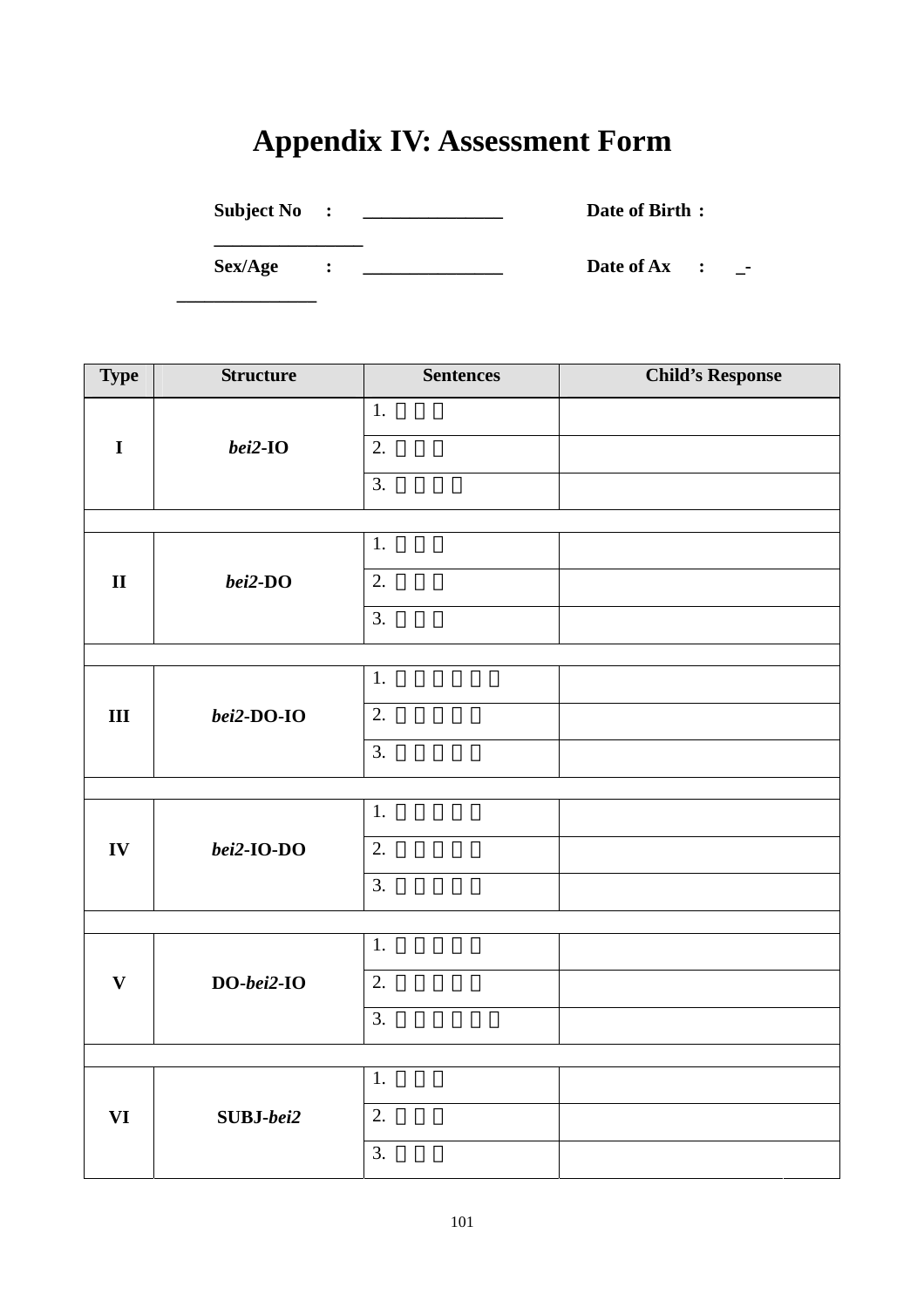|            |                              | . .      |  |
|------------|------------------------------|----------|--|
| <b>VII</b> | $SUBJ\text{-}bei2\text{-}IO$ | <u>.</u> |  |
|            |                              | ິ.       |  |

| Type.         | <b>Structure</b>                       | <b>Sentences</b> | <b>Child's Response</b> |
|---------------|----------------------------------------|------------------|-------------------------|
|               |                                        | 1.               |                         |
| <b>VIII</b>   | $IO-SUBJ-bei2$                         | 2.               |                         |
|               |                                        | 3.               |                         |
|               |                                        |                  |                         |
|               |                                        | 1.               |                         |
| $\mathbf{IX}$ | $SUBJ\text{-}bei2\text{-}DO$           | 2.               |                         |
|               |                                        | 3.               |                         |
|               |                                        |                  |                         |
|               |                                        | 1.               |                         |
| $\mathbf X$   | $DO-SUBJ-bei2$                         | 2.               |                         |
|               |                                        | 3.               |                         |
|               |                                        |                  |                         |
|               |                                        | 1.               |                         |
| XI            | $SUBJ\text{-}bei2\text{-}DO\text{-}IO$ | 2.               |                         |
|               |                                        | 3.               |                         |
|               |                                        |                  |                         |
|               |                                        | 1.               |                         |
| XII           | $SUBJ\text{-}bei2\text{-}IO\text{-}DO$ | 2.               |                         |
|               |                                        | 3.               |                         |
|               |                                        |                  |                         |
|               |                                        | 1.               |                         |
| XIII          | DO-SUBJ-bei2-IO                        | 2.               |                         |
|               |                                        | 3.               |                         |
|               |                                        |                  |                         |
| <b>XIV</b>    | SUBJ-DO-bei2-IO                        | 1.               |                         |
|               |                                        | 2.               |                         |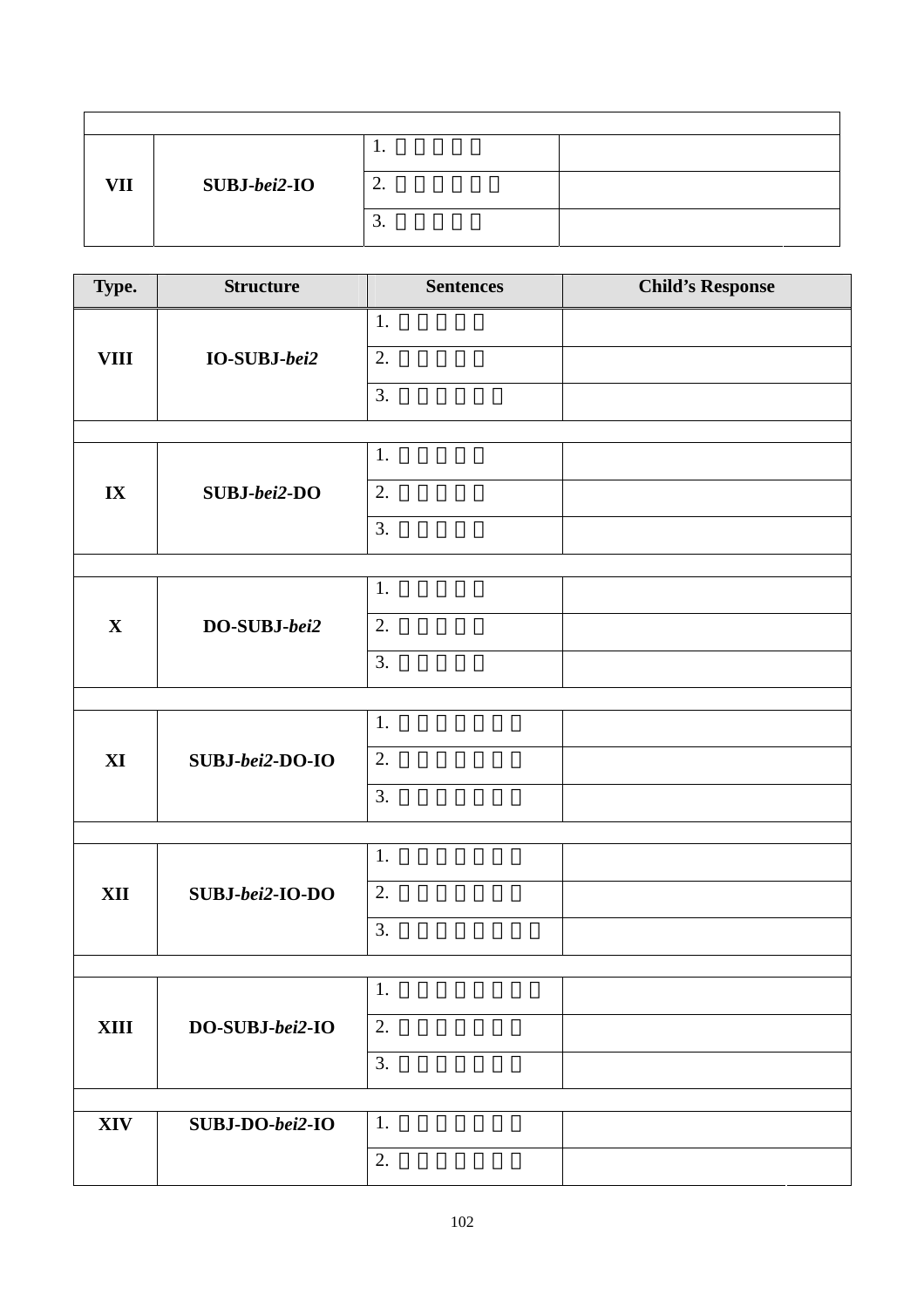|    |                        | ິ.  |  |
|----|------------------------|-----|--|
|    |                        |     |  |
|    |                        | . . |  |
| XV | <b>IO-SUBJ-bei2-DO</b> | 2.  |  |
|    |                        | J.  |  |